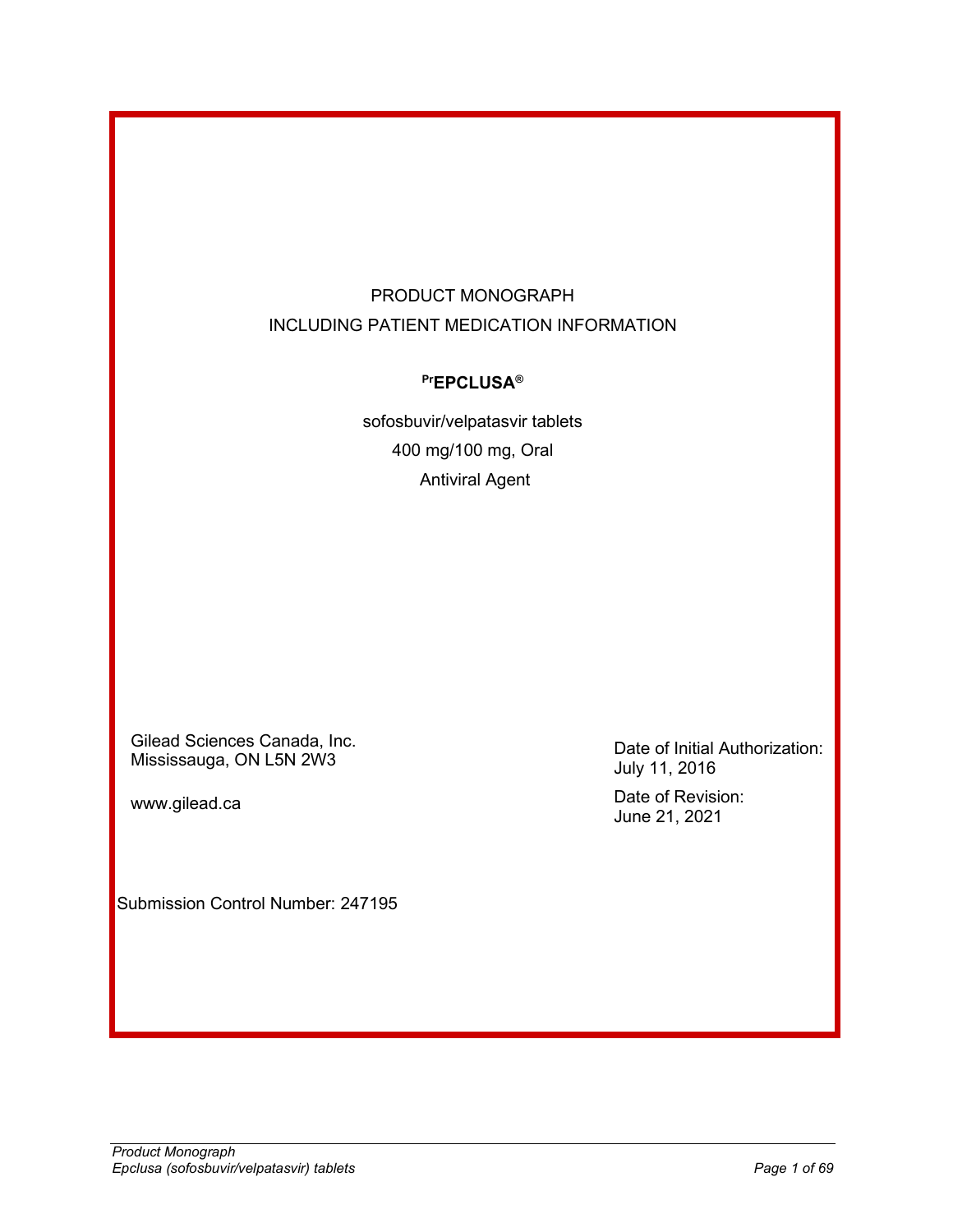## <span id="page-1-0"></span>**RECENT MAJOR LABEL CHANGES**

| 1 Indications                                                                                   | 11/2020 |
|-------------------------------------------------------------------------------------------------|---------|
| 4 Dosage and Administration, 4.2 Recommended Dose and<br>Dosage Adjustment, Special Populations | 11/2020 |
| 7 Warnings and Precautions, Hepatic/Biliary/Pancreatic                                          | 11/2020 |
| 7 Warnings and Precautions, 7.1 Special Populations, 7.1.3<br>Pediatrics (< 18 years of age)    | 11/2020 |
| 7 Warnings and Precautions, 7.1 Special Populations, 7.1.5<br>Others, HCV/HIV-1 Co-infection    | 11/2020 |

## <span id="page-1-1"></span>**TABLE OF CONTENTS**

**Sections or subsections that are not applicable at the time of authorization are not listed.**

| 1              |       |                                                      |  |
|----------------|-------|------------------------------------------------------|--|
|                | 1.1   |                                                      |  |
|                | 1.2   |                                                      |  |
| $\overline{2}$ |       |                                                      |  |
| 3              |       |                                                      |  |
| 4              |       |                                                      |  |
|                | 4.2   |                                                      |  |
|                | 4.5   |                                                      |  |
| 5              |       |                                                      |  |
| 6              |       | DOSAGE FORMS, STRENGTHS, COMPOSITION AND PACKAGING 7 |  |
| 7              |       |                                                      |  |
|                | 7.1   |                                                      |  |
|                | 7.1.1 |                                                      |  |
|                | 7.1.2 |                                                      |  |
|                | 7.1.3 |                                                      |  |
|                | 7.1.4 |                                                      |  |
|                | 7.1.5 |                                                      |  |
| 8              |       |                                                      |  |
|                | 8.1   |                                                      |  |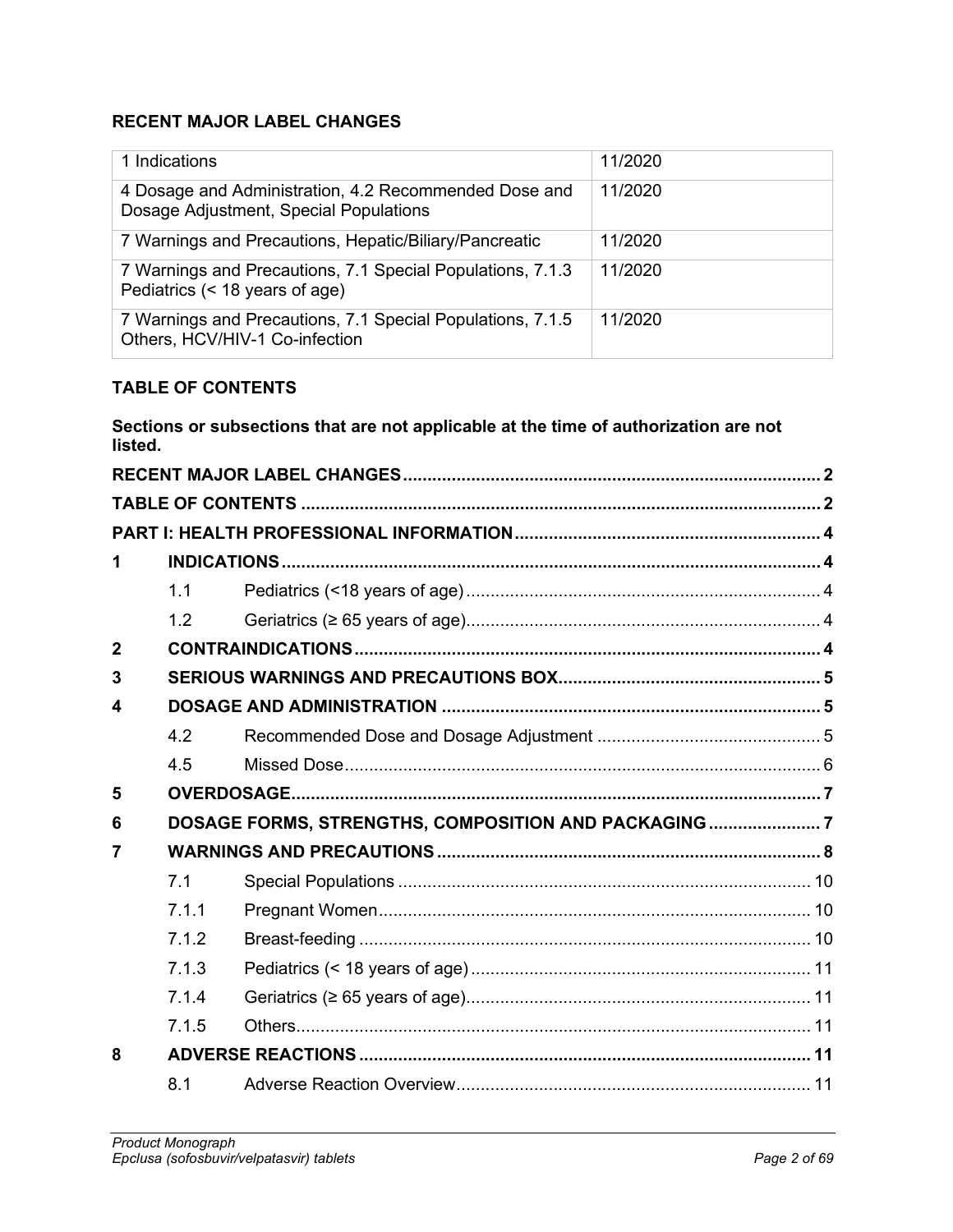|    | 8.2   |                                                                         |  |
|----|-------|-------------------------------------------------------------------------|--|
|    | 8.2.1 |                                                                         |  |
|    | 8.3   |                                                                         |  |
|    | 8.4   | Abnormal Laboratory Findings: Hematologic, Clinical Chemistry and Other |  |
|    | 8.5   |                                                                         |  |
| 9  |       |                                                                         |  |
|    | 9.2   |                                                                         |  |
|    | 9.3   |                                                                         |  |
|    | 9.4   |                                                                         |  |
|    | 9.5   |                                                                         |  |
|    | 9.6   |                                                                         |  |
|    | 9.7   |                                                                         |  |
| 10 |       |                                                                         |  |
|    | 10.1  |                                                                         |  |
|    | 10.2  |                                                                         |  |
|    | 10.3  |                                                                         |  |
| 11 |       |                                                                         |  |
| 12 |       |                                                                         |  |
|    |       |                                                                         |  |
| 13 |       |                                                                         |  |
| 14 |       |                                                                         |  |
|    | 14.1  |                                                                         |  |
|    | 14.2  |                                                                         |  |
| 15 |       |                                                                         |  |
| 16 |       |                                                                         |  |
|    |       |                                                                         |  |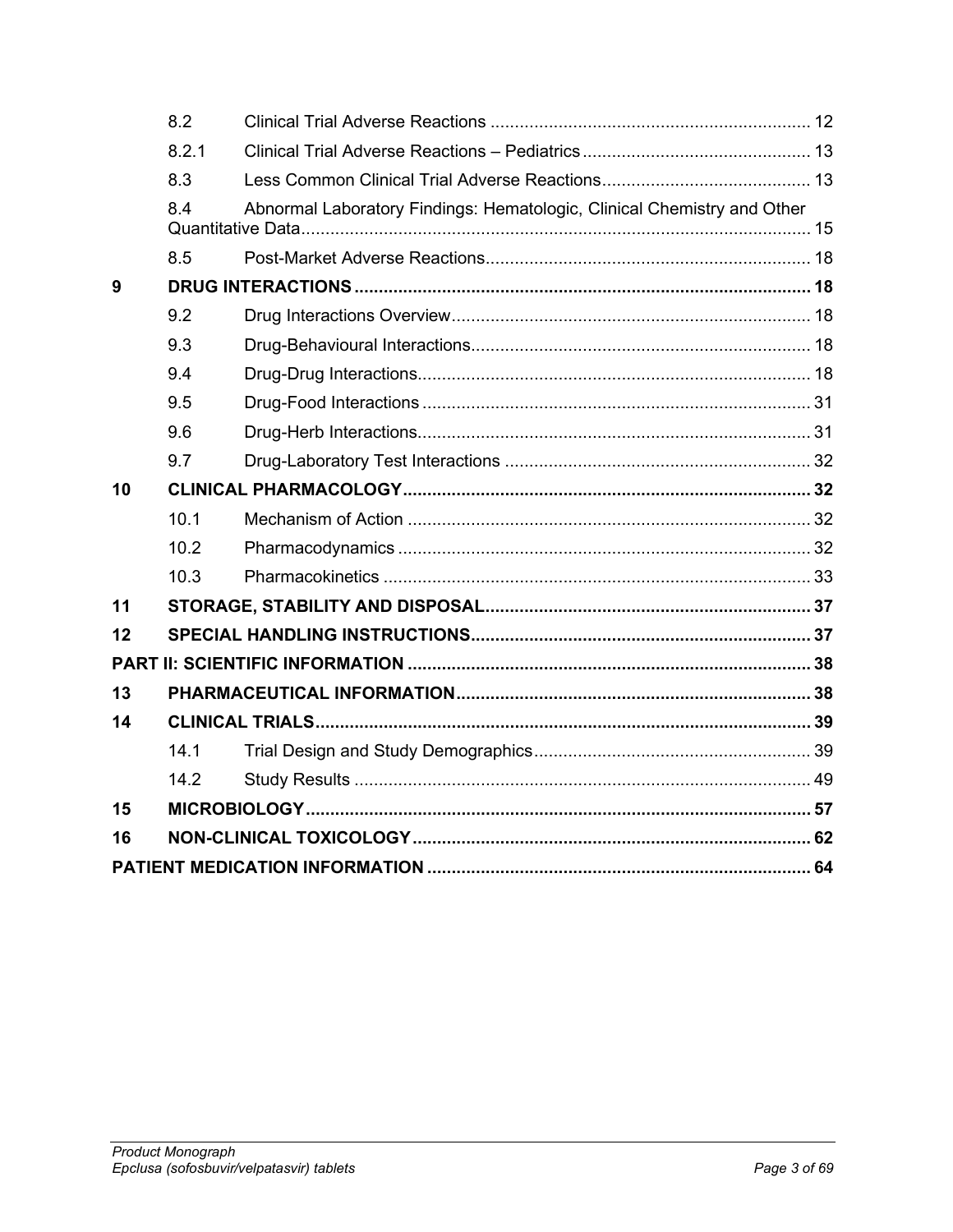# <span id="page-3-0"></span>**PART I: HEALTH PROFESSIONAL INFORMATION**

## <span id="page-3-1"></span>**1 INDICATIONS**

EPCLUSA (sofosbuvir/velpatasvir) is indicated for the treatment of chronic hepatitis C virus (HCV) infection:

- in adults and pediatric patients ≥ 12 years of age and weighing  $≥$  30 kg without cirrhosis or with compensated cirrhosis
- in combination with ribavirin in adults with decompensated cirrhosis.

## **Patients Co-infected with Human Immunodeficiency Virus (HIV-1)**

Safety and efficacy have been established in HCV-infected adult patients, with or without cirrhosis, who are co-infected with HIV-1 (see **4 [DOSAGE AND ADMINISTRATION](#page-4-1)** and **14 [CLINICAL TRIALS](#page-38-0)**).

Safety and efficacy have not been studied in pediatric patients co-infected with HIV-1. The treatment of pediatric patients ≥ 12 years of age and weighing ≥ 30 kg and co-infected with HIV-1 is based on extrapolation of relevant clinical data (see **10 [CLINICAL PHARMACOLOGY](#page-31-1)** and **14 [CLINICAL TRIALS](#page-38-0)**).

## <span id="page-3-2"></span>**1.1 Pediatrics (<18 years of age)**

The safety and efficacy of EPCLUSA in pediatric patients ≥ 12 years of age receiving EPCLUSA once daily have been established (see **8 [ADVERSE REACTIONS](#page-10-3)** and **14 [CLINICAL TRIALS](#page-38-0)**). Exposures to EPCLUSA in pediatric patients ≥ 12 to <18 years of age and weighing  $\geq$  30 kg were similar to those observed in adults.

The safety and efficacy of EPCLUSA in pediatric patients < 12 years of age or weighing < 30 kg have not been established.

## <span id="page-3-3"></span>**1.2 Geriatrics (≥ 65 years of age)**

The response rates observed for patients 65 years of age and over were similar to those of younger patients across treatment groups. EPCLUSA can be administered in geriatric patients (see **10 [CLINICAL PHARMACOLOGY](#page-31-1)** and **14 [CLINICAL TRIALS](#page-38-0)**).

## <span id="page-3-4"></span>**2 CONTRAINDICATIONS**

EPCLUSA is contraindicated in patients with known hypersensitivity to any of the components of the product. For a complete listing, see the **6 [DOSAGE FORMS, STRENGTHS,](#page-6-1)  [COMPOSITION AND PACKAGING](#page-6-1)** section of the Product Monograph.

When EPCLUSA is used in combination with ribavirin, the contraindications to ribavirin are also applicable to the combination regimen. Refer to the Product Monograph containing information on ribavirin for a list of contraindications for ribavirin.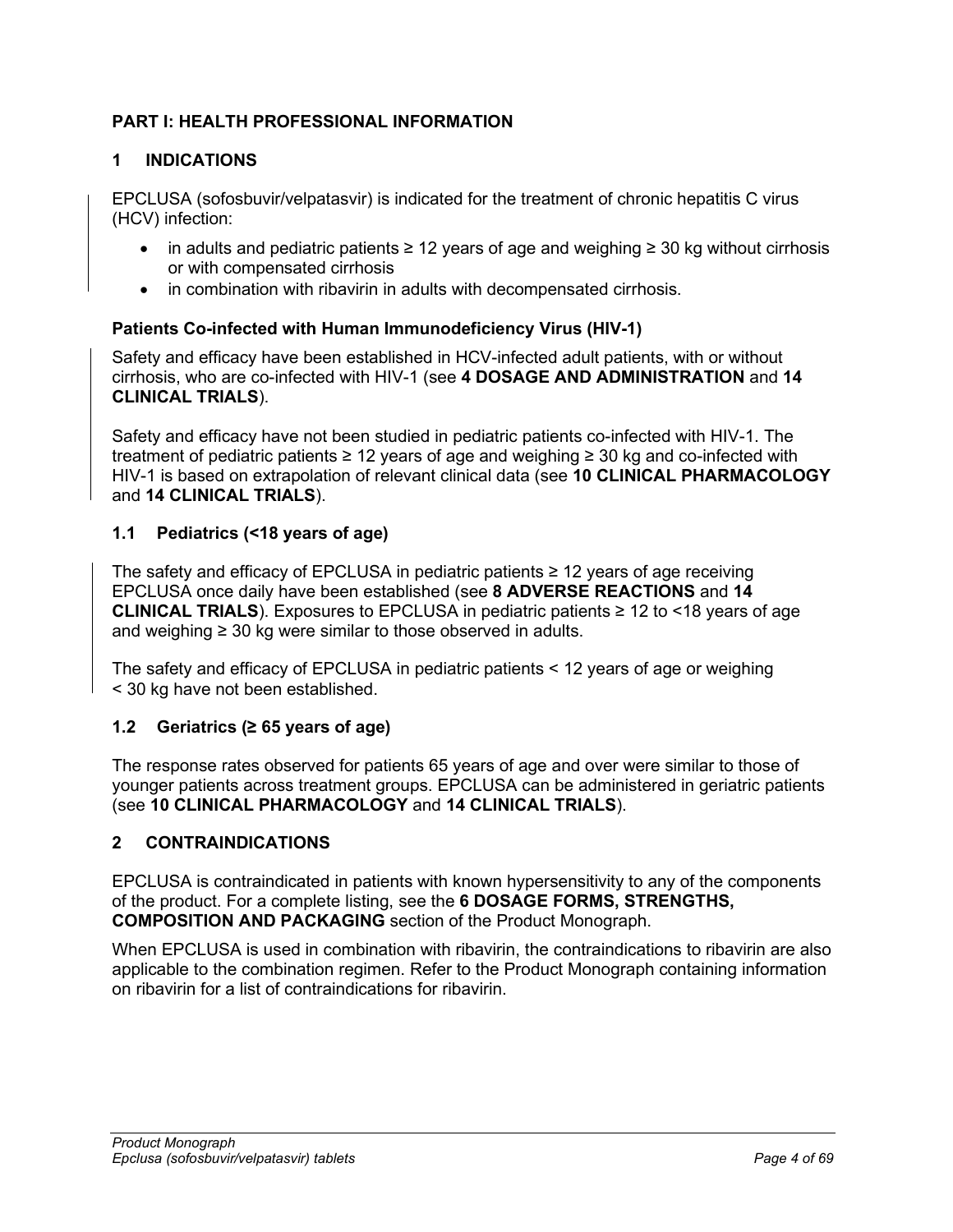## <span id="page-4-0"></span>**3 SERIOUS WARNINGS AND PRECAUTIONS BOX**

### **Serious Warnings and Precautions**

### • **Potential for Hepatitis B Virus (HBV) Reactivation**

Screen all patients for evidence of current or prior HBV infection before initiating EPCLUSA treatment. Cases of HBV reactivation, including those resulting in fulminant hepatitis, hepatic failure, and death, have been reported during HCV treatment and/or post-treatment with regimens containing direct acting antivirals (DAAs) in patients co-infected with HBV (see **7 [WARNINGS AND PRECAUTIONS](#page-7-0)**, **Potential for HBV Reactivation**).

### <span id="page-4-1"></span>**4 DOSAGE AND ADMINISTRATION**

#### <span id="page-4-2"></span>**4.2 Recommended Dose and Dosage Adjustment**

EPCLUSA is a single tablet regimen. No dosage adjustments are possible for EPCLUSA. The recommended dose of EPCLUSA is one tablet of 400 mg/100 mg sofosbuvir/velpatasvir, taken orally, once daily with or without food (see **10 [CLINICAL PHARMACOLOGY,](#page-31-1) 10.3 Pharmacokinetics,** *Effects of Food*).

The recommended dose and treatment duration for EPCLUSA is provided in [Table](#page-4-3) 1.

#### <span id="page-4-3"></span>**Table 1. Recommended Dose and Treatment Regimen for HCV Monoinfected and HCV/HIV-1 Co-infected Adult Patients<sup>a</sup> (All HCV) Genotypes)**

| <b>Patient Population</b>                                             | <b>Recommended Dose and Duration of Treatment</b>                |
|-----------------------------------------------------------------------|------------------------------------------------------------------|
| Patients without cirrhosis and patients<br>with compensated cirrhosis | <b>EPCLUSA</b> one tablet daily for 12 weeks                     |
| Patients with decompensated<br>cirrhosis <sup>b</sup>                 | EPCLUSA one tablet daily $+$ ribavirin <sup>c</sup> for 12 weeks |

a. Refer to Tables 9-11 for dosing recommendations for concomitant HIV-1 antiviral agents and for observed drug exposure levels when coadministered with HIV antiviral agents (see **9 [DRUG INTERACTIONS](#page-17-1)**).

b. Limited data for genotypes 2, 4, 5 and 6 (see **7 [WARNINGS AND PRECAUTIONS](#page-7-0)**, and **14 [CLINICAL](#page-38-0)  [TRIALS](#page-38-0)**).

c. When administered with EPCLUSA, the recommended dose of ribavirin is based on weight: 1000 mg per day for patients less than 75 kg and 1200 mg for those weighing at least 75 kg, divided and administered twice daily with food. For ribavirin dose modifications, refer to the Product Monograph containing ribavirin information.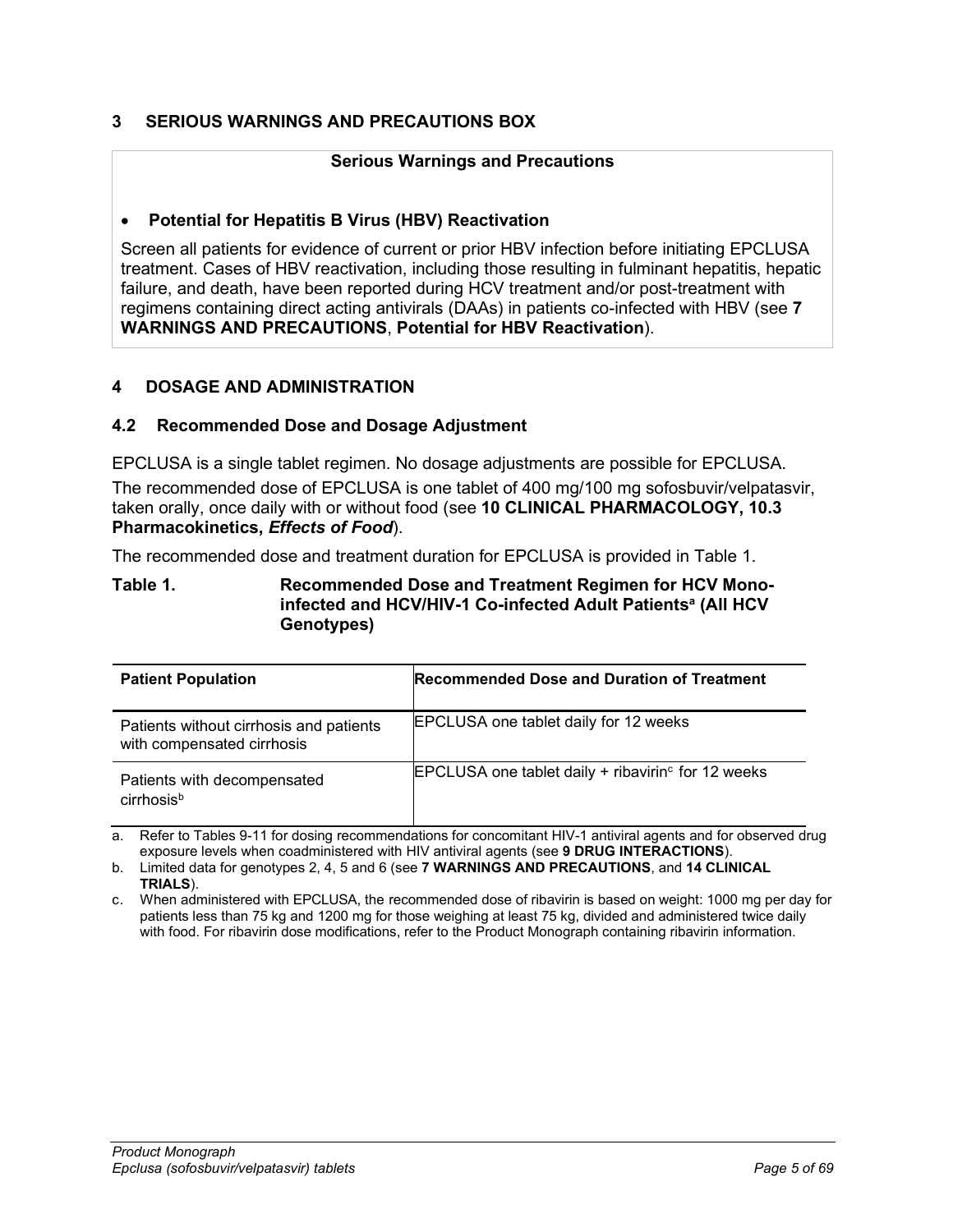## **Special Populations**

## **Pediatrics (< 18 years of age)**

In pediatric patients ≥ 12 years of age and weighing ≥ 30 kg, the recommended dose of EPCLUSA is one 400/100 mg tablet taken orally, once daily with or without food for 12 weeks. No dose adjustments are possible for EPCLUSA.

EPCLUSA is not indicated for use in pediatric patients < 12 years of age or weighing < 30 kg.

### **Geriatrics (≥ 65 years of age)**

No dose adjustment is warranted for elderly patients (see **10 [CLINICAL PHARMACOLOGY](#page-31-1)**).

### **Hepatic Impairment**

No dose adjustment of EPCLUSA is required for adult patients with mild or moderate hepatic impairment (Child-Pugh A or B). Based on pharmacokinetic data, no dose adjustment of EPCLUSA is required for adult patients with Child-Pugh C hepatic impairment (see **10 [CLINICAL PHARMACOLOGY](#page-31-1)**). However, safety and efficacy of EPCLUSA have not been established in adult patients with Child-Pugh C decompensated cirrhosis.

No dose adjustment of EPCLUSA is required for pediatric patients with mild hepatic impairment (Child-Pugh A). Safety and efficacy of EPCLUSA have not been established in pediatric patients with moderate or severe hepatic impairment (Child-Pugh B or C).

#### **Renal Impairment**

No dose adjustment of EPCLUSA is required for patients with any stage of renal impairment, including end stage renal disease (ESRD) requiring dialysis (see **8 [ADVERSE REACTIONS](#page-10-3)**, **10 [CLINICAL PHARMACOLOGY](#page-31-1)** and **14 [CLINICAL TRIALS](#page-38-0)**).

No safety data are available in patients with both decompensated cirrhosis (Child-Pugh B or C hepatic impairment) and severe renal impairment, including ESRD requiring dialysis. In addition, no safety data are available in pediatric patients with renal impairment.

When EPCLUSA is used in combination with ribavirin, refer also to the Product Monograph for ribavirin for patients with creatinine clearance < 50 mL/min.

#### <span id="page-5-0"></span>**4.5 Missed Dose**

If a patient misses a dose of EPCLUSA within 18 hours of the time it is usually taken, the patient should take EPCLUSA as soon as possible, and then take the next dose of EPCLUSA at the regularly scheduled time.

If a patient misses a dose of EPCLUSA and it is after 18 hours of the time it is usually taken, the patient should not take the missed dose, but resume the usual dosing schedule. A double dose of FPCLUSA must not be taken.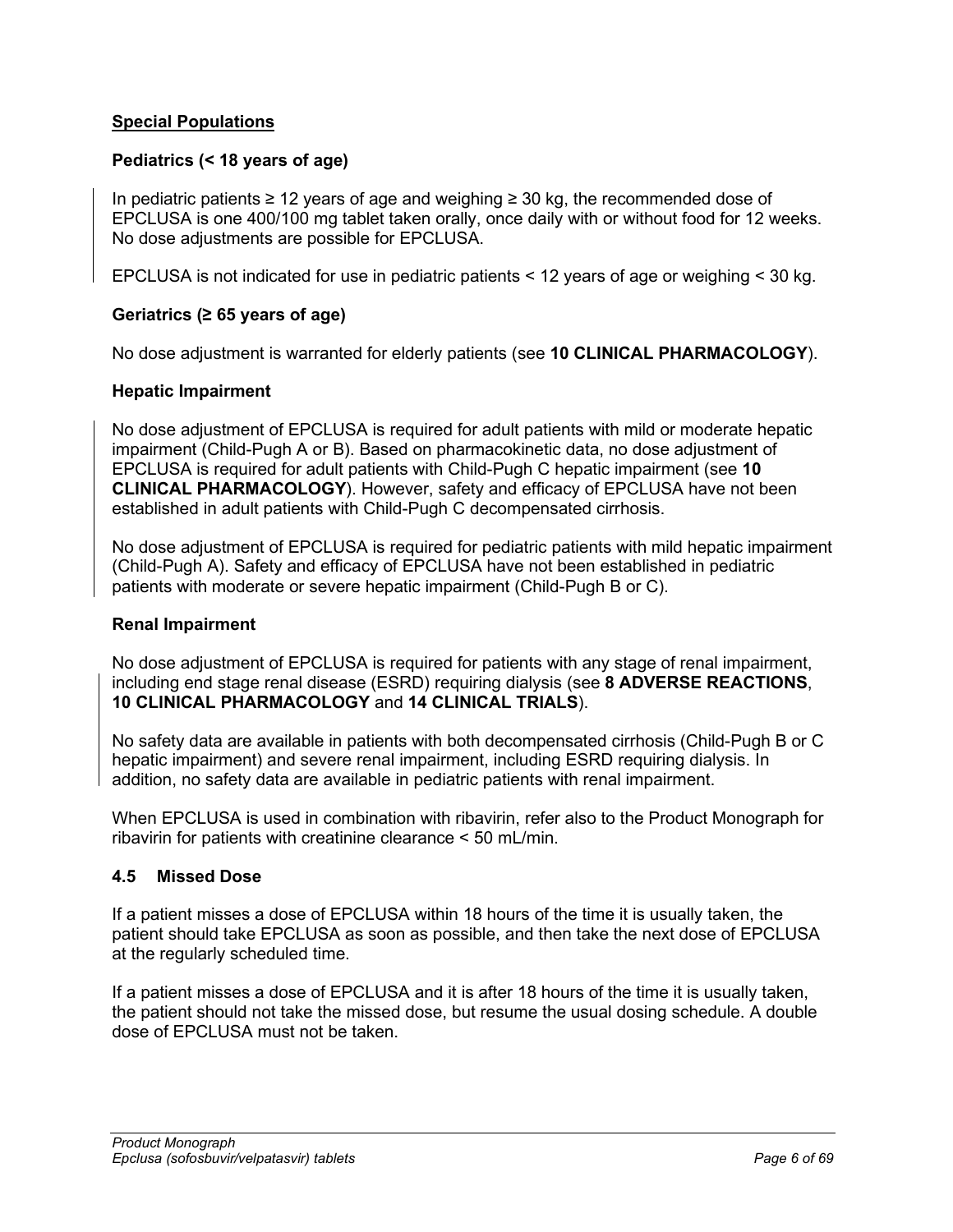If a patient vomits less than 3 hours after taking a dose of EPCLUSA, the patient should take another dose of EPCLUSA. If a patient vomits more than 3 hours after taking a dose of EPCLUSA, the patient should take the next dose at the regularly scheduled time.

# <span id="page-6-0"></span>**5 OVERDOSAGE**

For management of a suspected drug overdose, contact your regional poison control centre.

Administration of activated charcoal may be used to aid in the removal of unabsorbed active substance. General supportive measures including monitoring of vital signs as well as observation of the clinical status of the patient are recommended.

No specific antidote is available for overdose with EPCLUSA. If overdose occurs the patient must be monitored for evidence of toxicity. Treatment of overdose with EPCLUSA consists of general supportive measures including monitoring of vital signs as well as observation of the clinical status of the patient. Hemodialysis can efficiently remove the predominant circulating metabolite of sofosbuvir, GS-331007, with an extraction ratio of 53%. Hemodialysis is unlikely to result in significant removal of velpatasvir since velpatasvir is highly bound to plasma protein.

The highest documented doses of sofosbuvir and velpatasvir were a single dose of 1200 mg and a single dose of 500 mg, respectively. In these healthy volunteer studies, there were no untoward effects observed at these dose levels, and adverse events were similar in frequency and severity to those reported in the placebo groups. The effects of higher doses/exposures are not known.

# <span id="page-6-1"></span>**6 DOSAGE FORMS, STRENGTHS, COMPOSITION AND PACKAGING**

| <b>Route of</b><br>Administration | Dosage Form /<br><b>Strength/Composition</b>       | <b>Non-medicinal Ingredients</b>                                                                                                                                                                                                                                                          |
|-----------------------------------|----------------------------------------------------|-------------------------------------------------------------------------------------------------------------------------------------------------------------------------------------------------------------------------------------------------------------------------------------------|
| Oral                              | Tablet<br>400 mg sofosbuvir/ 100<br>mg velpatasvir | Copovidone, croscarmellose sodium,<br>magnesium stearate and microcrystalline<br>cellulose. The tablets are film-coated with a<br>coating material containing the following inactive<br>ingredients: iron oxide red, polyethylene glycol,<br>polyvinyl alcohol, talc and titanium dioxide |

## **Table 2. Dosage Forms, Strengths, Composition and Packaging**

EPCLUSA is a single tablet regimen containing sofosbuvir and velpatasvir for oral administration.

EPCLUSA is available as a pink-colored, diamond-shaped, film-coated tablet debossed with "GSI" on one side and "7916" on the other side of the tablet. Each bottle contains 28 tablets, a polyester coil and is closed with a child-resistant closure.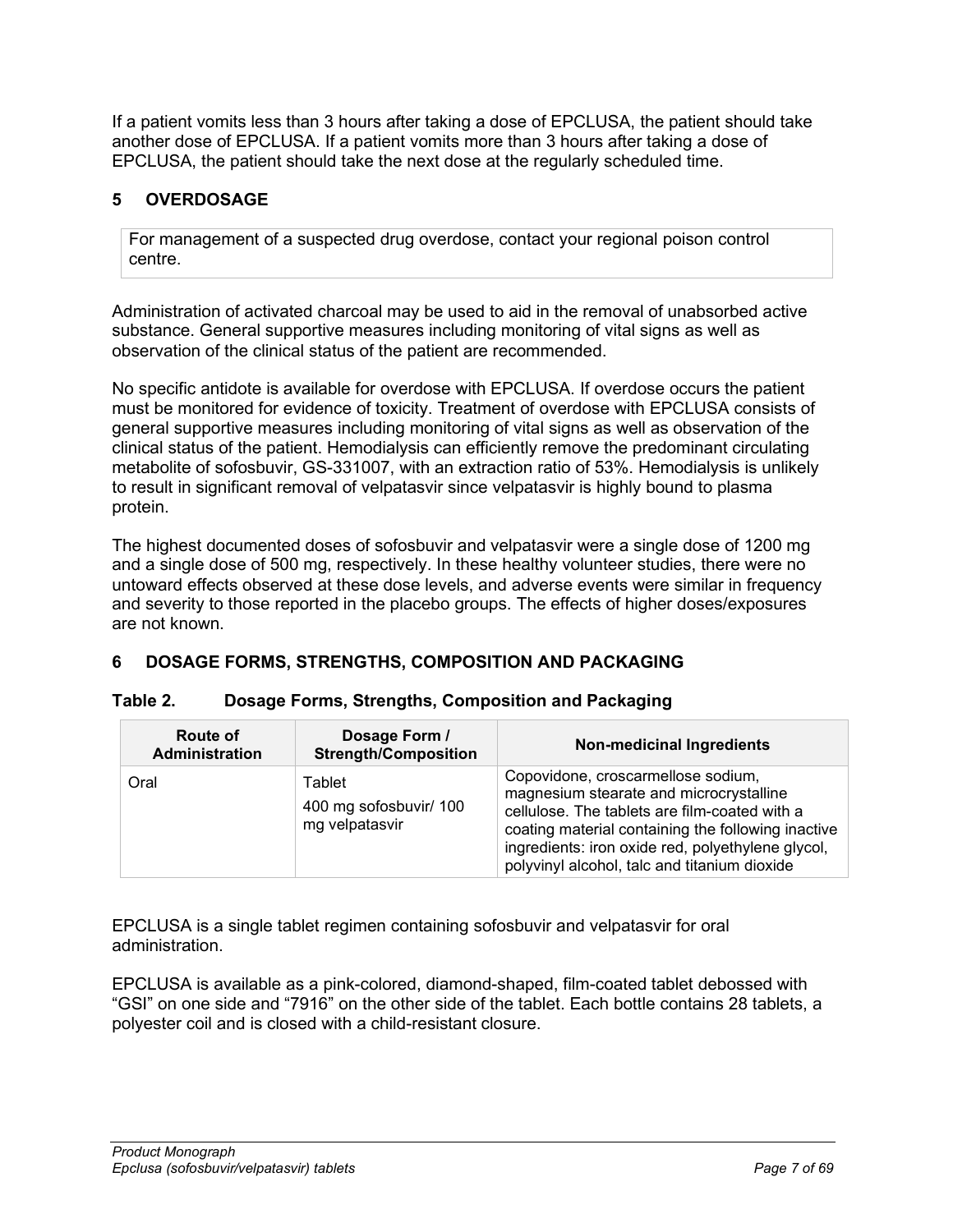## <span id="page-7-0"></span>**7 WARNINGS AND PRECAUTIONS**

## Please see **3 [SERIOUS WARNINGS AND PRECAUTIONS BOX](#page-4-0)**.

## **General**

Treatment with EPCLUSA should be initiated and monitored by a physician experienced in the management of chronic HCV infection.

EPCLUSA should not be administered concurrently with other medicinal products containing sofosbuvir.

## *Use with P-gp Inducers and/or Moderate to Strong Inducers of CYP*

Medicinal products that are P-glycoprotein (P-gp) inducers and/or moderate to strong inducers of CYP2B6, CYP2C8, or CYP3A4 [eg, rifampin, St. John's wort (*Hypericum perforatum*) and carbamazepine] may significantly decrease plasma concentrations of sofosbuvir and/or velpatasvir leading to reduced therapeutic effect of EPCLUSA and potential loss of virologic response. These agents should not be used with EPCLUSA (see **9 [DRUG INTERACTIONS](#page-17-1)**).

### **Cardiovascular**

## *Serious Symptomatic Bradycardia When Coadministered with Amiodarone*

Post-marketing cases of symptomatic bradycardia and cases requiring pacemaker intervention have been reported when amiodarone is coadministered with sofosbuvir in combination with daclatasvir or simeprevir. A fatal cardiac arrest was reported in a patient taking amiodarone who was coadministered a sofosbuvir-containing regimen (HARVONI® [ledipasvir/sofosbuvir]). Bradycardia has generally occurred within hours to days, but cases have been observed up to 2 weeks after initiating HCV treatment. Patients also taking beta blockers, or those with underlying cardiac comorbidities and/or advanced liver disease, may be at increased risk for symptomatic bradycardia with coadministration of amiodarone. Bradycardia generally resolved after discontinuation of HCV treatment. The mechanism for this effect is unknown.

Coadministration of amiodarone with EPCLUSA is not recommended. For patients taking amiodarone who have no other alternative, viable treatment options and who will be coadministered FPCLUSA:

- Counsel patients about the risk of symptomatic bradycardia.
- Cardiac monitoring in an in-patient setting for the first 48 hours of coadministration is recommended, after which outpatient or self-monitoring of the heart rate should occur on a daily basis through at least the first 2 weeks of treatment.

Patients who are taking EPCLUSA who need to start amiodarone therapy due to no other alternative, viable treatment options should undergo similar cardiac monitoring as outlined above.

Due to amiodarone's long half-life, patients discontinuing amiodarone just prior to starting EPCLUSA should also undergo similar cardiac monitoring as outlined above.

Patients who develop signs or symptoms of bradycardia should seek medical evaluation immediately. Symptoms may include near-fainting or fainting, dizziness or lightheadedness,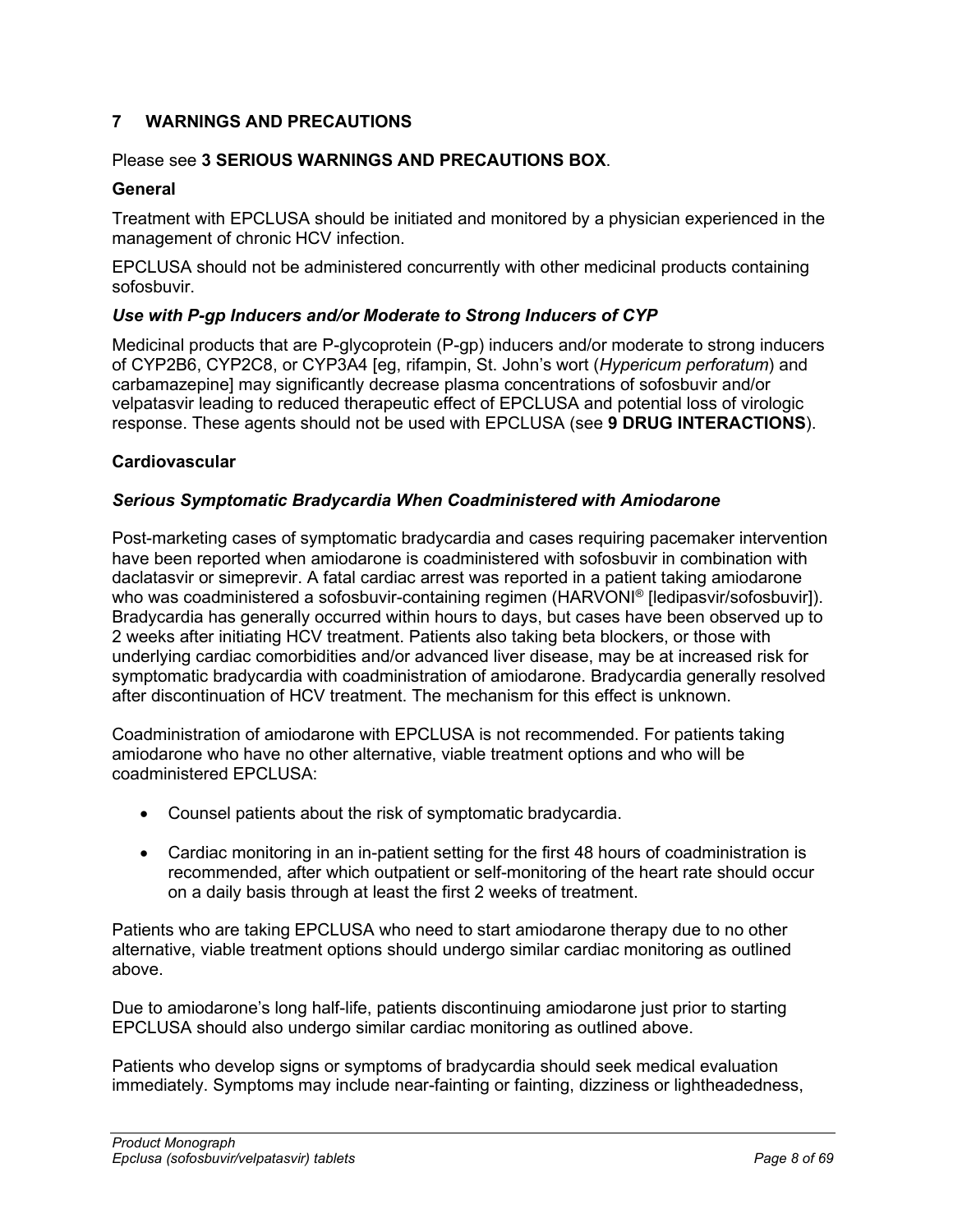malaise, weakness, excessive tiredness, shortness of breath, chest pains, confusion, or memory problems (see **8 [ADVERSE REACTIONS,](#page-10-3) 8.5 Post-Market Adverse Reactions** and **9 [DRUG INTERACTIONS](#page-17-1)**).

## **Hepatic/Biliary/Pancreatic**

The safety and efficacy of EPCLUSA have not been established in adult patients with severe hepatic impairment (Child-Pugh C) (see **4 [DOSAGE AND ADMINISTRATION](#page-4-1)** and **10 [CLINICAL PHARMACOLOGY](#page-31-1)**).

EPCLUSA has not been studied in pediatric patients with moderate or severe hepatic impairment.

Monitoring of liver function including direct bilirubin is recommended in patients with decompensated cirrhosis.

## **Monitoring and Laboratory Tests**

If EPCLUSA is administered with amiodarone, close monitoring for bradycardia is recommended. Refer to the amiodarone Product Monograph (see **7 [WARNINGS AND](#page-7-0)  [PRECAUTIONS](#page-7-0)**, **9 [DRUG INTERACTIONS](#page-17-1)**).

Monitoring of liver function including direct bilirubin is recommended in patients with decompensated cirrhosis (see **8 [ADVERSE REACTIONS](#page-10-3)**).

Clearance of HCV may lead to increased replication of HBV in patients who are co-infected with HCV and HBV; co-infected patients should be monitored for clinical and laboratory signs (eg, HBsAg, anti-HBc, HBV DNA, serum aminotransferase levels, bilirubin) for hepatitis flare or HBV reactivation during and at post-treatment follow-up as clinically appropriate (see **7 [WARNINGS AND PRECAUTIONS](#page-7-0)**, **Potential for HBV Reactivation**).

As liver function may improve during treatment with EPCLUSA, monitoring of certain laboratory parameters and/or concomitant medications may be required. For guidance see **[9](#page-17-1) [DRUG](#page-17-1)  [INTERACTIONS](#page-17-1)**, **9.4 Drug-Drug Interactions**, **Other Forms of Interactions**.

## **Patients with Other HCV Genotypes**

Data to support the treatment of patients with decompensated cirrhosis who are infected with HCV genotype 2 or genotype 4 are limited, and there are no data for genotype 5 and genotype 6 HCV-infected patients with decompensated cirrhosis. The indication for treatment of these patients is based on extrapolation of relevant clinical and *in vitro* data (see **14 [CLINICAL](#page-38-0)  [TRIALS](#page-38-0)** and **15 [MICROBIOLOGY](#page-56-0)**).

## **Potential for HBV Reactivation**

Cases of HBV reactivation, including those resulting in fulminant hepatitis, hepatic failure, and death have been reported in HCV/HBV co-infected patients who were undergoing, or completed treatment with DAAs including EPCLUSA. To decrease the risk of HBV reactivation in patients co-infected with HBV, HBV screening should be performed in all patients prior to initiation of EPCLUSA for HCV treatment. Patients with positive HBV serology (HBsAg positive) and patients with serologic evidence of resolved HBV infection (ie, HBsAg negative and anti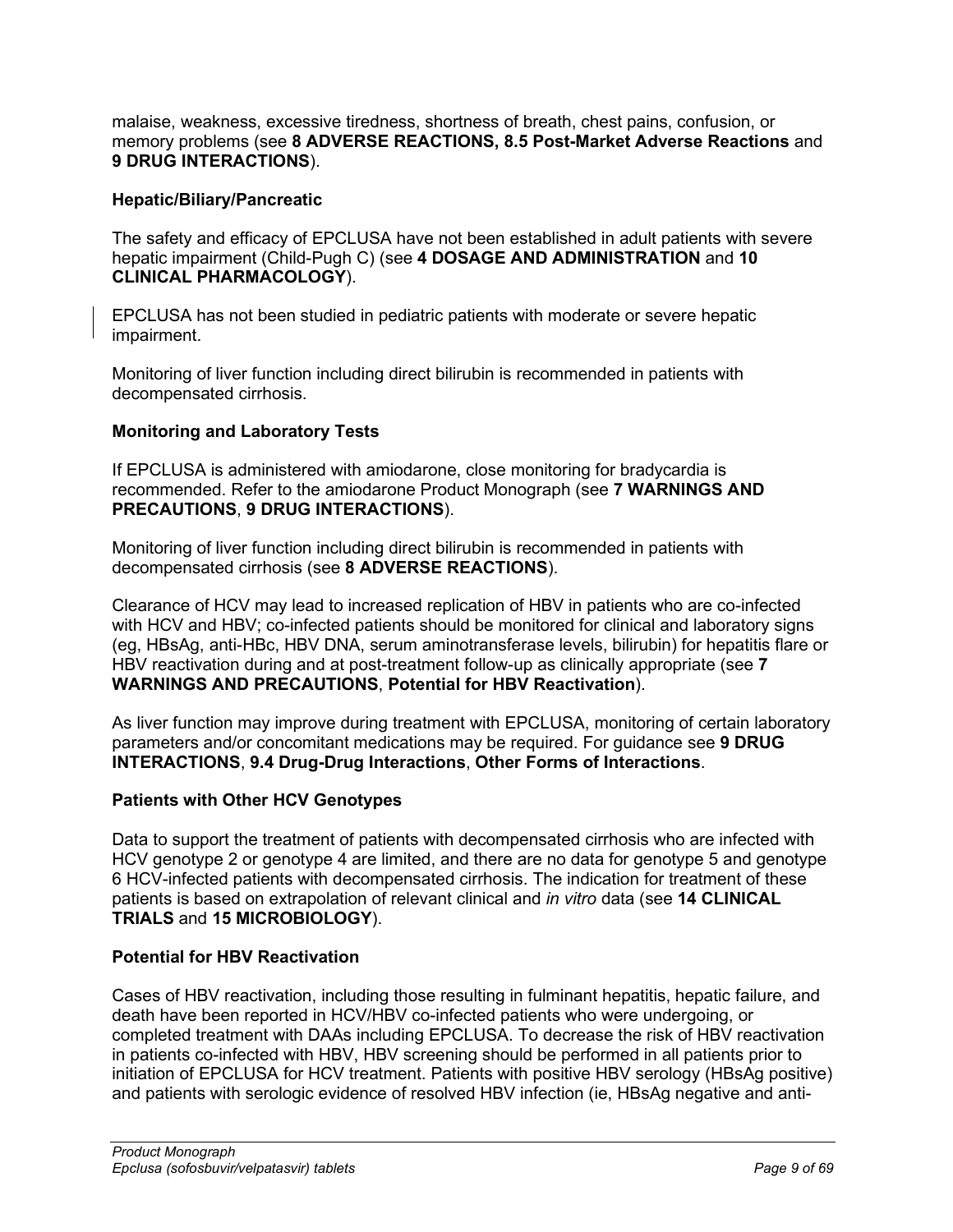HBc positive) should be monitored and treated according to current clinical practice guidelines to manage potential HBV reactivation (see **7 [WARNINGS AND PRECAUTIONS](#page-7-0)**, **Monitoring and Laboratory Tests**).

## **Reproductive Health: Female and Male Potential**

## • **Fertility**

There are no data on the effect of sofosbuvir and velpatasvir on human fertility. No effects on fertility were observed in animal studies for sofosbuvir and velpatasvir (see **16 [NON-CLINICAL](#page-61-0)  [TOXICOLOGY](#page-61-0)**).

## **Sensitivity/Resistance**

The efficacy of EPCLUSA has not been established in patients who have previously failed treatment with other regimens that include a NS5A inhibitor (see **15 [MICROBIOLOGY,](#page-56-0) Cross Resistance**).

## <span id="page-9-0"></span>**7.1 Special Populations**

## <span id="page-9-1"></span>**7.1.1 Pregnant Women**

## *Use without Ribavirin*

Pregnancy should be avoided while taking EPCLUSA as there are no data on the use of EPCLUSA in pregnant women. EPCLUSA should not be used during pregnancy unless the potential benefit justifies the potential risk to the fetus. Patients should be advised to notify their healthcare provider immediately in the event of a pregnancy.

No effects on pre- or post-natal development were observed in animal reproduction studies at the highest doses of sofosbuvir tested. In the rat and rabbit embryo fetal studies, and the rat pre/post-natal study, exposure to the predominant circulating metabolite GS-331007 at the highest dose was approximately 5-fold, 14-fold, and 6-fold the exposure in humans at the recommended clinical dose, respectively.

No effects on pre- or post-natal development have been observed in animal reproduction studies at the highest doses of velpatasvir tested. In the mouse, rat, and rabbit embryo fetal studies, and rat pre/post-natal study, velpatasvir exposure was approximately 31-fold, 6-fold, 0.7-fold, and 5-fold the exposure in humans at the recommended clinical dose, respectively.

## *Use with Ribavirin*

If EPCLUSA is administered with ribavirin, the warnings and precautions for ribavirin, in particular the pregnancy avoidance warning, apply to this combination regimen. Women of childbearing potential and their male partners must use two forms of effective contraception during treatment and for 6 months after the treatment has concluded. Routine monthly pregnancy tests must be performed during this time. Refer to the ribavirin Product Monograph for a full list of warnings and precautions for ribavirin.

## <span id="page-9-2"></span>**7.1.2 Breast-feeding**

It is not known whether sofosbuvir, velpatasvir, or their metabolites are excreted in human breast milk. The sofosbuvir predominant circulating metabolite GS-331007, and velpatasvir, are present in the milk of lactating rats; they had no clear effect on nursing pups. Because a risk to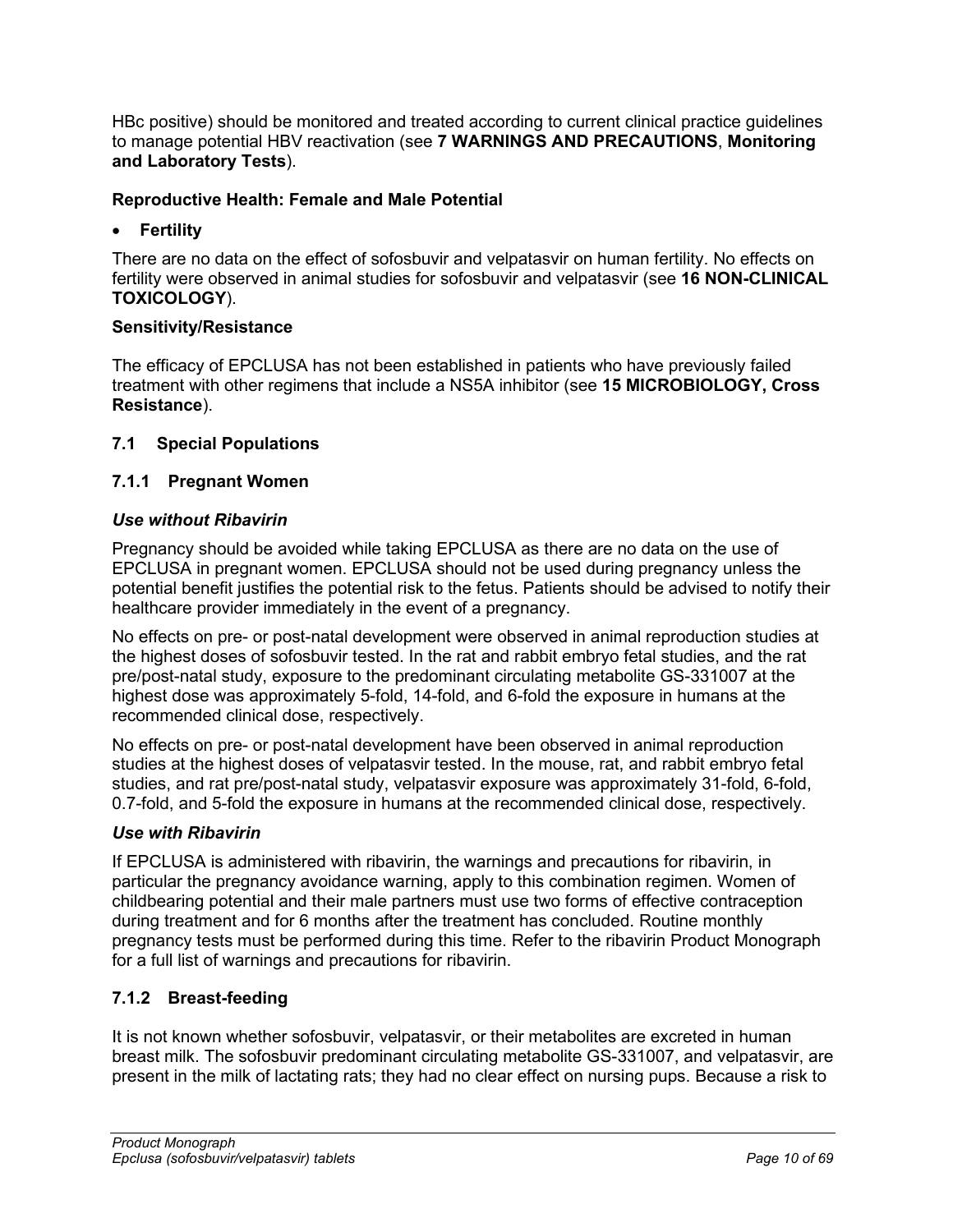the newborn/infant cannot be excluded, mothers should be instructed not to breast-feed if they are taking EPCLUSA.

# <span id="page-10-0"></span>**7.1.3 Pediatrics (< 18 years of age)**

The safety, pharmacokinetics, and efficacy of EPCLUSA in pediatric patients ≥ 12 years of age have been established in an open-label trial (Study GS-US-342-1143, Cohort 1) and are comparable to that observed in adults (see **8 [ADVERSE REACTIONS](#page-10-3)**, **10 [CLINICAL](#page-31-1)  [PHARMACOLOGY](#page-31-1)**, **Special Populations and Conditions**, and **14 [CLINICAL TRIALS](#page-38-0)**). Population pharmacokinetics-based simulations indicated exposures of sofosbuvir, GS-331007, and velpatasvir in pediatric patients ≥ 30 kg receiving oral once daily dose of sofosbuvir/velpatasvir 400/100 mg were similar to those observed in adults.

Pediatric patients with renal impairment have not been studied.

The safety and efficacy of EPCLUSA in pediatric patients < 12 years of age or weighing < 30 kg have not been established.

## <span id="page-10-1"></span>**7.1.4 Geriatrics (≥ 65 years of age)**

The response rates observed for patients 65 years of age and over were similar to those of patients < 65 years of age across treatment groups.

## <span id="page-10-2"></span>**7.1.5 Others**

## **Liver Transplant Patients**

The safety and efficacy of EPCLUSA have not been established in patients with recurrent HCV infection after liver transplant.

## **HCV/HIV-1 Co-infection**

The safety and efficacy of EPCLUSA in HCV/HIV-1 co-infected adult patients have been established (see **14 [CLINICAL TRIALS,](#page-38-0) Clinical Trial in Patients with HCV/HIV-1 Coinfection (ASTRAL-5)**). Efavirenz has been shown to significantly decrease the concentration of velpatasvir. Therefore coadministration of EPCLUSA with an efavirenz-containing HIV regimen in adults is not recommended (see **9 [DRUG INTERACTIONS](#page-17-1)**).

EPCLUSA use in pediatric patients co-infected with HIV-1 has not been studied.

## **HCV/HBV Co-infection**

The safety and efficacy of EPCLUSA have not been established in HCV patients co-infected with HBV. HBV reactivation has been reported during treatment and post-treatment with DAAs in patients co-infected with HBV who were not undergoing treatment for HBV infection (see **7 [WARNINGS AND PRECAUTIONS](#page-7-0)**, **Potential for HBV Reactivation**).

## <span id="page-10-3"></span>**8 ADVERSE REACTIONS**

#### <span id="page-10-4"></span>**8.1 Adverse Reaction Overview**

The overall safety profile of EPCLUSA was established in the following patient populations: non-cirrhotic and cirrhotic (compensated and decompensated) adult patients infected with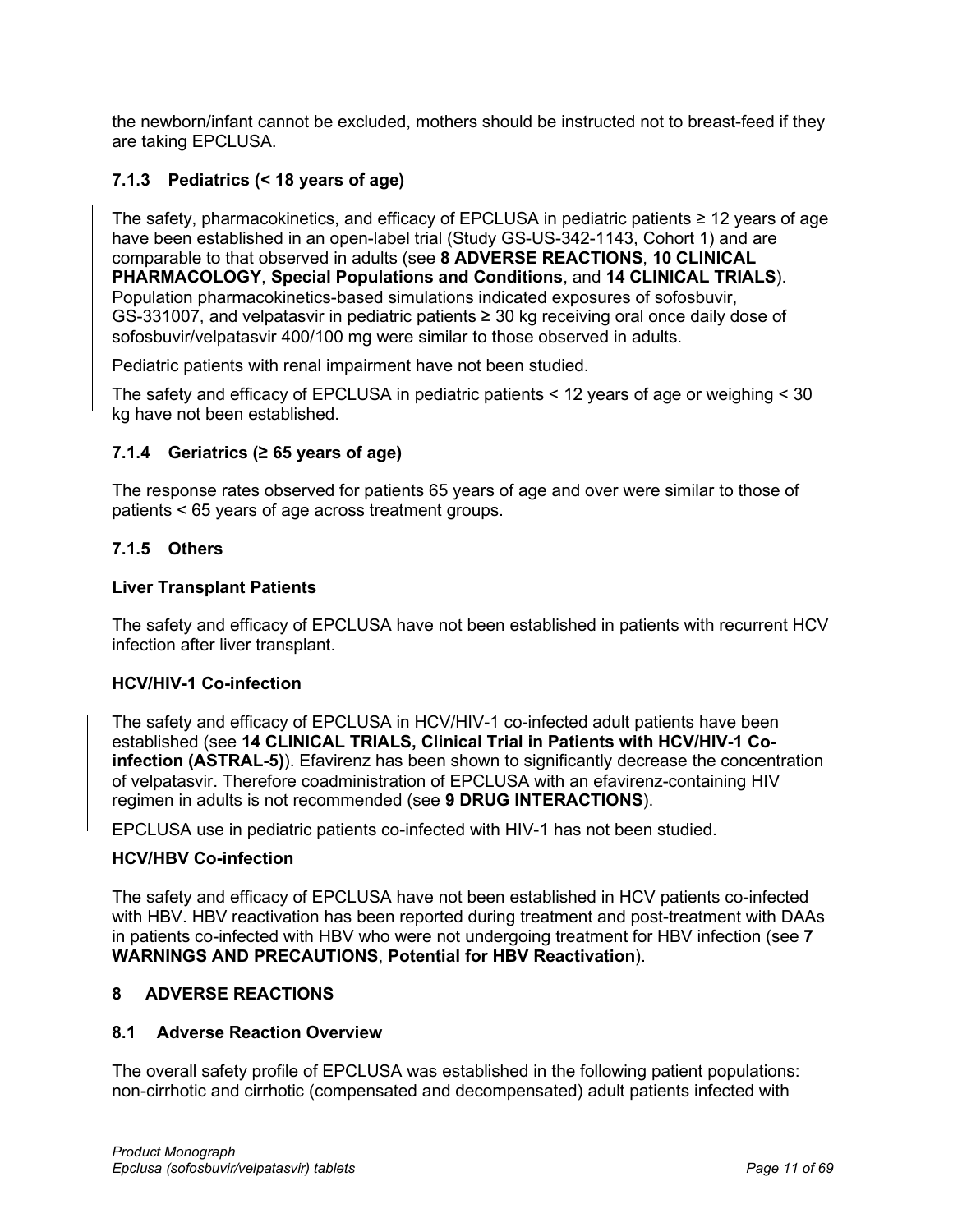HCV; adult patients co-infected with HIV-1 (without cirrhosis or with compensated cirrhosis); and pediatric patients  $\geq 12$  years of age without decompensated cirrhosis.

The safety assessment of EPCLUSA was based on pooled Phase 3 clinical trial data (ASTRAL-1, ASTRAL-2, and ASTRAL-3) from adult patients with HCV without cirrhosis or with compensated cirrhosis including 1035 patients who received EPCLUSA for 12 weeks. The proportion of patients who permanently discontinued treatment due to adverse events was 0.2% for patients receiving EPCLUSA for 12 weeks. Of the 1035 patients, 2% had at least one serious adverse event (SAE), with no patients experiencing a treatment-related SAE.

The safety of EPCLUSA was also assessed in adult patients with decompensated cirrhosis (Child-Pugh B) in one Phase 3 trial (ASTRAL-4). In ASTRAL-4, the proportion of patients who permanently discontinued treatment due to adverse events was 5% (4/87) for those patients treated with EPCLUSA + ribavirin (RBV) for 12 weeks, 1% (1/90) for those patients treated with EPCLUSA for 12 weeks, and 4% (4/90) for those patients treated with EPCLUSA for 24 weeks. Serious adverse events occurred in 19% (17/90), 16% (14/87) and 18% (16/90) of patients treated with EPCLUSA for 12 weeks, EPCLUSA + RBV for 12 weeks and EPCLUSA for 24 weeks, respectively. One patient (0.4%) experienced SAEs considered related to EPCLUSA.

## <span id="page-11-0"></span>**8.2 Clinical Trial Adverse Reactions**

Clinical trials are conducted under very specific conditions. The adverse reaction rates observed in the clinical trials; therefore, may not reflect the rates observed in practice and should not be compared to the rates in the clinical trials of another drug. Adverse reaction information from clinical trials may be useful in identifying and approximating rates of adverse drug reactions in real-world use.

## *Adult Patients without Cirrhosis and Patients with Compensated Cirrhosis*

The adverse reactions (Grades 2 to 4) observed in  $\geq 2\%$  of patients receiving 12 weeks of treatment with EPCLUSA in clinical trials are listed in [Table 3.](#page-11-1)

### <span id="page-11-1"></span>**Table 3. Adverse Reactions (Grades 2-4) Reported in ≥ 2% of Patients**  Receiving 12 Weeks of EPCLUSA<sup>a</sup> from the Pooled Phase 3 Studies **(ASTRAL-1, ASTRAL-2, ASTRAL-3)**

|          | <b>EPCLUSA</b><br>12 Weeks | <b>Placebo</b><br>12 Weeks |  |
|----------|----------------------------|----------------------------|--|
|          | $N = 1035$                 | $N = 116$                  |  |
| Headache | 4%                         | 3%                         |  |
| Fatigue  | 3%                         | 1%                         |  |

a. Frequencies of adverse reactions are based on treatment-emergent adverse events, considered related to study drug by site investigators.

## *Adult Patients with Decompensated Cirrhosis*

The adverse reactions (Grades 2 to 4) observed in  $\geq 2\%$  of patients receiving 12 or 24 weeks of treatment with EPCLUSA or 12 weeks of treatment with EPCLUSA plus ribavirin in the ASTRAL-4 study are listed in [Table 4.](#page-12-2)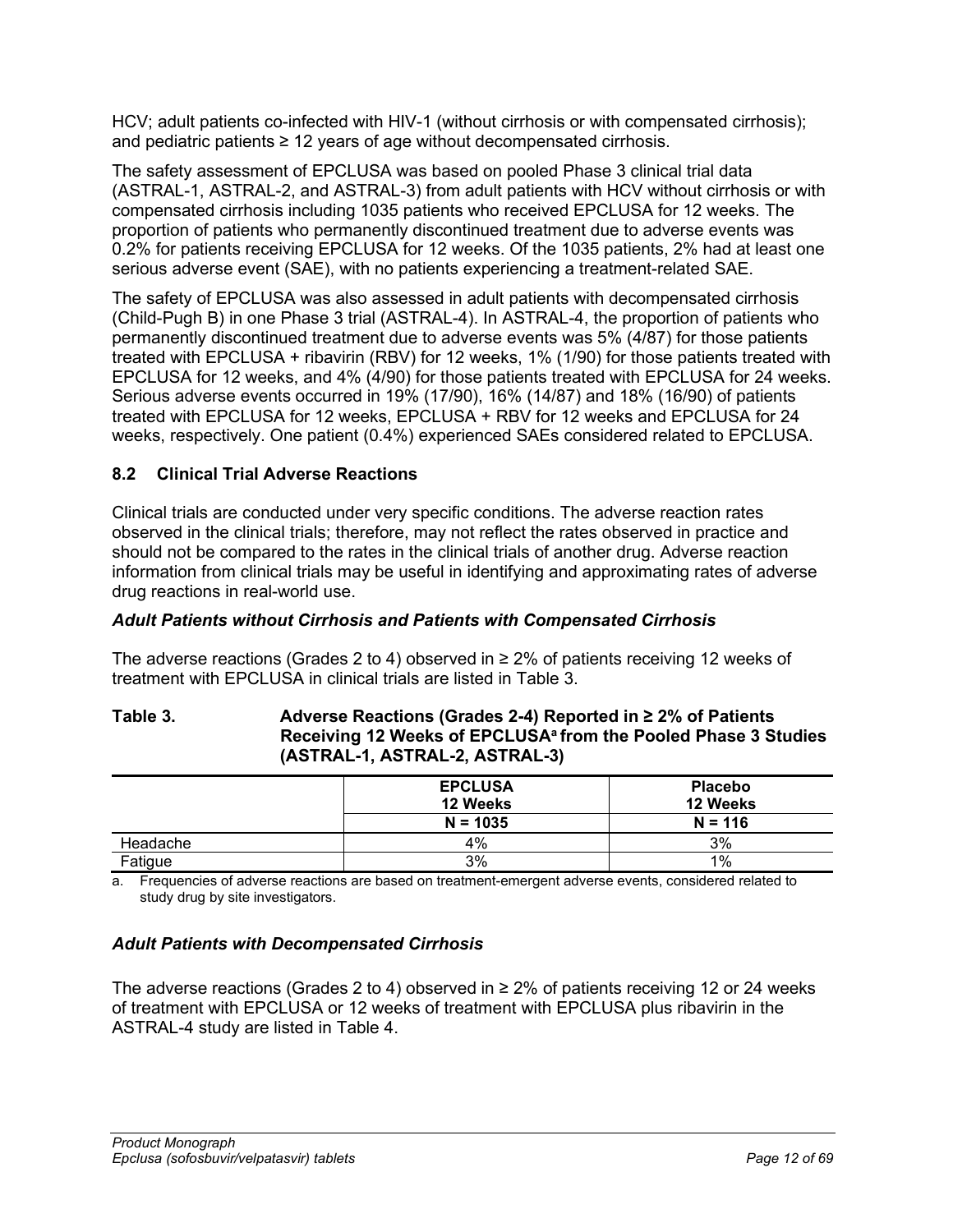### <span id="page-12-2"></span>**Table 4. Adverse Reactions (Grades 2-4) Reported in ≥ 2% of Patients Receiving 12 or 24 Weeks of EPCLUSAa without Ribavirin or 12 Weeks of EPCLUSA with Ribavirin in ASTRAL-4**

|                    | <b>EPCLUSA</b><br>12 Weeks | <b>EPCLUSA + RBV</b><br>12 Weeks | <b>EPCLUSA</b><br>24 Weeks |
|--------------------|----------------------------|----------------------------------|----------------------------|
|                    | $N = 90$                   | $N = 87$                         | $N = 90$                   |
| Anemia             | 0                          | 14%                              |                            |
| Decreased appetite |                            |                                  | 3%                         |
| Diarrhea           |                            | 2%                               |                            |
| Dyspnea            |                            | 3%                               |                            |
| Fatigue            | 2%                         | 8%                               | 3%                         |
| Headache           | 7%                         | $1\%$                            | 1%                         |
| Insomnia           | 0                          | 2%                               | 1%                         |
| Rash               | $1\%$                      | 2%                               |                            |

a. Frequencies of adverse reactions are based on treatment-emergent adverse events, considered related to study drug by site investigators.

## *Adult Patients with HCV/HIV-1 Co-infection*

The safety of EPCLUSA was assessed in an open-label trial of 106 patients with HCV/HIV-1 co-infection who were on stable antiretroviral therapy (see **14 [CLINICAL TRIALS](#page-38-0)**). The safety profile in HCV/HIV-1 co-infected patients was similar to that observed in HCV mono-infected patients treated with EPCLUSA. The most common adverse reactions occurring in at least 10% of patients were fatigue (22%) and headache (10%). No adverse drug reactions specific to EPCLUSA were identified.

## *Adult Patients with Renal Impairment*

The safety of EPCLUSA was assessed in an open-label trial (Study GS-US-342-4062) of 59 patients with HCV and ESRD requiring dialysis who received EPCLUSA for 12 weeks (see **14 [CLINICAL TRIALS](#page-38-0)**). The adverse events observed were consistent with expected clinical sequelae of ESRD. No adverse reactions specific to EPCLUSA were identified.

## <span id="page-12-0"></span>**8.2.1 Clinical Trial Adverse Reactions – Pediatrics**

## *Pediatrics Patients (≥ 12 Years of Age)*

The safety of EPCLUSA in pediatric patients ≥ 12 years of age was assessed in an open-label trial (Study GS-US-342-1143, Cohort 1) of 102 patients who were treated with EPCLUSA for 12 weeks. The adverse reactions observed were consistent with those observed in clinical trials of EPCLUSA in adults (see **14 [CLINICAL TRIALS](#page-38-0)**).

The safety of EPCLUSA in pediatric patients with renal impairment or co-infected with HIV-1 has not been studied.

## <span id="page-12-1"></span>**8.3 Less Common Clinical Trial Adverse Reactions**

Adverse reactions (Grades 2 to 4) occurring in less than 2% of patients receiving 12 weeks of treatment with EPCLUSA in clinical trials are listed below by body system: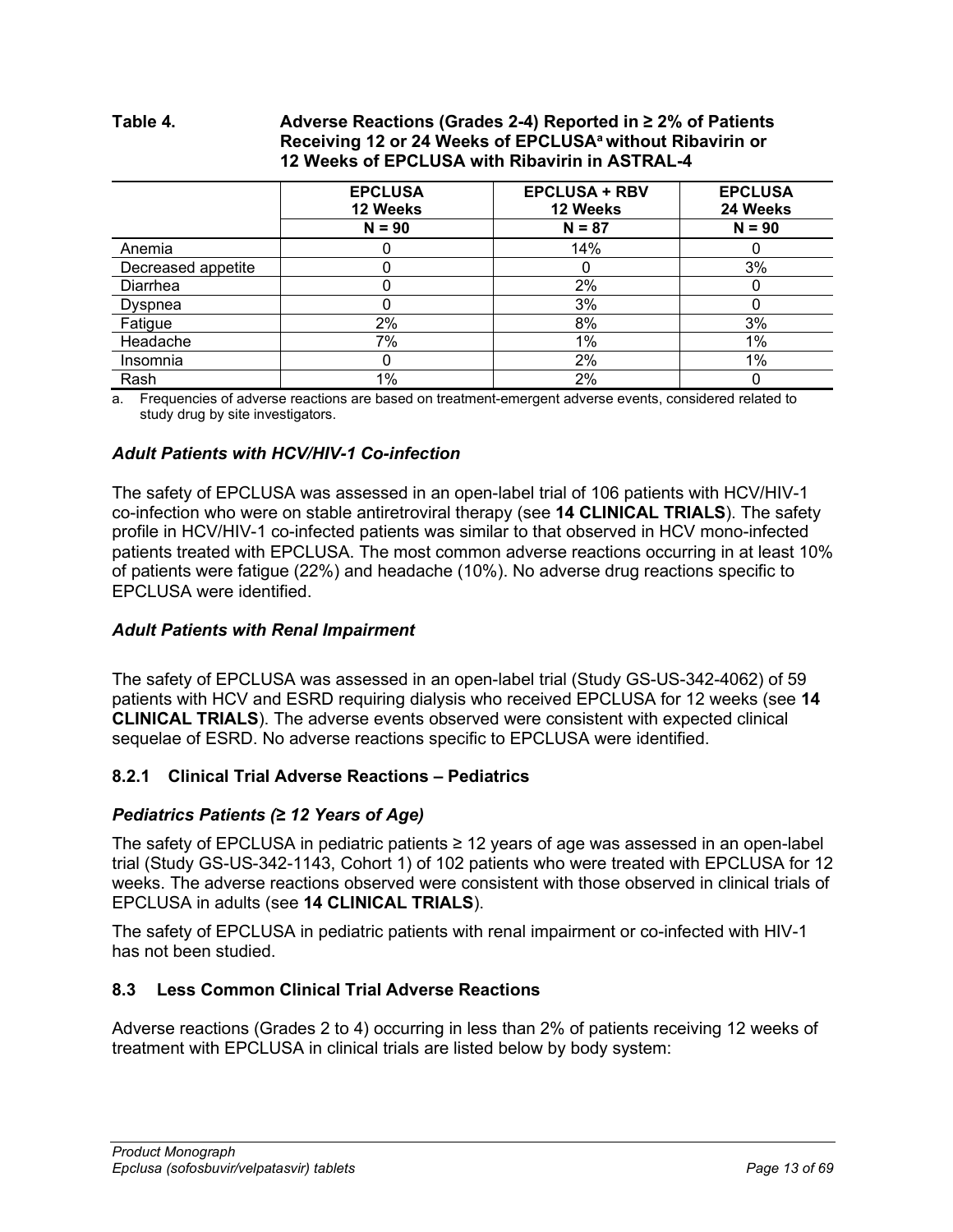## **Table 5. Adverse Reactions (Grades 2-4) Reported in < 2% of Patients**  Receiving 12 Weeks of EPCLUSA<sup>a</sup> from the Pooled Phase 3 Studies **(ASTRAL-1, ASTRAL-2, ASTRAL-3)**

| <b>Body System</b>                                                              | <b>EPCLUSA</b>                                                                                                                                                                                                         |  |
|---------------------------------------------------------------------------------|------------------------------------------------------------------------------------------------------------------------------------------------------------------------------------------------------------------------|--|
| <b>Blood and Lymphatic</b>                                                      | 12 Weeks<br>Leukopenia                                                                                                                                                                                                 |  |
| <b>System Disorders</b>                                                         |                                                                                                                                                                                                                        |  |
| <b>Cardiac Disorders</b>                                                        | Palpitations                                                                                                                                                                                                           |  |
| <b>Ear and Labyrinth</b><br><b>Disorders</b>                                    | Vertigo                                                                                                                                                                                                                |  |
| <b>Gastrointestinal Disorders</b>                                               | Abdominal distension, abdominal pain, abdominal pain upper,<br>constipation, diarrhea, dry mouth, dyspepsia, flatulence,<br>gastroesophageal reflux disease, nausea, stomatitis, tongue<br>coated, toothache, vomiting |  |
| <b>General Disorders and</b><br><b>Administration Site</b><br><b>Conditions</b> | Asthenia, chest pain, edema peripheral, influenza like illness,<br>pain, pyrexia                                                                                                                                       |  |
| <b>Infections and Infestations</b>                                              | Lower respiratory tract infection, nasopharyngitis, sinusitis                                                                                                                                                          |  |
| Investigations                                                                  | Electrocardiogram QT prolonged, weight decreased                                                                                                                                                                       |  |
| <b>Metabolism and Nutrition</b><br><b>Disorders</b>                             | Decreased appetite, gout, increased appetite                                                                                                                                                                           |  |
| Musculoskeletal and<br><b>Connective Tissue</b><br><b>Disorders</b>             | Arthralgia, back pain, muscle spasms, musculoskeletal pain,<br>myalgia, neck pain, osteoarthritis, pain in extremity, spinal pain,<br>tendon pain                                                                      |  |
| <b>Nervous System Disorders</b>                                                 | Disturbance in attention, dizziness, dysgeusia, migraine,<br>psychomotor hyperactivity, somnolence                                                                                                                     |  |
| <b>Psychiatric Disorders</b>                                                    | Anxiety, apathy, attention deficit/hyperactivity disorder,<br>confusional state, depressed mood, depression, insomnia,<br>irritability, loss of libido, mood swings, sleep disorder                                    |  |
| Respiratory, Thoracic and                                                       | Cough, dyspnoea, epistaxis, oropharyngeal pain                                                                                                                                                                         |  |
| <b>Mediastinal Disorders</b><br><b>Skin and Subcutaneous</b>                    | Alopecia, eczema, pruritus, pruritus generalised, rash, rash pruritic                                                                                                                                                  |  |
| <b>Tissue Disorders</b>                                                         |                                                                                                                                                                                                                        |  |
| <b>Vascular Disorders</b>                                                       | Hypertension, hypertensive crisis, hypotension                                                                                                                                                                         |  |

a. Frequencies of adverse reactions are based on treatment-emergent adverse events, considered related to study drug by site investigators.

## **Less Common Clinical Trial Adverse Drug Reactions (< 2%)**

Adverse reactions (Grades 2 to 4) occurring in less than 2% of patients receiving 12 or 24 weeks of EPCLUSA or 12 weeks of EPCLUSA with ribavirin in ASTRAL-4 are listed below by body system: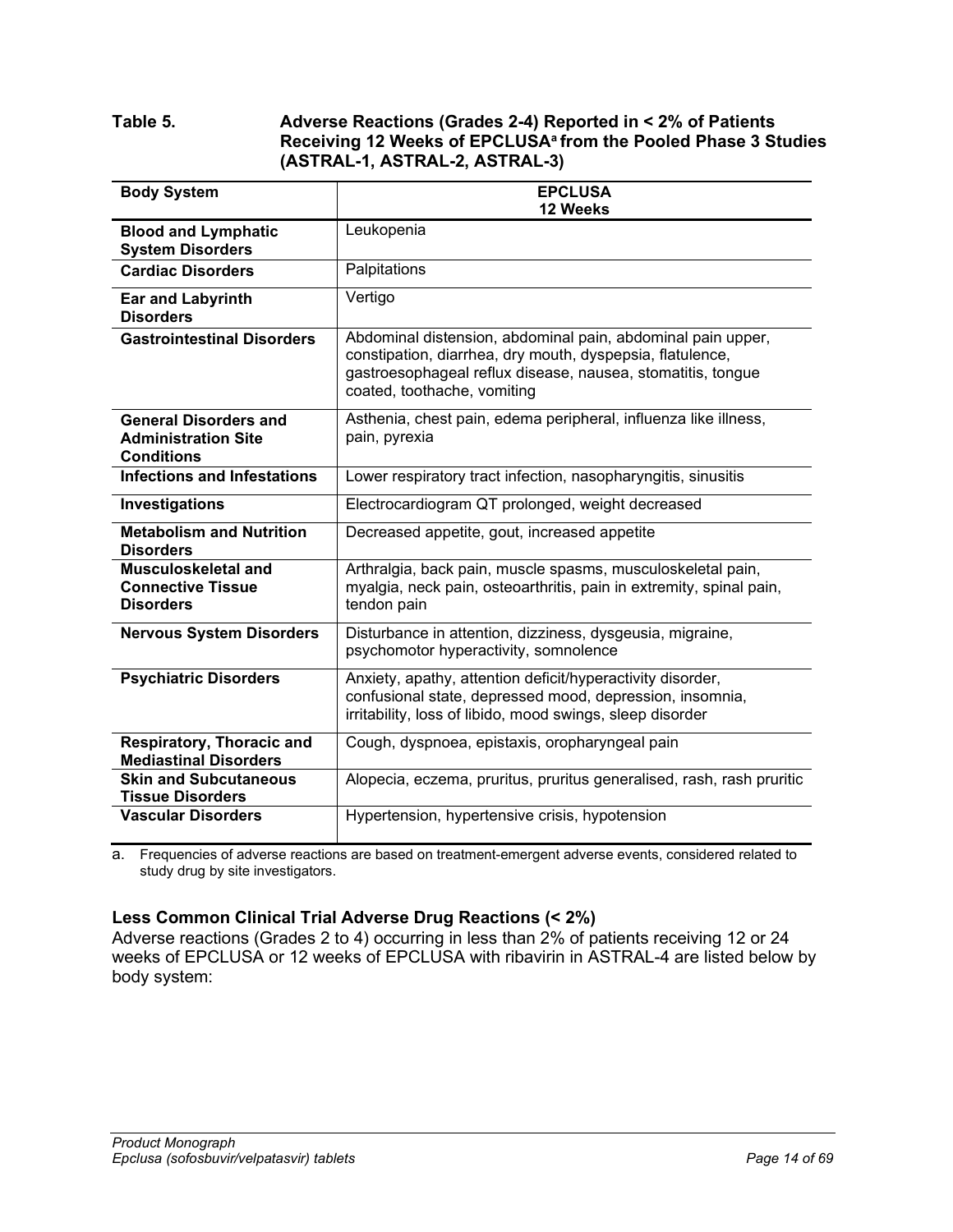## **Table 6. Adverse Reactions (Grades 2-4) Reported in < 2% of Patients**  Receiving 12 or 24 Weeks of EPCLUSA<sup>a</sup> or 12 Weeks of EPCLUSA **with Ribavirin from ASTRAL-4**

| <b>Body System</b>                         | <b>EPCLUSA</b>      | <b>EPCLUSA + RBV</b>    | <b>EPCLUSA</b>                     |
|--------------------------------------------|---------------------|-------------------------|------------------------------------|
|                                            | 12 Weeks            | 12 Weeks                | 24 Weeks                           |
| <b>Cardiac Disorders</b>                   | N/A                 | Palpitations            | N/A                                |
| <b>Gastrointestinal</b>                    | Vomiting            | Vomiting                | Abdominal discomfort,              |
| <b>Disorders</b>                           |                     |                         | abdominal pain upper,              |
|                                            |                     |                         | gastroesophageal reflux<br>disease |
| <b>General Disorders</b>                   | N/A                 | Asthenia                | N/A                                |
| and                                        |                     |                         |                                    |
| <b>Administration</b>                      |                     |                         |                                    |
| <b>Site Conditions</b>                     |                     |                         |                                    |
| Hepatobiliary                              | N/A                 | N/A                     | Hepatorenal syndrome               |
| <b>Disorders</b>                           |                     |                         |                                    |
| <b>Infections and</b>                      | N/A                 | N/A                     | Peritonitis, sepsis                |
| <b>Infestations</b>                        |                     |                         |                                    |
| Investigations                             | N/A                 | N/A                     | Weight decreased                   |
| <b>Metabolism and</b>                      | N/A                 | N/A                     | Diabetes mellitus                  |
| <b>Nutrition</b>                           |                     |                         |                                    |
| <b>Disorders</b>                           |                     |                         |                                    |
| <b>Musculoskeletal</b>                     | Arthralgia          | N/A                     | N/A                                |
| and Connective                             |                     |                         |                                    |
| <b>Tissue Disorders</b>                    |                     |                         |                                    |
| <b>Nervous System</b><br><b>Disorders</b>  | N/A                 | Headache, tremor        | Headache, poor quality             |
|                                            |                     |                         | sleep                              |
| <b>Psychiatric</b>                         | Anxiety, depression | N/A                     | Anxiety, insomnia                  |
| <b>Disorders</b>                           |                     |                         |                                    |
| Respiratory,                               | N/A                 | Dyspnea exertional      | N/A                                |
| <b>Thoracic and</b>                        |                     |                         |                                    |
| <b>Mediastinal</b>                         |                     |                         |                                    |
| <b>Disorders</b>                           |                     |                         |                                    |
| <b>Skin and</b>                            | Rash                | Pruritus, rash pruritic | Dermatitis contact                 |
| <b>Subcutaneous</b>                        |                     |                         |                                    |
| <b>Tissue Disorders</b><br><b>Vascular</b> | N/A                 |                         |                                    |
|                                            |                     | Hypertension            | Hypotension                        |
| <b>Disorders</b>                           |                     |                         |                                    |

N/A = Not applicable

a. Frequencies of adverse reactions are based on treatment-emergent adverse events, considered related to study drug by site investigators.

## <span id="page-14-0"></span>**8.4 Abnormal Laboratory Findings: Hematologic, Clinical Chemistry and Other Quantitative Data**

## **Clinical Trial Findings**

The frequency of treatment-emergent laboratory abnormalities (Grades 2-4) occurring in at least 2% of patients receiving 12 weeks of treatment with EPCLUSA are described in [Table](#page-15-0) 7.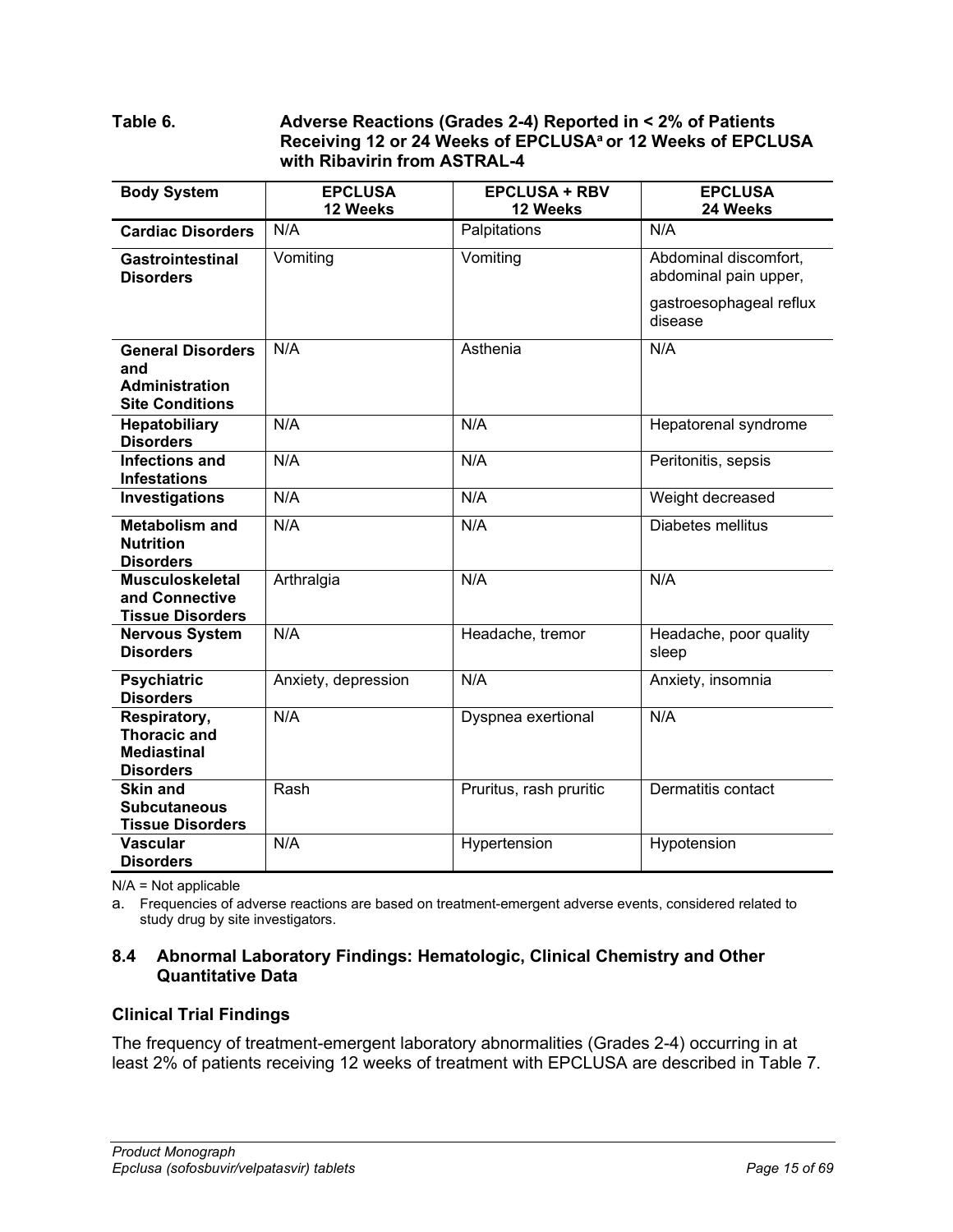## <span id="page-15-0"></span>**Table 7. Laboratory Abnormalities (Grades 2-4) Reported in ≥ 2% of Patients Receiving 12 Weeks of EPCLUSA from the Pooled Phase 3 Studies (ASTRAL-1, ASTRAL-2, ASTRAL-3)**

|                                          | <b>EPCLUSA</b><br>12 Weeks | <b>Placebo</b><br>12 Weeks |
|------------------------------------------|----------------------------|----------------------------|
| <b>Laboratory Abnormality Parameters</b> | $N = 1035$                 | $N = 116$                  |
| <b>Chemistry</b>                         |                            |                            |
| Hyperglycemia (> 8.91 mmol/L)            | 11%                        | 12%                        |
| Hypoglycemia (< 3.03 mmol/L)             | 2%                         | $< 1\%$                    |
| Lipase $(> 1.5 x$ ULN)                   | 8%                         | 4%                         |
| Hematology                               |                            |                            |
| Platelets $(< 100 \times 10^9/L)$        | 2%                         | 4%                         |

ULN = Upper Limit of Normal

## **Abnormal Hematologic and Clinical Chemistry Findings**

The frequency of treatment-emergent laboratory abnormalities (Grades 2-4) occurring in at least 2% of patients receiving 12 or 24 weeks of treatment with EPCLUSA or 12 weeks of treatment with EPCLUSA + RBV are described in [Table](#page-16-0) 8 below.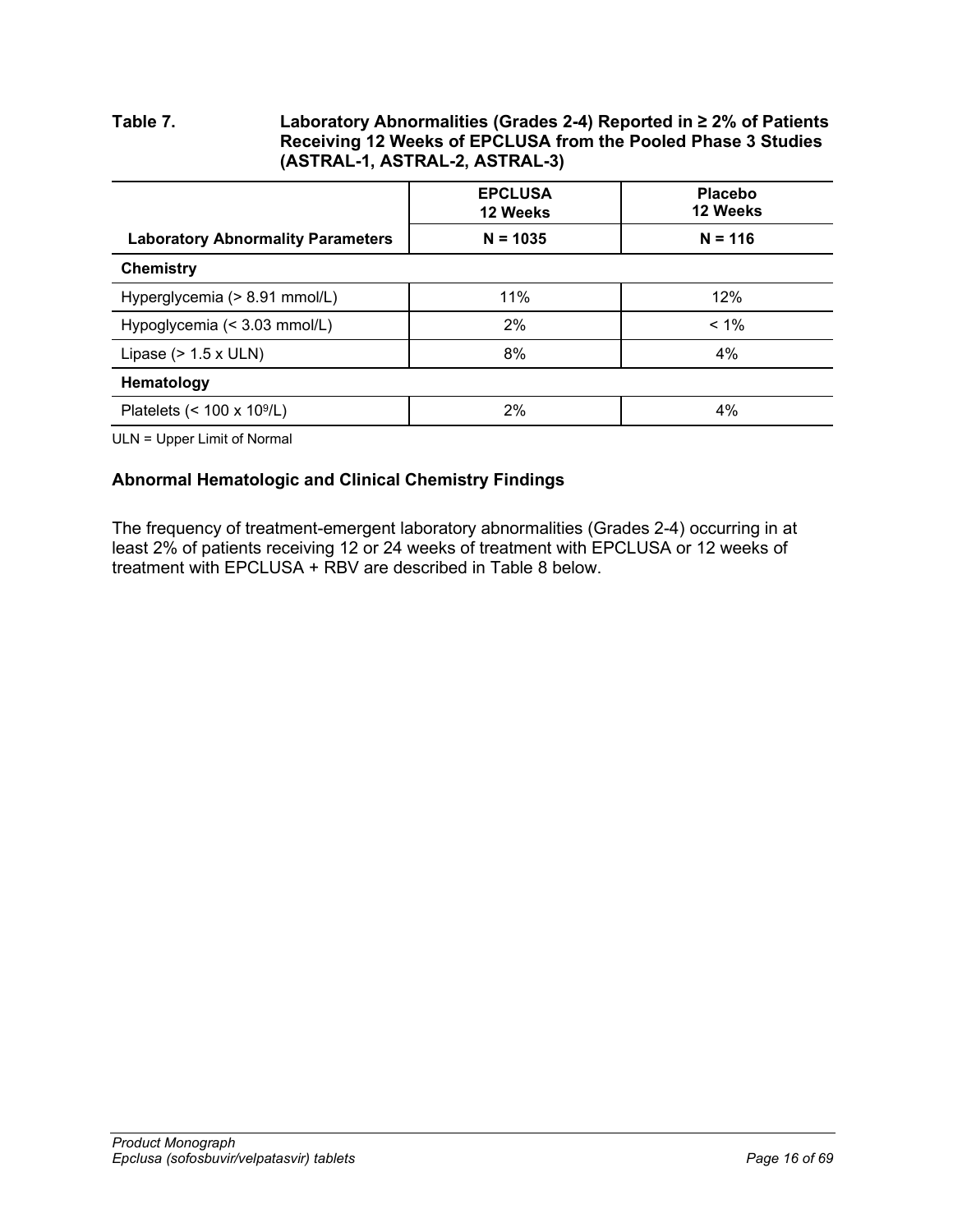## <span id="page-16-0"></span>**Table 8. Laboratory Abnormalities (Grades 2-4) Reported in ≥ 2% of Patients Receiving 12 or 24 Weeks of EPCLUSA or 12 Weeks of EPCLUSA with Ribavirin from ASTRAL-4**

| <b>Laboratory Abnormality</b>              | <b>EPCLUSA</b><br>12 Weeks | <b>EPCLUSA + RBV</b><br>12 Weeks | <b>EPCLUSA</b><br>24 Weeks |
|--------------------------------------------|----------------------------|----------------------------------|----------------------------|
| <b>Parameters</b>                          | $N = 90$                   | $N = 87$                         | $N = 90$                   |
| <b>Chemistry</b>                           |                            |                                  |                            |
| Albumin $(30 \text{ g/L})$                 | 14%                        | 13%                              | 17%                        |
| Alkaline phosphatase (> 2.5 x<br>ULN)      | 2%                         | 1%                               | $\mathbf 0$                |
| Amylase $(> 1.5 x$ ULN)                    | 4%                         | 6%                               | 10%                        |
| AST (> 2.5 x ULN)                          | 2%                         | 1%                               | 4%                         |
| Creatine kinase ( $\geq 6$ x ULN)          | 4%                         | 2%                               | 3%                         |
| GGT (> 2.5 x ULN)                          | 3%                         | $\mathbf 0$                      | 3%                         |
| Hyperbilirubinemia (> 1.5 x<br>ULN)        | 18%                        | 54%                              | 13%                        |
| Hyperglycemia (> 8.91<br>mmol/L)           | 42%                        | 47%                              | 47%                        |
| Hypokalemia (< 3.0 mmol/L)                 | 2%                         | 2%                               | 1%                         |
| Hypoglycemia (< 3.03 mmol/L)               | 3%                         | $\mathbf 0$                      | 7%                         |
| Hyponatremia (< 130 mmol/L)                | 8%                         | $8\%$                            | 9%                         |
| Lipase $(> 1.5 x$ ULN)                     | 29%                        | 29%                              | 30%                        |
| Hematology                                 |                            |                                  |                            |
| Hemoglobin (< 100 g/L)                     | 9%                         | 24%                              | 11%                        |
| INR $($ > 1.5 x ULN $)$                    | 1%                         | $\mathbf 0$                      | 2%                         |
| Lymphocytes $(< 0.6 \times 10^9/L)$        | 20%                        | 38%                              | 23%                        |
| Neutrophils $(< 1.0 \times 10^9/L)$        | 3%                         | 5%                               | 9%                         |
| Platelets $(< 100 \times 10^9/L)$          | 27%                        | 31%                              | 37%                        |
| White blood cells $(< 2.0 x$<br>$10^9$ /L) | 4%                         | 13%                              | 7%                         |

ULN = Upper Limit of Normal

Among patients with decompensated cirrhosis in the ASTRAL-4 trial, direct bilirubin was found to remain stable (< 17.1 µmol/L change from baseline throughout treatment) in the majority of patients. One patient randomized to receive 24 weeks of treatment with EPCLUSA had a > 17.1 µmol/L increase from baseline in direct bilirubin from Week 6 through Week 10 for which no clinical explanation could be identified; this patient completed 24 weeks of treatment.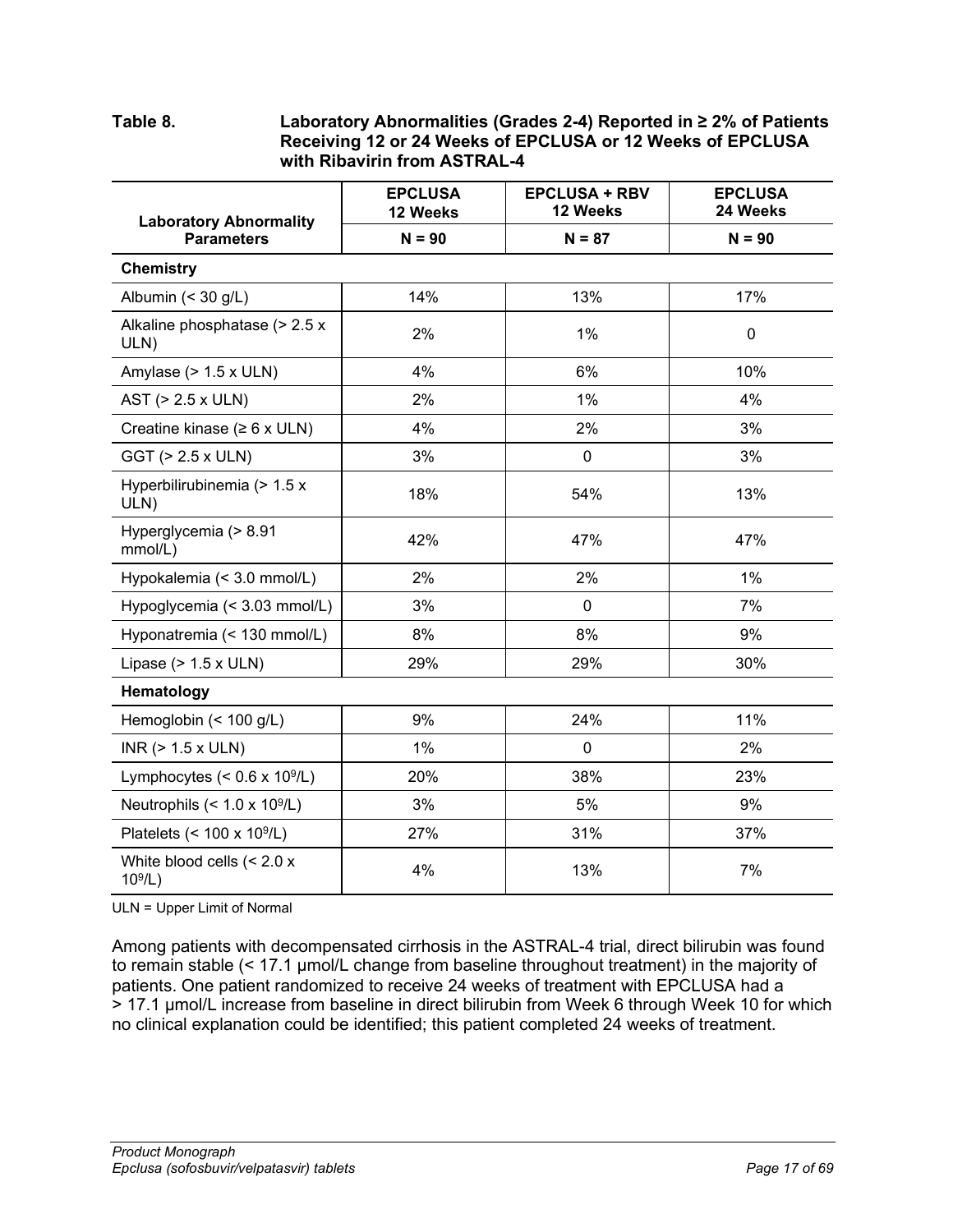## <span id="page-17-0"></span>**8.5 Post-Market Adverse Reactions**

In addition to adverse reactions from clinical studies, the following adverse reactions have been identified during post-approval use of sofosbuvir or EPCLUSA. Because post-marketing reactions are reported voluntarily from a population of uncertain size, it is not always possible to reliably estimate their frequency or establish a causal relationship to drug exposure.

## **Cardiac Disorders**

Serious symptomatic bradycardia when amiodarone is coadministered with sofosbuvir in combination with another HCV DAA (see **7 [WARNINGS AND PRECAUTIONS,](#page-7-0) Cardiovascular** and **9 [DRUG INTERACTIONS](#page-17-1)**)*.*

## **Skin and Subcutaneous Tissue Disorders**

Stevens-Johnson Syndrome, skin rashes (sometimes with blisters or angioedema-like swelling) and angioedema.

## <span id="page-17-1"></span>**9 DRUG INTERACTIONS**

## <span id="page-17-2"></span>**9.2 Drug Interactions Overview**

As EPCLUSA contains sofosbuvir and velpatasvir, any interactions that have been identified with these agents individually may occur with EPCLUSA.

After oral administration of EPCLUSA, sofosbuvir is rapidly absorbed and subject to extensive first-pass hepatic extraction. In clinical pharmacology studies, both sofosbuvir and the primary circulating metabolite GS-331007 (dephosphorylated nucleotide metabolite) were monitored for purposes of pharmacokinetic analyses.

## <span id="page-17-3"></span>**9.3 Drug-Behavioural Interactions**

Interactions of EPCLUSA with individual behavioural risks have not been established.

## <span id="page-17-4"></span>**9.4 Drug-Drug Interactions**

## **Potential for EPCLUSA to Affect Other Drugs**

Velpatasvir is an inhibitor of drug transporter P-gp, breast cancer resistance protein (BCRP), OATP1B1 and OATP1B3. Coadministration of EPCLUSA with drugs that are substrates of these transporters may increase the exposure of such drugs. The drug-drug interaction potential of velpatasvir is limited to the presystemic processes (intestinal efflux and hepatic uptake); clinically relevant interactions in systemic circulation are not expected.

At clinically relevant concentration, velpatasvir is not an inhibitor of hepatic transporters OATP1A2 or OCT1, renal transporters OCT2, OAT1, OAT3 or MATE1, or CYP or UGT1A1 enzymes.

Sofosbuvir and GS-331007 are not relevant inhibitors of efflux drug transporters P-gp, BCRP, renal efflux transporter MRP2, hepatic efflux transporter BSEP, hepatic uptake transporters OATP1B1, OATP1B3, OCT1, and GS-331007 is not an inhibitor of renal uptake transporters OAT1, OCT2 and renal efflux transporter MATE1. Sofosbuvir and GS-331007 are not inhibitors or inducers of CYP or UGT1A1 enzymes.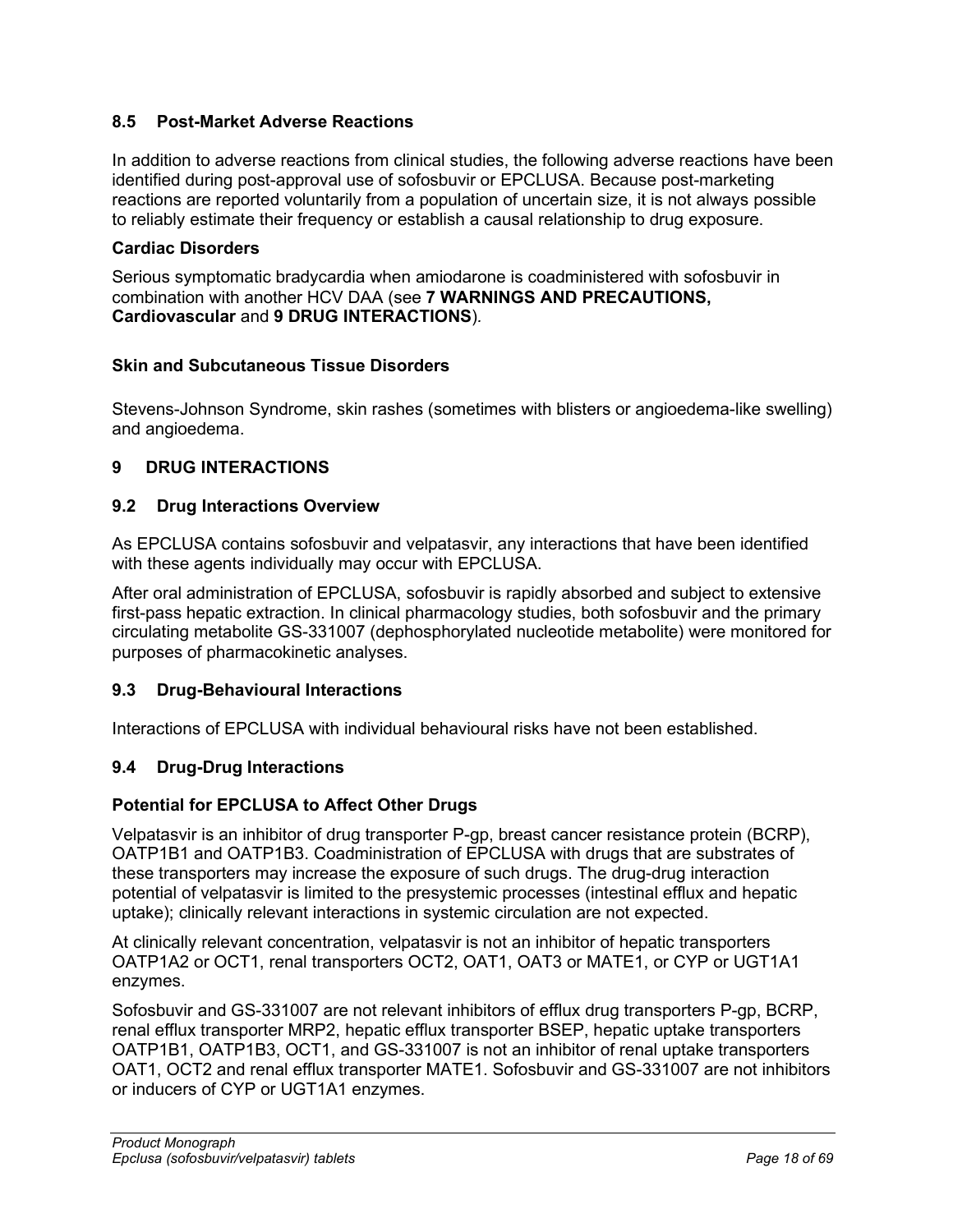## **Potential for Other Drugs to Affect EPCLUSA**

Sofosbuvir and velpatasvir are substrates of efflux drug transporters P-gp and BCRP while GS-331007 is not. GS-331007 is not a substrate for renal transporters including organic anion transporter OAT1 or OAT3, or organic cation transporter OCT2. Velpatasvir is poorly transported by OATP1B1 and OATP1B3. *In vitro*, slow metabolic turnover of velpatasvir by CYP2B6, CYP2C8, and CYP3A4 was observed.

Drugs that are P-gp inducers and/or moderate to strong inducers of CYP2B6, CYP2C8, or CYP3A4 (eg, rifampin, St. John's wort or carbamazepine) may significantly decrease plasma concentrations of sofosbuvir and/or velpatasvir leading to reduced therapeutic effect of EPCLUSA. The use of these agents with EPCLUSA is not recommended (see **7 [WARNINGS](#page-7-0)  [AND PRECAUTIONS](#page-7-0)**).

Coadministration with drugs that inhibit P-gp and/or BCRP may increase sofosbuvir and/or velpatasvir plasma concentrations without increasing GS-331007 plasma concentration. Drugs that inhibit CYP2B6, CYP2C8, or CYP3A4 may increase plasma concentration of velpatasvir. EPCLUSA may be coadministered with P-gp, BCRP, and CYP inhibitors.

[Table](#page-18-0) 9 provides a listing of established or potentially clinically significant drug interactions. The drug interactions described are based on studies conducted with either EPCLUSA, the components of EPCLUSA (sofosbuvir and velpatasvir) as individual agents, or are predicted drug interactions that may occur with EPCLUSA. The table is not all-inclusive (see **10 [CLINICAL PHARMACOLOGY](#page-31-1)**).

| <b>Concomitant Drug</b><br>Class:                            | <b>Effect on</b><br>Concentration |                                                                                                                                                                                                  |
|--------------------------------------------------------------|-----------------------------------|--------------------------------------------------------------------------------------------------------------------------------------------------------------------------------------------------|
| <b>Drug Name</b>                                             |                                   | <b>Clinical Comment</b>                                                                                                                                                                          |
| <b>Acid Reducing Agents:</b>                                 | $\downarrow$ velpatasvir          | Velpatasvir solubility decreases as pH increases.<br>Drugs that increase gastric pH are expected to<br>decrease concentration of velpatasvir.                                                    |
| Antacids (eg, aluminum<br>and magnesium<br>hydroxide)        |                                   | It is recommended to separate antacid and<br>EPCLUSA administration by 4 hours.                                                                                                                  |
| $H_2$ -receptor antagonists <sup>c</sup><br>(eg, famotidine) |                                   | H <sub>2</sub> -receptor antagonists may be administered<br>simultaneously with or staggered from EPCLUSA at<br>a dose that does not exceed doses comparable to<br>famotidine 40 mg twice daily. |
| Proton-pump inhibitors <sup>c</sup><br>(eg, omeprazole)      |                                   | Proton-pump inhibitor doses comparable with<br>omeprazole 20 mg or lower can be administered<br>with EPCLUSA when EPCLUSA is administered<br>with food.                                          |

### <span id="page-18-0"></span>**Table 9. Established and Other Potentially Significanta Drug Interactions**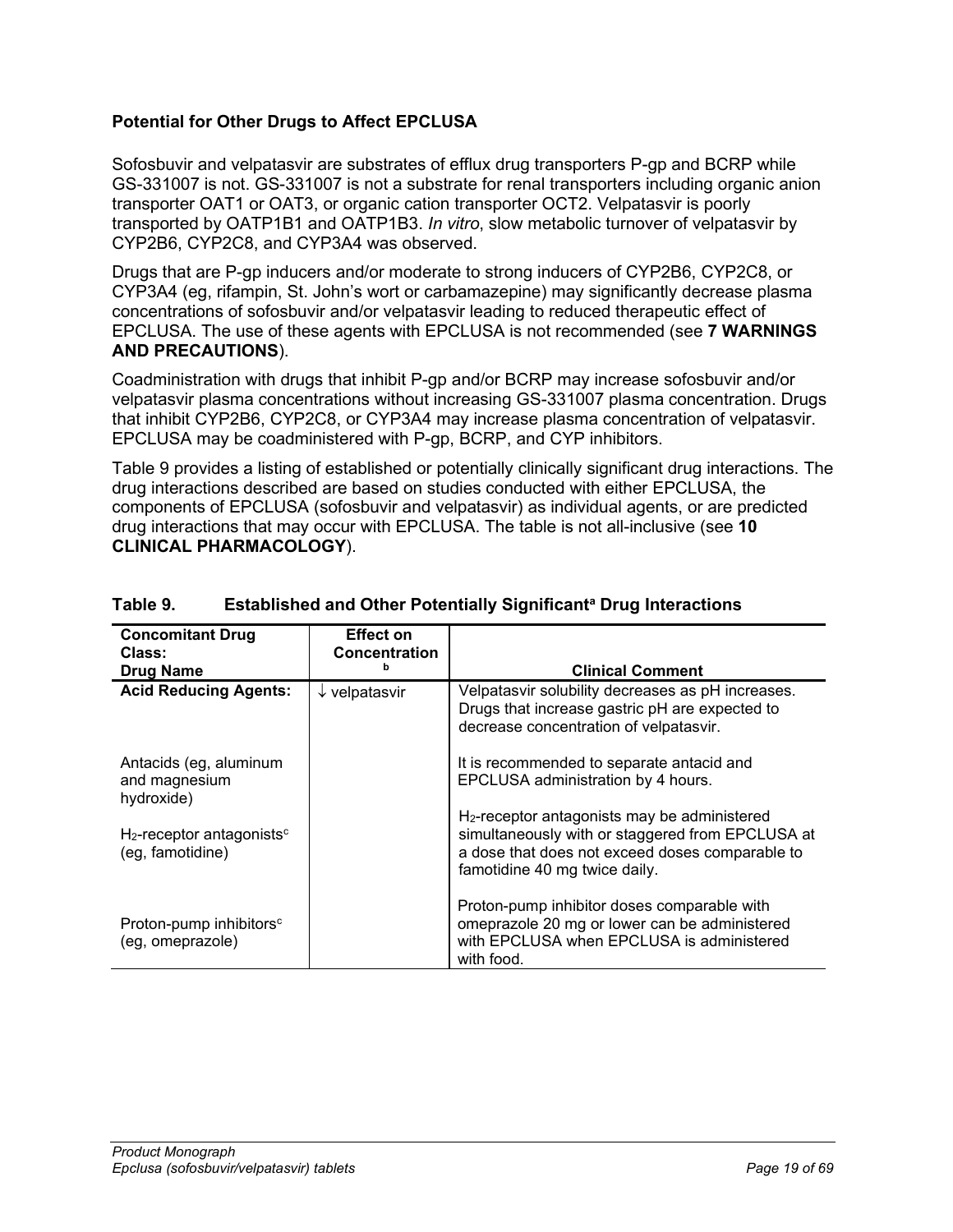| <b>Concomitant Drug</b>                                                                 | <b>Effect on</b>                                                                       |                                                                                                                                                                                                                                                                                                                                                                                                                    |
|-----------------------------------------------------------------------------------------|----------------------------------------------------------------------------------------|--------------------------------------------------------------------------------------------------------------------------------------------------------------------------------------------------------------------------------------------------------------------------------------------------------------------------------------------------------------------------------------------------------------------|
| Class:                                                                                  | <b>Concentration</b>                                                                   |                                                                                                                                                                                                                                                                                                                                                                                                                    |
| <b>Drug Name</b>                                                                        | b                                                                                      | <b>Clinical Comment</b>                                                                                                                                                                                                                                                                                                                                                                                            |
| <b>Antiarrhythmics:</b><br>amiodarone                                                   | Effect on<br>amiodarone,<br>sofosbuvir and<br>velpatasvir<br>concentrations<br>unknown | Coadministration of amiodarone with EPCLUSA<br>may result in serious symptomatic bradycardia. The<br>mechanism of this effect is unknown.<br>Coadministration of amiodarone with EPCLUSA is<br>not recommended; if coadministration is required,<br>cardiac monitoring is recommended (see 7<br><b>WARNINGS AND PRECAUTIONS,</b><br>Cardiovascular and 8 ADVERSE REACTIONS,<br>8.5 Post-Market Adverse Reactions). |
| digoxin <sup>c</sup>                                                                    | $\uparrow$ digoxin                                                                     | Coadministration of EPCLUSA with digoxin may<br>increase the concentration of digoxin due to<br>intestinal inhibition of P-gp by velpatasvir. Caution<br>is warranted and therapeutic concentration<br>monitoring of digoxin is recommended when<br>coadministered with EPCLUSA.                                                                                                                                   |
| <b>Anticonvulsants:</b><br>carbamazepine<br>phenytoin<br>phenobarbital<br>oxcarbazepine | $\downarrow$ sofosbuvir<br>$\downarrow$ velpatasvir                                    | Coadministration of EPCLUSA with carbamazepine,<br>phenytoin, phenobarbital, or oxcarbazepine is<br>expected to decrease the concentration of<br>sofosbuvir and/or velpatasvir, leading to reduced<br>therapeutic effect of EPCLUSA. Coadministration is<br>not recommended.                                                                                                                                       |
| Antimycobacterials:<br>rifabutin<br>rifampin <sup>c</sup><br>rifapentine                | $\downarrow$ sofosbuvir<br>$\downarrow$ velpatasvir                                    | Coadministration of EPCLUSA with rifabutin,<br>rifampin, or rifapentine is expected to decrease the<br>concentration of sofosbuvir and/or velpatasvir,<br>leading to reduced therapeutic effect of EPCLUSA.<br>Coadministration is not recommended.                                                                                                                                                                |
| <b>Antiretrovirals:</b><br>efavirenz <sup>c</sup>                                       | $\downarrow$ velpatasvir                                                               | Coadministration of EPCLUSA with efavirenz is<br>expected to decrease the concentration of<br>velpatasvir.<br>Coadministration of EPCLUSA with efavirenz-<br>containing regimens is not recommended.                                                                                                                                                                                                               |
| Regimens containing<br>tenofovir disoproxil<br>fumarate <sup>c</sup> (tenofovir DF)     | $\uparrow$ tenofovir                                                                   | EPCLUSA has been shown to increase tenofovir<br>exposure. Patients receiving tenofovir DF and<br>EPCLUSA concomitantly should be monitored for<br>adverse reactions associated with tenofovir DF.<br>Refer to the Product Monographs for tenofovir DF-<br>containing products for recommendations on renal<br>monitoring.                                                                                          |
| <b>HMG-CoA Reductase</b><br>Inhibitors:<br>rosuvastatin <sup>c</sup>                    | ↑ rosuvastatin                                                                         | Coadministration of EPCLUSA with rosuvastatin<br>may increase the concentration of rosuvastatin<br>which is associated with increased risk of<br>myopathy, including rhabdomyolysis. Rosuvastatin<br>may be administered with EPCLUSA at a dose that<br>does not exceed 10 mg.                                                                                                                                     |
| atorvastatin <sup>c</sup>                                                               | ↑ atorvastatin                                                                         | Coadministration of EPCLUSA with atorvastatin<br>may be associated with increased risk of myopathy,<br>including rhabdomyolysis. Monitor closely for HMG-<br>CoA reductase inhibitor-associated adverse<br>reactions, such as myopathy and rhabdomyolysis.                                                                                                                                                         |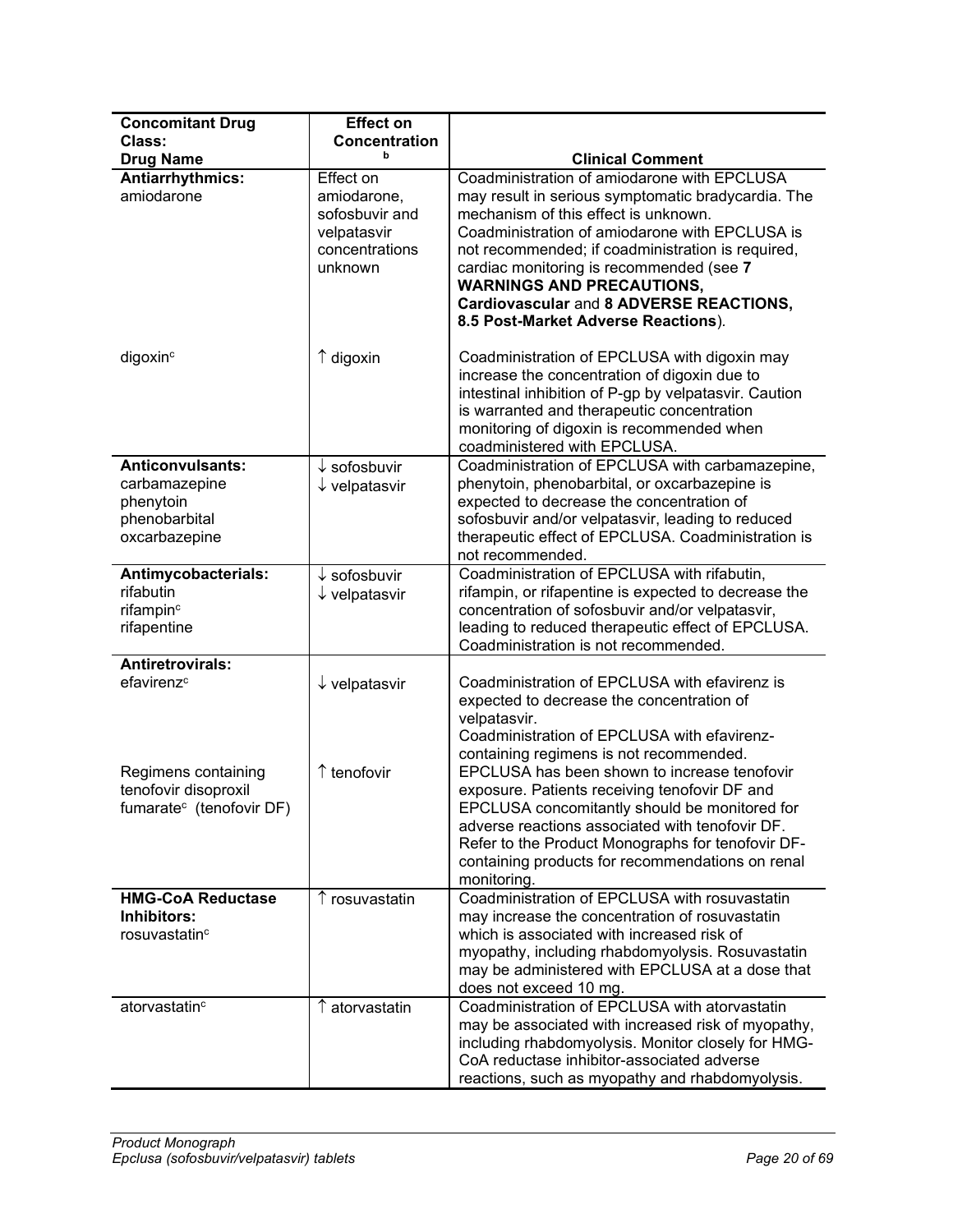- a. This table is not all-inclusive.
- b.  $\uparrow$  = increase,  $\downarrow$  = decrease.
- c. These interactions have been studied in healthy adults.

## **Drugs without Clinically Significant Interactions with EPCLUSA**

Based on drug interaction studies conducted with the components of EPCLUSA (sofosbuvir or velpatasvir) or EPCLUSA, no clinically significant drug interactions have either been observed or are expected when EPCLUSA is used with the following drugs: atazanavir/ritonavir, cyclosporine, darunavir/ritonavir, dolutegravir, elvitegravir/cobicistat/emtricitabine/tenofovir alafenamide, emtricitabine, ketoconazole, lopinavir/ritonavir, methadone, oral contraceptives, pravastatin, raltegravir, rilpivirine or tacrolimus (see **9 [DRUG INTERACTIONS](#page-17-1)**, **Other Forms of Interactions, Assessment of Drug Interactions** and **7 [WARNINGS AND](#page-7-0)  [PRECAUTIONS](#page-7-0)**).

### **Other Forms of Interactions**

As liver function may improve due to treatment of HCV with DAAs, it is recommended to closely monitor:

- − the International Normalized Ratio (INR) in patients taking vitamin K antagonists,
- − blood glucose levels in diabetic patients,
- − immunosuppressive drug levels (eg, calcineurin inhibitors cyclosporine and tacrolimus) in patients receiving immunosuppressive therapy,
- − other relevant laboratory parameters in susceptible patients and/or other concomitant medications significantly affected by changes in hepatic function.

The dose of vitamin K antagonists, anti-diabetic agents, immunosuppressive agents, or other concomitant medications significantly affected by changes in hepatic function should be modified when necessary.

#### **Assessment of Drug Interactions**

The effects of coadministered drugs on the exposure of sofosbuvir, GS-331007 and velpatasvir are shown in [Table](#page-20-0) 10. The effects of sofosbuvir, velpatasvir or EPCLUSA on the exposure of coadministered drugs are shown in [Table](#page-26-0) 11.

<span id="page-20-0"></span>**Table 10. Drug Interactions: Changes in Pharmacokinetic Parameters for Sofosbuvir and the Predominant Circulating Metabolite GS-331007, and Velpatasvir in the Presence of the Coadministered Druga**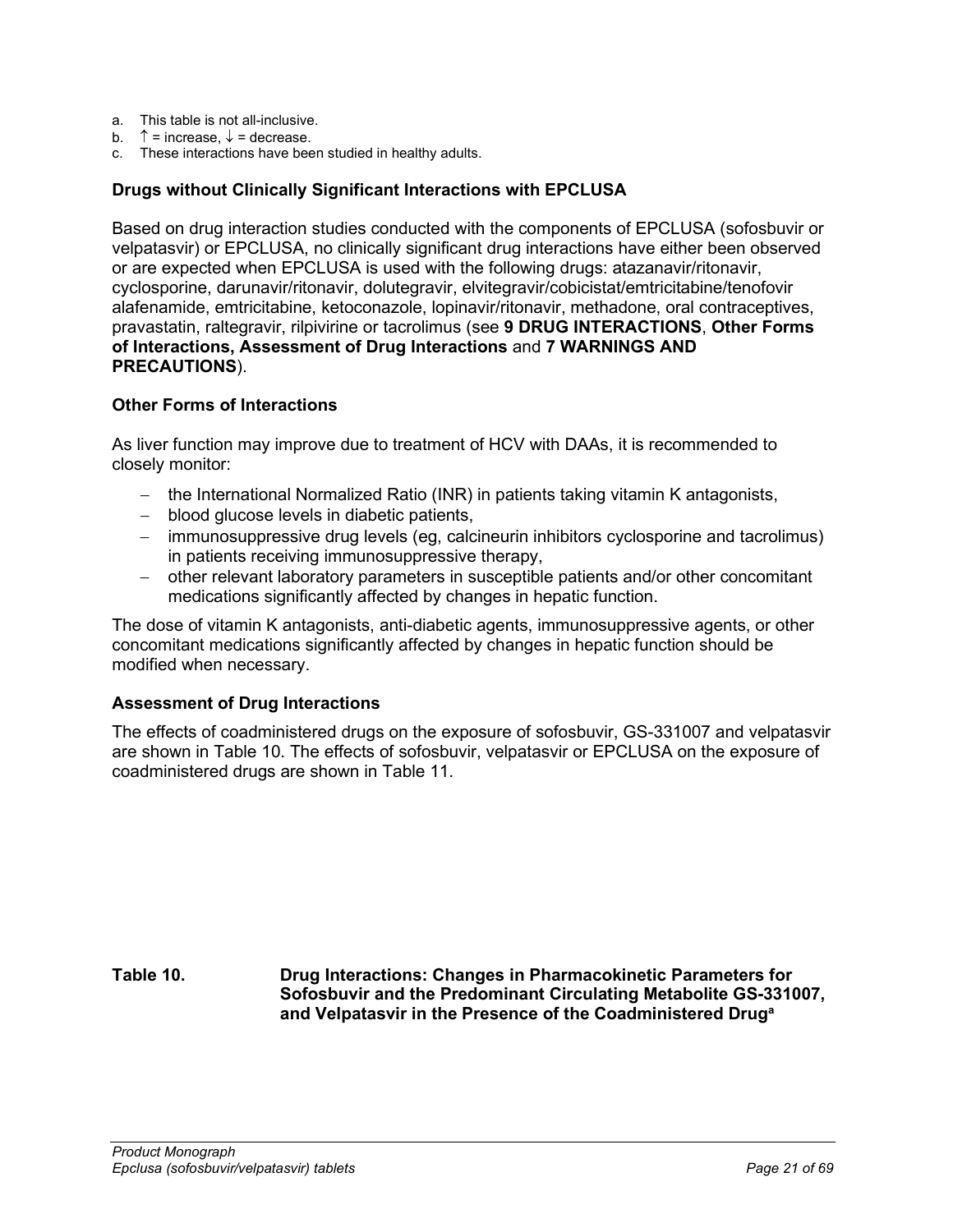| Co-                                                          | Dose of<br>Co-<br>adminis<br>Sofos-<br>Velpa-<br>buvir<br>tasvir<br>tered |                       |                       | Mean Ratio (90% CI) of Sofosbuvir,<br>GS-331007 and Velpatasvir PK<br>with/without Coadministered Drug<br>No Effect = $1.00$ |               |                         |                         |                           |  |  |
|--------------------------------------------------------------|---------------------------------------------------------------------------|-----------------------|-----------------------|------------------------------------------------------------------------------------------------------------------------------|---------------|-------------------------|-------------------------|---------------------------|--|--|
| administered<br><b>Drug</b>                                  | <b>Drug</b><br>(mg)                                                       | <b>Dose</b><br>(mg)   | <b>Dose</b><br>(mg)   | N                                                                                                                            |               | $C_{max}$               | <b>AUC</b>              | $\mathbf{C}_{\text{min}}$ |  |  |
| <b>Antibiotic</b>                                            |                                                                           |                       |                       |                                                                                                                              |               |                         |                         |                           |  |  |
|                                                              |                                                                           | 400<br>single         | <b>ND</b>             | 17                                                                                                                           | sofosbuvir    | 0.23<br>(0.19,<br>0.29) | 0.28<br>(0.24,<br>0.32) | <b>NA</b>                 |  |  |
| Rifampinf                                                    | 600<br>once<br>daily                                                      | dose                  |                       |                                                                                                                              | GS-<br>331007 | 1.23<br>(1.14,<br>1.34) | 0.95<br>(0.88,<br>1.03) | <b>NA</b>                 |  |  |
|                                                              |                                                                           | <b>ND</b>             | 100<br>single<br>dose | 12                                                                                                                           | velpatasvir   | 0.29<br>(0.23,<br>0.37) | 0.18<br>(0.15,<br>0.22) | <b>NA</b>                 |  |  |
|                                                              | 600<br>single<br>dose                                                     | <b>ND</b>             | 100<br>single<br>dose | 12                                                                                                                           | velpatasvir   | 1.28<br>(1.05,<br>1.56) | 1.46<br>(1.17,<br>1.83) | <b>NA</b>                 |  |  |
| <b>Anticonvulsants</b>                                       |                                                                           |                       |                       |                                                                                                                              |               |                         |                         |                           |  |  |
| Carbamazepine                                                | 300<br>twice<br>daily                                                     | 400<br>single<br>dose | <b>ND</b>             | 24                                                                                                                           | sofosbuvir    | 0.52<br>(0.43,<br>0.62) | 0.52<br>(0.46,<br>0.59) | <b>NA</b>                 |  |  |
|                                                              |                                                                           |                       |                       |                                                                                                                              | GS-<br>331007 | 1.04<br>(0.97,<br>1.11) | 0.99<br>(0.94,<br>1.04) | <b>NA</b>                 |  |  |
| Antimycobacterials                                           |                                                                           |                       |                       |                                                                                                                              |               |                         |                         |                           |  |  |
| Rifabutin                                                    | 300<br>once                                                               | 400<br>single         | <b>ND</b>             | 20                                                                                                                           | sofosbuvir    | 0.64<br>(0.53,<br>0.77) | 0.76<br>(0.63,<br>0.91) | <b>NA</b>                 |  |  |
|                                                              | daily                                                                     | dose                  |                       |                                                                                                                              | GS-<br>331007 | 1.15<br>(1.03,<br>1.27) | 1.03<br>(0.95,<br>1.12) | <b>NA</b>                 |  |  |
| <b>Anti-HIV Drugs</b>                                        |                                                                           |                       |                       |                                                                                                                              |               |                         |                         |                           |  |  |
|                                                              | 300/100                                                                   |                       |                       |                                                                                                                              | sofosbuvir    | 1.12<br>(0.97,<br>1.29) | 1.22<br>(1.12,<br>1.33) | <b>NA</b>                 |  |  |
| Atazanavir/<br>ritonavir +<br>emtricitabine/<br>tenofovir DF | +<br>200/300<br>once                                                      | 400<br>once<br>daily  | 100<br>once<br>daily  | 24                                                                                                                           | GS-<br>331007 | 1.21<br>(1.12,<br>1.29) | 1.32<br>(1.27,<br>1.36) | 1.42<br>(1.37,<br>1.49)   |  |  |
|                                                              | daily                                                                     |                       |                       |                                                                                                                              | velpatasvir   | 1.55<br>(1.41,<br>1.71) | 2.42<br>(2.23,<br>2.64) | 4.01<br>(3.57,<br>4.50)   |  |  |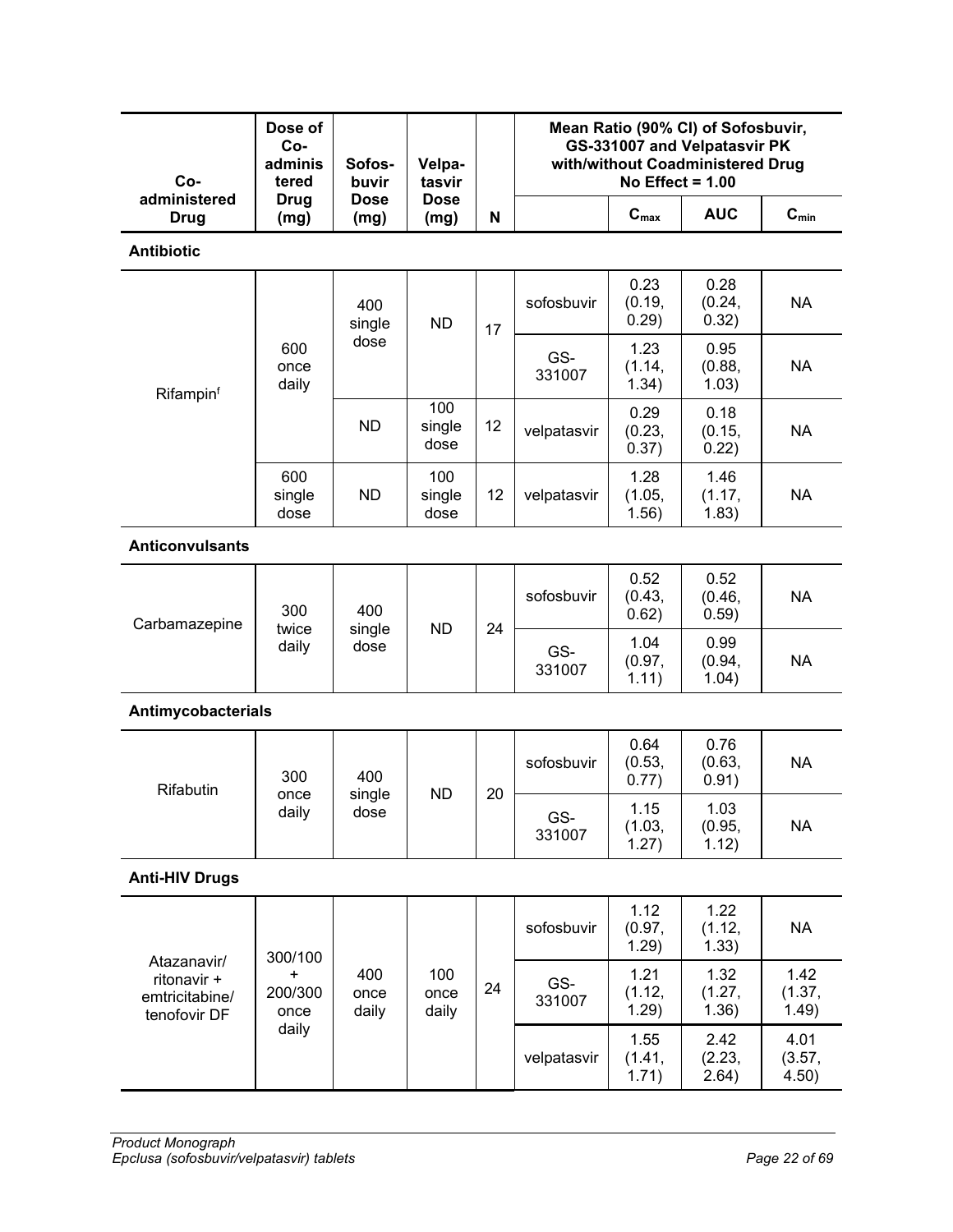| Co-                                                       | Dose of<br>Co-<br>adminis<br>tered                                     | Sofos-<br>buvir      | Velpa-<br>tasvir     |                         |                         | No Effect = $1.00$      | Mean Ratio (90% CI) of Sofosbuvir,<br>GS-331007 and Velpatasvir PK<br>with/without Coadministered Drug |                         |
|-----------------------------------------------------------|------------------------------------------------------------------------|----------------------|----------------------|-------------------------|-------------------------|-------------------------|--------------------------------------------------------------------------------------------------------|-------------------------|
| administered<br><b>Drug</b>                               | <b>Drug</b><br>(mg)                                                    | <b>Dose</b><br>(mg)  | <b>Dose</b><br>(mg)  | N                       |                         | $C_{\text{max}}$        | <b>AUC</b>                                                                                             | $C_{min}$               |
| Darunavir/                                                | 800/100                                                                |                      |                      | sofosbuvir              | 0.62<br>(0.54,<br>0.71) | 0.72<br>(0.66,<br>0.80) | <b>NA</b>                                                                                              |                         |
| ritonavir +<br>emtricitabine/<br>tenofovir DF             | +<br>200/300<br>once                                                   | 400<br>once<br>daily | 100<br>once<br>daily | 29                      | GS-<br>331007           | 1.04<br>(0.99,<br>1.08) | 1.13<br>(1.08,<br>1.18)                                                                                | 1.13<br>(1.06,<br>1.19) |
|                                                           | daily                                                                  |                      |                      |                         | velpatasvir             | 0.76<br>(0.65,<br>0.89) | 0.84<br>(0.72,<br>0.98)                                                                                | 1.01<br>(0.87,<br>1.18) |
|                                                           |                                                                        |                      |                      |                         | sofosbuvir              | 0.88<br>(0.80,<br>0.98) | 0.92<br>(0.85,<br>0.99)                                                                                | <b>NA</b>               |
| Dolutegravir                                              | 100<br>400<br>50 once<br>24<br>once<br>once<br>daily<br>daily<br>daily |                      | GS-<br>331007        | 1.01<br>(0.93,<br>1.10) | 0.99<br>(0.97,<br>1.01) | 0.99<br>(0.97,<br>1.01) |                                                                                                        |                         |
|                                                           |                                                                        |                      |                      |                         | velpatasvir             | 0.94<br>(0.86,<br>1.02) | 0.91<br>(0.84,<br>0.98)                                                                                | 0.88<br>(0.82,<br>0.94) |
|                                                           | 600/200/<br>300<br>once<br>daily                                       |                      |                      |                         | sofosbuvir              | 1.38<br>(1.14,<br>1.67) | 0.97<br>(0.83,<br>1.14)                                                                                | <b>NA</b>               |
| Efavirenz/<br>emtricitabine/<br>tenofovir DF <sup>b</sup> |                                                                        | 400<br>once<br>daily | 100<br>once<br>daily | 14                      | GS-<br>331007           | 0.86<br>(0.80,<br>0.93) | 0.90<br>(0.85,<br>0.96)                                                                                | 1.01<br>(0.95,<br>1.07) |
|                                                           |                                                                        |                      |                      |                         | velpatasvir             | 0.53<br>(0.43,<br>0.64) | 0.47<br>(0.39,<br>0.57)                                                                                | 0.43<br>(0.36,<br>0.52) |
| Elvitegravir/                                             |                                                                        |                      |                      |                         | sofosbuvir              | 1.23<br>(1.07,<br>1.42) | 1.37<br>(1.24,<br>1.52)                                                                                | <b>NA</b>               |
| cobicistat/<br>emtricitabine/<br>tenofovir                | 150/150/<br>200/10<br>once<br>daily                                    | 400<br>once<br>daily | 100<br>once<br>daily | 24                      | GS-<br>331007           | 1.29<br>(1.25,<br>1.33) | 1.48<br>(1.43,<br>1.53)                                                                                | 1.58<br>(1.52,<br>1.65) |
| alafenamide <sup>c</sup>                                  |                                                                        |                      |                      |                         | velpatasvir             | 1.30<br>(1.17,<br>1.45) | 1.50<br>(1.35,<br>1.66)                                                                                | 1.60<br>(1.44,<br>1.78) |
| Elvitegravir/<br>cobicistat/                              | 150/150/<br>100<br>400<br>200/300<br>24<br>once<br>once                |                      | sofosbuvir           | 1.01<br>(0.85,<br>1.19) | 1.24<br>(1.13,<br>1.37) | <b>NA</b>               |                                                                                                        |                         |
| emtricitabine/<br>tenofovir DF <sup>d</sup>               | once<br>daily                                                          | daily                | daily                |                         | GS-                     | 1.13<br>(1.07,          | 1.35<br>(1.30,                                                                                         | 1.45<br>(1.38,          |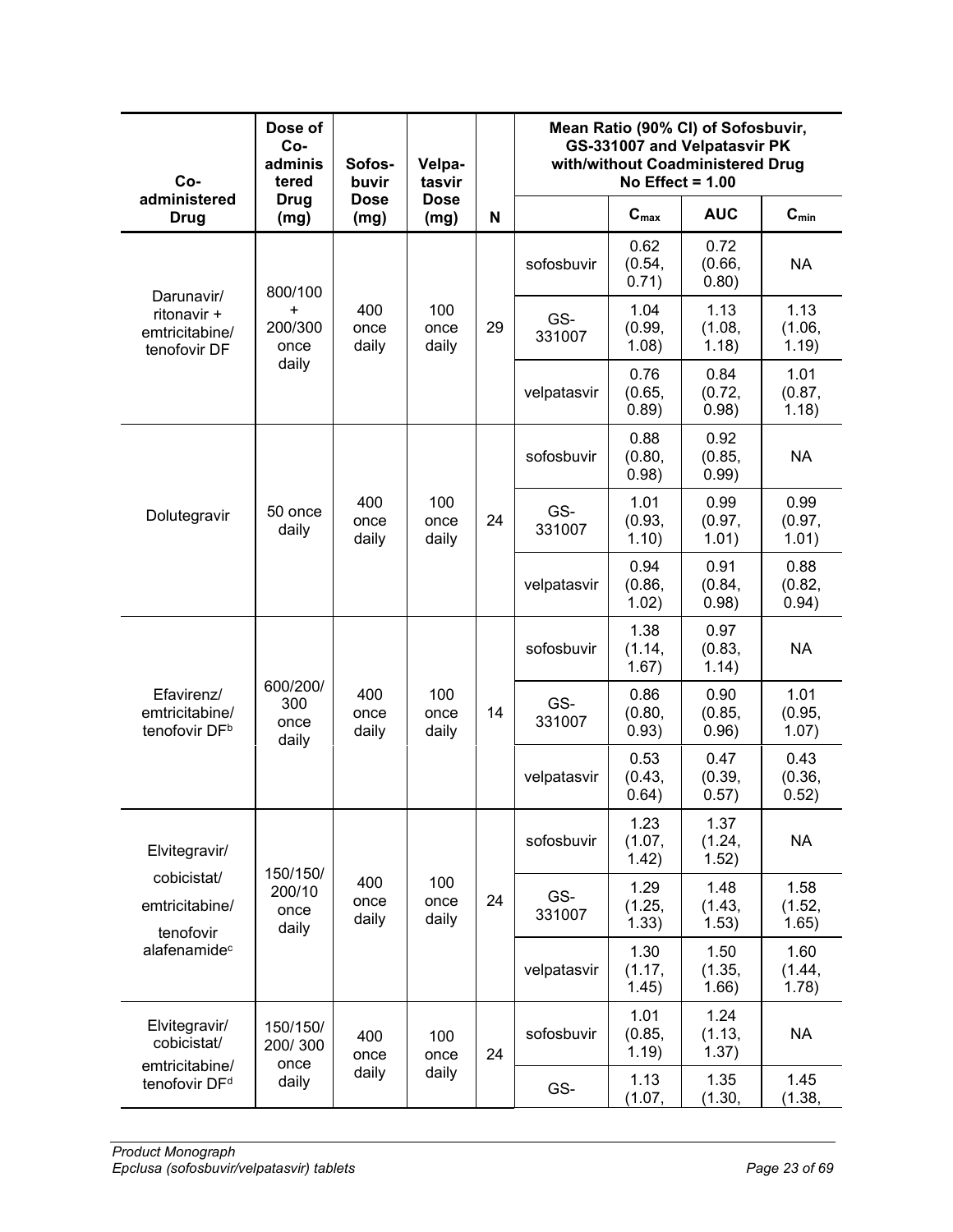| Co-                                                                                                                                         | Dose of<br>Co-<br>adminis<br>tered           | Sofos-<br>buvir      | Velpa-<br>tasvir<br><b>Dose</b><br>(mg) |                         | Mean Ratio (90% CI) of Sofosbuvir,<br>GS-331007 and Velpatasvir PK<br>with/without Coadministered Drug<br>No Effect = $1.00$ |                         |                         |                         |  |
|---------------------------------------------------------------------------------------------------------------------------------------------|----------------------------------------------|----------------------|-----------------------------------------|-------------------------|------------------------------------------------------------------------------------------------------------------------------|-------------------------|-------------------------|-------------------------|--|
| administered<br><b>Drug</b>                                                                                                                 | <b>Drug</b><br>(mg)                          | <b>Dose</b><br>(mg)  |                                         | $\mathbf N$             |                                                                                                                              | $C_{max}$               | <b>AUC</b>              | $C_{min}$               |  |
|                                                                                                                                             |                                              |                      |                                         |                         | 331007                                                                                                                       | 1.18)                   | 1.40)                   | 1.52)                   |  |
|                                                                                                                                             |                                              |                      |                                         |                         | velpatasvir                                                                                                                  | 1.05<br>(0.93,<br>1.19) | 1.19<br>(1.07,<br>1.34) | 1.37<br>(1.22,<br>1.54) |  |
|                                                                                                                                             |                                              |                      |                                         | sofosbuvir              | 1.09<br>(0.95,<br>1.25)                                                                                                      | 1.16<br>(1.09,<br>1.24) | <b>NA</b>               |                         |  |
| 400<br>100<br>Emtricitabine/<br>200/25/3<br>rilpivirine/<br>00 once<br>once<br>once<br>tenofovir DF <sup>e</sup><br>daily<br>daily<br>daily | 24                                           | GS-<br>331007        | 0.96<br>(0.90,<br>1.01)                 | 1.04<br>(1.00,<br>1.07) | 1.12<br>(1.07,<br>1.17)                                                                                                      |                         |                         |                         |  |
|                                                                                                                                             |                                              |                      | velpatasvir                             | 0.96<br>(0.85,<br>1.10) | 0.99<br>(0.88,<br>1.11)                                                                                                      | 1.02<br>(0.91,<br>1.15) |                         |                         |  |
|                                                                                                                                             | 4x<br>$200/50 +$<br>200/300<br>once<br>daily |                      | 100<br>once<br>daily                    |                         | sofosbuvir                                                                                                                   | 0.59<br>(0.49,<br>0.71) | 0.71<br>(0.64,<br>0.78) | <b>NA</b>               |  |
| Lopinavir/<br>ritonavir +<br>emtricitabine/<br>tenofovir DF                                                                                 |                                              | 400<br>once<br>daily |                                         | 24                      | GS-<br>331007                                                                                                                | 1.01<br>(0.98,<br>1.05) | 1.15<br>(1.09,<br>1.21) | 1.15<br>(1.07,<br>1.25) |  |
|                                                                                                                                             |                                              |                      |                                         |                         | velpatasvir                                                                                                                  | 0.70<br>(0.59,<br>0.83) | 1.02<br>(0.89,<br>1.17) | 1.63<br>(1.43,<br>1.85) |  |
|                                                                                                                                             | 400                                          |                      |                                         |                         | sofosbuvir                                                                                                                   | 1.09<br>(0.97,<br>1.23) | 1.16<br>(1.07,<br>1.25) | <b>NA</b>               |  |
| Raltegravir +<br>emtricitabine/<br>tenofovir DF                                                                                             | twice<br>daily+<br>200/300<br>once           | 400<br>once<br>daily | 100<br>once<br>daily                    | 30                      | GS-<br>331007                                                                                                                | 0.95<br>(0.91,<br>0.98) | 1.03<br>(1.00,<br>1.06) | 1.08<br>(1.04,<br>1.13) |  |
|                                                                                                                                             | daily                                        |                      |                                         |                         | velpatasvir                                                                                                                  | 0.97<br>(0.87,<br>1.08) | 0.98<br>(0.88,<br>1.10) | 0.97<br>(0.87,<br>1.07) |  |
| <b>Azole Anti-fungal</b>                                                                                                                    |                                              |                      |                                         |                         |                                                                                                                              |                         |                         |                         |  |
| Ketoconazolef                                                                                                                               | 200<br>twice<br>daily                        | <b>ND</b>            | 100<br>single<br>dose                   | 12                      | velpatasvir                                                                                                                  | 1.29<br>(1.02,<br>1.64) | 1.71<br>(1.35,<br>2.18) | <b>NA</b>               |  |
| <b>H<sub>2</sub>-Receptor Antagonists</b>                                                                                                   |                                              |                      |                                         |                         |                                                                                                                              |                         |                         |                         |  |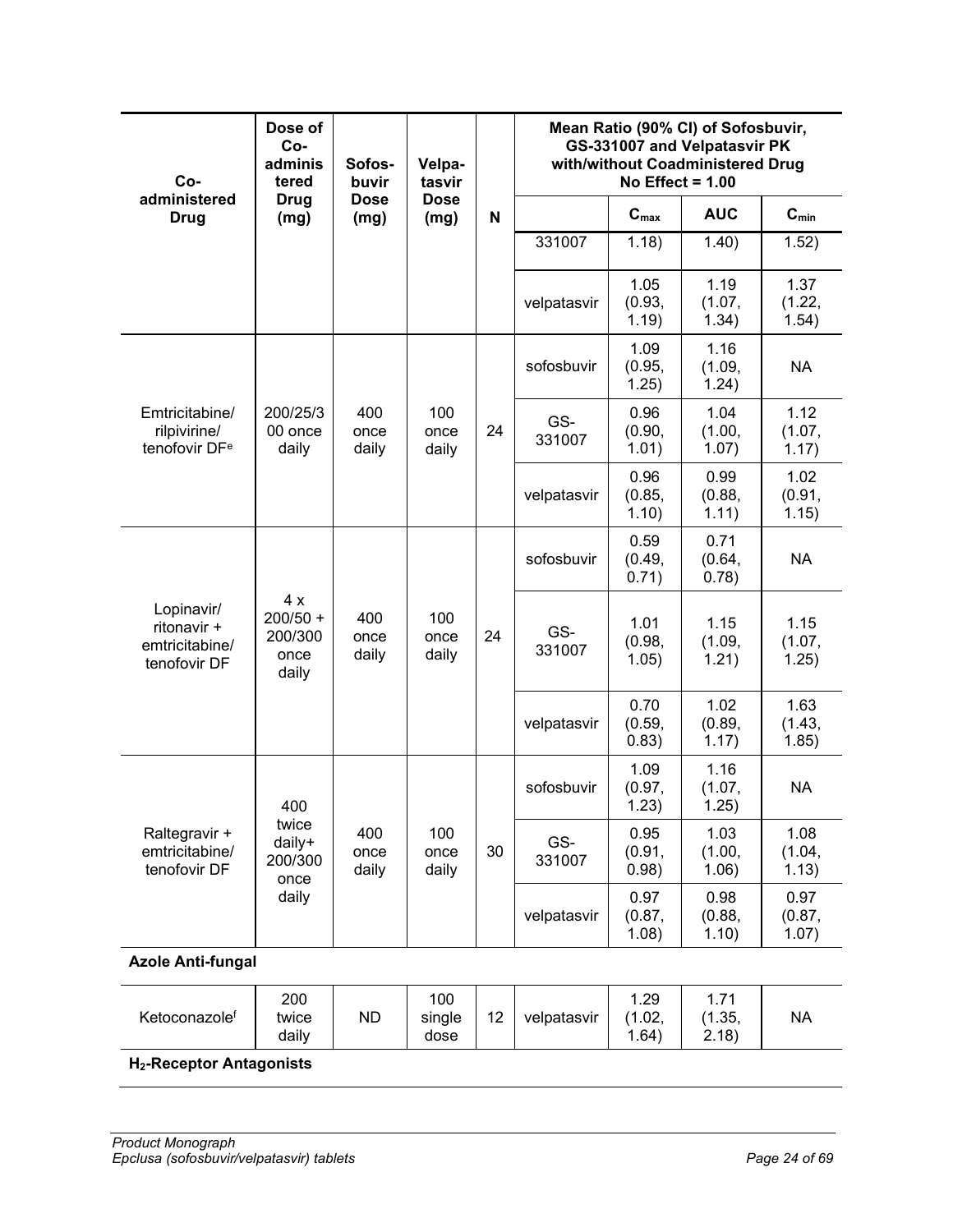| Co-                         | Dose of<br>Co-<br>adminis<br>Sofos-<br>Velpa-<br>buvir<br>tasvir<br>tered |                      |                       |    |               | No Effect = $1.00$      | Mean Ratio (90% CI) of Sofosbuvir,<br>GS-331007 and Velpatasvir PK<br>with/without Coadministered Drug |           |
|-----------------------------|---------------------------------------------------------------------------|----------------------|-----------------------|----|---------------|-------------------------|--------------------------------------------------------------------------------------------------------|-----------|
| administered<br><b>Drug</b> | <b>Drug</b><br>(mg)                                                       | <b>Dose</b><br>(mg)  | <b>Dose</b><br>(mg)   | N  |               | $C_{max}$               | <b>AUC</b>                                                                                             | $C_{min}$ |
|                             | 40<br>single<br>dose<br>simultan<br>eously<br>with                        |                      |                       |    | sofosbuvir    | 0.92<br>(0.82,<br>1.05) | 0.82<br>(0.74,<br>0.91)                                                                                | <b>NA</b> |
|                             |                                                                           |                      |                       | 60 | GS-<br>331007 | 0.84<br>(0.78,<br>0.89) | 0.94<br>(0.91,<br>0.98)                                                                                | <b>NA</b> |
| Famotidine                  | <b>EPCLU</b><br><b>SA</b>                                                 | 400<br>single        | 100<br>single         |    | velpatasvir   | 0.80<br>(0.70,<br>0.91) | 0.81<br>(0.71,<br>0.91)                                                                                | <b>NA</b> |
|                             | 40<br>single                                                              | dose                 | dose                  |    | sofosbuvir    | 0.77<br>(0.68,<br>0.87) | 0.80<br>(0.73,<br>0.88)                                                                                | <b>NA</b> |
|                             | dose 12<br>hours<br>prior to                                              |                      |                       | 60 | GS-<br>331007 | 1.20<br>(1.13,<br>1.28) | 1.04<br>(1.01,<br>1.08)                                                                                | <b>NA</b> |
|                             | <b>EPCLU</b><br><b>SA</b>                                                 |                      |                       |    | velpatasvir   | 0.87<br>(0.76,<br>1.00) | 0.85<br>(0.74,<br>0.97)                                                                                | <b>NA</b> |
| Immunosuppressants          |                                                                           |                      |                       |    |               |                         |                                                                                                        |           |
| Cyclosporinef               | 600                                                                       | 400<br>single        | <b>ND</b>             | 19 | sofosbuvir    | 2.54<br>(1.87,<br>3.45) | 4.53<br>(3.26,<br>6.30)                                                                                | <b>NA</b> |
|                             | single<br>dose                                                            | dose                 |                       |    | GS-<br>331007 | 0.60<br>(0.53,<br>0.69) | 1.04<br>(0.90,<br>1.20)                                                                                | <b>NA</b> |
|                             |                                                                           | <b>ND</b>            | 100<br>single<br>dose | 12 | velpatasvir   | 1.56<br>(1.22,<br>2.01) | 2.03<br>(1.51,<br>2.71)                                                                                | <b>NA</b> |
| Tacrolimusf                 | 5 single                                                                  | 400                  | <b>ND</b>             | 16 | sofosbuvir    | 0.97<br>(0.65,<br>1.43) | 1.13<br>(0.81,<br>1.57)                                                                                | <b>NA</b> |
|                             | dose                                                                      | single<br>dose       |                       |    | GS-<br>331007 | 0.97<br>(0.83,<br>1.14) | 1.00<br>(0.87,<br>1.13)                                                                                | <b>NA</b> |
| <b>Opiate Agonist</b>       |                                                                           |                      |                       |    |               |                         |                                                                                                        |           |
| Methadonef                  | 30 to<br>130<br>daily                                                     | 400<br>once<br>daily | <b>ND</b>             | 14 | sofosbuvir    | 0.95<br>(0.68,<br>1.33) | 1.30<br>(1.00,<br>1.69)                                                                                | <b>NA</b> |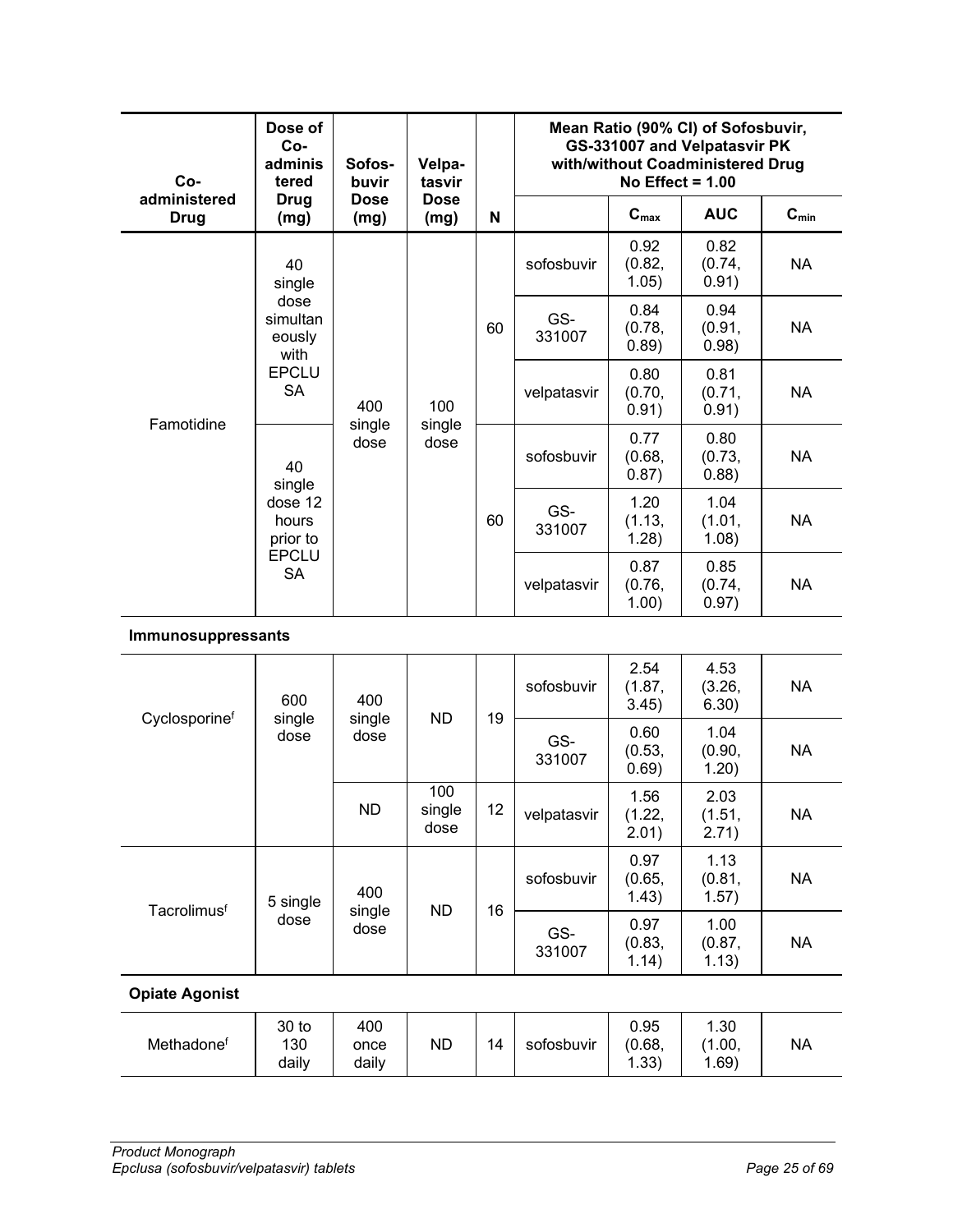| Co-                           | Dose of<br>Co-<br>adminis<br>tered                                    | Sofos-<br>buvir                 | Velpa-<br>tasvir                |                         |                         | No Effect = $1.00$      |                         | Mean Ratio (90% CI) of Sofosbuvir,<br>GS-331007 and Velpatasvir PK<br>with/without Coadministered Drug |  |
|-------------------------------|-----------------------------------------------------------------------|---------------------------------|---------------------------------|-------------------------|-------------------------|-------------------------|-------------------------|--------------------------------------------------------------------------------------------------------|--|
| administered<br><b>Drug</b>   | <b>Drug</b><br>(mg)                                                   | <b>Dose</b><br>(mg)             | <b>Dose</b><br>(mg)             | N                       |                         | $C_{max}$               | <b>AUC</b>              | $C_{min}$                                                                                              |  |
|                               |                                                                       |                                 | GS-<br>331007                   | 0.73<br>(0.65,<br>0.83) | 1.04<br>(0.89,<br>1.22) | <b>NA</b>               |                         |                                                                                                        |  |
| <b>Proton-Pump Inhibitors</b> |                                                                       |                                 |                                 |                         |                         |                         |                         |                                                                                                        |  |
|                               | 20 once<br>daily                                                      |                                 |                                 |                         | sofosbuvir              | 0.66<br>(0.55,<br>0.78) | 0.71<br>(0.60,<br>0.83) | <b>NA</b>                                                                                              |  |
|                               | simultan<br>eously<br>with                                            | 400<br>single<br>dose<br>fasted | 100<br>single<br>dose<br>fasted | 60                      | GS-<br>331007           | 1.18<br>(1.10,<br>1.26) | 1.00<br>(0.95,<br>1.05) | <b>NA</b>                                                                                              |  |
|                               | <b>EPCLU</b><br><b>SA</b>                                             |                                 |                                 |                         | velpatasvir             | 0.63<br>(0.50,<br>0.78) | 0.64<br>(0.52,<br>0.79) | <b>NA</b>                                                                                              |  |
|                               | 20 once<br>daily<br>12 hours<br>prior to<br><b>EPCLU</b><br><b>SA</b> | 400<br>single<br>dose<br>fasted | 100                             |                         | sofosbuvir              | 0.55<br>(0.47,<br>0.64) | 0.56<br>(0.49,<br>0.65) | <b>NA</b>                                                                                              |  |
|                               |                                                                       |                                 | single<br>dose<br>fasted        | 60                      | GS-<br>331007           | 1.26<br>(1.18,<br>1.34) | 0.97<br>(0.94,<br>1.01) | <b>NA</b>                                                                                              |  |
| Omeprazole                    |                                                                       |                                 |                                 |                         | velpatasvir             | 0.43<br>(0.35,<br>0.54) | 0.45<br>(0.37,<br>0.55) | <b>NA</b>                                                                                              |  |
|                               | 20 once<br>daily                                                      | 400                             |                                 |                         | sofosbuvir              | 0.84<br>(0.68,<br>1.03) | 1.08<br>(0.94,<br>1.25) | <b>NA</b>                                                                                              |  |
|                               | 2 hours<br>prior to<br><b>EPCLU</b>                                   | single<br>dose<br>fed           | 100<br>single<br>dose<br>fed    | 40                      | GS-<br>331007           | 0.94<br>(0.88,<br>1.02) | 0.99<br>(0.96,<br>1.03) | <b>NA</b>                                                                                              |  |
|                               | <b>SA</b>                                                             |                                 |                                 |                         | velpatasvir             | 0.52<br>(0.43,<br>0.64) | 0.62<br>(0.51,<br>0.75) | <b>NA</b>                                                                                              |  |
|                               | 20 once<br>daily                                                      | 400                             | 100                             |                         | sofosbuvir              | 0.79<br>(0.68,<br>0.92) | 1.05<br>(0.94,<br>1.16) | <b>NA</b>                                                                                              |  |
|                               | 4 hours<br>after<br><b>EPCLU</b><br><b>SA</b>                         | single<br>dose<br>fed           | single<br>dose<br>fed           | 38                      | GS-<br>331007           | 0.91<br>(0.85,<br>0.98) | 0.99<br>(0.95,<br>1.02) | <b>NA</b>                                                                                              |  |
|                               |                                                                       |                                 |                                 |                         | velpatasvir             | 0.67<br>(0.58,          | 0.74<br>(0.63,          | <b>NA</b>                                                                                              |  |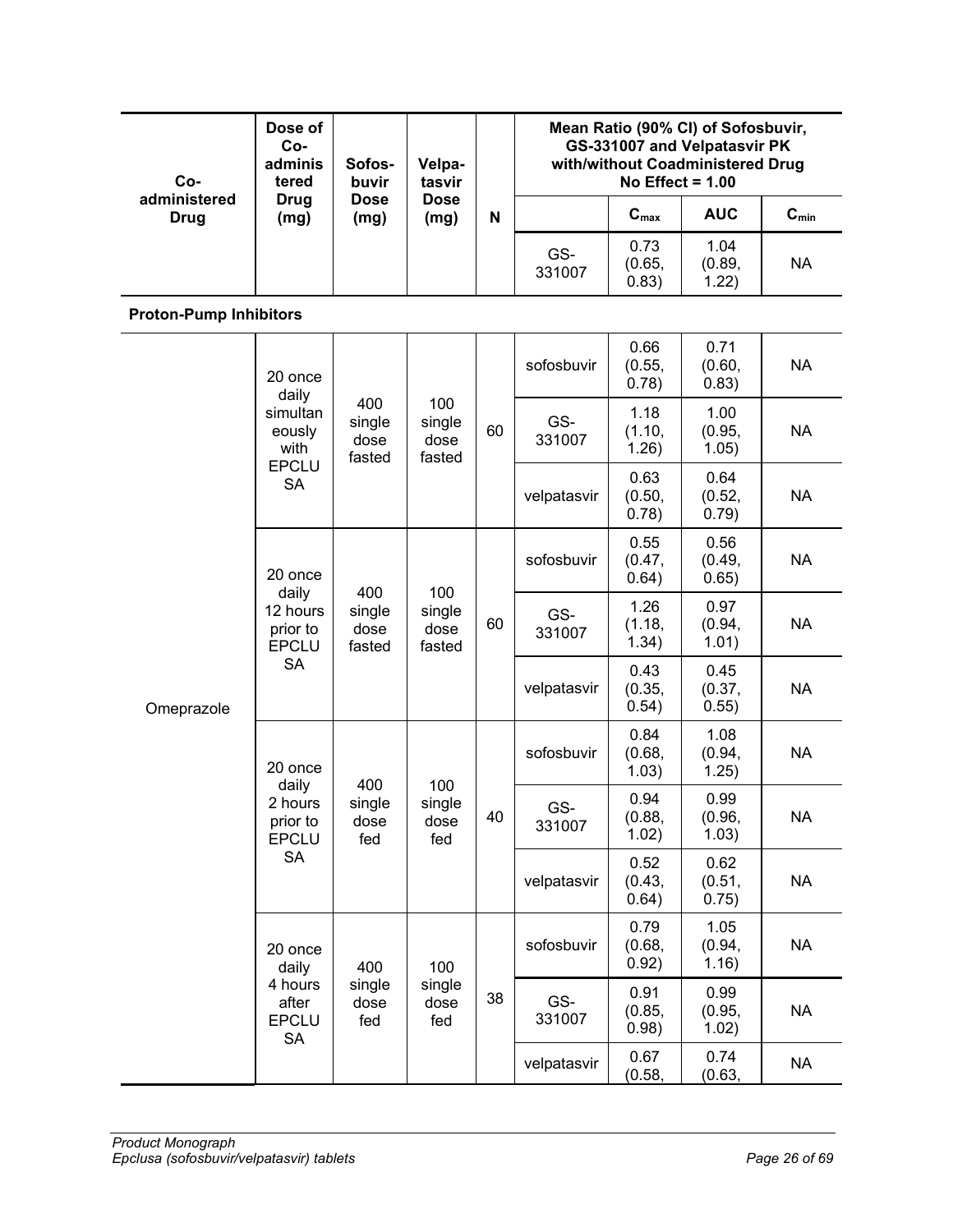| Co-                         | Dose of<br>Co-<br>adminis<br>tered        | Sofos-<br>buvir              | Velpa-<br>tasvir<br><b>Dose</b><br>(mg) |                         | Mean Ratio (90% CI) of Sofosbuvir,<br>GS-331007 and Velpatasvir PK<br>with/without Coadministered Drug<br>No Effect = $1.00$ |                         |                         |           |  |  |
|-----------------------------|-------------------------------------------|------------------------------|-----------------------------------------|-------------------------|------------------------------------------------------------------------------------------------------------------------------|-------------------------|-------------------------|-----------|--|--|
| administered<br><b>Drug</b> | Drug<br>(mg)                              | <b>Dose</b><br>(mg)          |                                         | N                       |                                                                                                                              | $C_{\text{max}}$        | <b>AUC</b>              | $C_{min}$ |  |  |
|                             |                                           |                              |                                         | 0.78)                   | 0.86)                                                                                                                        |                         |                         |           |  |  |
|                             | 40 once                                   | 400<br>single<br>dose<br>fed | 100<br>single<br>dose<br>fed            |                         | sofosbuvir                                                                                                                   | 0.70<br>(0.57,<br>0.87) | 0.91<br>(0.76,<br>1.08) | NA.       |  |  |
|                             | daily<br>4 hours<br>after<br><b>EPCLU</b> |                              |                                         | 40                      | GS-<br>331007                                                                                                                | 1.01<br>(0.96,<br>1.07) | 0.99<br>(0.94,<br>1.03) | NA.       |  |  |
| SA.                         |                                           |                              | velpatasvir                             | 0.44<br>(0.34,<br>0.57) | 0.47<br>(0.37,<br>0.60)                                                                                                      | NA.                     |                         |           |  |  |

 $NA$  = not available/not applicable;  $ND$  = not dosed

a. All interaction studies conducted in healthy volunteers.

b. Administered as ATRIPLA® (efavirenz/emtricitabine/tenofovir DF fixed-dose combination).

c. Administered as GENVOYA® (elvitegravir/cobicistat/emtricitabine/tenofovir alafenamide fixed-dose single tablet regimen).

d. Administered as STRIBILD® (elvitegravir/cobicistat/emtricitabine/tenofovir DF fixed-dose single tablet regimen).

e. Administered as COMPLERA<sup>®</sup> (emtricitabine/rilpivirine/tenofovir DF fixed-dose combination).

f. These studies have not been performed with EPCLUSA; they were conducted with either sofosbuvir or velpatasvir administered as single agents.

## <span id="page-26-0"></span>**Table 11. Changes in Pharmacokinetic Parameters for Coadministered Drug in the Presence of Sofosbuvir, Velpatasvir, or EPCLUSAa**

| Co-<br>administered | Dose of Co-<br>administere | Sofos-<br>buvir<br>dose | Velpa-<br>tasvir<br><b>Dose</b> |   |                  | Mean Ratio (90% CI) of<br><b>Coadministered Drug PK</b><br><b>With/Without Sofosbuvir,</b><br><b>Velpatasvir or EPCLUSA</b><br>No Effect=1.00 |                    |
|---------------------|----------------------------|-------------------------|---------------------------------|---|------------------|-----------------------------------------------------------------------------------------------------------------------------------------------|--------------------|
| Drug                | d Drug (mg)                | (mg)                    | (mg)                            | N | $C_{\text{max}}$ | <b>AUC</b>                                                                                                                                    | $\mathbf{C_{min}}$ |

**Anti-HIV**

| Atazanavir/<br>ritonavir +<br>emtricitabine/<br>tenofovir DF <sup>b</sup> | Atazanavir<br>300 once<br>daily    |                   |                   |    | 1.09<br>(1.00,<br>1.19) | 1.20<br>(1.10,<br>1.31) | 1.39<br>(1.20,<br>1.61) |
|---------------------------------------------------------------------------|------------------------------------|-------------------|-------------------|----|-------------------------|-------------------------|-------------------------|
|                                                                           | Ritonavir 100<br>once daily        | 400 once<br>daily | 100 once<br>daily | 24 | 0.89<br>(0.82,<br>0.97) | 0.97<br>(0.89,<br>1.05) | 1.29<br>(1.15,<br>1.44) |
|                                                                           | Emtricitabine<br>200 once<br>daily |                   |                   |    | 1.01<br>(0.96,<br>1.06) | 1.02<br>(0.99,<br>1.04) | 1.06<br>(1.02,<br>1.11) |
|                                                                           | Tenofovir DF<br>300 once           |                   |                   |    | 1.55<br>(1.43,          | 1.30<br>(1.24,          | 1.39<br>(1.31,          |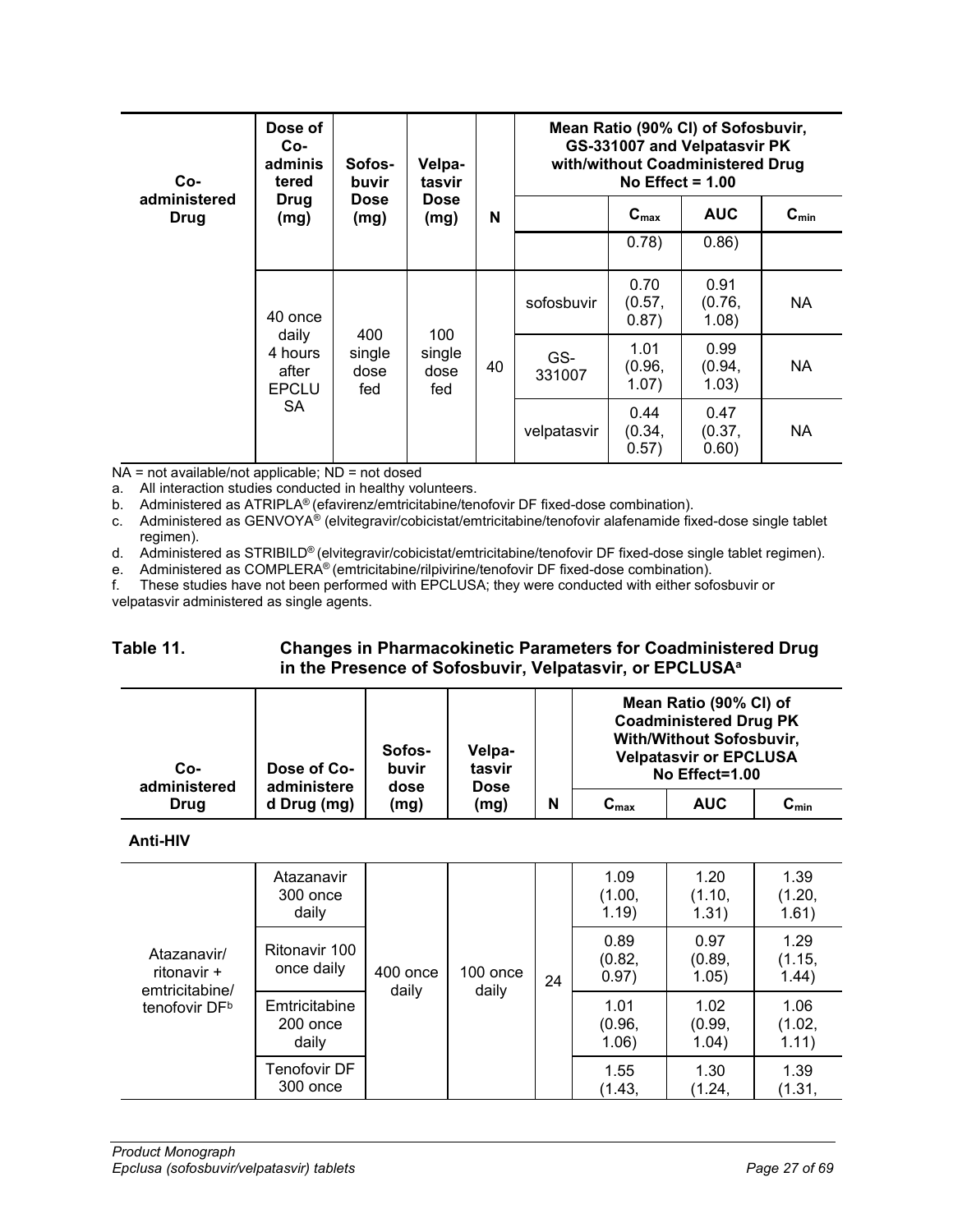| $Co-$<br>administered                                                    | Dose of Co-<br>administere                | Sofos-<br>buvir<br>dose | Velpa-<br>tasvir<br><b>Dose</b> |    | Mean Ratio (90% CI) of<br><b>Coadministered Drug PK</b><br><b>With/Without Sofosbuvir,</b><br><b>Velpatasvir or EPCLUSA</b><br>No Effect=1.00 |                         |                         |  |
|--------------------------------------------------------------------------|-------------------------------------------|-------------------------|---------------------------------|----|-----------------------------------------------------------------------------------------------------------------------------------------------|-------------------------|-------------------------|--|
| <b>Drug</b>                                                              | d Drug (mg)                               | (mg)                    | (mg)                            | N  | $C_{max}$                                                                                                                                     | <b>AUC</b>              | $C_{min}$               |  |
|                                                                          | daily                                     |                         |                                 |    | 1.68)                                                                                                                                         | 1.36)                   | 1.48)                   |  |
|                                                                          | Darunavir<br>800 once<br>daily            |                         |                                 |    | 0.90<br>(0.86,<br>0.95)                                                                                                                       | 0.92<br>(0.87,<br>0.98) | 0.87<br>(0.79,<br>0.95) |  |
| Darunavir/<br>ritonavir +<br>emtricitabine/<br>tenofovir DF <sup>c</sup> | Ritonavir 100<br>once daily               | 400 once                | 100 once                        | 29 | 1.07<br>(0.97,<br>1.17)                                                                                                                       | 1.12<br>(1.05,<br>1.19) | 1.09<br>(1.02,<br>1.15) |  |
|                                                                          | Emtricitabine<br>200 once<br>daily        | daily                   | daily                           |    | 1.05<br>(1.01,<br>1.08)                                                                                                                       | 1.05<br>(1.02,<br>1.08) | 1.04<br>(0.98,<br>1.09) |  |
|                                                                          | <b>Tenofovir DF</b><br>300 once<br>daily  |                         |                                 |    | 1.55<br>(1.45,<br>1.66)                                                                                                                       | 1.39<br>(1.33,<br>1.44) | 1.52<br>(1.45,<br>1.59) |  |
| Dolutegravir                                                             | 50 once daily                             | 400 once<br>daily       | 100 once<br>daily               | 24 | 1.06<br>(1.01,<br>1.11)                                                                                                                       | 1.06<br>(1.01,<br>1.13) | 1.04<br>(0.98,<br>1.10) |  |
|                                                                          | Efavirenz<br>600 once<br>daily            |                         |                                 |    | 0.81<br>(0.74,<br>0.89)                                                                                                                       | 0.85<br>(0.80,<br>0.91) | 0.90<br>(0.85,<br>0.95) |  |
| Efavirenz/<br>emtricitabine/<br>tenofovir DF <sup>d</sup>                | Emtricitabine<br>200 once<br>daily        | 400 once<br>daily       | 100 once<br>daily               | 15 | 1.07<br>(0.98,<br>1.18)                                                                                                                       | 1.07<br>(1.00,<br>1.14) | 1.10<br>(0.97,<br>1.25) |  |
|                                                                          | <b>Tenofovir DF</b><br>300 once<br>daily  |                         |                                 |    | 1.77<br>(1.53,<br>2.04)                                                                                                                       | 1.81<br>(1.68,<br>1.94) | 2.21<br>(2.00,<br>2.43) |  |
|                                                                          | Elvitegravir<br>150 once<br>daily         |                         |                                 |    | 0.87<br>(0.80,<br>0.94)                                                                                                                       | 0.94<br>(0.88,<br>1.00) | 1.08<br>(0.97,<br>1.20) |  |
| Elvitegravir/<br>cobicistat/                                             | Cobicistat<br>150 once<br>daily           | 400 once                | 100 once                        | 24 | 1.16<br>(1.09,<br>1.23)                                                                                                                       | 1.30<br>(1.23,<br>1.38) | 2.03<br>(1.67,<br>2.48) |  |
| emtricitabine/<br>tenofovir<br>alafenamide <sup>e</sup>                  | Emtricitabine<br>200 once<br>daily        | daily                   | daily                           |    | 1.02<br>(0.97,<br>1.06)                                                                                                                       | 1.01<br>(0.98,<br>1.04) | 1.02<br>(0.97,<br>1.07) |  |
|                                                                          | Tenofovir<br>alafenamide<br>10 once daily |                         |                                 |    | 0.80<br>(0.68,<br>0.94)                                                                                                                       | 0.87<br>(0.81,<br>0.94) | <b>NA</b>               |  |
| Elvitegravir/<br>cobicistat/                                             | Elvitegravir<br>150 once                  | 400 once                | 100 once                        | 24 | 0.93<br>(0.86,                                                                                                                                | 0.93<br>(0.87,          | 0.97<br>(0.91,          |  |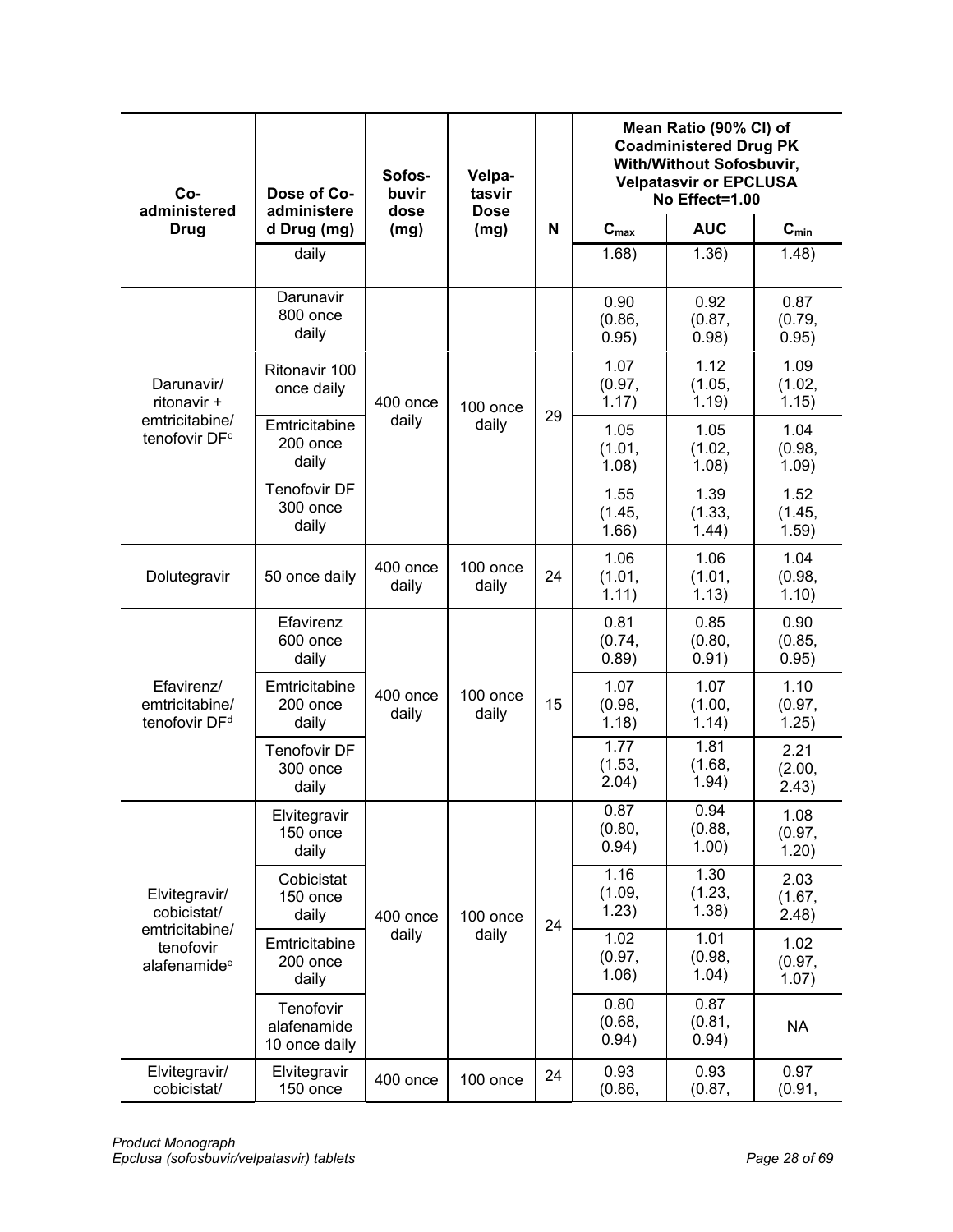| $Co-$<br>administered                                       | Dose of Co-<br>administere               | Sofos-<br>buvir<br>dose | Velpa-<br>tasvir<br><b>Dose</b> |    | Mean Ratio (90% CI) of<br><b>Coadministered Drug PK</b><br>With/Without Sofosbuvir,<br><b>Velpatasvir or EPCLUSA</b><br>No Effect=1.00 |                         |                           |  |
|-------------------------------------------------------------|------------------------------------------|-------------------------|---------------------------------|----|----------------------------------------------------------------------------------------------------------------------------------------|-------------------------|---------------------------|--|
| <b>Drug</b>                                                 | d Drug (mg)                              | (mg)                    | (mg)                            |    | $C_{\text{max}}$                                                                                                                       | <b>AUC</b>              | $\mathbf{C}_{\text{min}}$ |  |
| emtricitabine/<br>tenofovir DFf                             | daily                                    | daily                   | daily                           |    | 1.00)                                                                                                                                  | 0.99)                   | 1.04)                     |  |
|                                                             | Cobicistat<br>150 once<br>daily          |                         |                                 |    | 1.11<br>(1.06,<br>1.17)                                                                                                                | 1.23<br>(1.17,<br>1.29) | 1.71<br>(1.54,<br>1.90)   |  |
|                                                             | Emtricitabine<br>200 once<br>daily       |                         |                                 |    | 1.02<br>(0.97,<br>1.08)                                                                                                                | 1.01<br>(0.98,<br>1.04) | 1.06<br>(1.01,<br>1.11)   |  |
|                                                             | <b>Tenofovir DF</b><br>300 once<br>daily |                         |                                 |    | 1.36<br>(1.25,<br>1.47)                                                                                                                | 1.35<br>(1.29,<br>1.42) | 1.45<br>(1.39,<br>1.51)   |  |
|                                                             | Emtricitabine<br>200 once<br>daily       |                         |                                 |    | 0.95<br>(0.90,<br>1.00)                                                                                                                | 0.99<br>(0.97,<br>1.02) | 1.05<br>(0.99,<br>1.11)   |  |
| Emtricitabine/<br>rilpivirine/<br>tenofovir DF <sup>9</sup> | Rilpivirine 25<br>once daily             | 400 once<br>daily       | 100 once<br>daily               | 24 | 0.93<br>(0.88,<br>0.98)                                                                                                                | 0.95<br>(0.90,<br>1.00) | 0.96<br>(0.90,<br>1.03)   |  |
|                                                             | Tenofovir DF<br>300 once<br>daily        |                         |                                 |    | 1.44<br>(1.33,<br>1.55)                                                                                                                | 1.40<br>(1.34,<br>1.46) | 1.84<br>(1.76,<br>1.92)   |  |
|                                                             | Lopinavir<br>200 x 4 once<br>daily       |                         |                                 |    | 0.97<br>(0.92,<br>1.02)                                                                                                                | 1.00<br>(0.93,<br>1.06) | 1.11<br>(0.96,<br>1.30)   |  |
| Lopinavir/ritonavi<br>$r +$ emtricitabine/                  | Ritonavir 50<br>x 4 once<br>daily        | 400 once                | 100 once                        | 24 | 0.94<br>(0.83,<br>1.07)                                                                                                                | 0.97<br>(0.89,<br>1.05) | 1.07<br>(0.95,<br>1.20)   |  |
| tenofovir DF                                                | Emtricitabine<br>200 once<br>daily       | daily                   | daily                           |    | 1.02<br>(0.93,<br>1.12)                                                                                                                | 1.00<br>(0.94,<br>1.06) | 0.97<br>(0.91,<br>1.04)   |  |
|                                                             | Tenofovir DF<br>300 once<br>daily        |                         |                                 |    | 1.42<br>(1.27,<br>1.57)                                                                                                                | 1.22<br>(1.14,<br>1.31) | 1.28<br>(1.20,<br>1.37)   |  |
| Raltegravir<br>+ emtricitabine/<br>tenofovir DF             | Emtricitabine<br>200 once<br>daily       |                         |                                 |    | 1.08<br>(1.04,<br>1.12)                                                                                                                | 1.05<br>(1.03,<br>1.07) | 1.02<br>(0.97,<br>1.08)   |  |
|                                                             | Tenofovir DF<br>300 once<br>daily        | 400 once<br>daily       | 100 once<br>daily               | 30 | 1.46<br>(1.39,<br>1.54)                                                                                                                | 1.40<br>(1.34,<br>1.45) | 1.70<br>(1.61,<br>1.79)   |  |
|                                                             | Raltegravir<br>400 twice                 |                         |                                 |    | 1.03<br>(0.74,                                                                                                                         | 0.97<br>(0.73,          | 0.79<br>(0.42,            |  |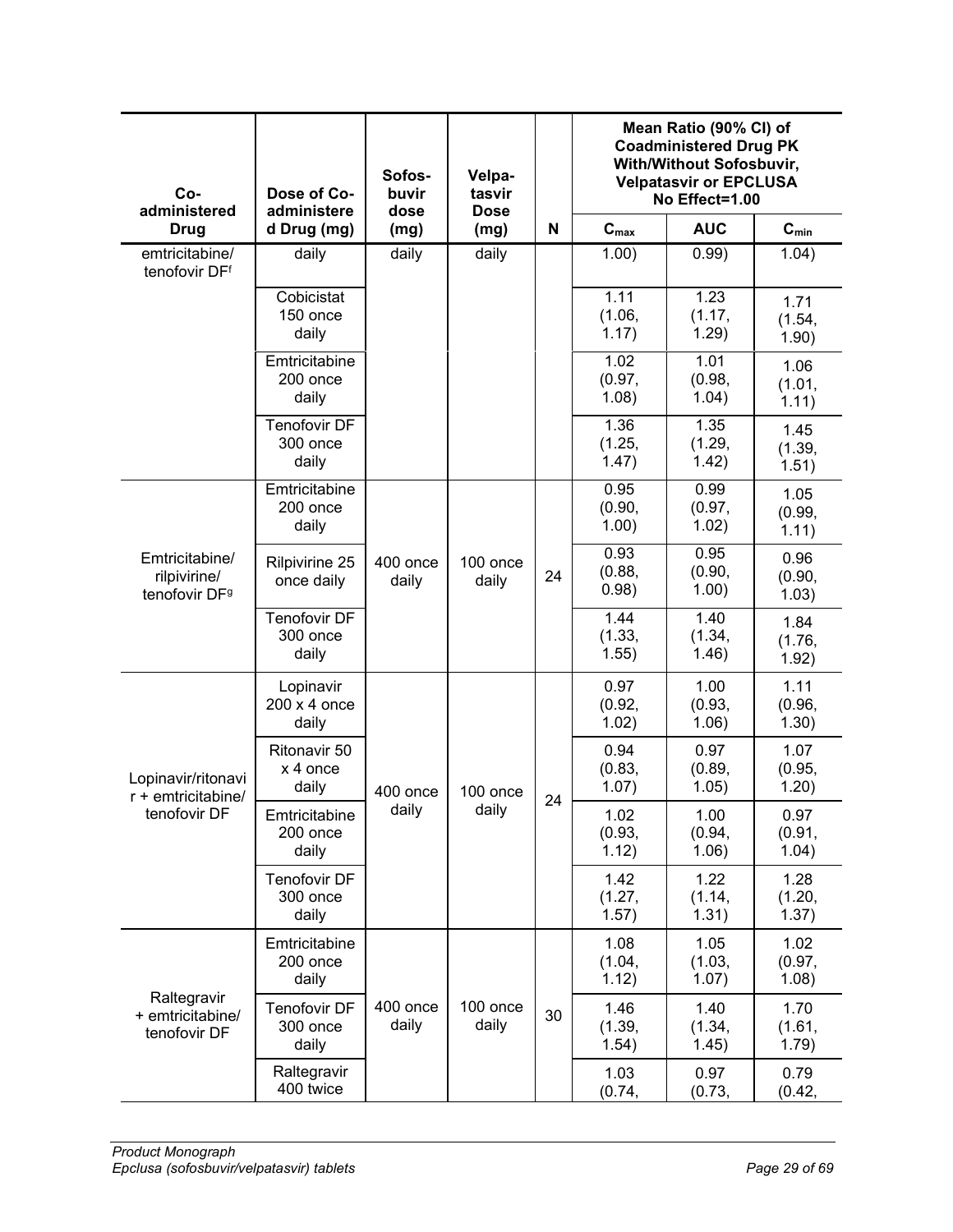| Co-<br>administered                            | Dose of Co-<br>administere                    | Sofos-<br>buvir<br>dose | Velpa-<br>tasvir<br><b>Dose</b> |    | Mean Ratio (90% CI) of<br><b>Coadministered Drug PK</b><br>With/Without Sofosbuvir,<br><b>Velpatasvir or EPCLUSA</b><br>No Effect=1.00 |                         |                         |  |
|------------------------------------------------|-----------------------------------------------|-------------------------|---------------------------------|----|----------------------------------------------------------------------------------------------------------------------------------------|-------------------------|-------------------------|--|
| <b>Drug</b>                                    | d Drug (mg)                                   | (mg)                    | (mg)                            | N  | $C_{\text{max}}$                                                                                                                       | <b>AUC</b>              | $C_{min}$               |  |
|                                                | daily                                         |                         |                                 |    | 1.43)                                                                                                                                  | 1.28)                   | 1.48)                   |  |
| <b>Cardiac</b><br>Glycoside                    |                                               |                         |                                 |    |                                                                                                                                        |                         |                         |  |
| Digoxin                                        | 0.25 single<br>dose                           | <b>ND</b>               | 100 once<br>daily               | 21 | 1.88<br>(1.71,<br>2.08)                                                                                                                | 1.34<br>(1.13,<br>1.60) | <b>NA</b>               |  |
| <b>Estrogen-based</b><br><b>Contraceptives</b> |                                               |                         |                                 |    |                                                                                                                                        |                         |                         |  |
|                                                |                                               | <b>ND</b>               | 100 once<br>daily               | 13 | 0.97<br>(0.88,<br>1.07)                                                                                                                | 0.90<br>(0.82,<br>0.98) | 0.92<br>(0.83,<br>1.03) |  |
| Norelgestrominh                                |                                               | 400 once<br>daily       | <b>ND</b>                       | 15 | 1.07<br>(0.94,<br>1.22)                                                                                                                | 1.06<br>(0.92,<br>1.21) | 1.07<br>(0.89,<br>1.28) |  |
|                                                | Norgestimate<br>0.180/0.215/<br>0.250/ethinyl | <b>ND</b>               | 100 once<br>daily               | 13 | 0.96<br>(0.78,<br>1.19)                                                                                                                | 0.91<br>(0.73,<br>1.15) | 0.92<br>(0.73,<br>1.18) |  |
| Norgestrelh                                    | estradiol<br>0.025 once<br>daily              | 400 once<br>daily       | <b>ND</b>                       | 15 | 1.18<br>(0.99,<br>1.41)                                                                                                                | 1.19<br>(0.98,<br>1.45) | 1.23<br>(1.00,<br>1.51) |  |
| Ethinyl estradiol <sup>h</sup>                 |                                               | <b>ND</b>               | 100 once<br>daily               | 12 | 1.39<br>(1.17,<br>1.66)                                                                                                                | 1.04<br>(0.87,<br>1.24) | 0.83<br>(0.65,<br>1.06) |  |
|                                                |                                               | 400 once<br>daily       | <b>ND</b>                       | 15 | 1.15<br>(0.97,<br>1.36)                                                                                                                | 1.09<br>(0.94,<br>1.26) | 0.99<br>(0.80,<br>1.23) |  |
| <b>Immunosuppressants</b>                      |                                               |                         |                                 |    |                                                                                                                                        |                         |                         |  |
|                                                | 600 single                                    | 400<br>single<br>dose   | <b>ND</b>                       | 19 | 1.06<br>(0.94,<br>1.18)                                                                                                                | 0.98<br>(0.85,<br>1.14) | <b>NA</b>               |  |
| Cyclosporineh                                  | dose                                          | <b>ND</b>               | 100<br>single<br>dose           | 12 | 0.92<br>(0.82,<br>1.02)                                                                                                                | 0.88<br>(0.78,<br>1.00) | <b>NA</b>               |  |
| Tacrolimush                                    | 5 single dose                                 | 400<br>single<br>dose   | <b>ND</b>                       | 16 | 0.73<br>(0.59,<br>0.90)                                                                                                                | 1.09<br>(0.84,<br>1.40) | <b>NA</b>               |  |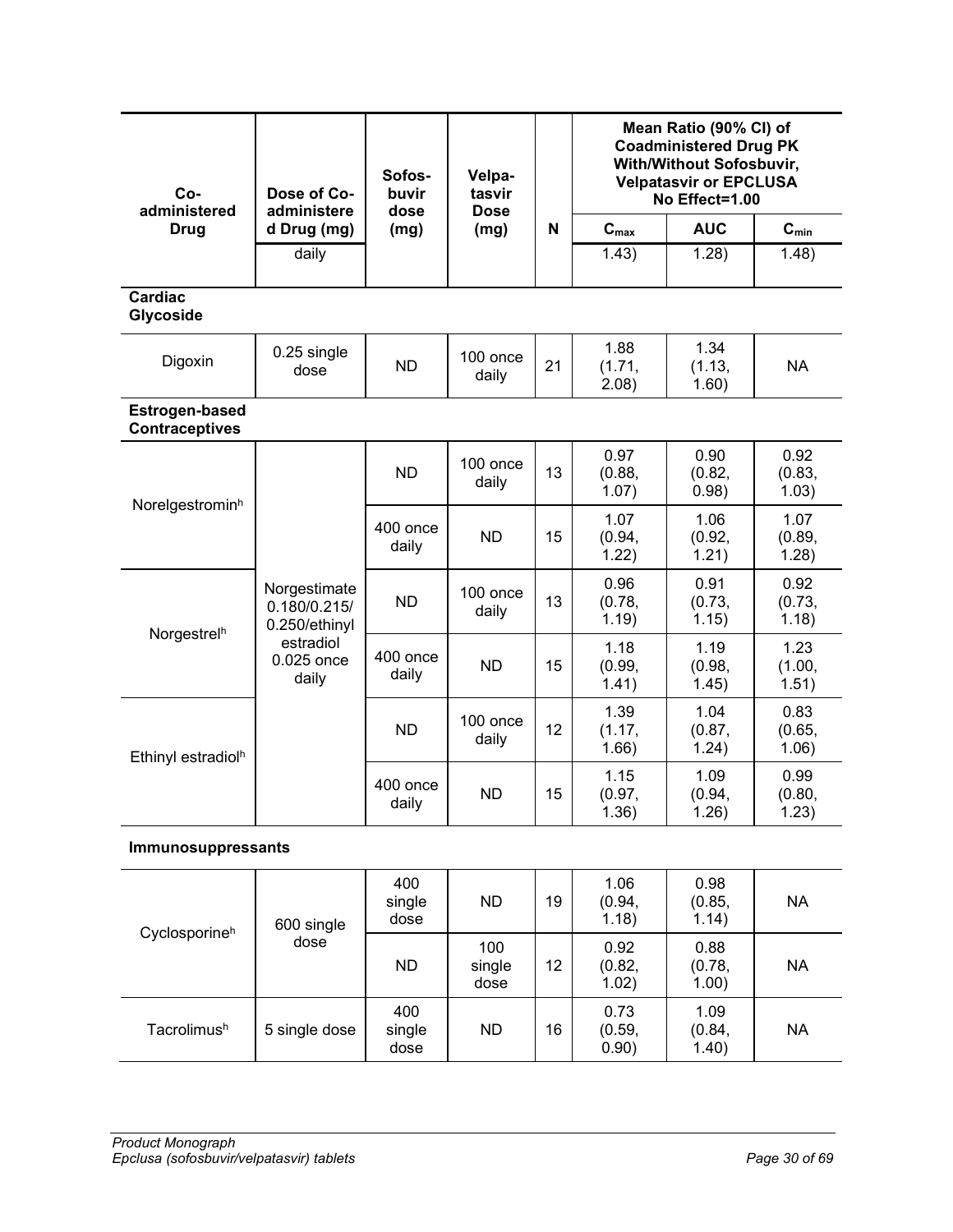| $Co-$<br>administered    | Dose of Co-<br>administere | Sofos-<br>buvir<br>dose | Velpa-<br>tasvir    | <b>Dose</b> |                         | Mean Ratio (90% CI) of<br><b>Coadministered Drug PK</b><br><b>With/Without Sofosbuvir,</b><br><b>Velpatasvir or EPCLUSA</b><br>No Effect=1.00 |                         |  |
|--------------------------|----------------------------|-------------------------|---------------------|-------------|-------------------------|-----------------------------------------------------------------------------------------------------------------------------------------------|-------------------------|--|
| Drug                     | d Drug (mg)                | (mg)                    | (mg)                | N           | $C_{max}$               | <b>AUC</b>                                                                                                                                    | $C_{min}$               |  |
| <b>Opiate Agonists</b>   |                            |                         |                     |             |                         |                                                                                                                                               |                         |  |
| R-Methadone <sup>h</sup> | 30 to 130                  | 400 once<br>daily       | <b>ND</b>           | 14          | 0.99<br>(0.85,<br>1.16) | 1.01<br>(0.85,<br>1.21)                                                                                                                       | 0.94<br>(0.77,<br>1.14) |  |
| S-Methadone <sup>h</sup> | daily                      |                         |                     |             | 0.95<br>(0.79,<br>1.13) | 0.95<br>(0.77,<br>1.17)                                                                                                                       | 0.95<br>(0.74,<br>1.22) |  |
| <b>Statins</b>           |                            |                         |                     |             |                         |                                                                                                                                               |                         |  |
| Atorvastatin             | 40 single<br>dose          | 400 once<br>daily       | $100$ once<br>daily | 26          | 1.68<br>(1.49,<br>1.89) | 1.54<br>(1.45,<br>1.64)                                                                                                                       | <b>NA</b>               |  |
| Pravastatinh             | 40 single<br>dose          | <b>ND</b>               | $100$ once<br>daily | 18          | 1.28<br>(1.08,<br>1.52) | 1.35<br>(1.18,<br>1.54)                                                                                                                       | <b>NA</b>               |  |
| Rosuvastatinh            | 10 single<br>dose          | <b>ND</b>               | $100$ once<br>daily | 18          | 2.61<br>(2.32,<br>2.92) | 2.69<br>(2.46,<br>2.94)                                                                                                                       | <b>NA</b>               |  |

NA = not available/not applicable: ND = not dosed

a. All interaction studies conducted in healthy volunteers.

b. Comparison based on exposures when administered as atazanavir/ritonavir + emtricitabine/tenofovir DF.

c. Comparison based on exposures when administered as darunavir/ritonavir + emtricitabine/tenofovir DF.

d. Administered as ATRIPLA (efavirenz, emtricitabine and tenofovir DF fixed-dose combination).

e. Administered as GENVOYA (elvitegravir, cobicistat, emtricitabine and tenofovir alafenamide fixed-dose single tablet regimen).

f. Administered as STRIBILD (elvitegravir, cobicistat, emtricitabine and tenofovir DF fixed-dose single tablet regimen).

g. Administered as COMPLERA (emtricitabine, rilpivirine and tenofovir DF fixed-dose combination).<br>h. These studies have not been performed with EPCLUSA: they were conducted with either sofosbu

These studies have not been performed with EPCLUSA; they were conducted with either sofosbuvir or velpatasvir administered as single agents.

## <span id="page-30-0"></span>**9.5 Drug-Food Interactions**

No interactions between EPCLUSA and food have been identified.

#### <span id="page-30-1"></span>**9.6 Drug-Herb Interactions**

St. John's wort should not be used with EPCLUSA.

Coadministration of St. John's wort, a P-gp and a strong CYP inducer, may decrease sofosbuvir and velpatasvir plasma concentrations, which may result in loss of therapeutic effect. See **7 [WARNINGS AND](#page-7-0) PRECAUTIONS**, **General, Use with P-gp Inducers and/or Moderate to Strong CYP Inducers.**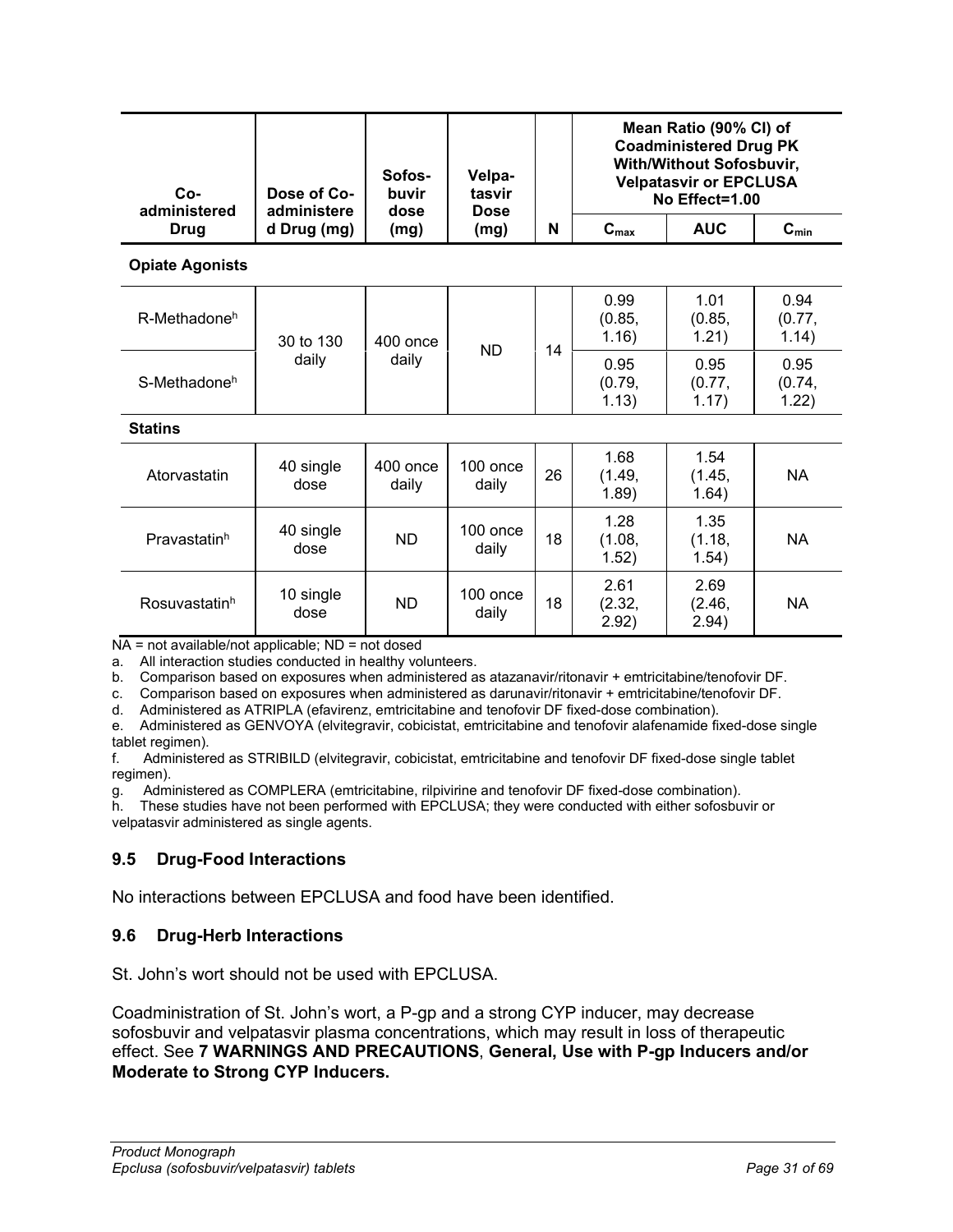## <span id="page-31-0"></span>**9.7 Drug-Laboratory Test Interactions**

Interactions of EPCLUSA with laboratory tests have not been established.

### <span id="page-31-1"></span>**10 CLINICAL PHARMACOLOGY**

### <span id="page-31-2"></span>**10.1 Mechanism of Action**

### **EPCLUSA**

EPCLUSA is a fixed-dose single tablet regimen of sofosbuvir and velpatasvir.

Sofosbuvir is a nucleotide analogue pan-genotypic NS5B polymerase inhibitor. Velpatasvir is a pan-genotypic HCV NS5A inhibitor.

Both sofosbuvir and velpatasvir exhibit high potency and specificity as individual agents against HCV as compounds that target the HCV NS5B and NS5A proteins, respectively. Both compounds display low cytotoxicity in a number of distinct cell lines and display no significant antiviral activity against other viruses tested. *In vitro* combination studies using both sofosbuvir and velpatasvir showed an additive effect as measured by *in vitro* cell based HCV replicon assays, with no antagonism detected. As individual components, both sofosbuvir and velpatasvir showed additive to synergistic activity with all other anti-HCV agents.

### **Sofosbuvir**

Sofosbuvir is a pan-genotypic polymerase inhibitor of the HCV NS5B RNA-dependent RNA polymerase. Sofosbuvir is a monophosphorylated pyrimidine nucleotide prodrug that undergoes intracellular metabolism to form the pharmacologically active uridine analog triphosphate (GS-461203).

#### **Velpatasvir**

Velpatasvir is a pan-genotypic HCV inhibitor targeting the HCV NS5A protein, which is essential for both RNA replication and the assembly of HCV virions. *In vitro* resistance selection and cross-resistance studies indicate velpatasvir targets NS5A as its mode of action.

#### <span id="page-31-3"></span>**10.2 Pharmacodynamics**

#### **Effect on Electrocardiogram**

The effects of administration of supratherapeutic doses of sofosbuvir (1200 mg) and velpatasvir (500 mg) (as individual drugs) demonstrated a lack of effect of sofosbuvir or velpatasvir on QTc interval.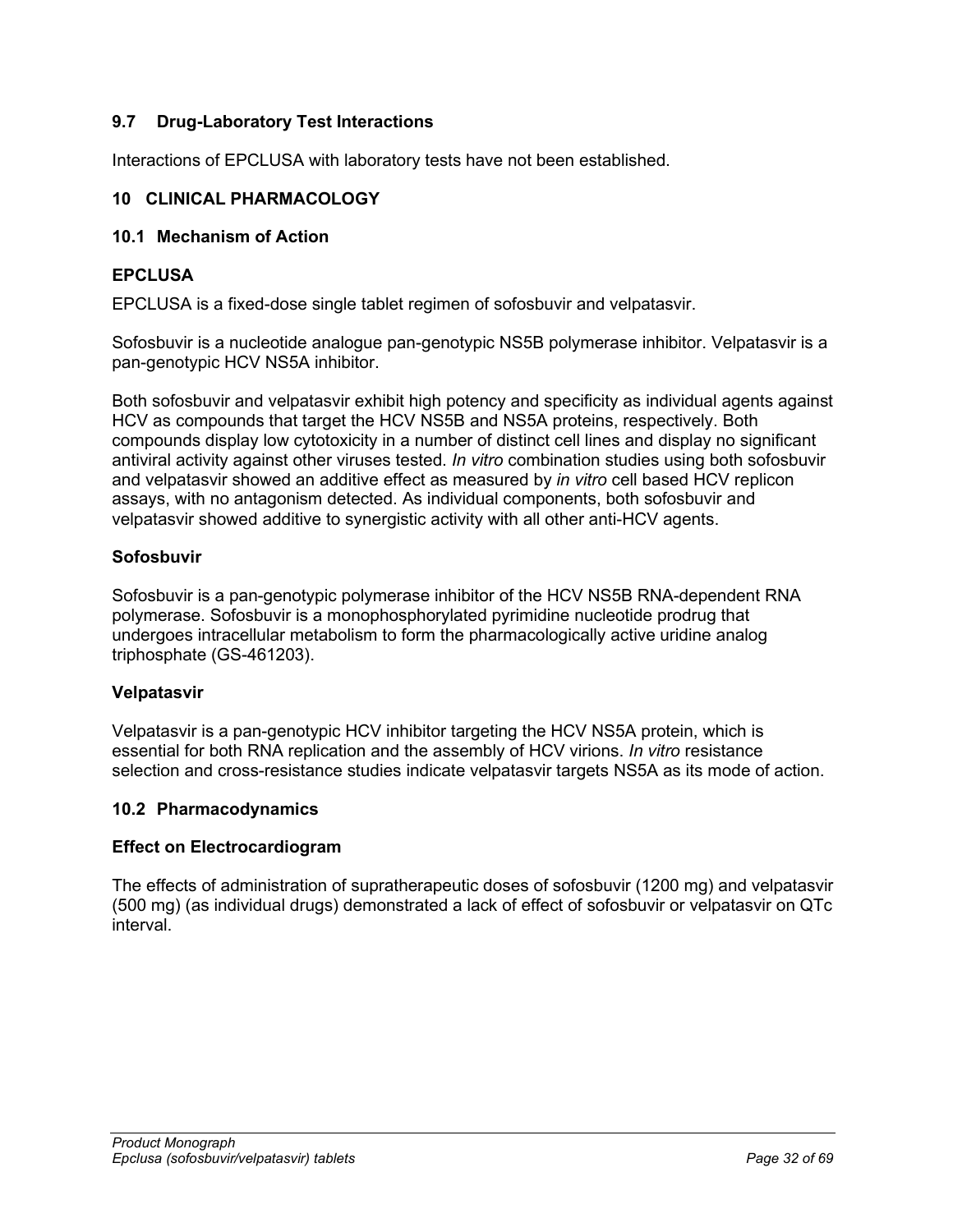## <span id="page-32-0"></span>**10.3 Pharmacokinetics**

Sofosbuvir and GS-331007 AUCs are near dose proportional over the dose range of 200 mg to 1200 mg. Velpatasvir AUC increases in a greater than proportional manner from 5 to 50 mg and in a less than proportional manner from 50 to 450 mg, indicating velpatasvir absorption is solubility limited.

The pharmacokinetics of EPCLUSA are shown in [Table](#page-32-1) 12.

## <span id="page-32-1"></span>**Table 12. Summary of Pharmacokinetics for Once-Daily Administration of EPCLUSA in Healthy Adult Subjects and HCV-Infected Patients**

|                                   |                             | <b>Healthy Subjects<sup>a</sup></b> |                              | <b>HCV-Infected Patients</b> <sup>b</sup> |                           |                        |
|-----------------------------------|-----------------------------|-------------------------------------|------------------------------|-------------------------------------------|---------------------------|------------------------|
| <b>PK</b>                         | <b>EPCLUSA</b><br>$N = 331$ |                                     | <b>EPCLUSA</b><br>$N = 1428$ |                                           |                           |                        |
| <b>Parameters</b>                 |                             |                                     |                              |                                           |                           |                        |
|                                   |                             | <b>Geometric Mean (Range)</b>       |                              | <b>Geometric Mean (Range)</b>             |                           |                        |
|                                   | <b>SOF</b>                  | GS-331007                           | <b>VEL</b>                   | <b>SOF<sup>c</sup></b>                    | GS-331007                 | <b>VEL<sup>d</sup></b> |
| $AUC_{0-24}$<br>$(ng \cdot h/mL)$ | 1272<br>(543, 2348)         | 12040<br>(6983,<br>20488)           | 4556<br>(612, 12185)         | 1262<br>(337, 5333)                       | 13967<br>(5217,<br>44182) | 2967<br>(603, 11503)   |
| $C_{\text{max}}$<br>(ng/mL)       | 550<br>(187, 1171)          | 817<br>(453, 1448)                  | 421<br>(47, 1066)            | 566<br>(143, 1582)                        | 868<br>(284, 2113)        | 259<br>(39, 977)       |
| $C_{min}$<br>(ng/mL)              | ND.                         | <b>ND</b>                           | 65<br>(9, 243)               | <b>ND</b>                                 | <b>ND</b>                 | 41<br>(5, 236)         |

ND = not determined; SOF = sofosbuvir; VEL = velpatasvir

a. Population PK analysis from Phase 1 studies.

b. Population PK analysis from Phase 2 and 3 studies.

c. N = 982; 446 patients did not have estimable PK parameters for SOF.

d. N = 1425; 3 patients did not have estimable PK parameters for VEL.

Based on population PK analyses, sofosbuvir and GS-331007 AUC<sub>0-24</sub> and C<sub>max</sub> were similar in healthy adult subjects and patients with HCV infection. Relative to healthy subjects (N=331), velpatasvir AUC<sub>0-24</sub> and C<sub>max</sub> were 37% lower and 41% lower, respectively, in HCV-infected patients. Age, race, BMI, HCV genotype or the presence or absence of cirrhosis had no clinically relevant effects on the exposure of sofosbuvir, GS-331007, or velpatasvir.

## **Absorption**

Following oral administration of EPCLUSA, sofosbuvir median peak plasma concentration was observed 0.5-1.0 hour post-dose. Median peak plasma concentration of GS-331007 was observed between 3.0 hours post-dose. Velpatasvir median peak concentrations were observed 3.0 hours post-dose.

## *Effects of Food*

Relative to fasting conditions, the administration (to healthy subjects) of a single dose of EPCLUSA with a moderate fat (~600 kcal, 30% fat) or high fat (~800 kcal, 50% fat) meal delayed the absorption of both sofosbuvir (median  $t_{max}$  delayed from 0.5 hours to 2.0 hours) and velpatasvir (median  $t_{max}$  delayed from 3.0 hours to 4.0 hours).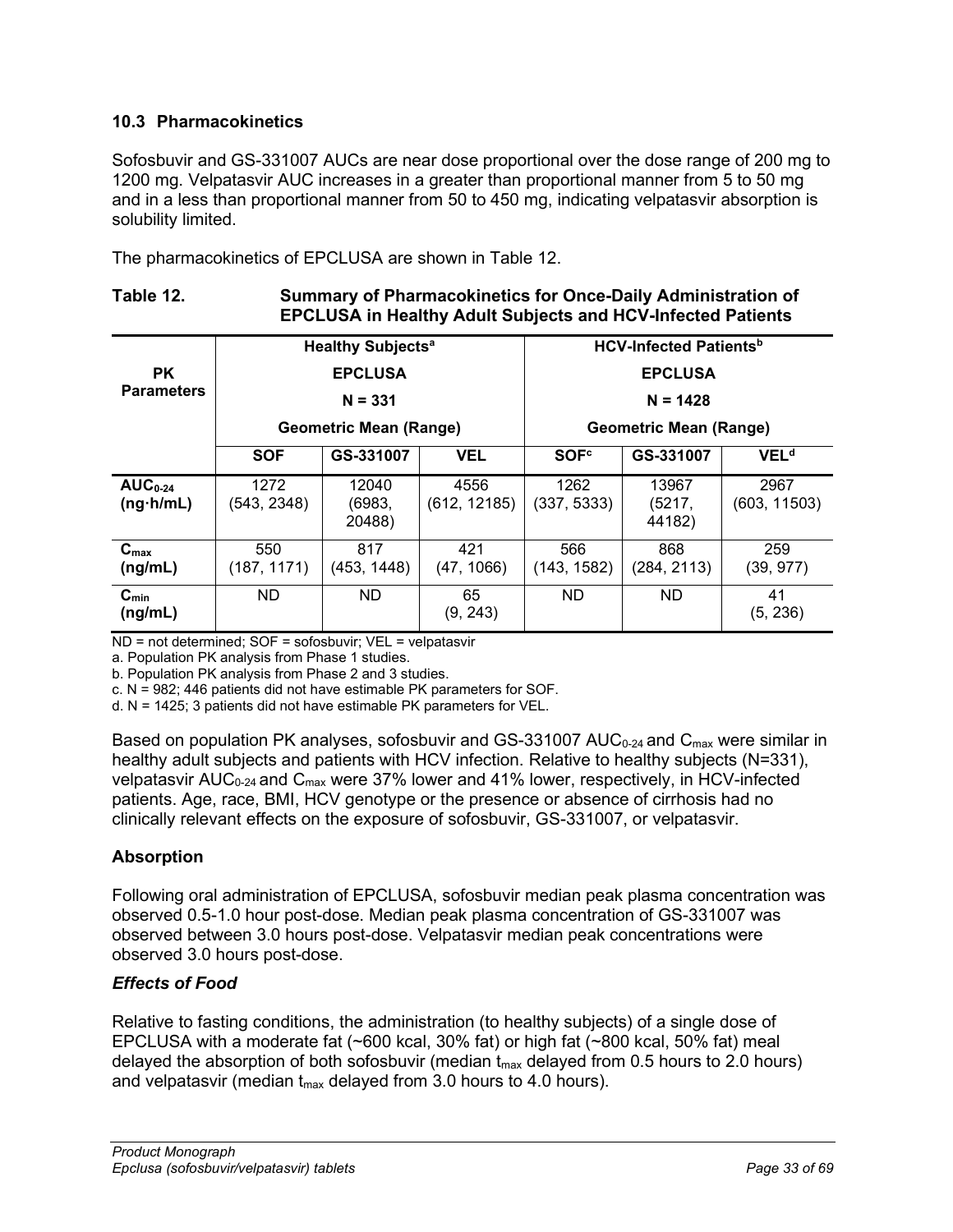The extent of sofosbuvir absorption was significantly higher when administered with food (AUC increased 60% and 78% with a moderate fat or a high fat meal, respectively) and the  $C_{\text{max}}$  was unchanged. Food did not alter GS-331007 AUC but resulted in a 25% and 37% decrease in C<sub>max</sub>, when EPCLUSA was administered with a moderate fat or a high fat meal, respectively.

The extent of velpatasvir absorption was increased more with a moderate fat meal (AUC increased 35% and  $C_{\text{max}}$  increased 31%) than with a high fat meal (AUC increased by 22% and no significant change in  $C_{\text{max}}$ ).

The response rates in Phase 3 trials were similar in HCV-infected patients who received EPCLUSA with food or without food. EPCLUSA can be administered without regard to food.

## **Distribution**

Sofosbuvir is approximately 61-65% bound to human plasma proteins and the binding is independent of drug concentration over the range of 1 µg/mL to 20 µg/mL. Protein binding of GS-331007 was minimal in human plasma. After a single 400 mg dose of [14C]-sofosbuvir in healthy subjects, the blood to plasma ratio of [ 14C]-radioactivity was approximately 0.7.

Velpatasvir is > 99.5% bound to human plasma proteins and binding is independent of drug concentration over the range of 0.09  $\mu$ g/mL to 1.8  $\mu$ g/mL. After a single 100 mg dose of  $[14C]$ velpatasvir in healthy subjects, the blood to plasma ratio of [ 14C]-radioactivity ranged between 0.52 and 0.67.

## **Metabolism**

Sofosbuvir is extensively metabolized in the liver to form the pharmacologically active nucleoside analog triphosphate, GS-461203. Dephosphorylation results in the formation of nucleoside metabolite GS-331007 that cannot be efficiently rephosphorylated and lacks anti-HCV activity *in vitro*. After a single 400 mg oral dose of [14C]-sofosbuvir, GS-331007 accounted for greater than 90% of total systemic exposure.

*In vitro*, slow metabolic turnover of velpatasvir by CYP2B6, CYP2C8, and CYP3A4 was observed. Following a single dose of 100 mg [14C]-velpatasvir to healthy human male subjects, the majority (> 98%) of radioactivity in plasma was the parent drug. Unchanged velpatasvir is the major species present in feces.

## **Elimination**

Sofosbuvir is primarily eliminated in the urine as GS-331007. The median terminal half-lives of sofosbuvir and GS-331007 following administration of EPCLUSA were 0.5 and 25 hours, respectively.

Biliary excretion of parent drug was the major route of elimination for velpatasvir. The median terminal half-life of velpatasvir following administration of EPCLUSA was approximately 15 hours.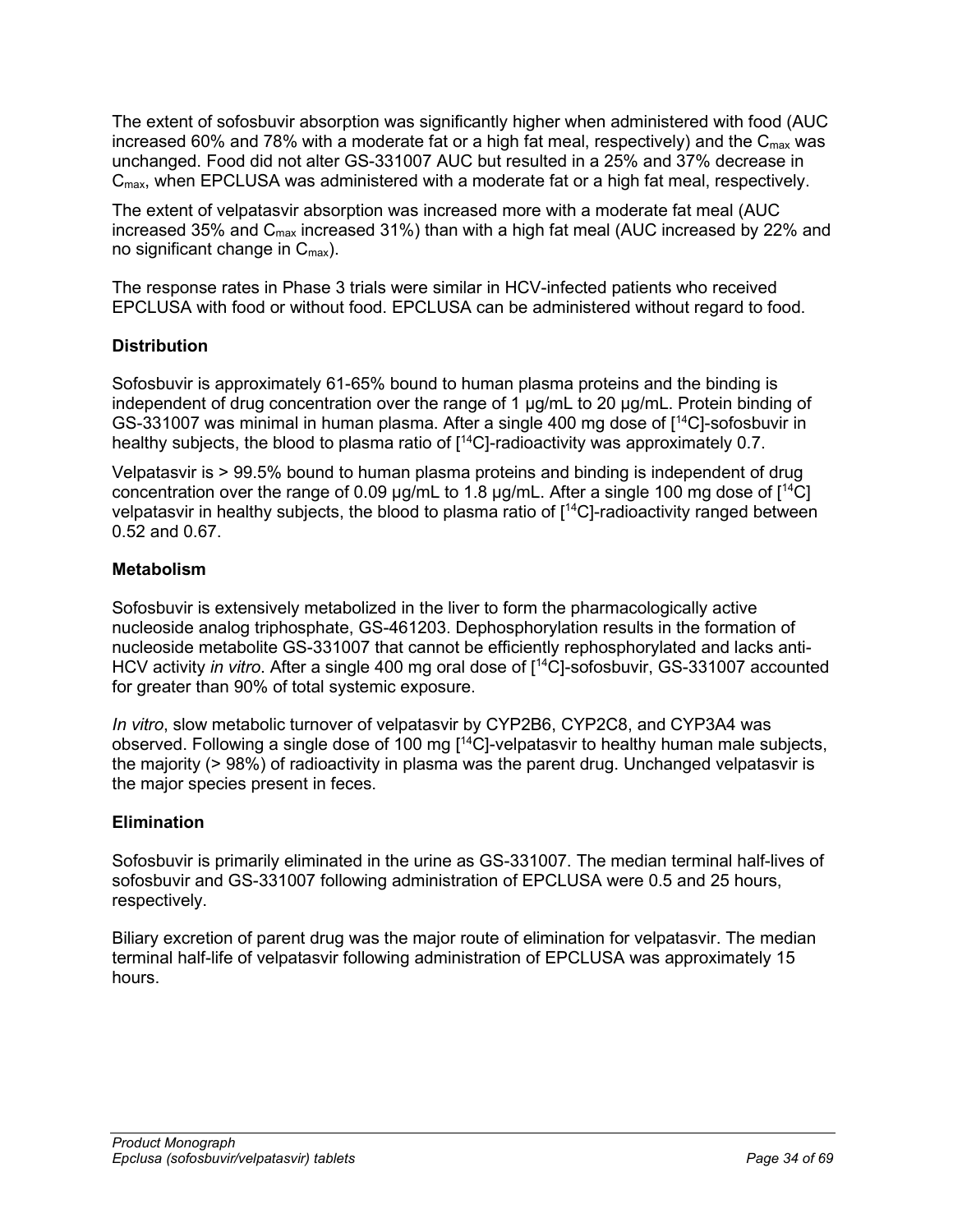## **Special Populations and Conditions**

## • **Pediatrics (< 18 years of age)**

Exposures of sofosbuvir, GS-331007 and velpatasvir in 102 pediatric patients ≥ 12 years of age who received EPCLUSA in Study GS-US-342-1143 were similar to those observed in adult patients following administration of EPCLUSA. Population pharmacokinetics-based simulations indicated exposures of sofosbuvir, GS-331007, and velpatasvir in pediatric patients weighing ≥ 30 kg receiving oral once daily doses of sofosbuvir/velpatasvir 400/100 mg were similar to those observed in adults.

The pharmacokinetics of sofosbuvir, GS-331007, and velpatasvir in pediatric patients < 12 years of age or weighing < 30 kg have not been established.

## • **Geriatrics (≥ 65 years of age)**

Based on population pharmacokinetic analyses, age did not have a clinically relevant effect on the exposure to sofosbuvir, GS-331007 or velpatasvir. Clinical studies of EPCLUSA included 156 patients aged 65 and over. The response rates observed for patients ≥ 65 years of age were similar to that of patients < 65 years of age, across treatment groups.

## • **Sex**

No clinically relevant pharmacokinetic differences due to gender have been identified for sofosbuvir, GS-331007, or velpatasvir.

### • **Ethnic Origin**

No clinically relevant pharmacokinetic differences due to race have been identified for sofosbuvir, GS-331007, or velpatasvir.

## • **Hepatic Insufficiency**

Hepatic impairment studies were conducted with the individual drugs, sofosbuvir and velpatasvir.

The pharmacokinetics of sofosbuvir were studied following 7-day dosing of 400 mg sofosbuvir in HCV-infected patients with moderate and severe hepatic impairment (Child-Pugh B and C). Relative to subjects with normal hepatic function, the sofosbuvir AUC<sub>0-24</sub> was 126% and 143% higher in moderate and severe hepatic impairment, while the GS-331007 AUC<sub>0-24</sub> was 18% and 9% higher, respectively. Mild hepatic impairment is not expected to meaningfully alter the pharmacokinetics of sofosbuvir and GS-331007. Population pharmacokinetics analysis in HCV-infected patients indicated that cirrhosis (including decompensated cirrhosis) had no clinically relevant effect on the exposure of sofosbuvir and GS-331007.

The pharmacokinetics of velpatasvir were studied with a single dose of 100 mg velpatasvir in HCV-negative subjects with moderate and severe hepatic impairment (Child-Pugh B and C). Velpatasvir plasma exposure (AUCinf) was similar in subjects with moderate hepatic impairment, severe hepatic impairment, and control subjects with normal hepatic function. Population pharmacokinetics analysis in HCV-infected patients indicated that cirrhosis (including decompensated cirrhosis) had no clinically relevant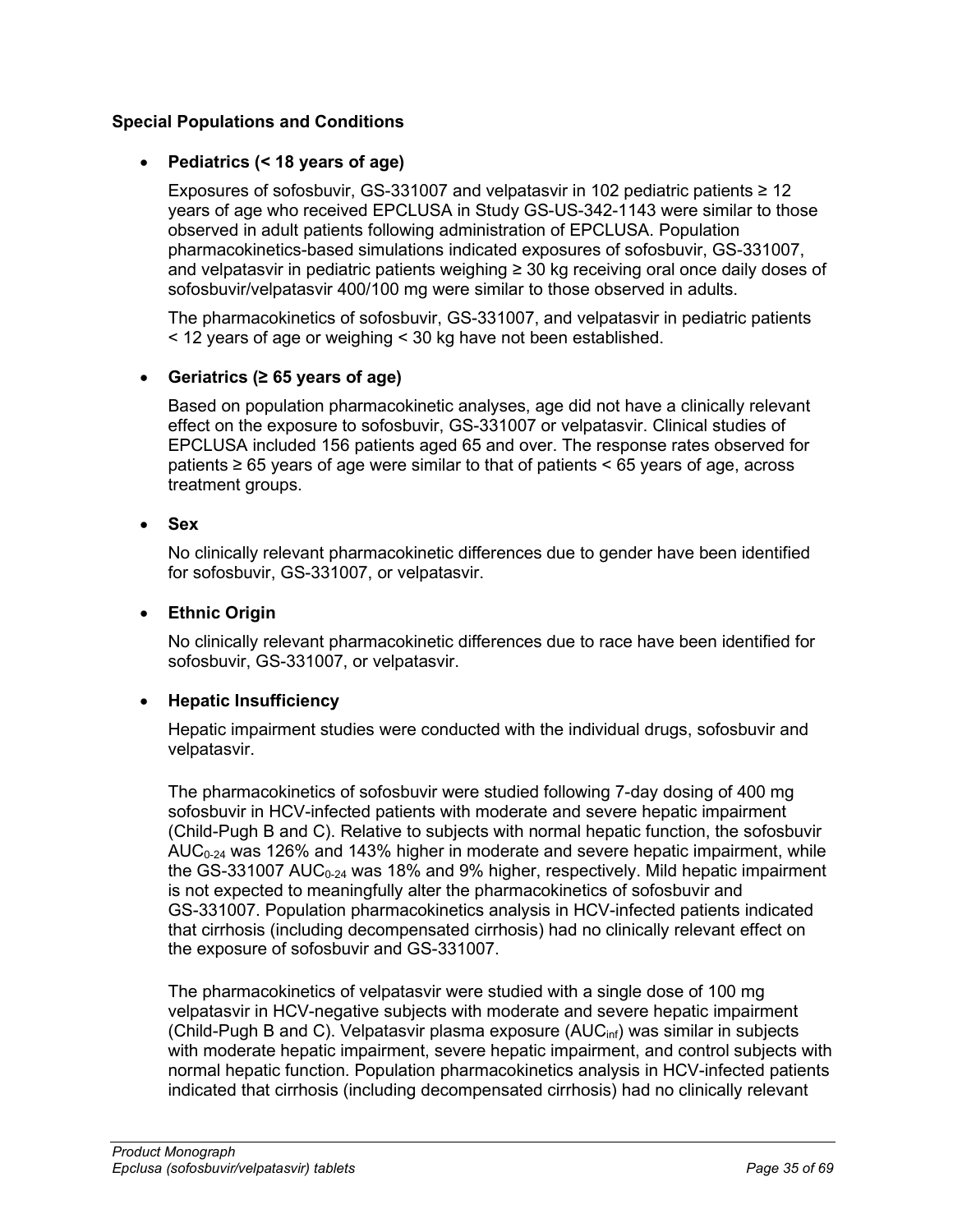effect on the exposure of velpatasvir.

## • **Renal Insufficiency**

Renal impairment studies have been conducted with EPCLUSA or the individual drugs, sofosbuvir and velpatasvir.

The pharmacokinetics of sofosbuvir were studied in HCV negative subjects with mild (eGFR ≥ 50 and < 80 mL/min/1.73m<sup>2</sup>), moderate (eGFR ≥ 30 and < 50 mL/min/1.73m<sup>2</sup>), severe renal impairment (eGFR < 30 mL/min/1.73m<sup>2</sup>) and subjects with ESRD requiring hemodialysis following a single 400 mg dose of sofosbuvir (N=6/group). Relative to subjects with normal renal function (eGFR > 80 mL/min/1.73m<sup>2</sup>), the sofosbuvir AUC $_{\sf inf}$ was 61%, 107% and 171% higher in mild, moderate and severe renal impairment, while the GS-331007 AUCinf was 55%, 88% and 451% higher, respectively. In subjects with ESRD, sofosbuvir AUCinf was 28% higher when sofosbuvir was dosed 1 hour before hemodialysis compared with 60% higher when dosed 1 hour after hemodialysis. The AUC<sub>inf</sub> of GS-331007 in subjects with ESRD administered sofosbuvir 1 hour before or 1 hour after hemodialysis was at least 10-fold and 20-fold higher, respectively, compared to normal subjects.

Hemodialysis can efficiently remove (53% extraction ratio) the predominant circulating metabolite GS-331007. Following a single 400 mg dose of sofosbuvir, a 4-hour hemodialysis session removed approximately 18% of administered dose.

Velpatasvir is primarily excreted in feces. Exposure of velpatasvir is not significantly impacted in the setting of severe renal impairment. The pharmacokinetics of velpatasvir were studied with a single dose of 100 mg velpatasvir in HCV negative subjects with severe renal impairment (eGFR < 30 mL/min by Cockcroft-Gault). Velpatasvir AUC and  $C_{\text{max}}$  were approximately 50% and 11% higher, respectively, in subjects with severe renal impairment compared to control subjects with normal renal function; these differences are not considered clinically relevant.

The pharmacokinetics of sofosbuvir, GS-331007, and velpatasvir were studied in HCVinfected patients with ESRD requiring dialysis treated with EPCLUSA for 12 weeks. Steady-state  $AUC_{tau}$  of sofosbuvir, GS-331007, and velpatasvir were increased by 81%, 1719%, and 41%, respectively, compared to patients without renal impairment in the sofosbuvir/velpatasvir Phase 2/3 trials.

No dose adjustment of EPCLUSA is required for patients with any stage of renal impairment, including ESRD requiring dialysis.

No data are available regarding the safety of EPCLUSA in pediatric patients with renal impairment.

## • **HCV/HIV-1 Co-infection**

The pharmacokinetics of sofosbuvir, GS-331007, and velpatasvir were similar in HCV/HIV-1 co-infected and HCV mono-infected adult patients.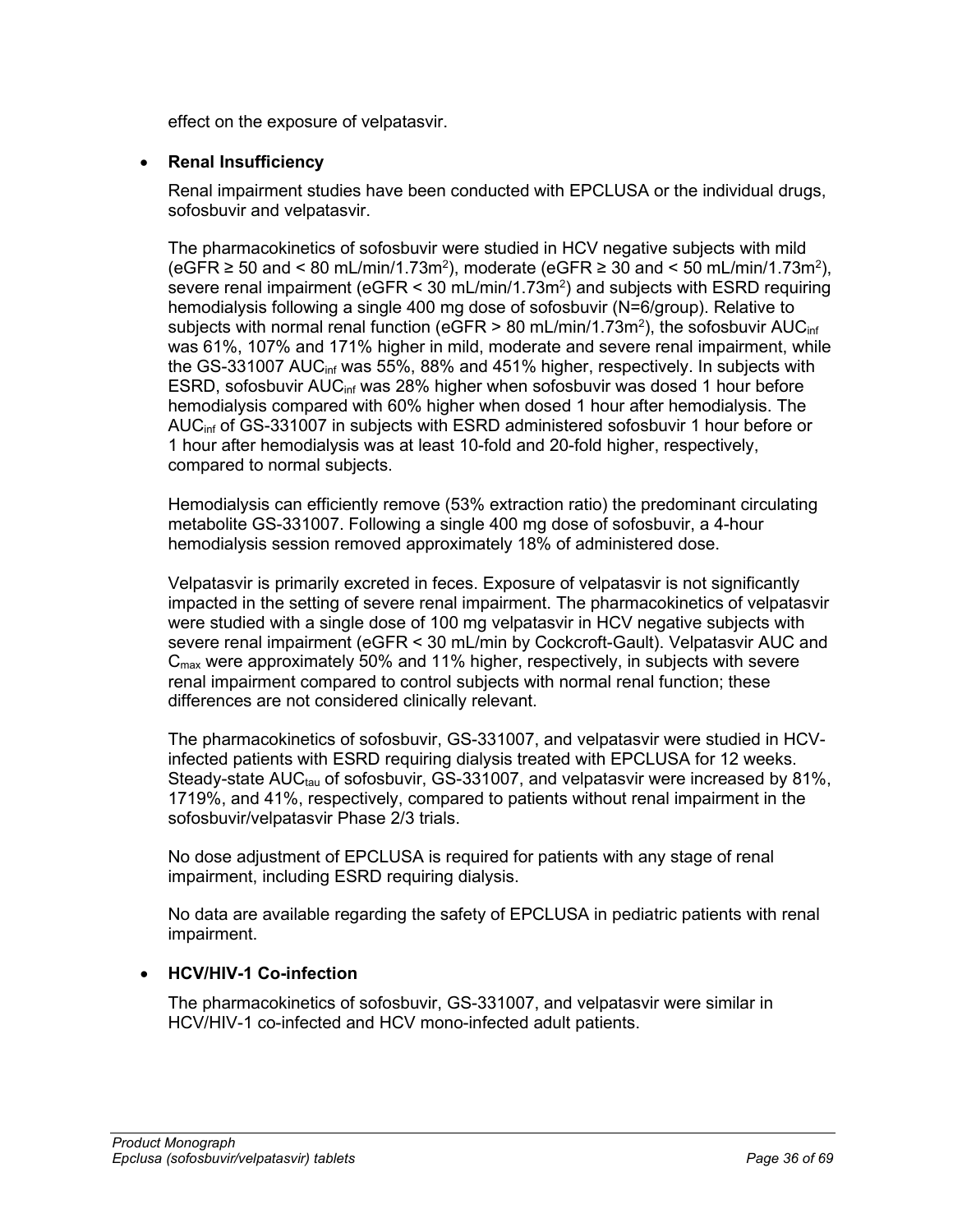# <span id="page-36-0"></span>**11 STORAGE, STABILITY AND DISPOSAL**

Store below 30°C (86°F).

- Dispense only in original container.
- Do not use if seal over bottle opening is broken or missing.

## <span id="page-36-1"></span>**12 SPECIAL HANDLING INSTRUCTIONS**

There are no special handling instructions.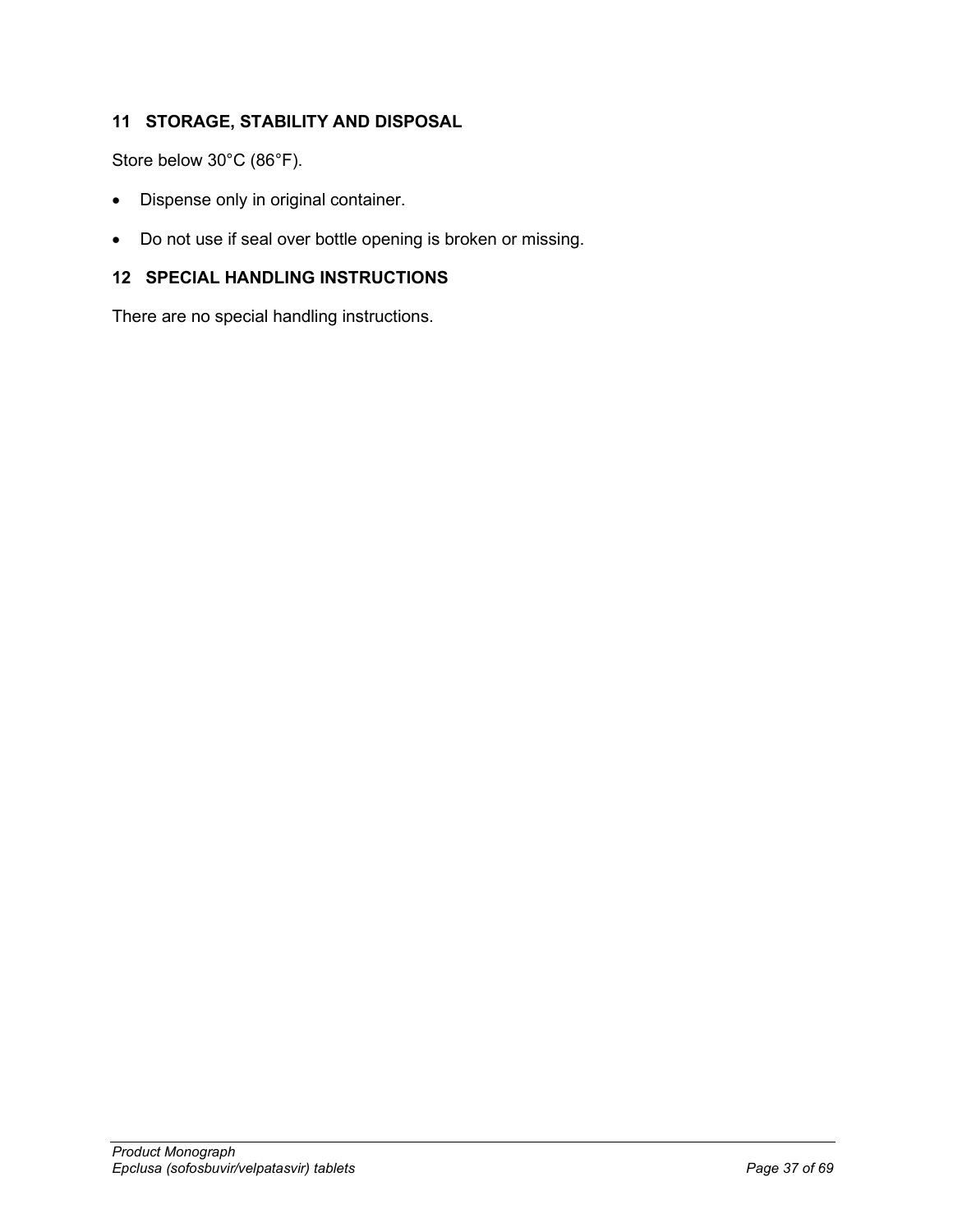## <span id="page-37-0"></span>**PART II: SCIENTIFIC INFORMATION**

## <span id="page-37-1"></span>**13 PHARMACEUTICAL INFORMATION**

| <b>Drug Substance</b>          |                                                                                                                                                                                                                                                                                    |
|--------------------------------|------------------------------------------------------------------------------------------------------------------------------------------------------------------------------------------------------------------------------------------------------------------------------------|
| Proper name:                   | sofosbuvir                                                                                                                                                                                                                                                                         |
| Chemical name:                 | (S)-Isopropyl 2-((S)-(((2R,3R,4R,5R)-5-(2,4-dioxo-3,4-<br>dihydropyrimidin-1(2H)-yl)-4-fluoro-3-hydroxy-4-<br>methyltetrahydrofuran-2-yl)methoxy)(phenoxy)phosphorylamino)<br>propanoate                                                                                           |
| Molecular formula:             | $C_{22}H_{29}FN_{3}O_{9}P$                                                                                                                                                                                                                                                         |
| Molecular mass:                | 529.45                                                                                                                                                                                                                                                                             |
| Structural formula:            |                                                                                                                                                                                                                                                                                    |
| Physicochemical<br>properties: |                                                                                                                                                                                                                                                                                    |
| Appearance                     | Sofosbuvir is a white to off-white crystalline solid.                                                                                                                                                                                                                              |
| Solubility                     | Sofosbuvir is slightly soluble in water.                                                                                                                                                                                                                                           |
| Proper name:                   | velpatasvir                                                                                                                                                                                                                                                                        |
| Chemical name:                 | Methyl $\{(1R)-2-[2S,4S)-2-[5-[2-[2S,5S)-1-2]$<br>[(methoxycarbonyl)amino]-3-methylbutanoyl}-5-methylpyrrolidin-2-<br>yl]-1,11-dihydroisochromeno[4',3':6,7]naphtho[1,2-d]imidazol-9-yl}-<br>1H-imidazol-2-yl)-4-(methoxymethyl)pyrrolidin-1-yl]-2-oxo-1-<br>phenylethyl}carbamate |
| Molecular formula:             | $C_{49}H_{54}N_8O_8$                                                                                                                                                                                                                                                               |
| Molecular mass:                | 883.00                                                                                                                                                                                                                                                                             |
|                                |                                                                                                                                                                                                                                                                                    |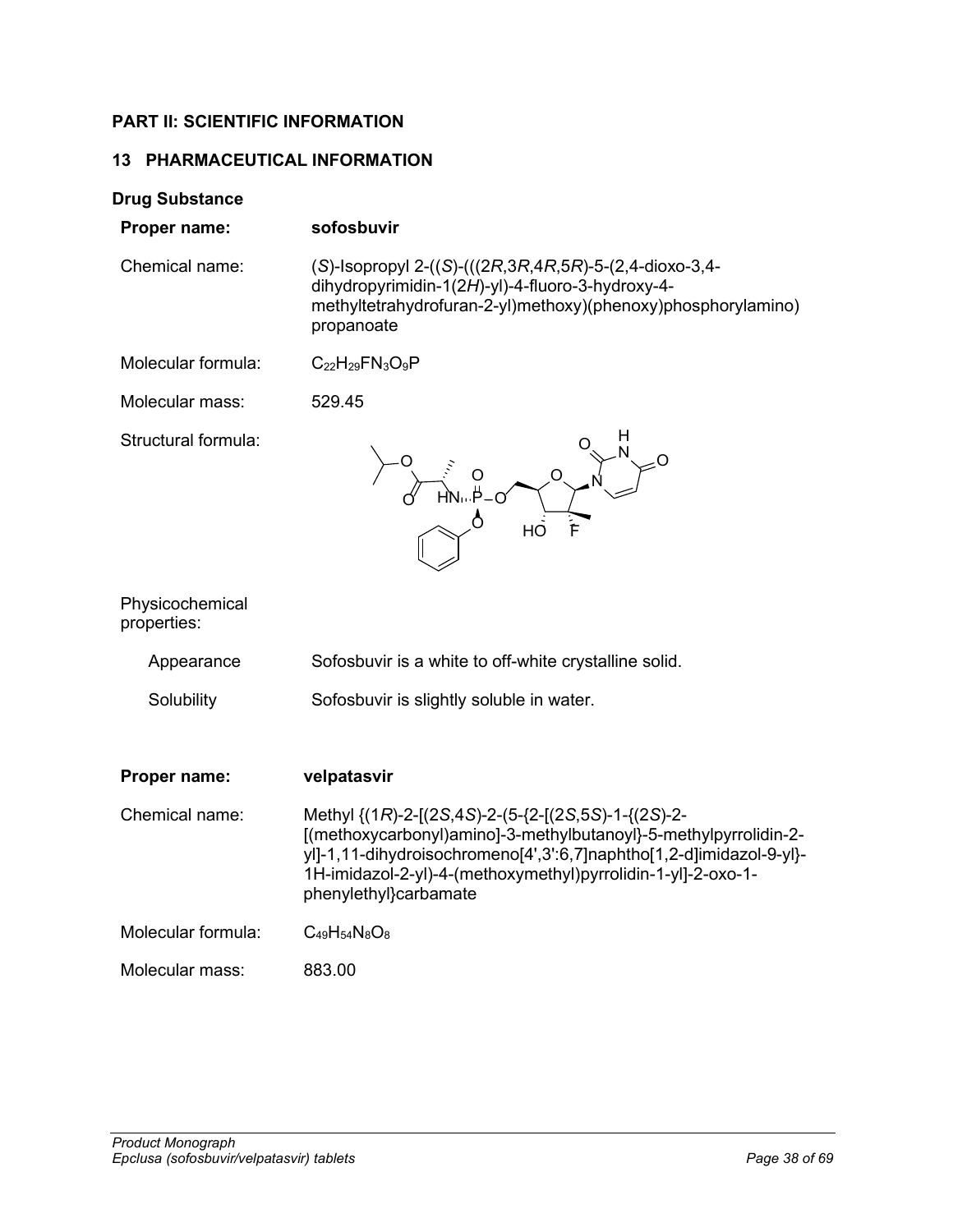

Solubility Velpatasvir is practically insoluble (< 0.1 mg/mL) above pH 5, slightly soluble (3.6 mg/mL) at pH 2.0, and soluble (> 36 mg/mL) at pH 1.2.

## <span id="page-38-0"></span>**14 CLINICAL TRIALS**

## <span id="page-38-1"></span>**14.1 Trial Design and Study Demographics**

The efficacy of EPCLUSA was evaluated in three Phase 3 trials in 1035 adult patients with genotype 1 to 6 chronic HCV infection without cirrhosis or with compensated cirrhosis. The efficacy of EPCLUSA was also evaluated in one Phase 3 trial in 267 adult patients with HCV infection with decompensated cirrhosis (ASTRAL-4). The demographics and baseline characteristics for the patients in studies ASTRAL-1, ASTRAL-2, ASTRAL-3, and ASTRAL-4 were balanced across the treatment groups for each study and are summarized in [Table](#page-39-0) 14, [Table](#page-41-0) 16, [Table](#page-42-0) 18, and [Table](#page-44-0) 20, respectively.

The efficacy of EPCLUSA in 106 HCV/HIV-1 co-infected adult patients, without cirrhosis or with compensated cirrhosis, was evaluated in an open-label Phase 3 trial (ASTRAL-5). All patients in the trial were treated with EPCLUSA for 12 weeks. The demographics and baseline characteristics for the patients in ASTRAL-5 are summarized in [Table](#page-45-0) 22.

The efficacy of EPCLUSA in 59 patients with genotype 1, 2, 3, 4 and 6 chronic HCV infection without cirrhosis or with compensated cirrhosis, and with ESRD requiring dialysis was evaluated in one Phase 2 trial (Study GS-US-342-4062).

The RBV dose was weight-based (1000 mg daily administered in two divided doses for adult patients < 75 kg and 1200 mg for those  $\geq$  75 kg) and administered in two divided doses when used in combination with sofosbuvir in the ASTRAL-2 and ASTRAL-3 trials or in combination with EPCLUSA in the ASTRAL-4 trial. RBV dose adjustments were performed according to the Product Monograph for RBV. Serum HCV RNA values were measured during the clinical trials using the COBAS AmpliPrep/COBAS Taqman HCV test (version 2.0) with a lower limit of quantification (LLOQ) of 15 IU per mL.

Sustained virologic response (SVR), defined as HCV RNA less than LLOQ at 12 weeks after the cessation of treatment, was the primary endpoint to determine the HCV cure rate.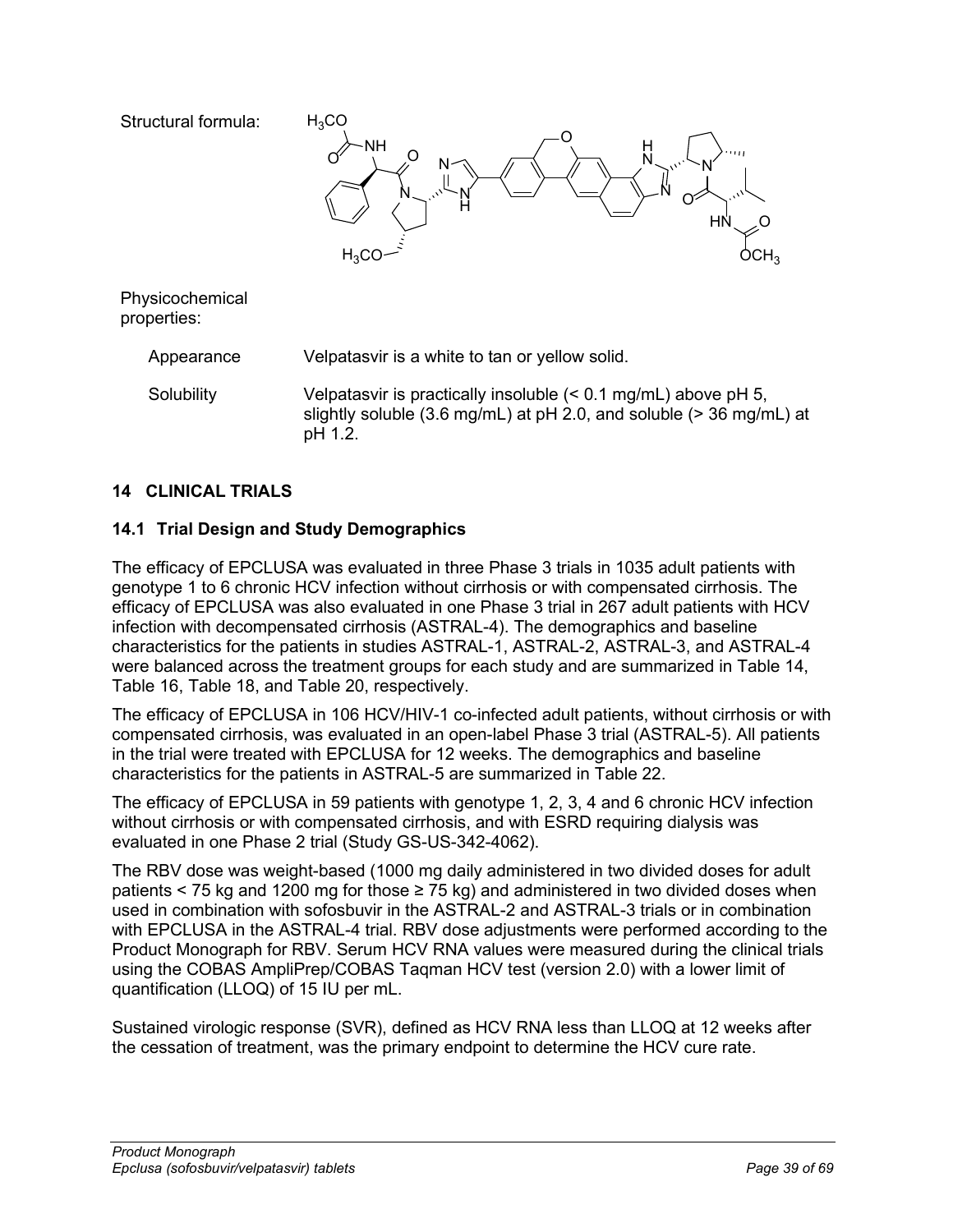The efficacy of EPCLUSA in HCV-infected pediatric patients ≥ 12 years of age was evaluated in 102 patients in an open-label Phase 2 trial (Study GS-US-342-1143, Cohort 1).

### **Clinical Trials in Adult Patients Without Cirrhosis and Patients With Compensated Cirrhosis**

**Genotypes 1, 2, 4, 5, 6 HCV Infected Adults (ASTRAL-1)**

### Trial Design

### **Table 13. Summary of Trial Design in Genotypes 1, 2, 4, 5, 6 HCV Patients with or without Cirrhosis (ASTRAL-1)**

| <b>Trial Design</b>                                     | Dosage and Route of Administration    | Treatment<br>Regimen | <b>Total Duration</b> |
|---------------------------------------------------------|---------------------------------------|----------------------|-----------------------|
| Phase 3,<br>randomized,                                 | EPCLUSA (400 mg/100 mg), QD, PO<br>or | <b>EPCLUSA</b>       | 12 weeks              |
| double-blind,<br>placebo-<br>controlled,<br>multicentre | Placebo, QD, PO                       | Placebo              | 12 weeks              |

PO = orally; QD = once a day

Patients with genotype 1, 2, 4, or 6 HCV were randomized in a 5:1 ratio to treatment with EPCLUSA for 12 weeks or placebo for 12 weeks. Patients with genotype 5 HCV were enrolled to the EPCLUSA group. Randomization was stratified by HCV genotype (1, 2, 4, 6, and indeterminate) and the presence or absence of cirrhosis.

## Demographics and Other Baseline Characteristics

### <span id="page-39-0"></span>**Table 14. Demographic and Other Baseline Characteristics of Genotypes 1, 2, 4, 5, 6 HCV Patients with or without Cirrhosis (ASTRAL-1)**

| <b>Characteristics</b>      | <b>EPCLUSA</b><br>12 Weeks<br>$N = 624$ | <b>Placebo</b><br>12 Weeks<br>$N = 116$ |
|-----------------------------|-----------------------------------------|-----------------------------------------|
| Age (years)                 |                                         |                                         |
| Mean (range)                | 54 (18-82)                              | 53 (25-74)                              |
| Gender, n (%)               |                                         |                                         |
| Male                        | 374 (60)                                | 68 (59)                                 |
| Female                      | 250 (40)                                | 48 (41)                                 |
| Race, n (%*)                |                                         |                                         |
| White                       | 493 (79)                                | 90(78)                                  |
| <b>Black</b>                | 52(8)                                   | 11(9)                                   |
| Asian                       | 62(10)                                  | 11(9)                                   |
| Other                       | 14(2)                                   | 4(3)                                    |
| Not disclosed               | 3 (< 1)                                 | 0                                       |
| <b>BMI, n (%)</b>           |                                         |                                         |
| $< 30$ kg/m <sup>2</sup>    | 489 (78)                                | 93 (80)                                 |
| $\geq$ 30 kg/m <sup>2</sup> | 135 (22)                                | 23(20)                                  |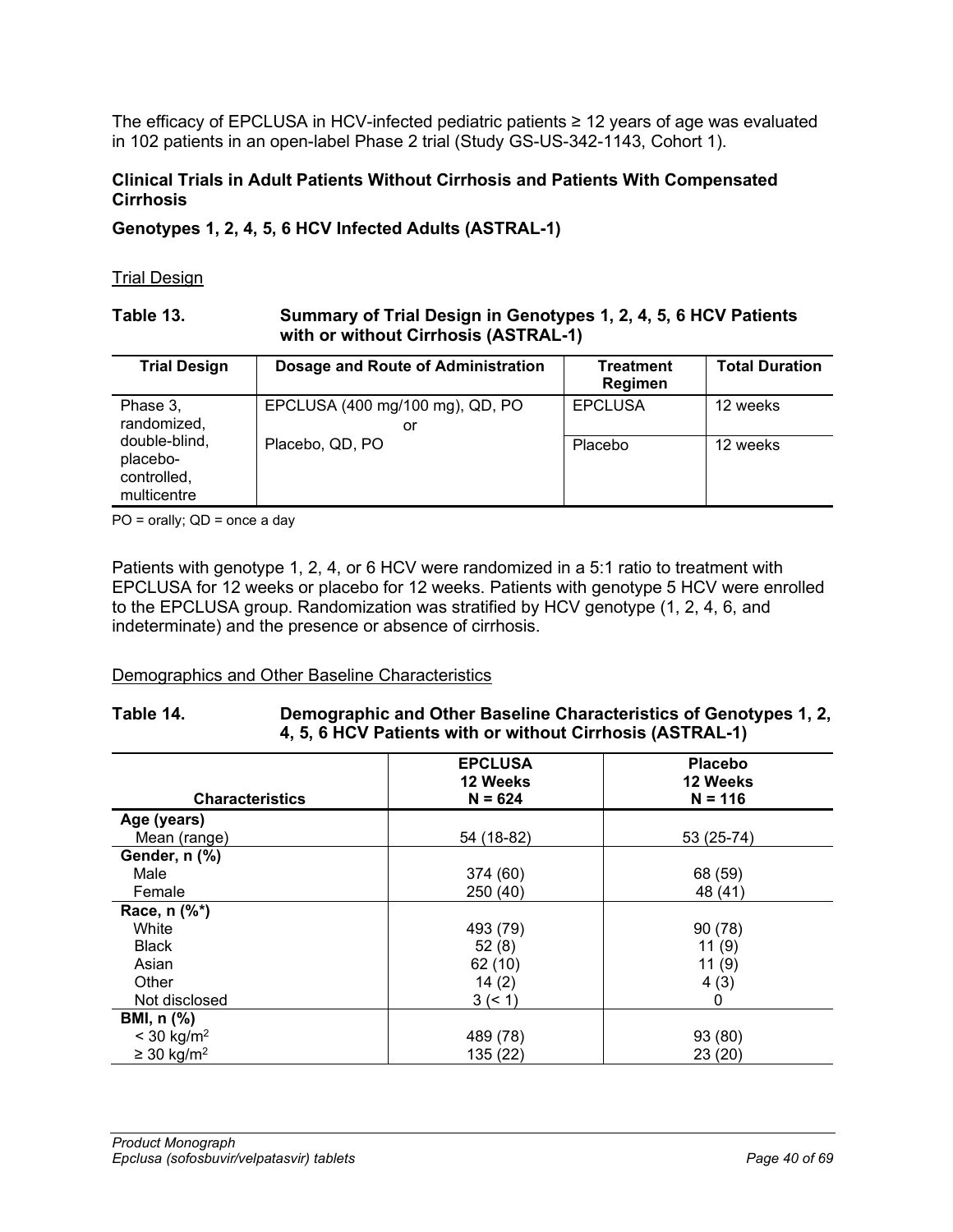|                                            | <b>EPCLUSA</b> | <b>Placebo</b> |
|--------------------------------------------|----------------|----------------|
|                                            | 12 Weeks       | 12 Weeks       |
| <b>Characteristics</b>                     | $N = 624$      | $N = 116$      |
| <b>Viral Load</b>                          |                |                |
| HCV RNA Log <sub>10</sub> IU/mL, mean ± SD | $6.3 \pm 0.7$  | $6.3 \pm 0.6$  |
| < 800,000 copies/mL, n (%)                 | 163 (26)       | 29(25)         |
| ≥ 800,000 copies/mL, n $(\%)$              | 461 (74)       | 87 (75)        |
| HCV genotype, n (%*)                       |                |                |
|                                            | 328 (53)       | 65 (56)        |
| 1a                                         | 210 (34)       | 46 (40)        |
| 1 <sub>b</sub>                             | 118 (19)       | 19 (16)        |
| 2                                          | 104 (17)       | 21(18)         |
| 4                                          | 116 (19)       | 22 (19)        |
| 5                                          | 35(6)          | 0              |
| 6                                          | 41 $(7)$       | 8(7)           |
| IL28B, n (%*)                              |                |                |
| CC                                         | 186 (30)       | 36(31)         |
| Non-CC                                     | 433 (69)       | 79 (68)        |
| Missing                                    | 5 (< 1)        | 1 (< 1)        |
| Cirrhosis, n (%*)                          |                |                |
| Yes (compensated)                          | 121 (19)       | 21(18)         |
| No                                         | 501 (80)       | 95 (82)        |
| Missing                                    | 2 (< 1)        | 0              |
| Treatment Status, n (%)                    |                |                |
| Treatment-naïve                            | 423 (68)       | 83 (72)        |
| Treatment experienced                      | 201 (32)       | 33(28)         |
| Prior HCV Treatment, n (%)                 |                |                |
| DAA + Peg-IFN + RBV                        | 56/201 (28)    | 6/33(18)       |
| Peg-IFN+RBV                                | 122/201 (61)   | 24/33 (73)     |
| Other                                      | 23/201 (11)    | 3/33(9)        |
| Prior HCV Response, n (%*)                 |                |                |
| Nonresponder                               | 96/201 (48)    | 14/33 (42)     |
| Relapse/Breakthrough                       | 103/201 (51)   | 19/33 (58)     |
| Not applicable                             | $2/201 (= 1)$  | 0/33           |

DAA = direct acting antiviral; Peg-IFN = pegylated interferon; RBV= ribavirin; SD = standard deviation \*Total percentage may not add to 100% due to rounding.

# **Genotype 2 HCV Infected Adults (ASTRAL-2)**

**Trial Design** 

## **Table 15. Summary of Trial Design in Genotype 2 HCV Patients with or without Cirrhosis (ASTRAL-2)**

| <b>Trial Design</b>                    | Dosage and Route of<br><b>Administration</b>        | <b>Treatment Regimen</b> | Total<br><b>Duration</b> |
|----------------------------------------|-----------------------------------------------------|--------------------------|--------------------------|
| Phase 3,<br>randomized,<br>open label, | EPCLUSA (400 mg/100 mg),<br>QD, PO<br>or            | <b>EPCLUSA</b>           | 12 weeks                 |
| multicentre                            | SOF 400 mg QD + RBV 1000 or<br>1200 mg/day, BID, PO | SOF+RBV                  | 12 weeks                 |

BID = twice a day; PO = orally; QD = once a day; RBV = ribavirin; SOF = sofosbuvir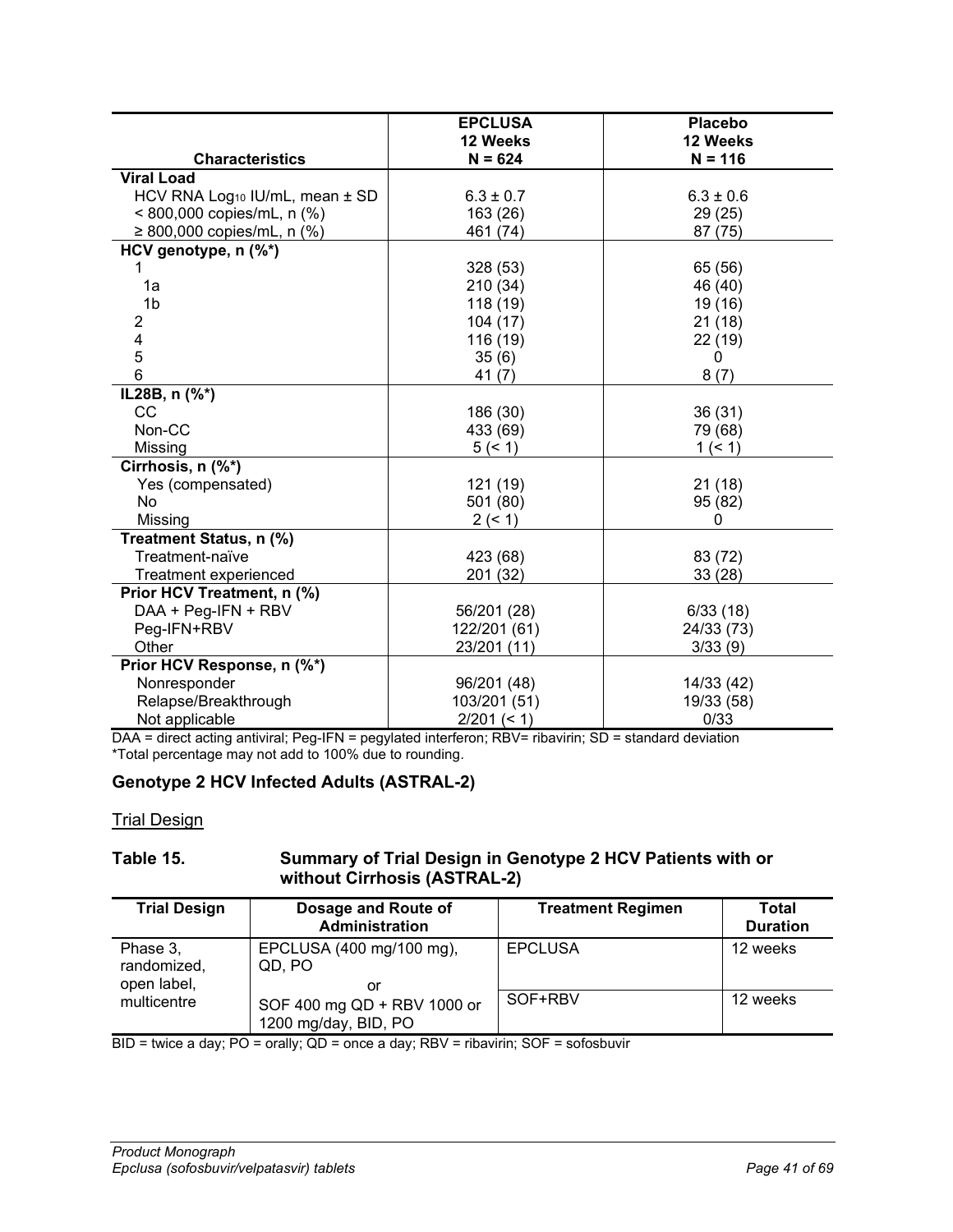Patients were randomized in a 1:1 ratio to treatment with EPCLUSA for 12 weeks or SOF+RBV for 12 weeks. Randomization was stratified by the presence or absence of cirrhosis and prior treatment experience (treatment-naïve vs treatment experienced).

Demographic and Baseline Characteristics

| $HUV$ Patients with of without Uninosis (ASTNAL-2)<br><b>EPCLUSA</b><br><b>SOF+RBV</b> |                |               |  |  |
|----------------------------------------------------------------------------------------|----------------|---------------|--|--|
|                                                                                        | 12 Weeks       | 12 Weeks      |  |  |
| <b>Characteristics</b>                                                                 | $N = 134$      | $N = 132$     |  |  |
| Age (years)                                                                            |                |               |  |  |
| Mean<br>(range)                                                                        | 57 (26-81)     | 57 (23-76)    |  |  |
| Gender, n (%)                                                                          |                |               |  |  |
| Male                                                                                   | 86 (64)        | 72 (55)       |  |  |
| Female                                                                                 | 48 (36)        | 60 (45)       |  |  |
| Race, n (%*)                                                                           |                |               |  |  |
| White                                                                                  | 124 (93)       | 111 (84)      |  |  |
| <b>Black</b>                                                                           | 6(4)           | 12(9)         |  |  |
| Asian                                                                                  | 1(51)          | 5(4)          |  |  |
| Other                                                                                  | 1(51)          | 3(2)          |  |  |
| Not disclosed                                                                          | 2(1)           | 1 (< 1)       |  |  |
| BMI, n (%)                                                                             |                |               |  |  |
| $<$ 30 kg/m <sup>2</sup>                                                               | 95(71)         | 84 (64)       |  |  |
| $\geq$ 30 kg/m <sup>2</sup>                                                            | 39 (29)        | 48 (36)       |  |  |
| <b>Viral Load</b>                                                                      |                |               |  |  |
| HCV RNA Log <sub>10</sub> IU/mL, mean ± SD                                             | $6.5 \pm 0.8$  | $6.4 \pm 0.7$ |  |  |
| < 800,000 copies/mL, n (%)                                                             | 23(17)         | 31(23)        |  |  |
| ≥ 800,000 copies/mL, n $(\%)$                                                          | 111 (83)       | 101(77)       |  |  |
| HCV genotype, n (%)                                                                    |                |               |  |  |
| 2<br>2 (no confirmed subtype)                                                          | 134 (100)      | 132 (100)     |  |  |
| 2a                                                                                     | 13(10)<br>2(1) | 12(9)<br>4(3) |  |  |
| 2a/2c                                                                                  | 16 (12)        | 12(9)         |  |  |
| 2 <sub>b</sub>                                                                         | 103 (77)       | 104 (79)      |  |  |
| IL28B, n (%)                                                                           |                |               |  |  |
| CC                                                                                     | 55 (41)        | 46 (35)       |  |  |
| Non-CC                                                                                 | 79 (59)        | 86 (65)       |  |  |
| Cirrhosis, n (%*)                                                                      |                |               |  |  |
| Yes (compensated)                                                                      | 19 (14)        | 19 (14)       |  |  |
| No                                                                                     | 115 (86)       | 112 (85)      |  |  |
| Missing                                                                                | 0              | 1 (< 1)       |  |  |
| <b>Prior HCV Treatment Experience, n</b>                                               |                |               |  |  |
| (%)                                                                                    |                | 112 (85)      |  |  |
| Treatment-naïve                                                                        | 115 (86)       |               |  |  |
| <b>Treatment experienced</b>                                                           | 19 (14)        | 20(15)        |  |  |
| Prior HCV Treatment, n (%)                                                             |                |               |  |  |
| Peg-IFN+RBV                                                                            | 16/19 (84)     | 15/20 (75)    |  |  |
| Other                                                                                  | 3/19(16)       | 5/20(25)      |  |  |
| Prior HCV Response, n (%)                                                              |                |               |  |  |
| Nonresponder                                                                           | 3/19(16)       | 3/20(15)      |  |  |
| Relapse/Breakthrough                                                                   | 16/19 (84)     | 17/20 (85)    |  |  |

<span id="page-41-0"></span>

| Table 16. | Demographic and Other Baseline Characteristics of Genotype 2 |
|-----------|--------------------------------------------------------------|
|           | <b>HCV Patients with or without Cirrhosis (ASTRAL-2)</b>     |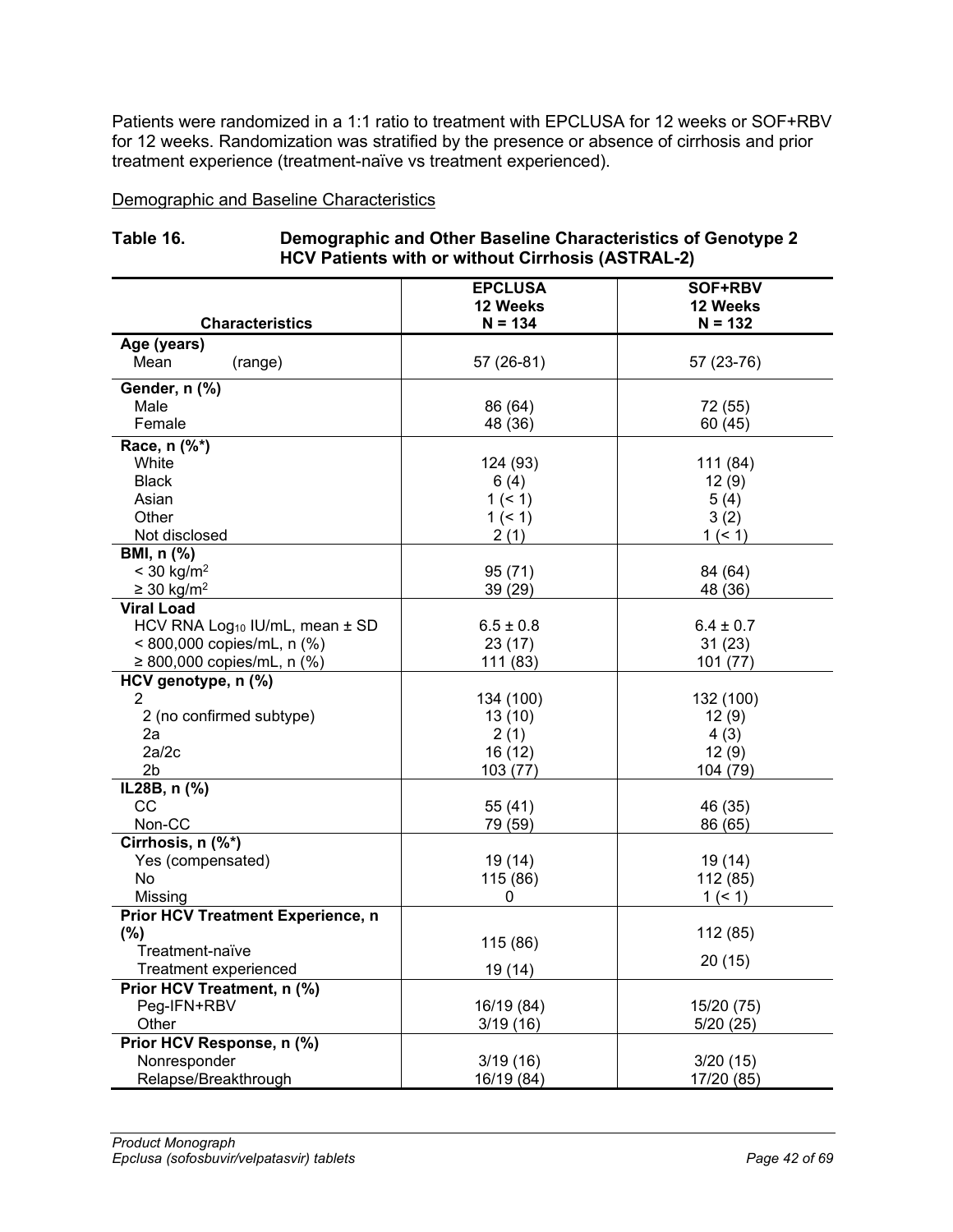Peg-IFN = pegylated interferon; RBV = ribavirin; SD = standard deviation; SOF = sofosbuvir \*Total percentage may not add to 100% due to rounding.

## **Genotype 3 HCV Infected Adults (ASTRAL-3)**

Trial Design

#### **Table 17. Summary of Trial Design in Genotype 3 HCV Patients with or without Cirrhosis (ASTRAL-3)**

| <b>Trial Design</b>          | Dosage and Route of<br><b>Administration</b>                     | <b>Treatment Regimen</b> | <b>Total Duration</b> |
|------------------------------|------------------------------------------------------------------|--------------------------|-----------------------|
| Phase 3,<br>randomized, open | EPCLUSA (400 mg/100<br>$mg$ ), QD, PO                            | <b>EPCLUSA</b>           | 12 weeks              |
| label, multicentre           | or<br>SOF 400 mg QD, PO +<br>RBV 1000 or 1200 mg/day,<br>BID. PO | SOF+RBV                  | 24 weeks              |

BID = twice a day; PO = orally; QD = once a day; RBV = ribavirin; SOF = sofosbuvir

Patients were randomized in a 1:1 ratio to treatment with EPCLUSA for 12 weeks or SOF+RBV for 24 weeks. Randomization was stratified by the presence or absence of cirrhosis and prior treatment experience (treatment-naïve vs treatment experienced).

#### Demographics and Other Baseline Characteristics

#### <span id="page-42-0"></span>**Table 18. Demographic and Other Baseline Characteristics of Genotype 3 HCV Patients with or without Cirrhosis (ASTRAL-3)**

|                                                | <b>EPCLUSA</b><br>12 Weeks | SOF+RBV<br>24 Weeks |
|------------------------------------------------|----------------------------|---------------------|
| <b>Characteristics</b>                         | $N = 277$                  | $N = 275$           |
| Age (years)                                    |                            |                     |
| Mean (range)                                   | 49 (21-76)                 | 50 (19 - 74)        |
| Gender, n (%)                                  |                            |                     |
| Male                                           | 170 (61)                   | 174 (63)            |
| Female                                         | 107 (39)                   | 101 (37)            |
| Race, n (%*)                                   |                            |                     |
| White                                          | 250 (90)                   | 239 (87)            |
| <b>Black</b>                                   | 3(1)                       | 1 (< 1)             |
| Asian                                          | 23(8)                      | 29 (11)             |
| Other                                          | 1 (< 1)                    | 5(2)                |
| Not disclosed                                  | 0                          | 1 (< 1)             |
| <b>BMI, n (%)</b>                              |                            |                     |
| $< 30$ kg/m <sup>2</sup>                       | 226 (82)                   | 214 (78)            |
| $\geq$ 30 kg/m <sup>2</sup>                    | 51(18)                     | 61(22)              |
| <b>Viral Load</b>                              |                            |                     |
| HCV RNA Log <sub>10</sub> IU/mL, mean $\pm$ SD | $6.2 \pm 0.7$              | $6.3 \pm 0.7$       |
| $< 800,000$ copies/mL, n (%)                   | 86 (31)                    | 81 (29)             |
| ≥ 800,000 copies/mL, n $(\%)$                  | 191 (69)                   | 194 (71)            |
| HCV genotype, n (%*)                           |                            |                     |
| 3                                              | 277 (100)                  | 275 (100)           |
| 3a                                             |                            |                     |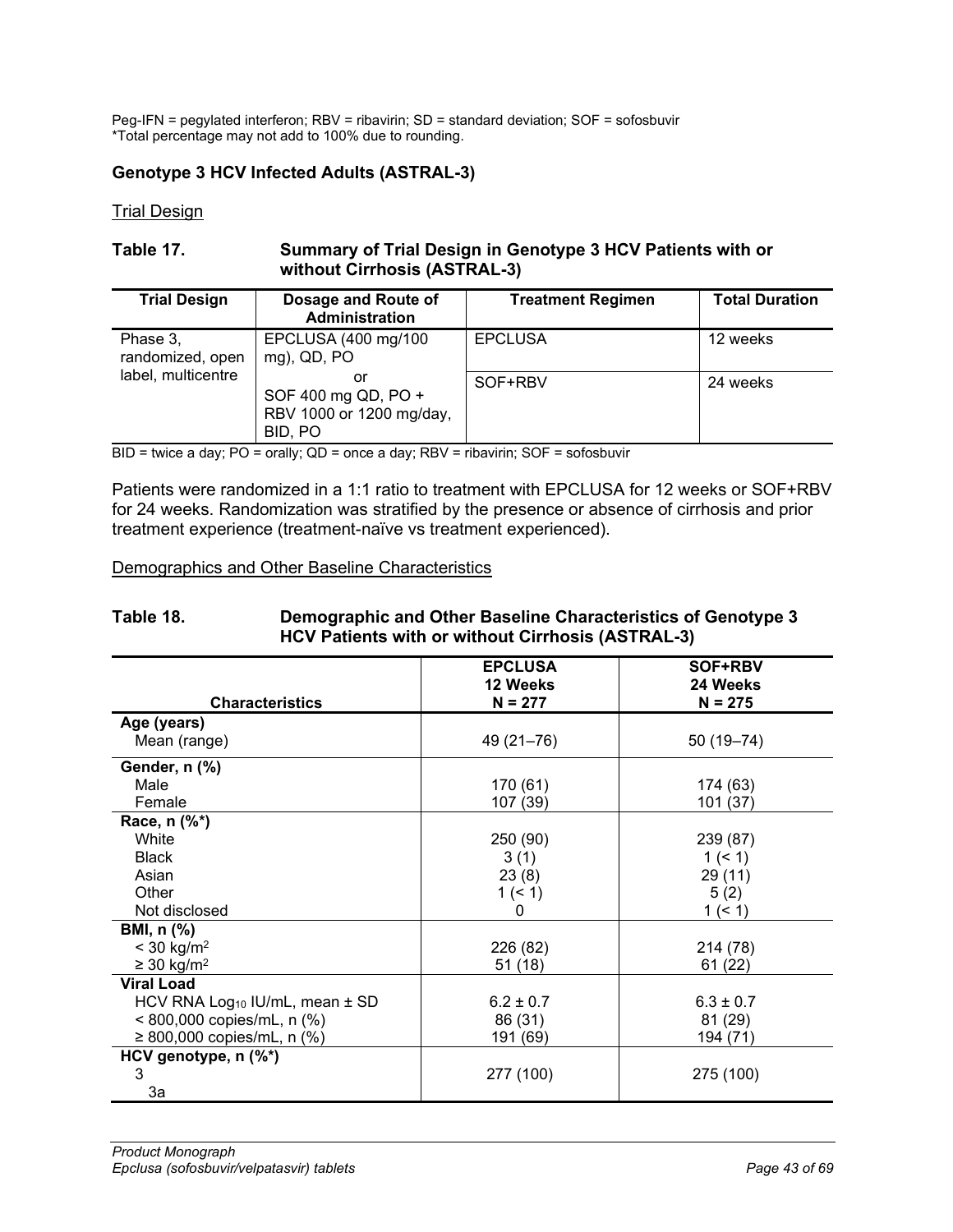|                                       | <b>EPCLUSA</b><br>12 Weeks | SOF+RBV<br>24 Weeks |
|---------------------------------------|----------------------------|---------------------|
| <b>Characteristics</b>                | $N = 277$                  | $N = 275$           |
| 3b                                    | 265 (96)                   | 250 (91)            |
| 3h                                    | 2 (< 1)                    | 5(2)                |
| 3k                                    | $\Omega$                   | 2 (< 1)             |
| 3 (no confirmed subtype)              | $1($ < 1)                  | 0                   |
|                                       | 9(3)                       | 18(7)               |
| IL28B, n (%)                          |                            |                     |
| CС                                    | 105 (38)                   | 111 (40)            |
| Non-CC                                | 172 (62)                   | 164 (60)            |
| Cirrhosis, n (%)                      |                            |                     |
| Yes (compensated)                     | 80(29)                     | 83 (30)             |
| <b>No</b>                             | 197 (71)                   | 187 (68)            |
| Missing                               | 0                          | 5(2)                |
| Prior HCV Treatment Experience, n (%) |                            |                     |
| Treatment-naïve                       | 206/277 (74)               | 204/275 (74)        |
| Treatment experienced                 | 71/277 (26)                | 71/275 (26)         |
| Prior HCV Treatment, n (%*)           |                            |                     |
| DAA+Peg-IFN+RBV                       | 1/71(1)                    | 0/71                |
| Peg-IFN+RBV                           | 64/71 (90)                 | 65/71 (92)          |
| Other                                 | 6/71(8)                    | 6/71(8)             |
| Prior HCV Response, n (%)             |                            |                     |
| Nonresponder                          | 20/71 (28)                 | 24/71 (34)          |
| Relapse/Breakthrough                  | 51/71 (72)                 | 47/71 (66)          |

DAA = direct acting antiviral; Peg-IFN = pegylated interferon; RBV = ribavirin; SD = standard deviation; SOF = sofosbuvir

\*Total percentage may not add to 100% due to rounding.

## **Clinical Trial in Adult Patients with Decompensated Cirrhosis (ASTRAL-4)**

#### **Trial Design**

#### **Table 19. Summary of Trial Design in HCV Patients with Decompensated Cirrhosis (ASTRAL-4)**

| <b>Trial Design</b>                                | Dosage and Route of<br>Administration                                          | <b>Treatment Regimen</b> | <b>Total Duration</b> |
|----------------------------------------------------|--------------------------------------------------------------------------------|--------------------------|-----------------------|
| Phase 3,<br>randomized, open<br>label, multicentre | EPCLUSA (400 mg/100<br>mg), QD, PO<br>or                                       | <b>EPCLUSA</b>           | 12 weeks              |
|                                                    | EPCLUSA (400 mg/100<br>mg), QD, PO + RBV 1000<br>or 1200 mg/day, BID, PO<br>or | EPCLUSA + RBV            | 12 weeks              |
|                                                    | EPCLUSA (400 mg/100<br>mg), QD, PO                                             | <b>EPCLUSA</b>           | 24 weeks              |

BID = twice a day; PO = orally; QD = once a day; RBV = ribavirin; SOF = sofosbuvir

Patients were randomized in a 1:1:1 ratio to treatment with EPCLUSA for 12 weeks, EPCLUSA + RBV for 12 weeks or EPCLUSA for 24 weeks. Randomization was stratified by HCV genotype (1, 2, 3, 4, 5, 6, and indeterminate). No patients with genotype 5 HCV infection were enrolled.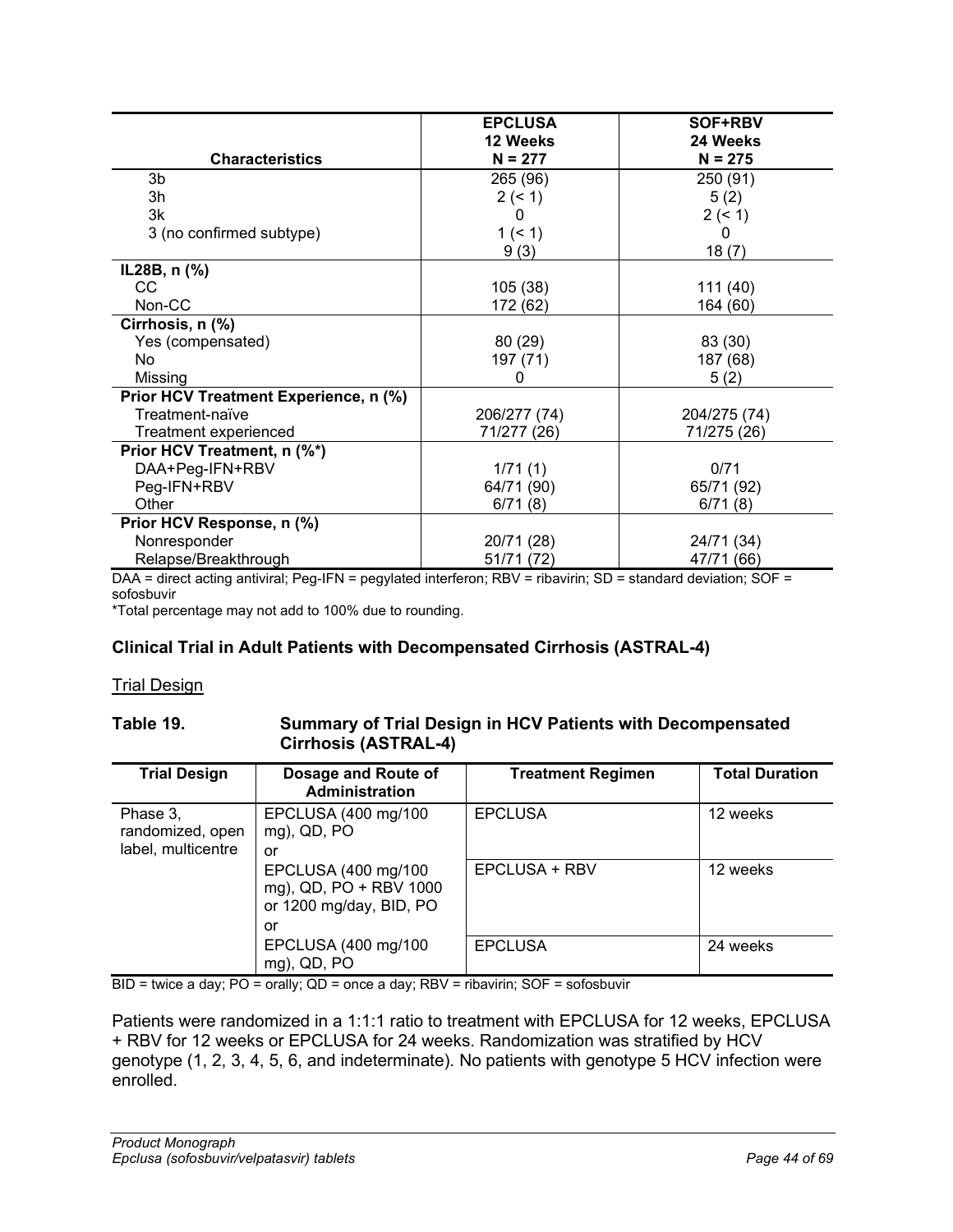# Demographics and Other Baseline Characteristics

#### <span id="page-44-0"></span>**Table 20. Demographic and Other Baseline Characteristics of HCV Patients with Decompensated Cirrhosis (ASTRAL-4)**

| <b>Characteristics</b>                     | <b>EPCLUSA</b><br>12 Weeks | <b>EPCLUSA + RBV</b><br>12 Weeks<br>$N = 87$ | <b>EPCLUSA</b><br>24 Weeks |
|--------------------------------------------|----------------------------|----------------------------------------------|----------------------------|
|                                            | $N = 90$                   |                                              | $N = 90$                   |
| Age (years)<br>Mean (range)                | 58 (42-73)                 | 58 (40-71)                                   | 58 (46-72)                 |
| Gender, n (%)                              |                            |                                              |                            |
| Male                                       | 57 (63)                    | 66 (76)                                      | 63 (70)                    |
| Female                                     | 33 (37)                    | 21(24)                                       | 27(30)                     |
| Race, n (%)                                |                            |                                              |                            |
| White                                      | 79 (88)                    | 79 (91)                                      | 81 (90)                    |
| <b>Black</b>                               | 6(7)                       | 5(6)                                         | 6(7)                       |
| Asian                                      | 3(3)                       | 0                                            | 2(2)                       |
| Other                                      | 2(2)                       | 3(3)                                         | 0                          |
| Not disclosed                              | 0                          | 0                                            | 1(1)                       |
| BMI, n (%)                                 |                            |                                              |                            |
| $< 30$ kg/m <sup>2</sup>                   | 48 (53)                    | 54 (62)                                      | 52 (58)                    |
| $\geq 30$ kg/m <sup>2</sup>                | 42 (47)                    | 33(38)                                       | 38 (42)                    |
| <b>Viral Load</b>                          |                            |                                              |                            |
| HCV RNA Log <sub>10</sub> IU/mL, mean ± SD | $6.0 \pm 0.5$              | $5.8 \pm 0.6$                                | $5.9 \pm 0.6$              |
| < 800,000 copies/mL, n (%)                 | 31(34)                     | 42 (48)                                      | 45 (50)                    |
| ≥ 800,000 copies/mL, n $(\%)$              | 59 (66)                    | 45 (52)                                      | 45 (50)                    |
| HCV genotype, n (%*)                       |                            |                                              |                            |
| 1                                          | 68 (76)                    | 68 (78)                                      | 71 (79)                    |
| 1a                                         | 50 (56)                    | 54 (62)                                      | 55 (61)                    |
| 1 <sub>b</sub>                             | 18 (20)                    | 14 (16)                                      | 16 (18)                    |
| $\overline{c}$                             | 4(4)                       | 4(5)                                         | 4(4)                       |
| $\ensuremath{\mathsf{3}}$                  | 14 (16)                    | 13(15)                                       | 12(13)                     |
| 4                                          | 4(4)                       | 2(2)                                         | 2(2)                       |
| 6                                          | 0                          | 0                                            | 1(1)                       |
| IL28B, n (%)                               |                            |                                              |                            |
| CC                                         | 20 (22)                    | 22(25)                                       | 20(22)                     |
| Non-CC                                     | 70 (78)                    | 65 (75)                                      | 68 (76)                    |
| Missing                                    | 0                          | 0                                            | 2(2)                       |
| Baseline CPT Score Category, n (%*)        |                            |                                              |                            |
| CPT A [5-6]                                | 3(3)                       | 6(7)                                         | 7(8)                       |
| CPT B [7-9]                                | 86 (96)                    | 77 (89)                                      | 77 (86)                    |
| CPT C [10-12]                              | 1(1)                       | 4(5)                                         | 6(7)                       |
| <b>Baseline MELD Score Category, n</b>     |                            |                                              |                            |
| $(%^*)$                                    | 36 (40)                    | 29 (33)                                      | 26 (29)                    |
| < 10                                       | 50 (56)                    | 54 (62)                                      | 59 (66)                    |
| $10 - 15$                                  | 3(3)                       | 4(5)                                         | 5(6)                       |
| 16-20                                      | 1(1)                       | 0                                            | 0                          |
| $21 - 25$                                  |                            |                                              |                            |
| Prior HCV Treatment Experience, n          |                            |                                              |                            |
| $(%^*)$                                    | 32 (36)                    | 40 (46)                                      | 48 (53)                    |
| Treatment-naïve                            | 58 (64)                    | 47 (54)                                      | 42 (47)                    |
| <b>Treatment experienced</b>               | 9/58(16)                   | 12/47 (26)                                   | 7/42(17)                   |
| DAA+Peg-IFN+RBV                            | 30/58 (52)                 | 27/47 (57)                                   | 28/42 (67)                 |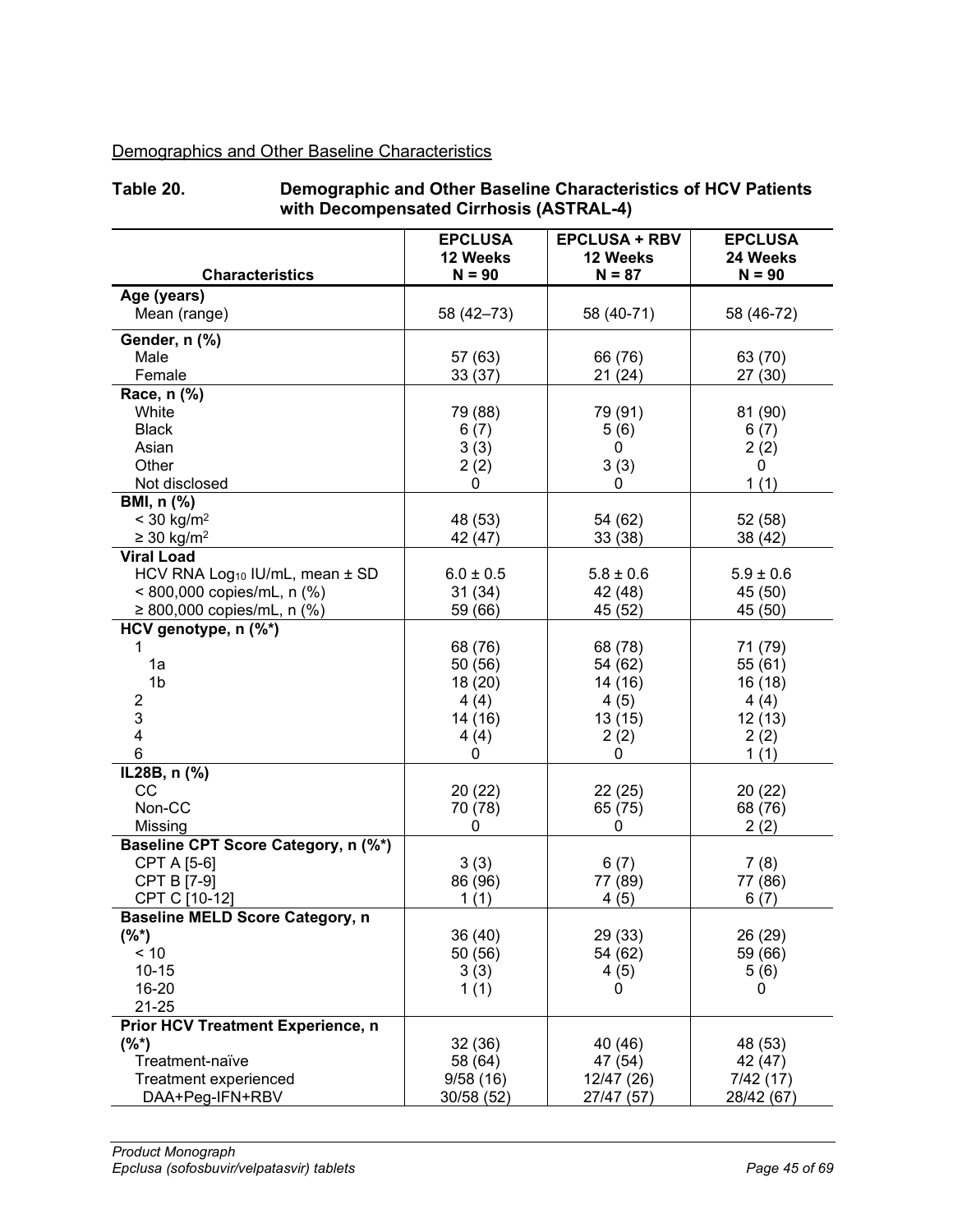| <b>Characteristics</b>     | <b>EPCLUSA</b><br>12 Weeks<br>$N = 90$ | <b>EPCLUSA + RBV</b><br>12 Weeks<br>$N = 87$ | <b>EPCLUSA</b><br>24 Weeks<br>$N = 90$ |
|----------------------------|----------------------------------------|----------------------------------------------|----------------------------------------|
| Peg-IFN+RBV                | 18/58 (31)                             | 8/47(17)                                     | 7/42(17)                               |
| Other                      | 1/58(2)                                |                                              |                                        |
| Missing                    |                                        |                                              |                                        |
| Prior HCV Response, n (%*) |                                        |                                              |                                        |
| Nonresponder               | 38/58 (66)                             | 33/47 (70)                                   | 27/42 (64)                             |
| Relapse/Breakthrough       | 15/58 (26)                             | 10/47(21)                                    | 12/42 (29)                             |
| Not Applicable             | 4/58(7)                                | 4/47(9)                                      | 3/42(7)                                |
| Missing                    | 1/58(2)                                |                                              |                                        |

CPT = Child-Pugh Turcotte; DAA = direct acting antiviral; MELD = model for end stage liver disease; Peg-IFN = pegylated interferon; RBV = ribavirin; SD = standard deviation

\*Total percentage may not add to 100% due to rounding.

## **Clinical Trial in Adult Patients with HCV/HIV-1 Co-infection (ASTRAL-5)**

**Trial Design** 

### **Table 21. Summary of Trial Design in Patients with HCV/HIV-1a Co-infection with or without Cirrhosis (ASTRAL-5)**

| <b>Trial Design</b>                           | Dosage and Route of Administration | <b>Treatment Regimen</b> | <b>Total Duration</b> |
|-----------------------------------------------|------------------------------------|--------------------------|-----------------------|
| Phase 3, open-<br>label study,<br>multicentre | EPCLUSA (400 mg/100 mg), QD, PO    | <b>EPCLUSA</b>           | 12 weeks              |

PO = orally; QD = once a day

a. Patients were on a stable HIV-1 antiretroviral therapy that included emtricitabine/tenofovir disoproxil fumarate or abacavir/lamivudine administered with atazanavir/ritonavir, darunavir/ritonavir, lopinavir/ritonavir, rilpivirine, raltegravir or elvitegravir/cobicistat.

#### Demographics and Other Baseline Characteristics

### <span id="page-45-0"></span>**Table 22. Demographic and Other Baseline Characteristics of HCV/HIV-1 Co-infected Patients with or without Cirrhosis (ASTRAL-5)**

| <b>Characteristics</b>      | <b>EPCLUSA</b><br>12 Weeks<br>$N = 106$ |
|-----------------------------|-----------------------------------------|
| Age (years)                 |                                         |
| Mean (range)                | 54 (25-72)                              |
| Gender, n (%)               |                                         |
| Male                        | 91 (86)                                 |
| Female                      | 15(14)                                  |
| Race, n (%)                 |                                         |
| White                       | 54 (51)                                 |
| <b>Black</b>                | 48 (45)                                 |
| Asian                       | 3(3)                                    |
| Other                       | 1(1)                                    |
| <b>BMI, n (%)</b>           |                                         |
| $<$ 30 kg/m <sup>2</sup>    | 83 (78)                                 |
| $\geq$ 30 kg/m <sup>2</sup> | 23(22)                                  |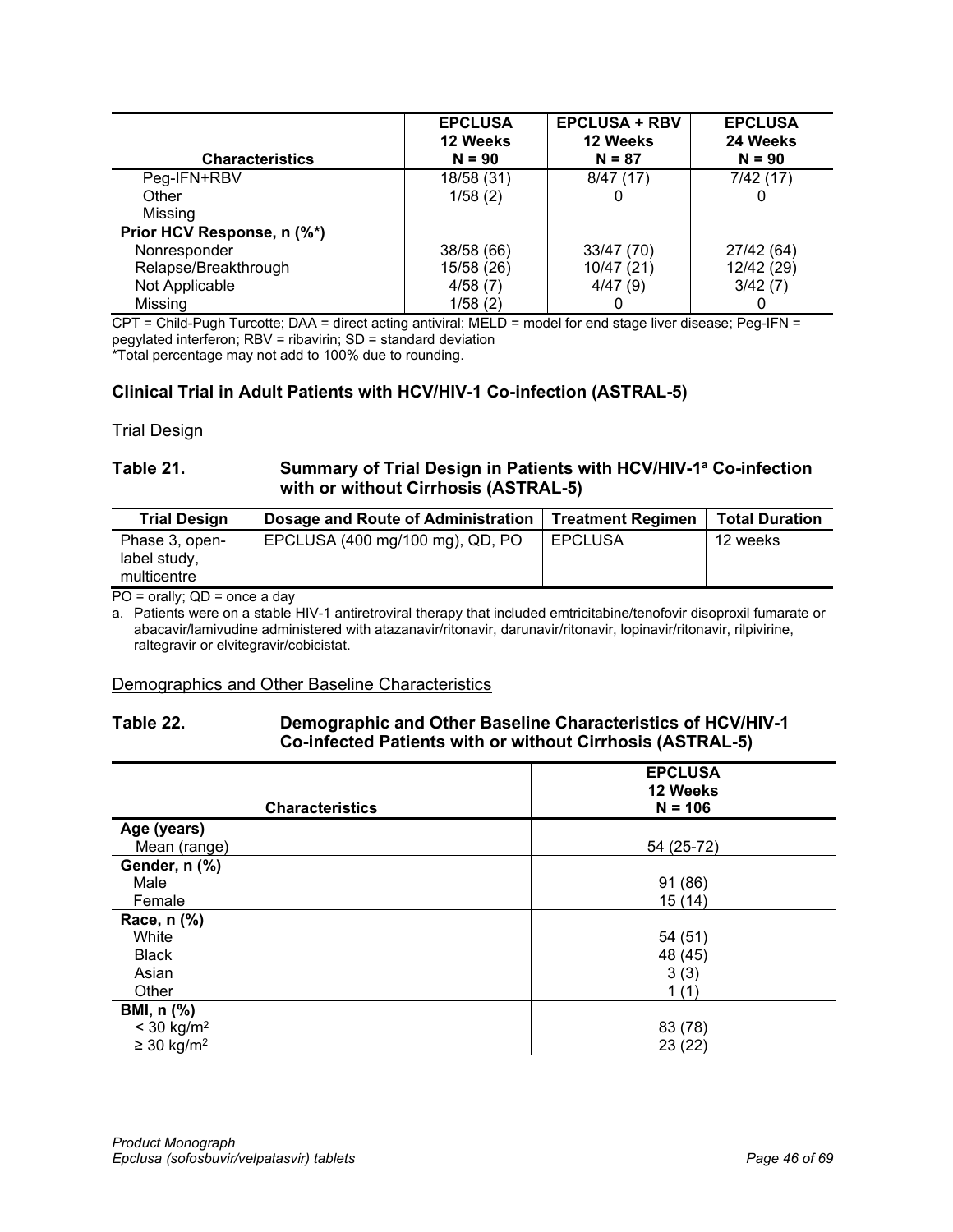|                                                       | <b>EPCLUSA</b> |
|-------------------------------------------------------|----------------|
|                                                       | 12 Weeks       |
| <b>Characteristics</b>                                | $N = 106$      |
| <b>Viral Load</b>                                     |                |
| HCV RNA Log <sub>10</sub> IU/mL, mean ± SD            | $6.3 \pm 0.57$ |
| < 800,000 copies/mL, n (%)                            | 28 (26)        |
| ≥ 800,000 copies/mL, n $(% )$                         | 78 (74)        |
| HCV genotype, n (%*)                                  |                |
|                                                       | 78 (74)        |
| 1a                                                    | 66 (62)        |
| 1 <sub>b</sub>                                        | 12(11)         |
| $\overline{2}$                                        | 11(10)         |
| 3                                                     | 12(11)         |
| 4                                                     | 5(5)           |
| IL28B, n (%)                                          |                |
| CC                                                    | 24 (23)        |
| Non-CC                                                | 82 (77)        |
| Baseline CD4 T-cell Counts (cells/µL)                 |                |
| Mean (range)                                          | 598 (183-1513) |
| Baseline CD4 T-cell Counts Category (cells/µL), n (%) |                |
| $100 \le 200$                                         | 2(2)           |
| $201 \leq 350$                                        | 17 (16)        |
| $351 \le 500$                                         | 27(25)         |
| > 500                                                 | 60(57)         |
| Cirrhosis, n (%)                                      |                |
| Yes (compensated)                                     | 19 (18)        |
| No                                                    | 87 (82)        |
| HCV Treatment Status, n (%)                           |                |
| Treatment-naïve                                       | 75 (71)        |
| Treatment experienced                                 | 31(29)         |
| Prior HCV Treatment Experience, n (%)                 |                |
| DAA+Peg-IFN+RBV                                       | 1/31(3)        |
| Peg-IFN+RBV                                           | 21/31 (68)     |
| Other                                                 | 9/31(29)       |
| Prior HCV Response, n (%*)                            |                |
| Nonresponder                                          | 11/31 (35)     |
| Relapse/Breakthrough                                  | 9/31(29)       |
| Other                                                 | 11/31 (35)     |

DAA = direct acting antiviral; Peg-IFN = pegylated interferon; RBV= ribavirin; SD = standard deviation \*Total percentage may not add to 100% due to rounding.

## **Clinical Trial in Patients with Renal Impairment**

Study GS-US-342-4062 was an open-label clinical trial that evaluated 12 weeks of treatment with EPCLUSA in 59 HCV-infected patients with ESRD requiring dialysis. The proportions of patients with genotype 1, 2, 3, 4, 6 or indeterminate HCV infection were 42%, 12%, 27%, 7% , 3%, and 9%, respectively. At baseline, 29% of patients had cirrhosis, 22% were treatment experienced, 32% had received a kidney transplant, 92% were on hemodialysis, and 8% were on peritoneal dialysis; mean duration on dialysis was 7.3 years (range: 0 to 40 years). The overall SVR rate was 95% (56/59); of the 3 patients that did not achieve SVR12, 1 had completed EPCLUSA treatment and relapsed and 2 did not meet virologic failure criteria.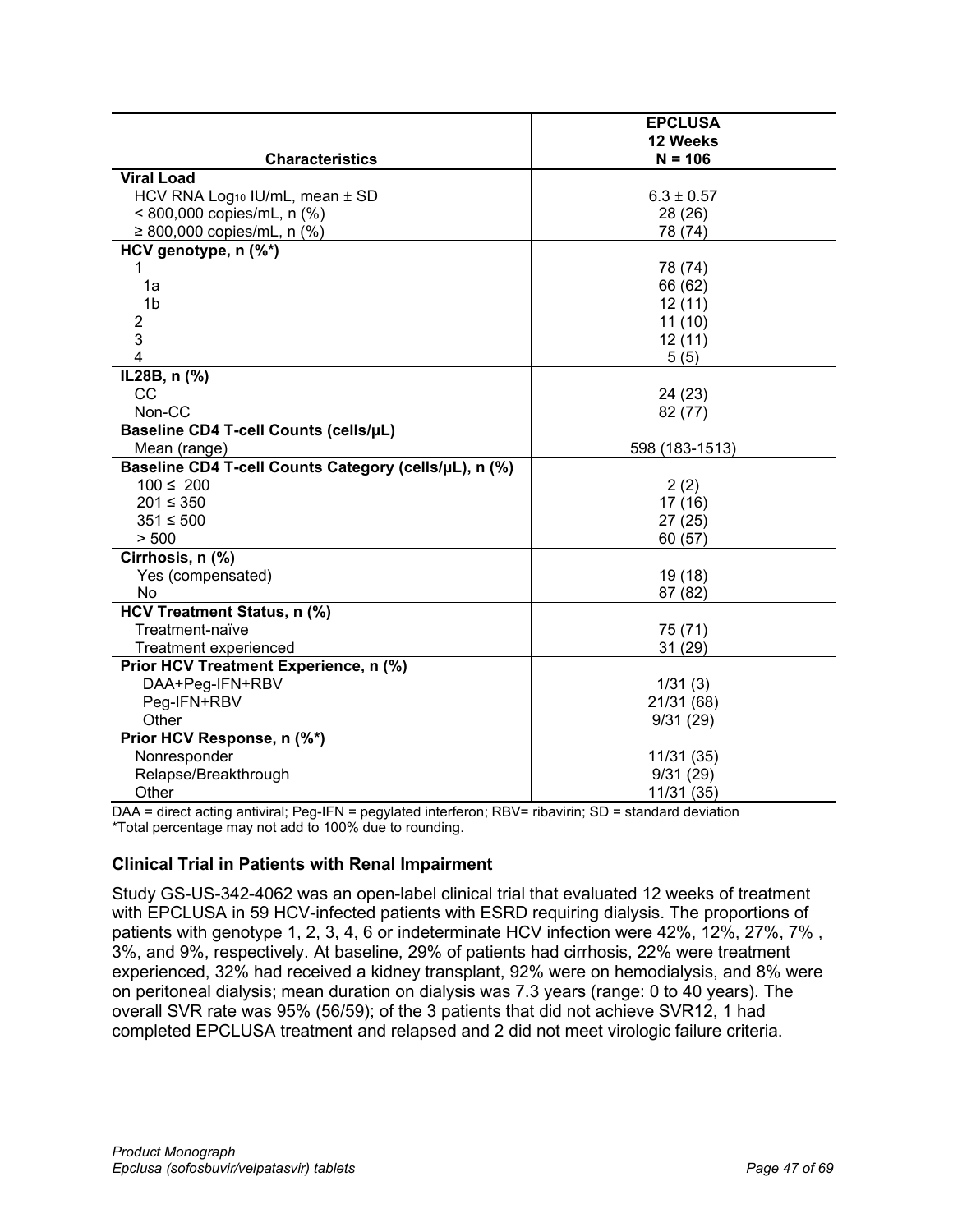## **Clinical Trial in Pediatric Patients**

## **Trial Design and Study Demographics**

The efficacy of EPCLUSA once daily for 12 weeks in HCV-infected pediatric patients ≥ 12 years of age was evaluated in a Phase 2, open-label clinical trial (Study GS-US-342-1143, Cohort 1) in 102 pediatric patients with HCV infection. Pediatric patients with HIV-1 co-infection were excluded from the study. The demographic and baseline characteristics of this patient population are summarized in [Table](#page-47-0) 23.

<span id="page-47-0"></span>

| Table 23. | Demographic and Other Baseline Characteristics in Pediatric<br>Patients (GS-US-342-1143, Cohort 1) |         |
|-----------|----------------------------------------------------------------------------------------------------|---------|
|           |                                                                                                    | FRALICA |

|                                            | <b>EPCLUSA</b> |
|--------------------------------------------|----------------|
|                                            | 12 Weeks       |
| <b>Characteristics</b>                     | $N = 102$      |
| Age (years)                                |                |
| Mean (range)                               | 15 (12-17)     |
| Gender, n (%)                              |                |
| Male                                       | 50 (49)        |
| Female                                     | 52(51)         |
| Race, $n$ (% <sup>a</sup> )                |                |
| White                                      | 74 (73)        |
| <b>Black</b>                               | 9(9)           |
| Asian                                      | 11(11)         |
| Other                                      | 8(8)           |
| BMI ( $kg/m2$ )                            |                |
| Mean (range)                               | 23 (13-49)     |
| Weight (kg)                                |                |
| Mean (range)                               | 61 (22-147)    |
| <b>Viral Load</b>                          |                |
| HCV RNA Log <sub>10</sub> IU/mL, mean ± SD | $6.1 \pm 0.59$ |
| < 800,000 copies/mL, n (%)                 | 43 (42)        |
| ≥ 800,000 copies/mL, n $(% )$              | 59 (58)        |
| HCV genotype, $n$ (% <sup>a</sup> )        |                |
| 1                                          | 75 (74)        |
| $\overline{2}$                             | 6(6)           |
| 3                                          | 12(12)         |
| $\overline{4}$                             | 2(2)           |
| 6                                          | 6(6)           |
| Missingb                                   | 1(1)           |
| Cirrhosis, n (%)                           |                |
| Yes (compensated)                          | 0(0)           |
| <b>No</b>                                  | 40 (39)        |
| Not Determined                             | 62(61)         |
| HCV Treatment Status, n (%)                |                |
| Treatment-naïve                            | 80 (78)        |
| Treatment-experienced                      | 22(22)         |

a. Total percentage may not add to 100% due to rounding.

b. The one patient with a missing HCV genotype at baseline was subsequently confirmed to have genotype 1b HCV infection.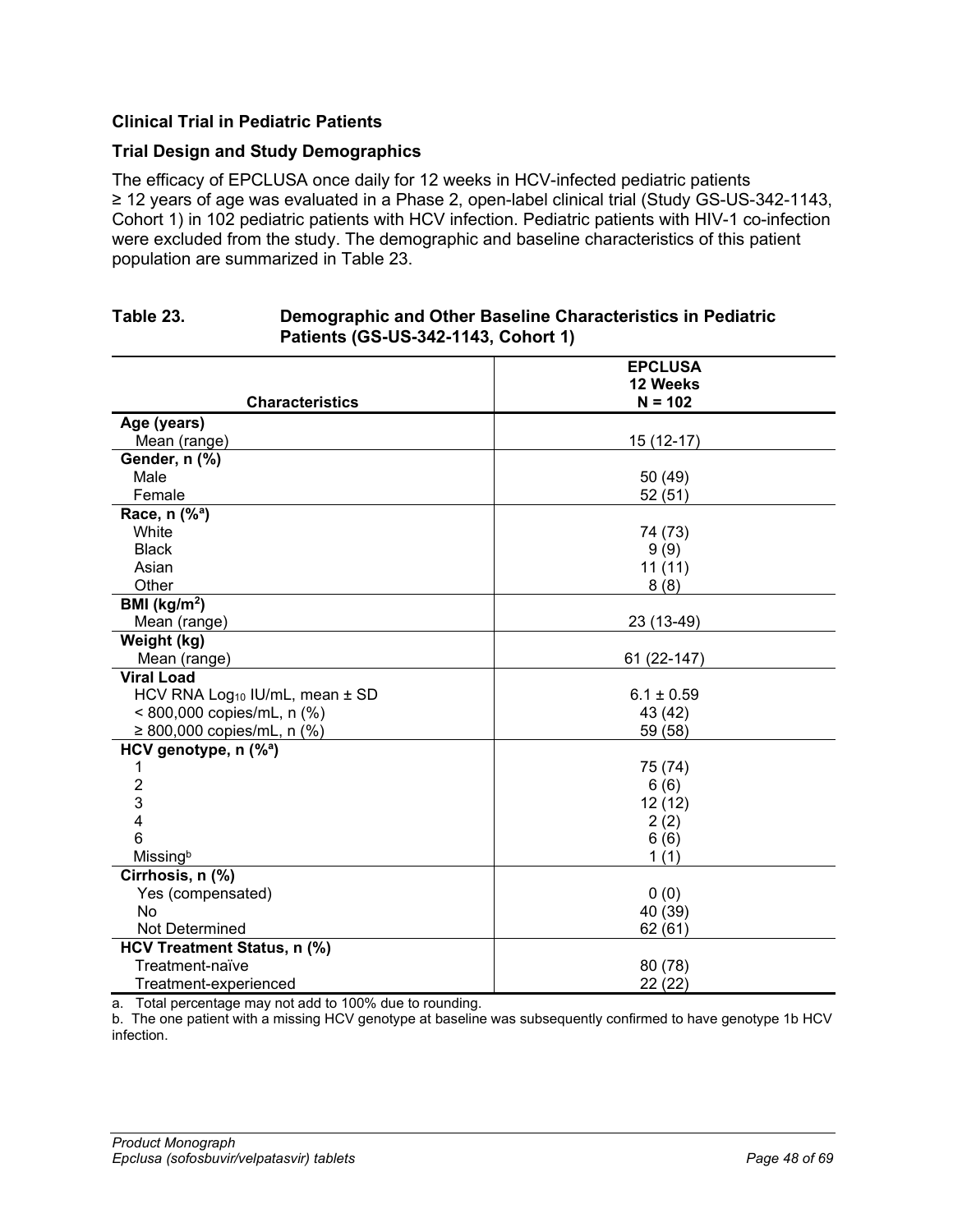## <span id="page-48-0"></span>**14.2 Study Results**

## **Clinical Trials in Adult Patients Without Cirrhosis and Patients With Compensated Cirrhosis**

## **Genotypes 1, 2, 4, 5, 6 HCV Infected Adults (ASTRAL-1)**

The response rates for the EPCLUSA treatment group by HCV genotypes and for selected subgroups in the ASTRAL-1 trial are presented in [Table](#page-48-1) 24. The EPCLUSA 12-week group met the primary endpoint of an SVR12 rate that was statistically superior relative to the prespecified performance goal of 85% (p < 0.001). No patient in the EPCLUSA 12-week group had ontreatment virologic failure (ie, breakthrough, rebound or nonresponse). No patient in the placebo group achieved SVR12.

## <span id="page-48-1"></span>**Table 24. SVR12a and Treatment Outcomes in Genotypes 1, 2, 4, 5, 6 HCV Infected Patients with or without Cirrhosis and for Selected Subgroups (ASTRAL-1)**

|                                                         | <b>EPCLUSA 12 Weeks</b><br>$(N = 624)$ |                               |                               |                                      |                                |                                |                                    |                             |
|---------------------------------------------------------|----------------------------------------|-------------------------------|-------------------------------|--------------------------------------|--------------------------------|--------------------------------|------------------------------------|-----------------------------|
|                                                         | <b>Total</b>                           |                               | <b>GT-1</b>                   |                                      |                                |                                |                                    |                             |
|                                                         | (all GTs)<br>$(N=624)$<br>% (n/N)      | GT-1a<br>$(N=210)$<br>% (n/N) | GT-1b<br>$(N=118)$<br>% (n/N) | <b>Total</b><br>$(N=328)$<br>% (n/N) | $GT-2$<br>$(N=104)$<br>% (n/N) | $GT-4$<br>$(N=116)$<br>% (n/N) | <b>GT-5</b><br>$(N=35)$<br>% (n/N) | GT-6<br>$(N=41)$<br>% (n/N) |
| <b>Outcomes in Patients with SVR12</b>                  |                                        |                               |                               |                                      |                                |                                |                                    |                             |
| <b>SVR12</b>                                            | 99<br>(618/624)                        | 98<br>(206/210                | 99<br>(117/118                | 98<br>(323/328)                      | 100<br>(104/104)               | 100<br>(116/116)               | 97<br>(34/35)                      | 100<br>(41/41)              |
| 95% Clb                                                 | (97.9,<br>99.6)                        | (95.2,<br>99.5)               | (95.4,<br>100.0               | (96.5,<br>99.5)                      | (96.5,<br>100.0                | (96.9,<br>100.0                | (85.1,<br>99.9)                    | (91.4,<br>100.0             |
| <b>Cirrhosis</b><br>Yes (compensated)                   | 99<br>(120/121)                        | 100<br>(49/49)                | 96<br>(23/24)                 | 99<br>(72/73)                        | 100<br>(10/10)                 | 100<br>(27/27)                 | 100<br>(5/5)                       | 100<br>(6/6)                |
| No                                                      | 99<br>(496/501)                        | 98<br>(157/161                | 100<br>(94/94)                | 98<br>(251/255)                      | 100<br>(93/93)                 | 100<br>(89/89)                 | 97<br>(28/29)                      | 100<br>(35/35)              |
| Missing                                                 | 100<br>(2/2)                           | 0/0                           | 0/0                           | $\overline{0/0}$                     | 100<br>(1/1)                   | 0/0                            | 100<br>(1/1)                       | 0/0                         |
| <b>Prior HCV</b><br><b>Treatment</b><br>Treatment-naïve | 99<br>(418/423)                        | 97<br>(128/132)               | 100<br>(86/86)                | 98<br>(214/218                       | 100<br>(79/79)                 | 100<br>(64/64)                 | 96<br>(23/24)                      | 100<br>(38/38)              |
| Treatment<br>experienced                                | >99<br>(200/201)                       | 100<br>(78/78)                | 97<br>(31/32)                 | 99<br>(109/110                       | 100<br>(25/25)                 | 100<br>(52/52)                 | 100<br>(11/11)                     | 100<br>(3/3)                |
| <b>Outcomes in Patients without SVR</b>                 |                                        |                               |                               |                                      |                                |                                |                                    |                             |
| Overall Virologic<br>Failure                            | < 1<br>(2/624)                         | < 1<br>(1/210)                | < 1<br>(1/118)                | $\leq 1$<br>(2/328)                  | 0/104                          | 0/116                          | 0/35                               | 0/41                        |
| On-Treatment                                            | 0/624                                  | 0/210                         | 0/118                         | 0/328                                | 0/104                          | 0/116                          | 0/35                               | 0/41                        |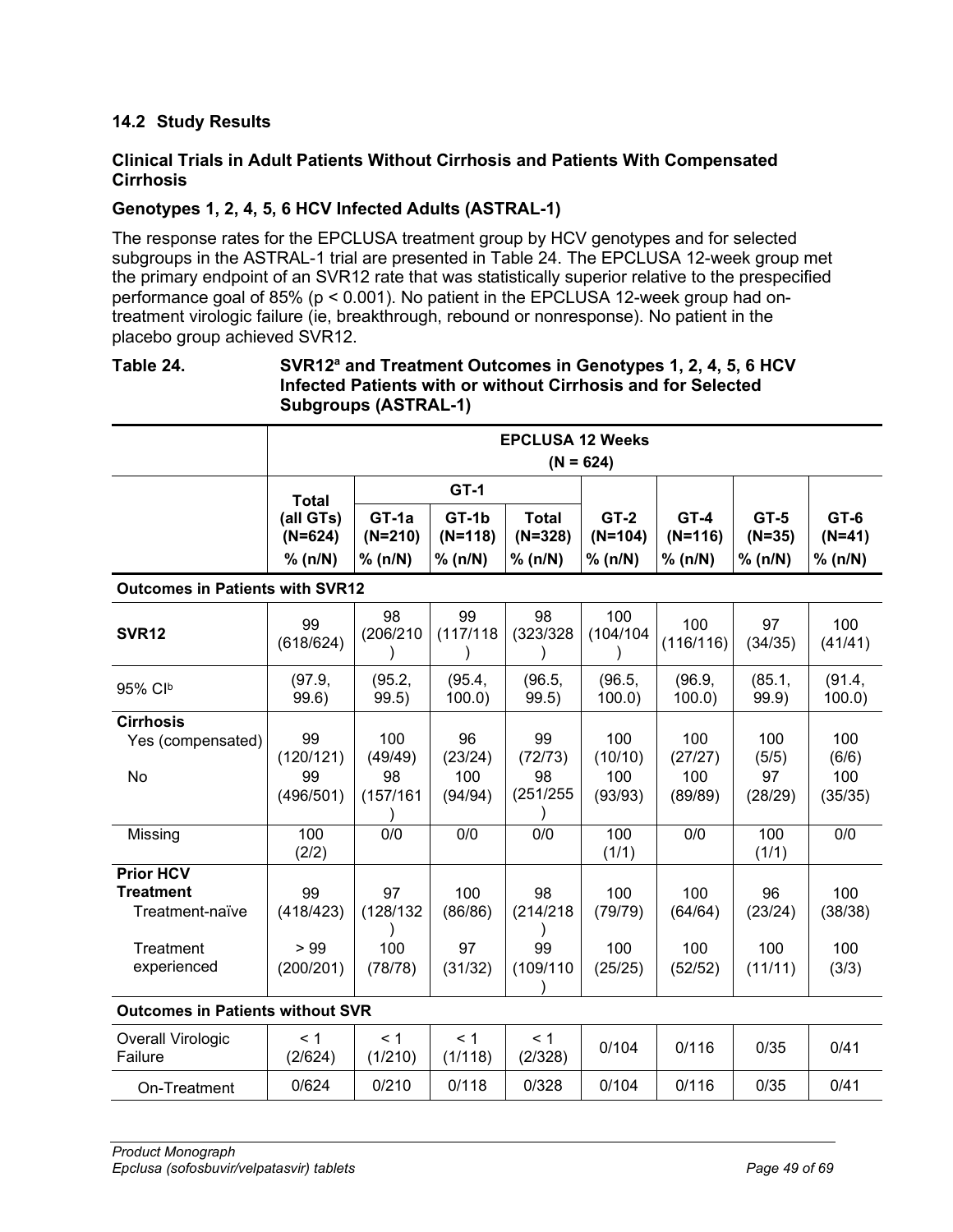|                      |                        | <b>EPCLUSA 12 Weeks</b><br>$(N = 624)$ |                    |                           |                     |                     |                    |                     |
|----------------------|------------------------|----------------------------------------|--------------------|---------------------------|---------------------|---------------------|--------------------|---------------------|
|                      | <b>Total</b>           | $GT-1$                                 |                    |                           |                     |                     |                    |                     |
|                      | (all GTs)<br>$(N=624)$ | GT-1a<br>$(N=210)$                     | GT-1b<br>$(N=118)$ | <b>Total</b><br>$(N=328)$ | $GT-2$<br>$(N=104)$ | $GT-4$<br>$(N=116)$ | $GT-5$<br>$(N=35)$ | $G$ T-6<br>$(N=41)$ |
|                      | % (n/N)                | % (n/N)                                | % (n/N)            | % (n/N)                   | % (n/N)             | % (n/N)             | % (n/N)            | % (n/N)             |
| Virologic Failure    |                        |                                        |                    |                           |                     |                     |                    |                     |
| Relapse <sup>c</sup> | $\leq 1$<br>(2/623)    | $\leq 1$<br>(1/209)                    | < 1<br>(1/118)     | $\leq 1$<br>(2/327)       | 0/104               | 0/116               | 0/35               | 0/41                |
| Other <sup>d</sup>   | < 1<br>(4/624)         | $\leq$ 1<br>(3/210)                    | 0/118              | $\leq 1$<br>(3/328)       | 0/104               | 0/116               | 3<br>(1/35)        | 0/41                |

 $GT =$  qenotype

a. SVR12 = Sustained virologic response, defined as HCV RNA less than LLOQ (Lower Limit of Quantitation, 15 IU/mL) at 12 weeks after the cessation of treatment.

b. The exact 95% CI for the proportion of within treatment group was based on the Clopper-Pearson method.

c. The denominator for relapse is the number of patients with HCV RNA < LLOQ at their last on-treatment assessment.

d. Other includes patients who did not achieve SVR and did not meet virologic failure criteria.

High SVR12 rates were achieved in all subgroups across all HCV genotypes. Among patients in the EPCLUSA 12-week group, the SVR12 rates in selected subgroups were as follows: with IL28B C/C allele (99.5%), non-CC (C/T or T/T) allele (98.8%); baseline HCV RNA < 800,000 IU/mL (98.8%), baseline HCV RNA ≥ 800,000 IU/mL (99.1%); baseline BMI < 30 kg/m<sup>2</sup> (99.0%), baseline BMI ≥ 30 kg/m<sup>2</sup> (99.3%); sex (males [98.7%], females [99.6%]); and race (White [99.0%], Black [98.1%], Other [100.0%]). All patients previously treated with a DAA + Peg-IFN+RBV achieved SVR12 (56 of 56, 100%), which included 48, 6, and 2 patients with genotype 1, 4, and 5 HCV infection, respectively.

## **Genotype 2 HCV Infected Adults (ASTRAL-2)**

The response rates for the treatment groups and for selected subgroups in the ASTRAL-2 trial are presented in [Table](#page-50-0) 25. Treatment with EPCLUSA for 12 weeks demonstrated statistical superiority ( $p = 0.018$ ) compared to treatment with SOF+RBV for 12 weeks (treatment difference +5.2%; 95% confidence interval: +0.2% to +10.3%).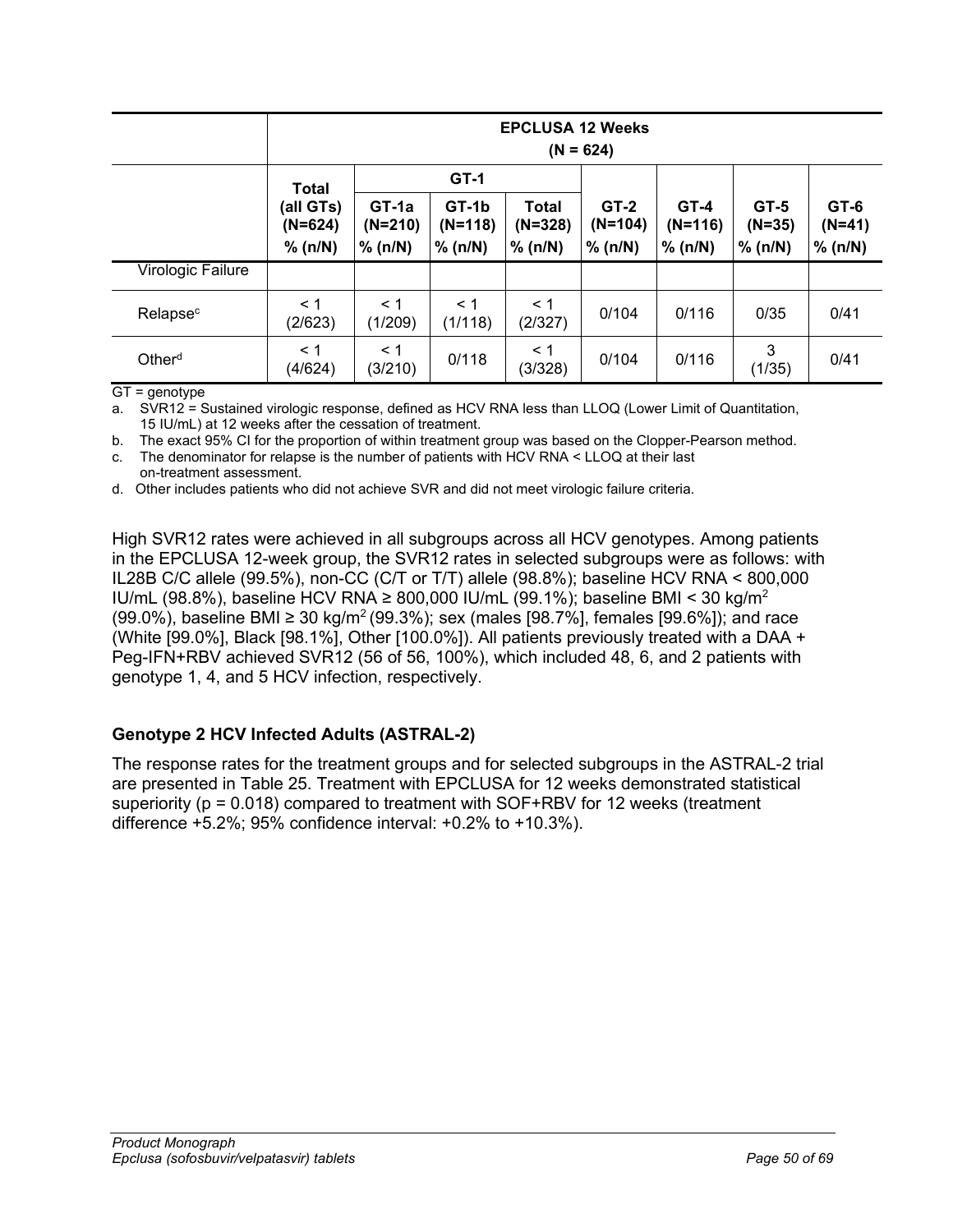## <span id="page-50-0"></span>**Table 25. SVR12a and Treatment Outcomes in Genotype 2 HCV Infected Patients with or without Cirrhosis and for Selected Subgroups (ASTRAL-2)**

|                                         | <b>EPCLUSA</b><br>12 Weeks<br>$N = 134$<br>% (n/N) | SOF+RBV<br>12 Weeks<br>$N = 132$<br>% (n/N) |
|-----------------------------------------|----------------------------------------------------|---------------------------------------------|
| <b>Outcomes in Patients with SVR12</b>  |                                                    |                                             |
| SVR <sub>12</sub>                       | 99 (133/134)                                       | 94 (124/132)                                |
| 95% Clb                                 | (95.9, 100.0)                                      | (88.4, 97.3)                                |
| Genotype                                |                                                    |                                             |
| 2 (no confirmed subtype)                | 100 (13/13)                                        | 92 (11/12)                                  |
| 2a                                      | 100(2/2)                                           | 100(4/4)                                    |
| 2a/2c                                   | 100 (16/16)                                        | 92 (11/12)                                  |
| 2 <sub>b</sub>                          | 99 (102/103)                                       | 94 (98/104)                                 |
| <b>Cirrhosis</b>                        |                                                    |                                             |
| Yes (compensated)                       | 100 (19/19)                                        | 95 (18/19)                                  |
| No                                      | 99 (114/115)                                       | 94 (105/112)                                |
| Missing                                 | 0/0                                                | 100(1/1)                                    |
| <b>Prior HCV Treatment</b>              |                                                    |                                             |
| Treatment-naïve                         | 99 (114/115)                                       | 96 (107/112)                                |
| Treatment experienced                   | 100 (19/19)                                        | 85 (17/20)                                  |
| Nonresponder                            | 100(3/3)                                           | 67(2/3)                                     |
| Relapse/Breakthrough                    | 100 (16/16)                                        | 88 (15/17)                                  |
| <b>Outcomes in Patients without SVR</b> |                                                    |                                             |
| <b>Overall Virologic Failure</b>        | 0/134                                              | 5(6/132)                                    |
|                                         |                                                    |                                             |

| Overall virologic Fallure      | U/ 134     | 3(0/132) |
|--------------------------------|------------|----------|
| On-Treatment Virologic Failure | 0/134      | 0/132    |
| Relapse <sup>c</sup>           | 0/133      | 5(6/132) |
| Other <sup>d</sup>             | < 1(1/134) | 2(2/132) |

RBV = ribavirin; SOF = sofosbuvir

a. SVR12 = Sustained virologic response, defined as HCV RNA less than LLOQ (Lower Limit of Quantitation, 15 IU/mL) at 12 weeks after the cessation of treatment.

b. The exact 95% CI for the proportion of within treatment group was based on the Clopper-Pearson method.

c. The denominator for relapse is the number of patients with HCV RNA < LLOQ at their last on-treatment assessment.

d. Other includes patients who did not achieve SVR and did not meet virologic failure criteria.

Among patients who received EPCLUSA for 12 weeks, the SVR12 rates in selected subgroups were as follows: with IL28B C/C allele (100.0%), non-CC (C/T or T/T) allele (98.7%); baseline HCV RNA < 800,000 IU/mL (100.0%), baseline HCV RNA ≥ 800,000 IU/mL (99.1%); baseline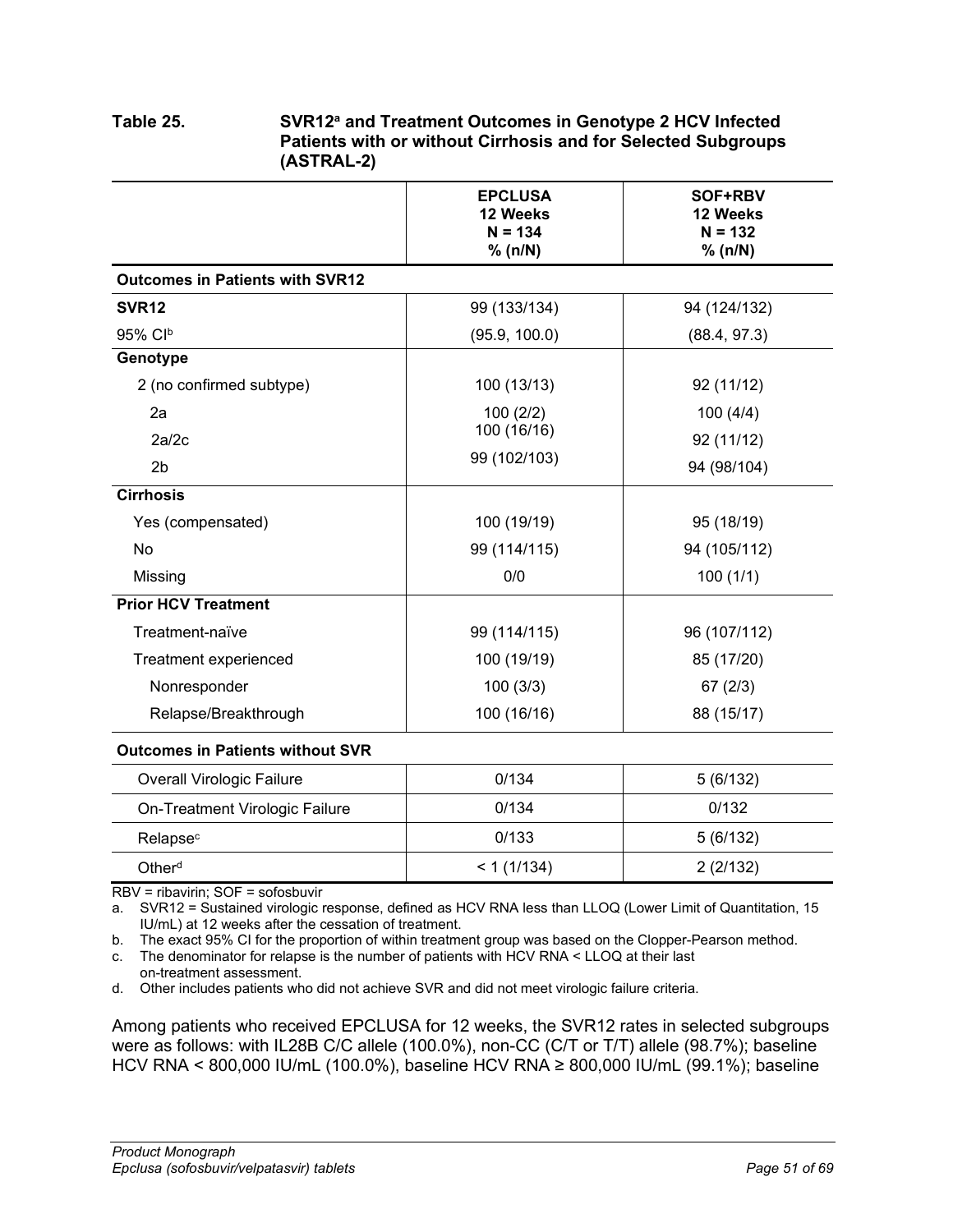BMI of < 30 kg/m<sup>2</sup> (98.9%), baseline BMI ≥ 30 kg/m<sup>2</sup> (100.0%); sex (males [98.8%], females [100.0%]); and race (White [100.0%], Black [83.3%], Other [100.0%]).

## **Genotype 3 HCV Infected Adults (ASTRAL-3)**

The response rates for the treatment groups and for selected subgroups in study ASTRAL-3 are presented in [Table](#page-51-0) 26. Treatment with EPCLUSA for 12 weeks demonstrated statistical superiority (p < 0.001) compared to treatment with SOF+RBV for 24 weeks (treatment difference +14.8%; 95% confidence interval: +9.6% to +20.0%).

## <span id="page-51-0"></span>**Table 26. SVR12a and Treatment Outcomes in Genotype 3 HCV Infected Patients with or without Cirrhosis and for Selected Subgroups (ASTRAL-3)**

|                                         | <b>EPCLUSA</b><br>12 Weeks<br>$N = 277$<br>% (n/N) | SOF+RBV<br>24 Weeks<br>$N = 275$<br>% (n/N) |
|-----------------------------------------|----------------------------------------------------|---------------------------------------------|
| <b>Outcomes in Patients with SVR12</b>  |                                                    |                                             |
| <b>SVR12</b>                            | 95 (264/277)                                       | 80 (221/275)                                |
| 95% Clb                                 | (92.1, 97.5)                                       | (75.2, 84.9)                                |
| Genotype                                |                                                    |                                             |
| 3a                                      | 95 (253/265)                                       | 80 (199/250)                                |
| 3 <sub>b</sub>                          | 100(2/2)                                           | 100(5/5)                                    |
| 3h                                      | 0/0                                                | 100(2/2)                                    |
| 3k                                      | 100(1/1)                                           | 0/0                                         |
| 3 (no confirmed subtype)                | 89 (8/9)                                           | 83 (15/18)                                  |
| <b>Cirrhosis by Prior HCV Treatment</b> |                                                    |                                             |
| Treatment-Naïve                         |                                                    |                                             |
| With Cirrhosis (compensated)            | 93 (40/43)                                         | 73 (33/45)                                  |
| <b>Without Cirrhosis</b>                | 98 (160/163)                                       | 90 (141/156)                                |
| Missing                                 | 0/0                                                | 67(2/3)                                     |
| <b>Treatment Experienced</b>            |                                                    |                                             |
| With Cirrhosis (compensated)            | 89 (33/37)                                         | 58 (22/38)                                  |
| <b>Without Cirrhosis</b>                | 91 (31/34)                                         | 71 (22/31)                                  |
| Missing                                 | 0/0                                                | 50(1/2)                                     |
| <b>Response to Prior HCV Therapy</b>    |                                                    |                                             |
| Nonresponder                            | 85 (17/20)                                         | 58 (14/24)                                  |
| Relapse/Breakthrough                    | 92 (47/51)                                         | 66 (31/47)                                  |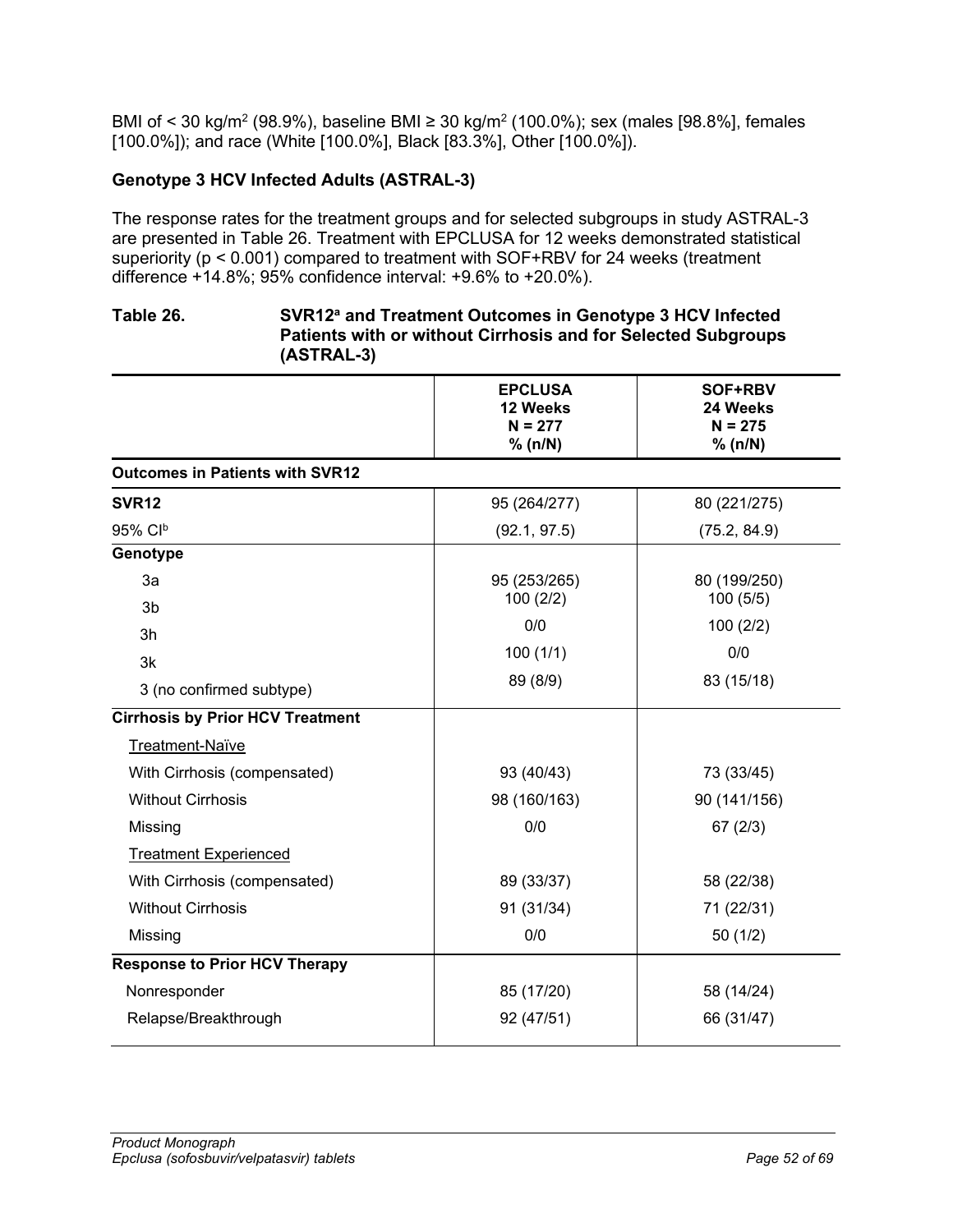|                                         | <b>EPCLUSA</b><br>12 Weeks<br>$N = 277$<br>% (n/N) | SOF+RBV<br>24 Weeks<br>$N = 275$<br>% (n/N) |
|-----------------------------------------|----------------------------------------------------|---------------------------------------------|
| <b>Prior HCV Therapy</b>                |                                                    |                                             |
| DAA+PEG-IFN+RBV                         | 100(1/1)                                           | 0/0                                         |
| PEG-IFN+RBV                             | 89 (57/64)                                         | 63 (41/65)                                  |
| Other                                   | 100(6/6)                                           | 67(4/6)                                     |
| <b>Outcomes in Patients without SVR</b> |                                                    |                                             |
| <b>Overall Virologic Failure</b>        | 4 (11/277)                                         | 14 (39/275)                                 |
| On-Treatment Virologic Failure          | 0/277                                              | < 1(1/275)                                  |
| Relapse <sup>c</sup>                    | 4 (11/276)                                         | 14 (38/272)                                 |
| Other <sup>d</sup>                      | < 1 (2/277)                                        | 5(15/275)                                   |

DAA = direct acting antiviral; Peg-IFN = pegylated interferon; RBV = ribavirin; SOF = sofosbuvir

a. SVR12 = Sustained virologic response, defined as HCV RNA less than LLOQ (Lower Limit of Quantitation, 15 IU/mL) at 12 weeks after the cessation of treatment.

b. The exact 95% CI for the proportion of within treatment group was based on the Clopper-Pearson method. c. The denominator for relapse is the number of patients with HCV RNA < LLOQ at their last on-treatment assessment.

d. Other includes patients who did not achieve SVR and did not meet virologic failure criteria.

Among patients who received EPCLUSA for 12 weeks, the SVR12 rates in selected subgroups were as follows: with IL28B C/C allele (94.3%), non-CC (C/T or T/T) allele (95.9%); baseline HCV RNA < 800,000 IU/mL (98.8%), baseline HCV RNA ≥ 800,000 IU/mL (93.7%); baseline BMI < 30 kg/m<sup>2</sup> (94.7%), baseline BMI ≥ 30 kg/m<sup>2</sup> (98.0%); sex (males [93.5%], females [98.1%]); and race (White [95.2%], Black [100.0%], Other [95.8%]). SVR12 rates for cirrhotic patients (91.3%) and treatment-experienced patients (90.1%) were higher in the EPCLUSA 12 week group compared with the SOF + RBV 24-week group.

The overall SVR12 (virologic cure) across the three trials (ASTRAL-1, ASTRAL-2, ASTRAL-3) was 98% (1015/1035).

## **Clinical Trial in Adult Patients with Decompensated Cirrhosis (ASTRAL-4)**

[Table](#page-53-0) 27 presents the SVR12 for the ASTRAL-4 trial by HCV genotype, the SVR12 for genotype 1 or 3 HCV infected patients stratified by prior HCV treatment, and virologic outcomes. All 3 treatment groups met their primary efficacy endpoints with SVR12 rates that were statistically superior compared with the assumed spontaneous rate of 1%. The p-value was < 0.001 for the comparison with the SVR12 for each treatment group.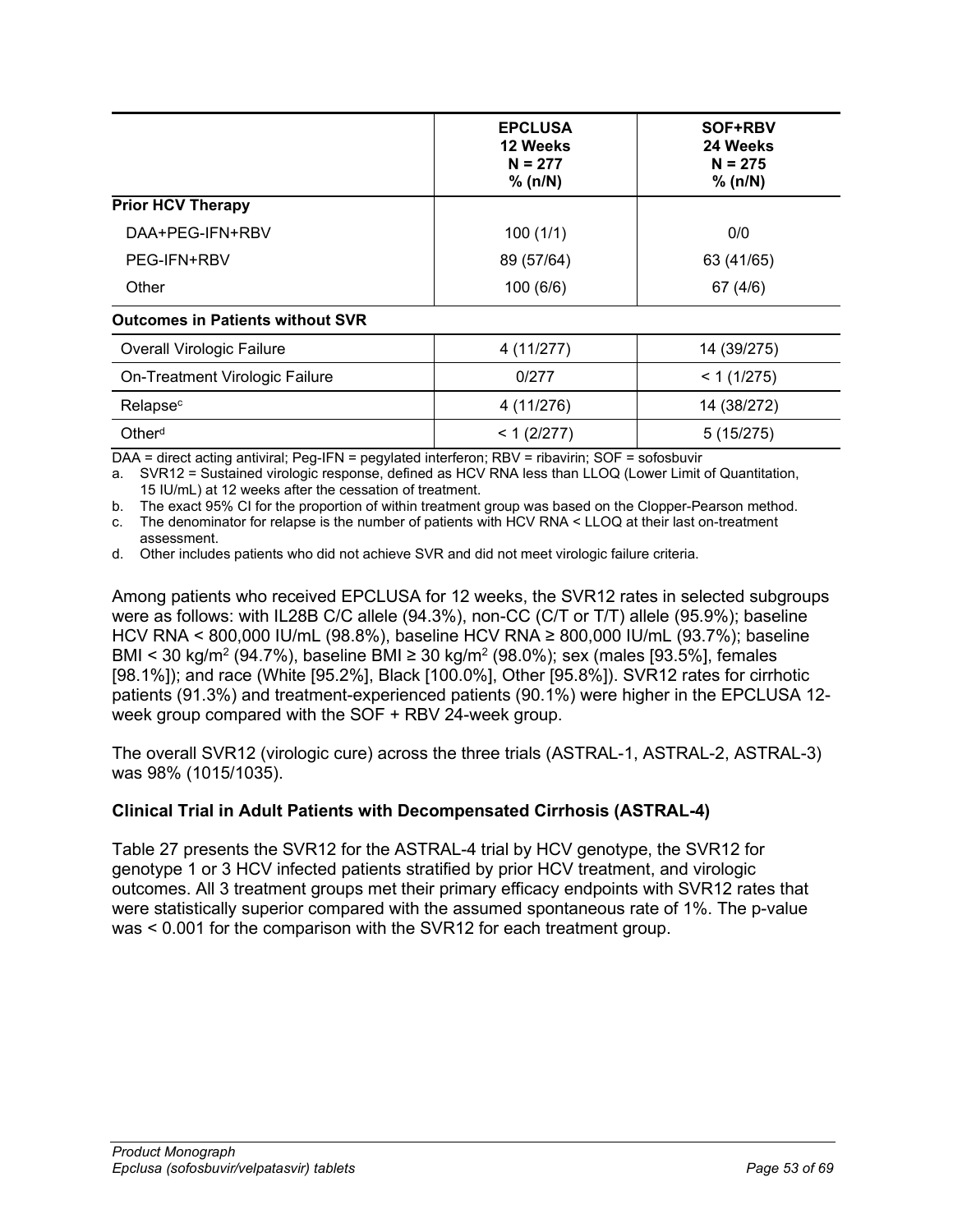<span id="page-53-0"></span>

| Table 27. | SVR12 and Treatment Outcomes in Study ASTRAL-4 by HCV<br><b>Genotype and Selected Subgroups</b> |
|-----------|-------------------------------------------------------------------------------------------------|
|           |                                                                                                 |

|                                                                                       | <b>EPCLUSA</b><br>12 Weeks | <b>EPCLUSA + RBV</b><br>12 Weeks | <b>EPCLUSA</b><br>24 Weeks |
|---------------------------------------------------------------------------------------|----------------------------|----------------------------------|----------------------------|
|                                                                                       | $(N = 90)$<br>% (n/N)      | $(N = 87)$<br>% (n/N)            | $(N = 90)$<br>% (n/N)      |
| <b>Outcomes in Patients with SVR12</b>                                                |                            |                                  |                            |
| <b>Overall SVR12</b><br>95% Cla                                                       | 83 (75/90)<br>(74.0, 90.4) | 94 (82/87)<br>(87.1, 98.1)       | 86 (77/90)<br>(76.6, 92.1) |
| Genotype 1                                                                            | 88 (60/68)                 | 96 (65/68)                       | 92 (65/71)                 |
| Genotype 1a                                                                           | 88 (44/50)                 | 94 (51/54)                       | 93 (51/55)                 |
| Genotype 1b                                                                           | 89 (16/18)                 | 100 (14/14)                      | 88 (14/16)                 |
| Genotype 3                                                                            | 50(7/14)                   | 85 (11/13)                       | 50 (6/12)                  |
| Genotype 2, 4 and 6                                                                   | 100 (8/8) <sup>b</sup>     | 100 (6/6) <sup>c</sup>           | 86 (6/7) <sup>d</sup>      |
| <b>Prior HCV Treatment<sup>e</sup></b><br>Treatment-Naïve<br>Genotype 1<br>Genotype 3 | 92 (22/24)<br>50 (3/6)     | 93 (25/27)<br>80 (8/10)          | 89 (33/37)<br>60(3/5)      |
| Treatment-Experienced<br>Genotype 1<br>Genotype 3                                     | 86 (38/44)<br>50(4/8)      | 98 (40/41)<br>100(3/3)           | 94 (32/34)<br>43 (3/7)     |

#### **Virologic Failure in Genotype 1 and 3 HCV-Infected Patientsf**

| Genotype 19 | 7(5/68)   | 1(1/68)                | 4(3/71)                           |
|-------------|-----------|------------------------|-----------------------------------|
| Genotype 1a | 6(3/50)   | 2(1/54)                | 4(2/55)                           |
| Genotype 1b | 11(2/18)  | 0(0/14)                | 6(1/16)                           |
| Genotype 3  | 43 (6/14) | 15(2 <sup>h</sup> /13) | 42 (5 <sup><math>1</math></sup> ) |

RBV = ribavirin

a. The exact 95% CI for the proportion of within treatment group was based on the Clopper-Pearson method.

b. N=4 for genotype 2 and N=4 for genotype 4.

c. N=4 for genotype 2 and N=2 for genotype 4.

d. N=4 for genotype 2, N=2 for genotype 4 and N=1 for genotype 6.

- e. Data for genotypes 2, 4, and 6 are not included.
- f. Genotype 1 and 3 HCV patients who did not achieve SVR and did not have virologic failure are not included in this Table.
- g. No patients with genotype 1 HCV had on-treatment virologic failure.
- h. One patient had on-treatment virologic failure; PK data for this patient was consistent with non-adherence.
- i. One patient had on-treatment virologic failure.

Note: There were no patients enrolled with genotype 5 infection.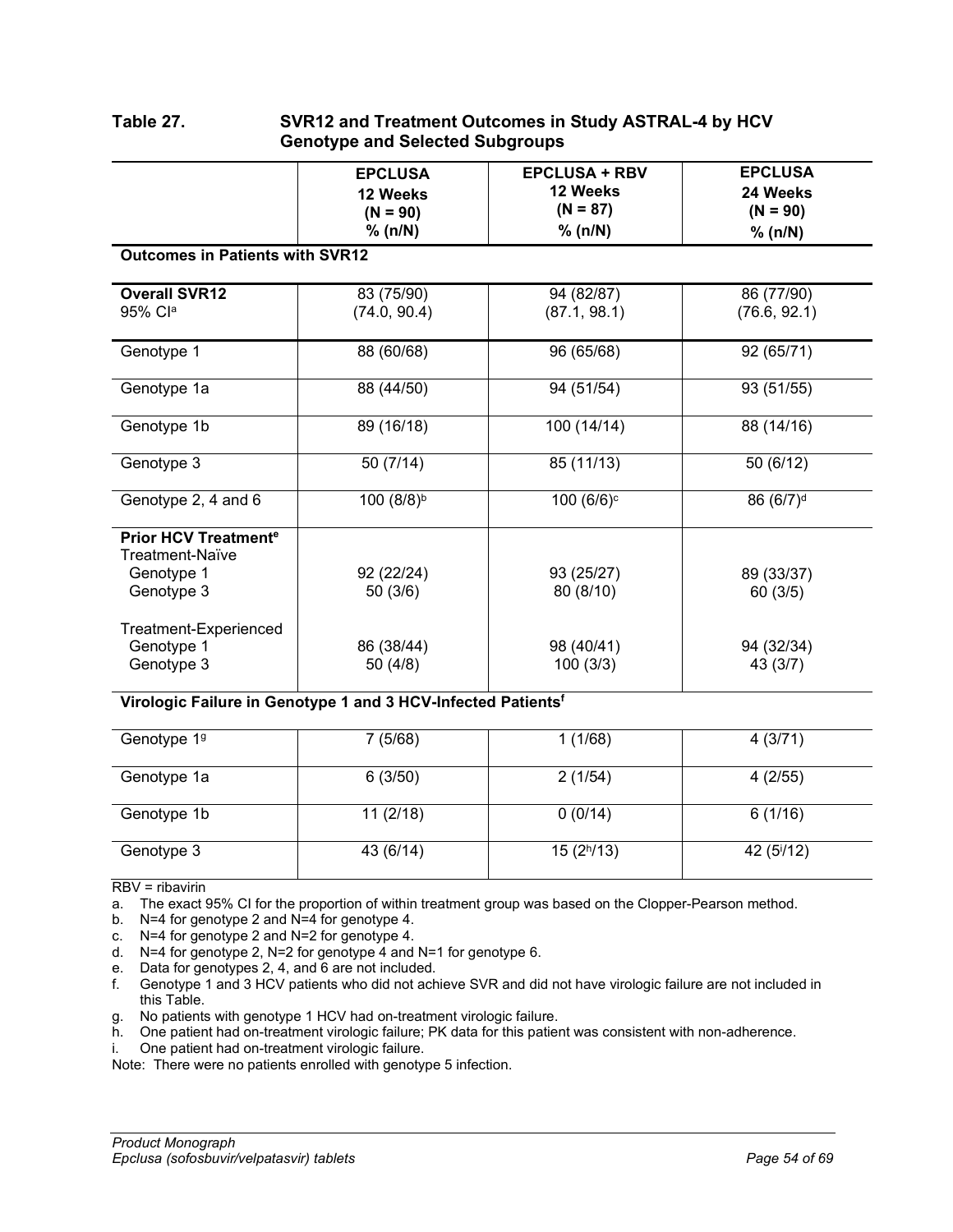The overall SVR12 (virologic cure) in ASTRAL-4 for the recommended treatment regimen was 94% (82/87). No patients with genotype 2, 4 or 6 HCV experienced virologic failure.

Among patients who received EPCLUSA + RBV for 12 weeks, the SVR12 rates in selected subgroups were as follows: with IL28B C/C allele (100.0%), non-CC (C/T or T/T) allele (92.3%); baseline HCV RNA < 800,000 IU/mL (95.2%), baseline HCV RNA ≥ 800,000 IU/mL (93.3%); baseline BMI < 30 kg/m<sup>2</sup> (92.6%), baseline BMI ≥ 30 kg/m<sup>2</sup> (97.0%); sex (males [92.4%], females [100.0%]); and race (White [93.7%], Black [100.0%], Other [100.0%]).

Changes in MELD and CPT score from baseline to post-treatment Week 12 (secondary endpoint) were analyzed for patients who achieved SVR12 and for whom data were available  $(N = 234)$  to assess the effect of SVR12 on hepatic function post-treatment. Of the 82 patients treated with EPCLUSA + RBV for 12 weeks who achieved SVR12, 81 had MELD and CPT assessments at baseline and post-treatment Week 12.

*Change in MELD score:* Among those who achieved SVR12 with 12 Weeks treatment with EPCLUSA + RBV, 51% (41/81) and 15% (12/81) had an improvement or no change in MELD score from baseline to post-treatment Week 12, respectively; of the 10 patients whose MELD score was  $\geq 15$  at baseline, 40% (4/10) had a MELD score < 15 at post-treatment Week 12. Improvement in MELD score was due to improvement (decreases) in bilirubin.

*Change in CPT:* Among those who achieved SVR12 with 12 Weeks treatment with EPCLUSA + RBV, 41% (33/81) and 49% (40/81) had an improvement or no change of CPT scores from baseline to post-treatment Week 12, respectively. Of the 72 patients who had CPT B cirrhosis at baseline, 11% (8/72) had CPT A cirrhosis at post-treatment Week 12. Improvement in CPT score was due to improvements in albumin (increases) and bilirubin (decreases).

Similar proportions of patients treated with EPCLUSA for 12 or 24 weeks had improvements in MELD and CPT scores compared with patients treated with EPCLUSA + RBV for 12 weeks.

## **Clinical Trial in Adult Patients with HCV/HIV-1 Co-infection (ASTRAL-5)**

[Table](#page-54-0) 28 presents the SVR12 for the ASTRAL-5 trial by HCV genotype and for selected subgroups.

#### <span id="page-54-0"></span>**Table 28. SVR12a and Treatment Outcomes in HCV/HIV-1b Co-infected Patients with or without Cirrhosis and for Selected Subgroups (ASTRAL-5)**

|                                        | <b>EPCLUSA 12 Weeks</b><br>$(N = 106)$ |                     |                   |                 |                    |                    |                   |
|----------------------------------------|----------------------------------------|---------------------|-------------------|-----------------|--------------------|--------------------|-------------------|
|                                        | Total                                  |                     | $GT-1$            |                 |                    |                    |                   |
|                                        | (all GTs)<br>$(N=106)$                 | $GT-1a$<br>$(N=66)$ | GT-1b<br>$(N=12)$ | Total<br>(N=78) | $GT-2$<br>$(N=11)$ | $GT-3$<br>$(N=12)$ | $GT-4$<br>$(N=5)$ |
|                                        | % (n/N)                                | % (n/N)             | % (n/N)           | % (n/N)         | % (n/N)            | % (n/N)            | % (n/N)           |
| <b>Outcomes in Patients with SVR12</b> |                                        |                     |                   |                 |                    |                    |                   |
| SVR <sub>12</sub>                      | 95<br>(101/106)                        | 95<br>(63/66)       | 92<br>(11/12)     | 95<br>(74/78)   | 100<br>(11/11)     | 92<br>(11/12)      | 100<br>(5/5)      |
| 95% Clc                                | (89.3,<br>98.5)                        | (87.3,              | (61.5,            | (87.4,          | (71.5,             | (61.5,<br>99.8)    | (47.8,<br>100.0   |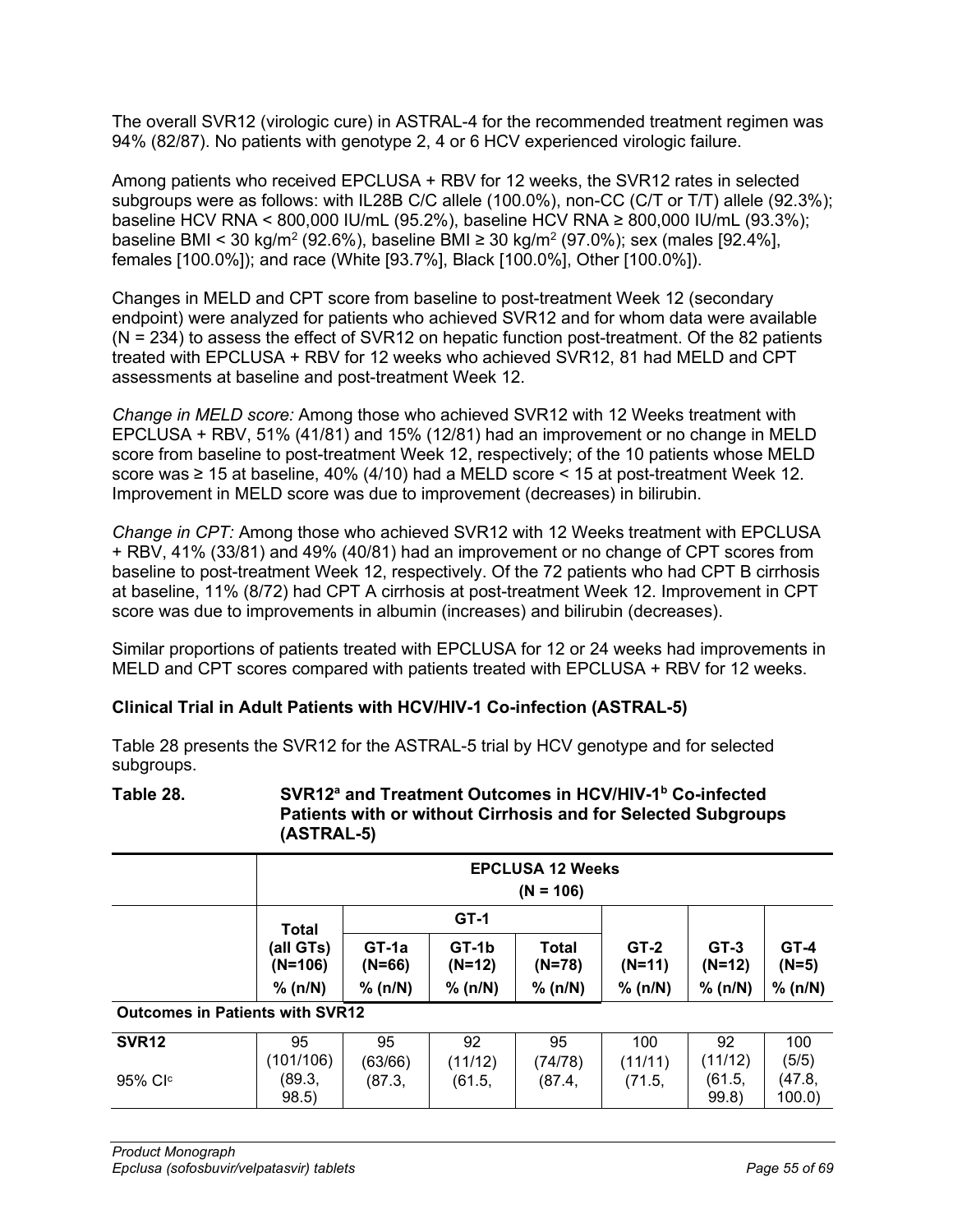|                                         |                        | <b>EPCLUSA 12 Weeks</b><br>$(N = 106)$ |                   |                   |                    |                  |                   |
|-----------------------------------------|------------------------|----------------------------------------|-------------------|-------------------|--------------------|------------------|-------------------|
|                                         | <b>Total</b>           |                                        | $GT-1$            |                   |                    |                  |                   |
|                                         | (all GTs)<br>$(N=106)$ | $GT-1a$<br>$(N=66)$                    | GT-1b<br>$(N=12)$ | Total<br>$(N=78)$ | $GT-2$<br>$(N=11)$ | $GT-3$<br>(N=12) | $GT-4$<br>$(N=5)$ |
|                                         | % (n/N)                | % (n/N)                                | % (n/N)           | % (n/N)           | % (n/N)            | % (n/N)          | % (n/N)           |
|                                         |                        | 99.1)                                  | 99.8)             | 98.6)             | 100.0              |                  |                   |
| <b>Cirrhosis</b>                        |                        |                                        |                   |                   |                    |                  |                   |
| Yes<br>(compensated)                    | 100<br>(19/19)         | 100<br>(10/10)                         | 100(3/3)          | 100<br>(13/13)    | 100(2/2)           | 100(3/3)         | 100<br>(1/1)      |
| No                                      | 94 (82/87)             | 95 (53/56)                             | 89 (8/9)          | 94 (61/65)        | 100 (9/9)          | 89 (8/9)         | 100<br>(4/4)      |
| <b>Prior HCV</b>                        |                        |                                        |                   |                   |                    |                  |                   |
| Treatment                               |                        |                                        |                   |                   |                    |                  | 100               |
| Treatment-Naïve                         | 95 (71/75)             | 96 (44/46)                             | 90 (9/10)         | 95 (53/56)        | 100(8/8)           | 89 (8/9)         | (2/2)             |
| Treatment-                              |                        |                                        |                   |                   |                    |                  | 100               |
| Experienced                             | 97 (30/31)             | 95 (19/20)                             | 100(2/2)          | 95 (21/22)        | 100(3/3)           | 100(3/3)         | (3/3)             |
| <b>Outcomes in Patients without SVR</b> |                        |                                        |                   |                   |                    |                  |                   |
|                                         | $\sim$ $\sim$ $\sim$   | $\sim$ 100                             | 0110              | $\sim$ $\sim$     | 0.111              | 0110             | $\sim$ $\sim$     |

| On-Treatment         | 0/106   | 0/66                 | 0/12  | 0/78   | 0/11 | 0/12   | 0/5 |
|----------------------|---------|----------------------|-------|--------|------|--------|-----|
| Virologic Failure    |         |                      |       |        |      |        |     |
| Relapse <sup>d</sup> |         |                      | 0/11  |        | 0/11 | 0/11   | 0/5 |
|                      | (2/103) | (2/65 <sup>e</sup> ) |       | (2/76) |      |        |     |
| Other <sup>f</sup>   |         | ⌒                    |       | ົ      | 0/11 |        | 0/5 |
|                      | (3/106) | (1/66)               | 1/12) | (2/78) |      | (1/12) |     |

a. SVR12 = Sustained virologic response, defined as HCV RNA less than LLOQ (Lower Limit of Quantitation, 15 IU/mL) at 12 weeks after cessation of treatment.

b. Patients were on a stable HIV-1 antiretroviral therapy that included emtricitabine/tenofovir or abacavir/lamivudine administered with a ritonavir boosted protease-inhibitor (atazanavir, darunavir, or lopinavir), rilpivirine, raltegravir or elvitegravir/cobicistat/emtricitabine/tenofovir DF.

c. The exact 95% CI for the proportion of within treatment group was based on the Clopper-Pearson method. d. The denominator for relapse is the number of patients with HCV RNA < LLOQ at their last on-treatment

assessment. e. One GT-1a patient discontinued the study due to adverse event.

f. Other includes patients who did not achieve SVR and did not meet virologic failure criteria.

Among patients who received EPCLUSA for 12 weeks, the SVR12 rates in selected subgroups were as follows: with IL28B C/C allele (95.8%), non-CC (C/T or T/T) allele (95.1%); baseline HCV RNA < 800,000 IU/mL (96.4%), baseline HCV RNA ≥ 800,000 IU/mL (94.9%); baseline BMI < 30 kg/m<sup>2</sup> (96.4%), baseline BMI ≥ 30 kg/m<sup>2</sup> (91.3%); sex (males [96.7%], females [86.7%]); and race (White [96.3%], Black [93.8%], Other [100.0%]).

No patient had HIV-1 rebound during the study, and CD4+ counts were stable during treatment.

## **Clinical Trial in Pediatric Patients**

[Table](#page-56-1) 29 presents the response rates for pediatric patients by HCV genotype. The overall SVR rate was 95% (97/102; 95% confidence interval: 88.9% to 98.4%). One patient who discontinued treatment subsequently relapsed at Week 4; the other four patients who did not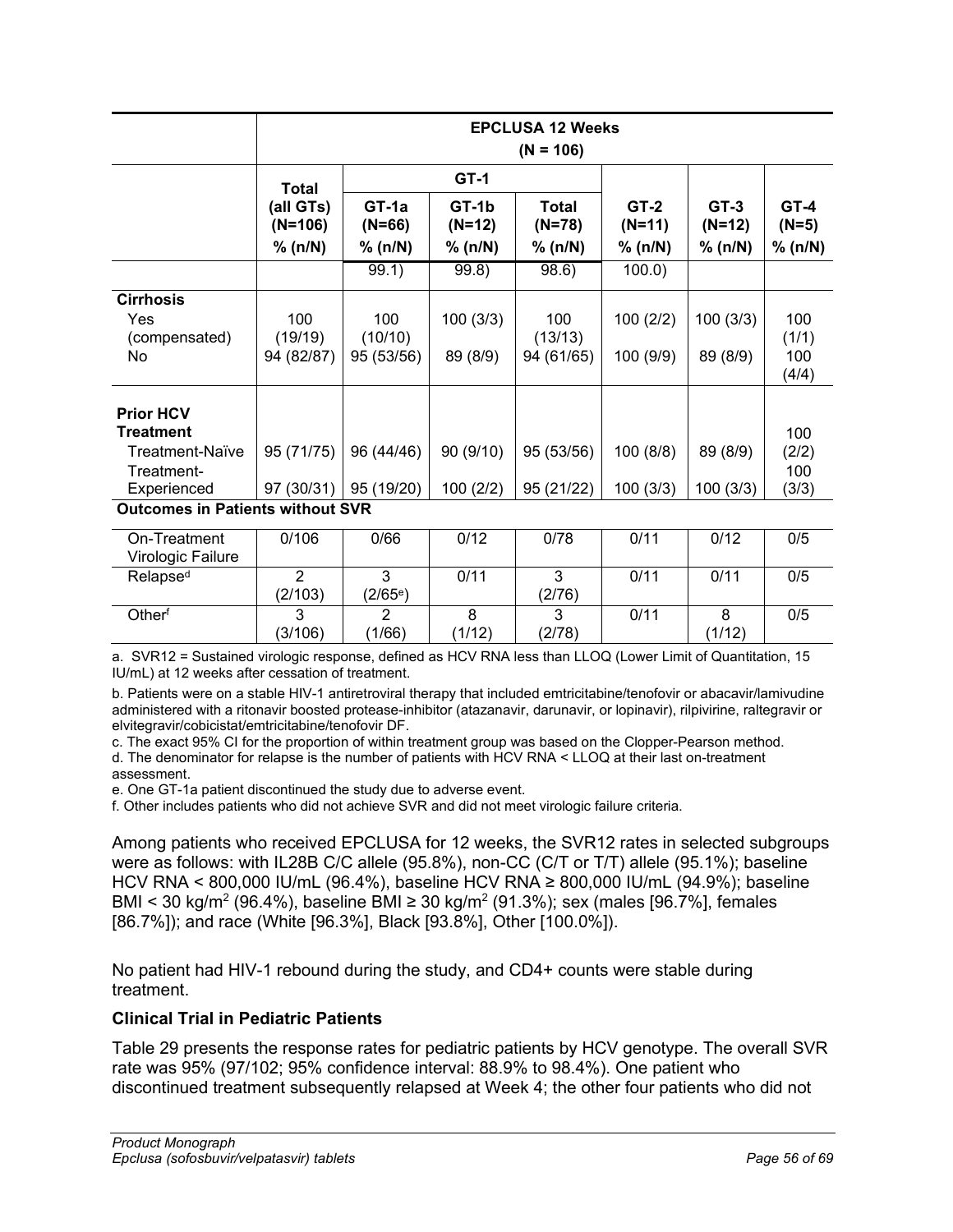achieve SVR12 did not meet virologic failure criteria (eg, lost to follow-up).

### <span id="page-56-1"></span>**Table 29. Sustained Virologic Response (SVR12)a in Pediatric Patients (GS-US-342-1143, Cohort 1)**

|                                        | <b>EPCLUSA 12 Weeks</b><br>$(N = 102)$     |                        |                        |                          |                        |                         |
|----------------------------------------|--------------------------------------------|------------------------|------------------------|--------------------------|------------------------|-------------------------|
|                                        | Total<br>(all GTs)<br>$(N=102)$<br>% (n/N) | GT-1 (N=76)<br>% (n/N) | $GT-2(N=6)$<br>% (n/N) | $GT-3 (N=12)$<br>% (n/N) | $GT-4(N=2)$<br>% (n/N) | $GT-6$ (N=6)<br>% (n/N) |
| <b>Outcomes in Patients with SVR12</b> |                                            |                        |                        |                          |                        |                         |
| SVR <sub>12</sub>                      | 95 (97/102)                                | 93 (71/76)             | 100(6/6)               | 100 (12/12)              | 100(2/2)               | 100 (6/6)               |

a. SVR12 = Sustained virologic response, defined as HCV RNA less than LLOQ (Lower Limit of Quantitation, 15 IU/mL) at 12 weeks after cessation of treatment.

## <span id="page-56-0"></span>**15 MICROBIOLOGY**

## **Antiviral Activity in Cell Culture**

The EC50 values of sofosbuvir and velpatasvir against full-length or chimeric replicons encoding NS5B and NS5A sequences from the laboratory strains are presented in [Table](#page-56-2) 30. The  $EC_{50}$ values of sofosbuvir and velpatasvir against clinical isolates are presented in [Table](#page-57-0) 31.

## <span id="page-56-2"></span>**Table 30. Activity of Sofosbuvir and Velpatasvir Against Full-Length or Chimeric Laboratory Replicons**

| <b>Replicon Genotype</b> | Sofosbuvir<br>$EC_{50}$ , nM <sup>a</sup> | Velpatasvir<br>$EC_{50}$ , nMa |
|--------------------------|-------------------------------------------|--------------------------------|
| 1a                       | 40                                        | 0.014                          |
| 1b                       | 110                                       | 0.016                          |
| 2a                       | 50                                        | $0.005 - 0.016$ <sup>c</sup>   |
| 2 <sub>b</sub>           | 15 <sup>b</sup>                           | $0.002 - 0.006$ °              |
| 3a                       | 50                                        | 0.004                          |
| 4a                       | 40                                        | 0.009                          |
| 4d                       | <b>NA</b>                                 | 0.004                          |
| 5a                       | 15 <sup>b</sup>                           | $0.021 - 0.054$ d              |
| 6a                       | 14 <sup>b</sup>                           | 0.006-0.009                    |
| 6e                       | <b>NA</b>                                 | 0.130 <sup>d</sup>             |

NA = not available

a. Mean value from multiple experiments of same laboratory replicon.

b. Stable chimeric 1b replicons carrying NS5B genes from genotype 2b, 5a or 6a were used for testing.

c. Data from various strains of full-length NS5A replicon or chimeric NS5A replicons carrying full-length NS5A

gene that contains L31 or M31 polymorphisms.

d. Data from a chimeric NS5A replicon carrying NS5A amino acids 9-184.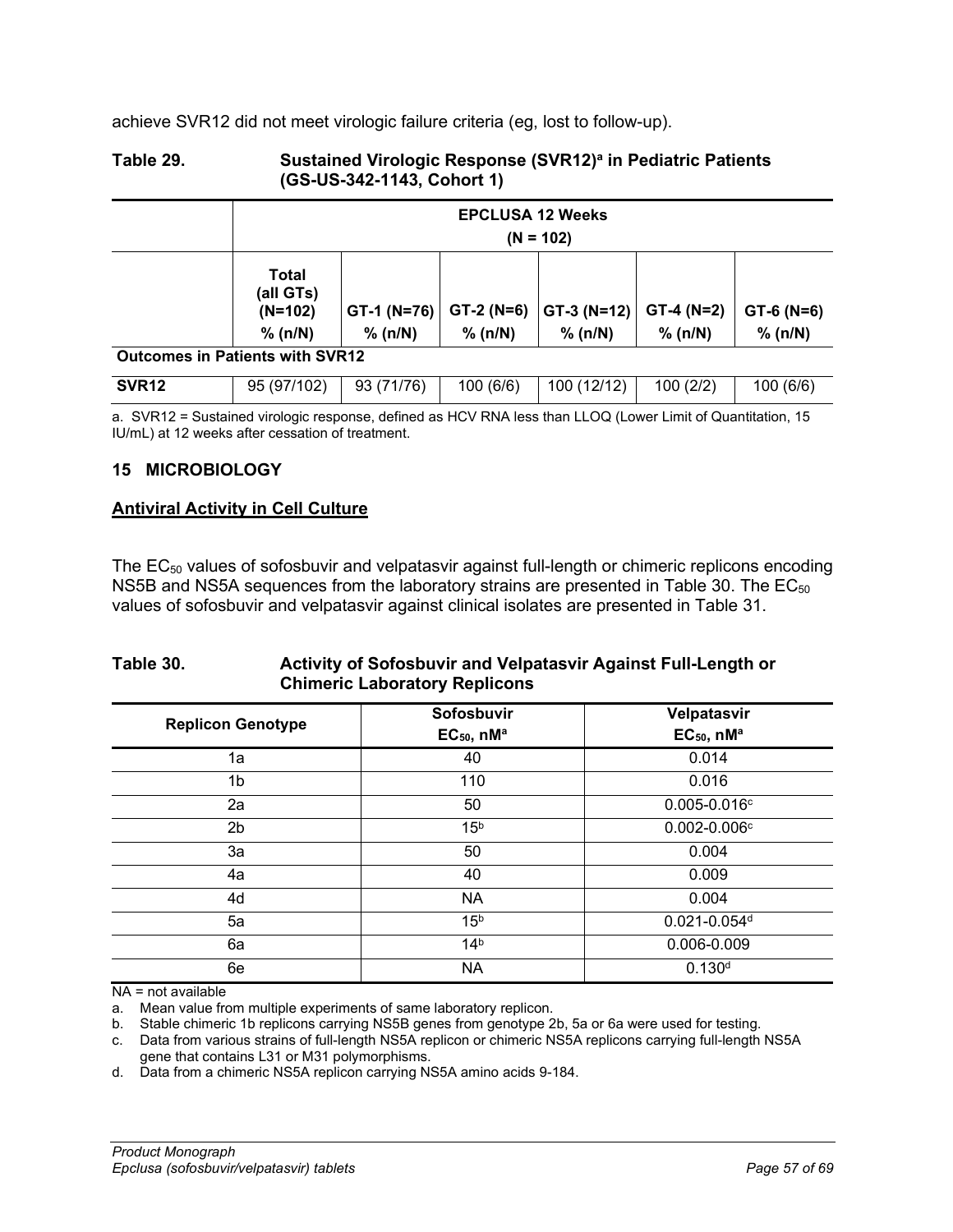|                      |                                | <b>Replicons containing NS5B from</b><br>clinical isolates |                                | <b>Replicons containing NS5A from</b><br>clinical isolates |  |  |  |
|----------------------|--------------------------------|------------------------------------------------------------|--------------------------------|------------------------------------------------------------|--|--|--|
| Replicon<br>Genotype | Number of<br>clinical isolates | Median sofosbuvir<br>$EC_{50}$ , nM (range)                | Number of<br>clinical isolates | Median velpatasvir<br>$EC_{50}$ , nM (range)               |  |  |  |
| 1a                   | 67                             | 62 (29-128)                                                | 23                             | $0.019(0.011 - 0.078)$                                     |  |  |  |
| 1b                   | 29                             | 102 (45-170)                                               | 34                             | $0.012(0.005 - 0.500)$                                     |  |  |  |
| 2a                   | 15                             | 29 (14-81)                                                 | 8                              | $0.011(0.006 - 0.364)$                                     |  |  |  |
| 2 <sub>b</sub>       | <b>NA</b>                      | NA                                                         | 16                             | $0.002(0.0003 - 0.007)$                                    |  |  |  |
| За                   | 106                            | 81 (24-181)                                                | 38                             | $0.005(0.002 - 1.871)$                                     |  |  |  |
| 4a                   | <b>NA</b>                      | <b>NA</b>                                                  | 5                              | $0.002(0.001 - 0.004)$                                     |  |  |  |
| 4d                   | <b>NA</b>                      | NA                                                         | 10                             | $0.007(0.004 - 0.011)$                                     |  |  |  |
| 4r                   | <b>NA</b>                      | <b>NA</b>                                                  | 7                              | $0.003(0.002 - 0.006)$                                     |  |  |  |
| 5a                   | <b>NA</b>                      | NA                                                         | 42                             | $0.005(0.001 - 0.019)$                                     |  |  |  |
| 6a                   | <b>NA</b>                      | NA                                                         | 26                             | $0.007(0.0005 - 0.113)$                                    |  |  |  |
| 6e                   | <b>NA</b>                      | <b>NA</b>                                                  | 15                             | $0.024(0.005-0.433)$                                       |  |  |  |

## <span id="page-57-0"></span>**Table 31. Activity of Sofosbuvir and Velpatasvir Against Transient Replicons Containing NS5A or NS5B from Clinical Isolates**

NA = not available

## **Resistance**

## **In Cell Culture**

HCV replicons with reduced susceptibility to sofosbuvir have been selected in cell culture for multiple genotypes including 1b, 2a, 2b, 3a, 4a, 5a, and 6a. Reduced susceptibility to sofosbuvir was associated with the primary NS5B substitution S282T in all replicon genotypes examined. Site-directed mutagenesis of the S282T substitution in replicons of 8 genotypes conferred 2- to 18-fold reduced susceptibility to sofosbuvir and reduced the replication viral capacity by 89% to 99% compared to the corresponding wild-type. In biochemical assays, recombinant NS5B polymerase from genotypes 1b, 2a, 3a, and 4a expressing the S282T substitution showed reduced susceptibility to GS-461203 compared to respective wild-types.

*In vitro* selection of HCV replicons with reduced susceptibility to velpatasvir was performed in cell culture for multiple genotypes including 1a, 1b, 2a, 3a, 4a, 5a, and 6a. Variants were selected at NS5A resistance associated positions 24, 28, 30, 31, 32, 58, 92, and 93. The resistance associated variants (RAVs) selected in 2 or more genotypes were F28S, L31I/V, and Y93H. From site-directed mutagenesis studies, NS5A RAVs that showed a > 2.5-fold reduction in velpatasvir susceptibility are listed in [Table 32](#page-58-0) below. No individual substitutions tested in genotypes 2a, 4a, or 5a conferred a > 100-fold reduction in velpatasvir susceptibility (see **15 [MICROBIOLOGY](#page-56-0)**, **Resistance**, **In Clinical Trials**, Effect of Baseline HCV Resistance Associated Variants on Treatment Outcome). Combinations of these variants often showed greater reductions in susceptibility to velpatasvir than single RAVs alone.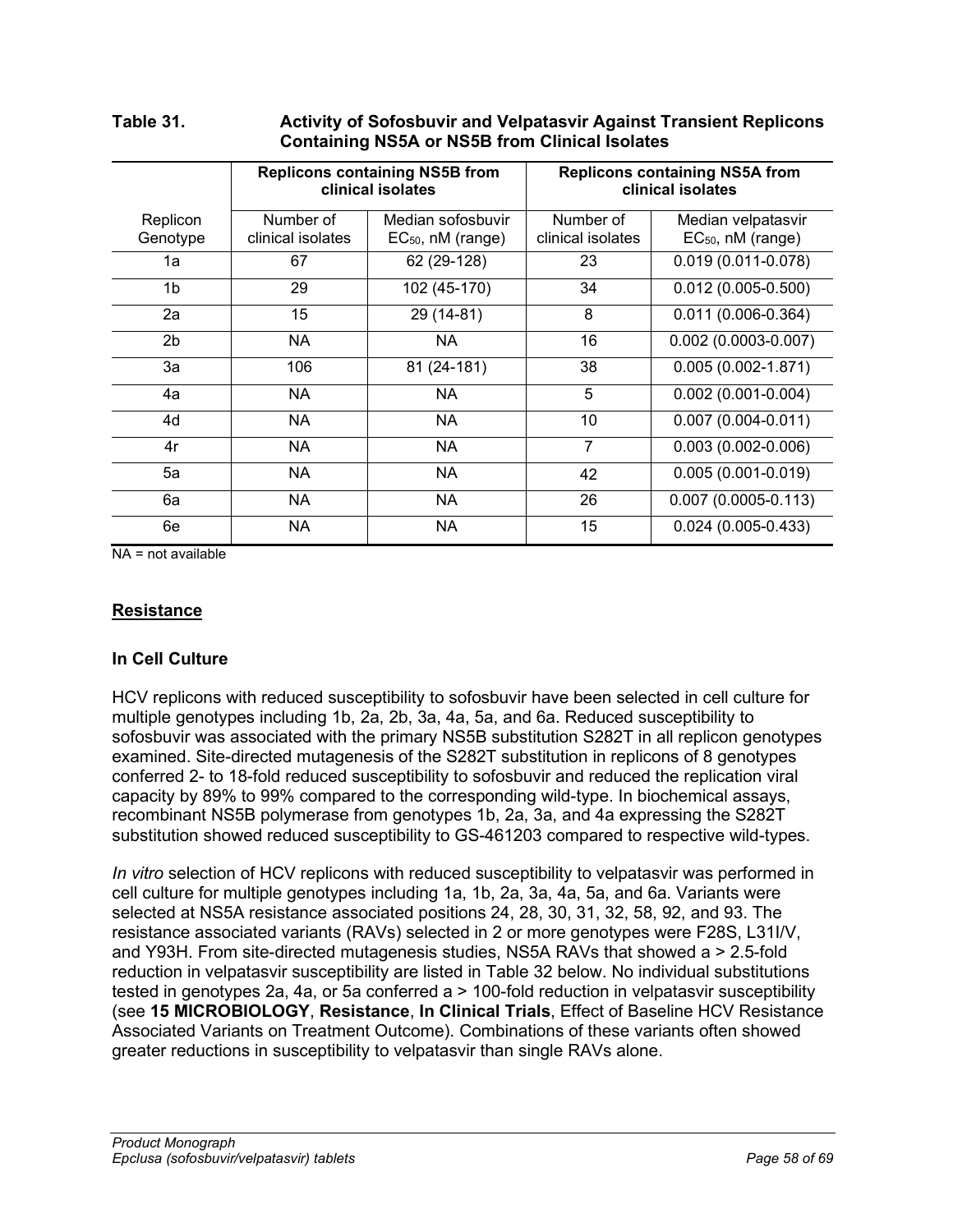| Genotype       | $> 2.5 - 100 - 10$                                      | $>$ 100-fold <sup>a</sup> |
|----------------|---------------------------------------------------------|---------------------------|
| 1a             | M28A/T, Q30E/G/K, L31F/I/M/V, P32L,<br>H58D, Y93C/L/S/T | M28G, A92K, Y93H/N/R/W    |
| 1b             | Q24K, L31F/I, P58T, Y93H/N/T                            | A92K                      |
| 2a             | F28S, L31V, C92R, Y93H/N                                | None                      |
| 2 <sub>b</sub> | L28F, P58A, C92S, Y93F                                  | C92T, Y93H/N              |
| 3a             | A30H/K, L31F/M, P58G                                    | Y93H                      |
| 4a             | L28T, Y93H/N/S                                          | None                      |
| 5a             | L31I                                                    | None                      |
| 6a             | F28M/V, L31I/M, T58G/H, A92T,<br>T93A/H/N/S             | L31V, P32A/L/Q/R          |

### <span id="page-58-0"></span>**Table 32. Phenotypic Change of Genotype 1-6 NS5A Substitutions to Velpatasvir**

a. Fold change was calculated as the ratio of mutant  $EC_{50}$  to wild-type  $EC_{50}$ .

## **In Clinical Trials**

#### Studies in Adult Patients with Compensated Cirrhosis

In a pooled analysis of patients without cirrhosis or with compensated cirrhosis who received EPCLUSA for 12 weeks in Phase 3 trials (ASTRAL-1, ASTRAL-2, and ASTRAL-3), 12 patients (2 with genotype 1 and 10 with genotype 3) qualified for resistance analysis due to virologic failure. One additional virologic failure patient with genotype 3 HCV infection at baseline was reinfected with genotype 1a HCV at virologic failure and was excluded from the virological analysis. No patients with genotype 2, 4, 5, or 6 HCV infection experienced virologic failure.

Of the two genotype 1 virologic failure patients, one patient had virus with emergent NS5A RAV Y93N and the other patient had virus with emergent NS5A RAVs L31I/V and Y93H at virologic failure. Both patients had virus at baseline harboring NS5A RAVs. No NS5B nucleoside inhibitor (NI) RAVs were observed at failure in the two patients.

Of the ten genotype 3 virologic failure patients, Y93H was observed in all 10 patients at failure (6 had Y93H emerge post-treatment and 4 patients had Y93H at baseline and post-treatment). No NS5B NI RAVs were observed at failure in the ten patients.

#### Studies in Adult Patients with Decompensated Cirrhosis

In the ASTRAL-4 trial in patients with decompensated cirrhosis who received EPCLUSA + RBV for 12 weeks, 3 patients (one with genotype 1 and two with genotype 3) qualified for resistance analysis due to virologic failure. No patients with genotype 2 or 4 HCV infection in the EPCLUSA + RBV 12-week group experienced virologic failure.

The one virologic failure patient with genotype 1 HCV had no NS5A or NS5B RAVs at failure.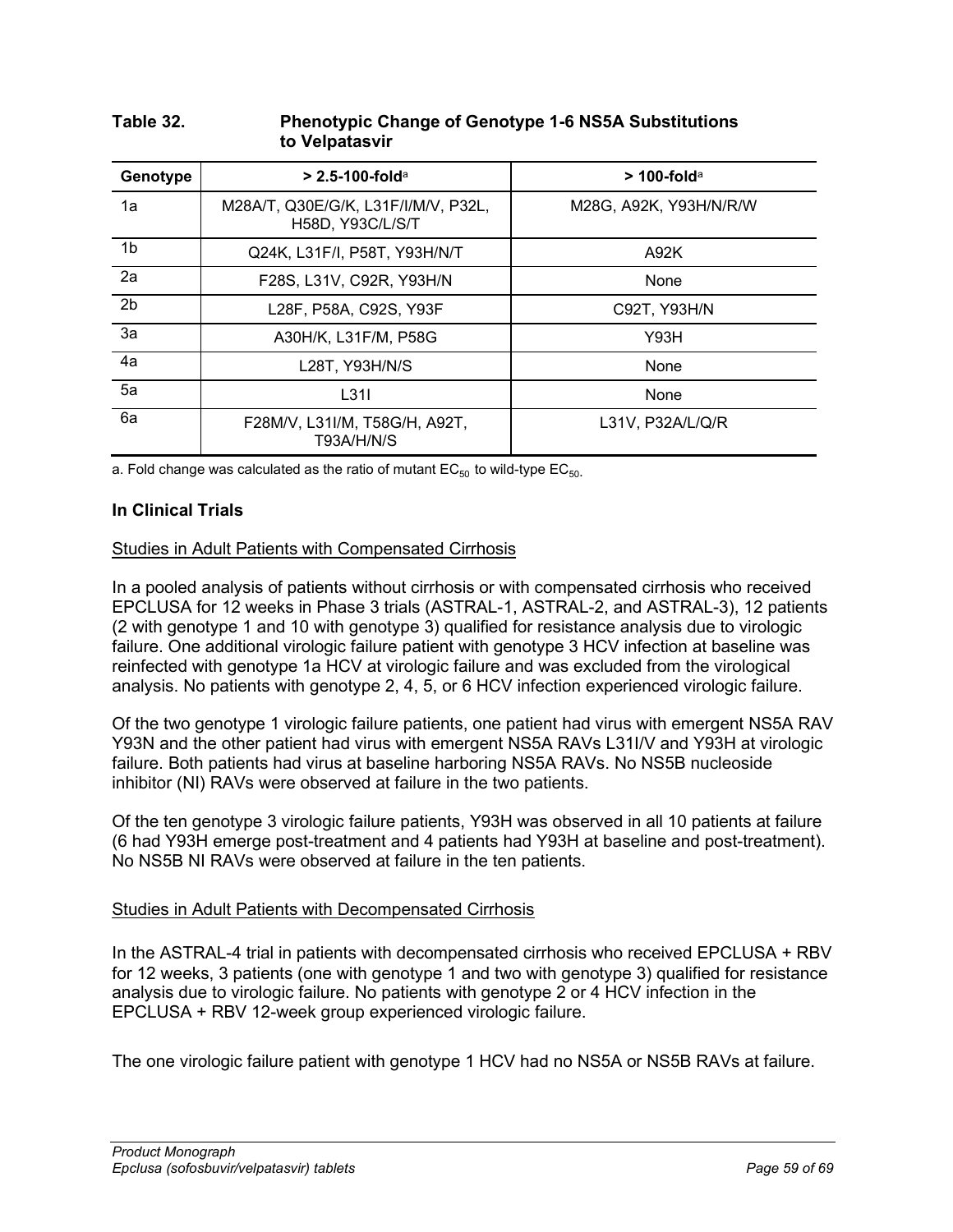Of the two genotype 3 virologic failure patients, one had NS5A RAV Y93H emerge at failure. Another patient had virus with Y93H at baseline and virologic failure and also developed low levels (< 5%) of NS5B NI RAVs N142T and E237G at failure. Pharmacokinetic data of this patient was consistent with non-adherence.

In the ASTRAL-4 trial, two patients treated with EPCLUSA for 12 or 24 weeks without ribavirin had emergent NS5B S282T at low levels (< 5%) along with L159F.

## Effect of Baseline HCV Resistance Associated Variants on Treatment Outcome

## *Adults*

## *Studies in Patients with Compensated Cirrhosis*

Analyses were conducted to explore the association between pre-existing baseline NS5A RAVs and treatment outcome for patients without cirrhosis or with compensated cirrhosis (ASTRAL-1, ASTRAL-2, and ASTRAL-3). Of the 1035 patients treated with EPCLUSA in the ASTRAL-1, ASTRAL-2, and ASTRAL-3 studies, 1023 patients were included in the analysis of NS5A RAVs; 7 patients were excluded as they neither achieved SVR12 nor had virologic failure and 5 additional patients were excluded as NS5A gene sequencing failed. In the pooled analysis of the Phase 3 trials, 380/1023 (37%) patients' virus had baseline NS5A RAVs. Genotype 2, 4, and 6 HCV infected patients had a higher prevalence of NS5A RAVs (70%, 63% and 52%, respectively) compared to genotype 1 (23%), genotype 3 (16%), and genotype 5 (18%) HCV infected patients.

SVR12 in patients with or without baseline NS5A RAVs in ASTRAL-1, ASTRAL-2, and ASTRAL-3 trials is shown in [Table](#page-59-0) 33.

## <span id="page-59-0"></span>**Table 33. SVR12 in Patients with or without Baseline NS5A RAVs by HCV Genotype (ASTRAL-1, ASTRAL-2, ASTRAL-3)**

|                                | <b>EPCLUSA 12 Weeks</b> |               |                          |               |
|--------------------------------|-------------------------|---------------|--------------------------|---------------|
| SVR <sub>12</sub>              | Genotype 1              | Genotype 3    | Genotype 2, 4, 5<br>or 6 | Total         |
| With any baseline<br>NS5A RAVS | 97% (73/75)             | 88% (38/43)   | 100% (262/262)           | 98% (373/380) |
| Without baseline<br>NS5A RAVS  | 100% (251/251)          | 97% (225/231) | 100% (161/161)           | 99% (637/643) |

RAVs = resistance associated variants; RBV = ribavirin; SVR = sustained virologic response

Among the 75 genotype 1 patients who had baseline NS5A RAVs, SVR12 was 97% (67/69) and 100% (6/6) in patients with baseline NS5A RAVs that confer  $\leq$  100-fold and > 100-fold reduced susceptibility to velpatasvir, respectively. Among the 43 genotype 3 patients who had baseline NS5A RAVs, SVR12 was 94% (15/16) and 85% (23/27) in patients with NS5A RAVs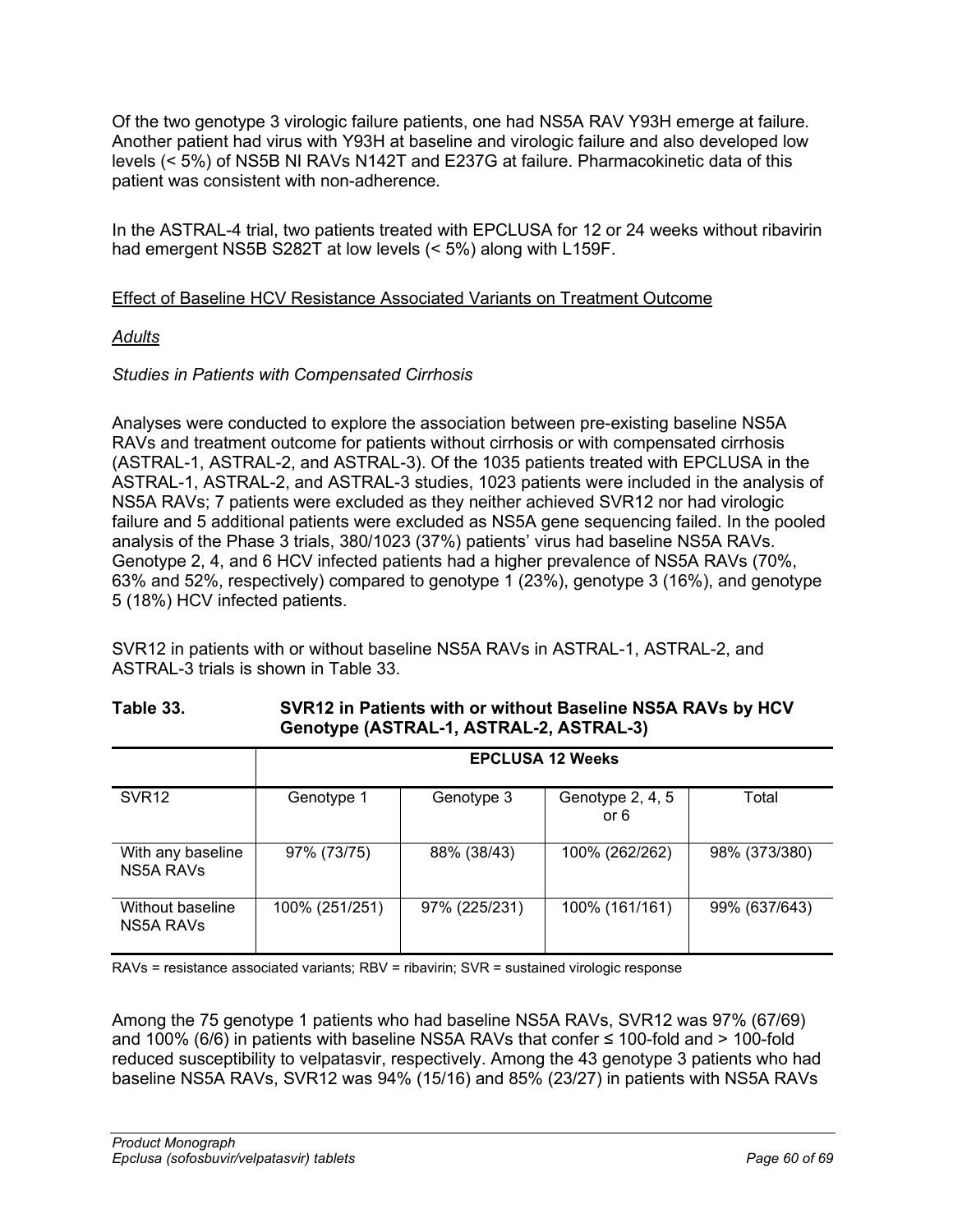that confer ≤ 100-fold and > 100-fold reduced susceptibility to velpatasvir, respectively. The four genotype 3 patients who had baseline NS5A RAVs conferring > 100-fold reduced susceptibility to velpatasvir and failed to achieve SVR12 all had NS5A substitution Y93H at baseline. Twenty-one of 25 genotype 3 patients with baseline NS5A substitution Y93H achieved SVR12.

The NS5B NI RAV S282T was not detected in the baseline NS5B sequence of any patient in Phase 3 trials. SVR12 was achieved in all 77 patients who had baseline NS5B NI RAVs including N142T, L159F, E/N237G, C/M289L/I, L320F/I/V, V321A/I, and S282G+V321I.

## *Studies in Patients with Decompensated Cirrhosis*

Analyses were conducted to explore the association between pre-existing baseline NS5A RAVs and treatment outcome for patients with decompensated cirrhosis (ASTRAL-4). Of the 87 patients treated with EPCLUSA + RBV in the ASTRAL-4 study, 85 patients were included in the analysis of NS5A RAVs; 2 patients were excluded as they neither achieved SVR12 nor had virologic failure. Among the patients who received treatment with EPCLUSA + RBV for 12 weeks, 29% (25/85) of patients had baseline virus with NS5A RAVs [29% (19/66), 75% (3/4), 15% (2/13), and 50% (1/2) for patients with genotype 1, 2, 3 and 4 HCV, respectively].

SVR12 in patients with or without baseline NS5A RAVs in the EPCLUSA + RBV 12-week group of ASTRAL-4 trial is shown in [Table 34.](#page-60-0)

<span id="page-60-0"></span>

| Table 34. | SVR12 in Patients with or without Baseline NS5A RAVs by HCV |  |  |
|-----------|-------------------------------------------------------------|--|--|
|           | <b>Genotype (ASTRAL-4)</b>                                  |  |  |

|                                      | <b>EPCLUSA + RBV 12 Weeks</b> |             |                 |             |
|--------------------------------------|-------------------------------|-------------|-----------------|-------------|
|                                      | Genotype 1                    | Genotype 3  | Genotype 2 or 4 | Total       |
| With any baseline<br>NS5A RAVS       | 100% (19/19)                  | 50% (1/2)   | 100% (4/4)      | 96% (24/25) |
| Without baseline<br><b>NS5A RAVS</b> | 98% (46/47)                   | 91% (10/11) | 100% (2/2)      | 98% (58/60) |

RAVs = resistance associated variants; RBV = ribavirin

The single genotype 3 patient who had baseline NS5A RAVs and failed to achieve SVR12 had NS5A substitution Y93H at baseline and the pharmacokinetic data of this patient was consistent with non-adherence.

Three patients in the EPCLUSA + RBV 12-week group had baseline NS5B NI RAVs (N142T and L159F) and all three patients achieved SVR12.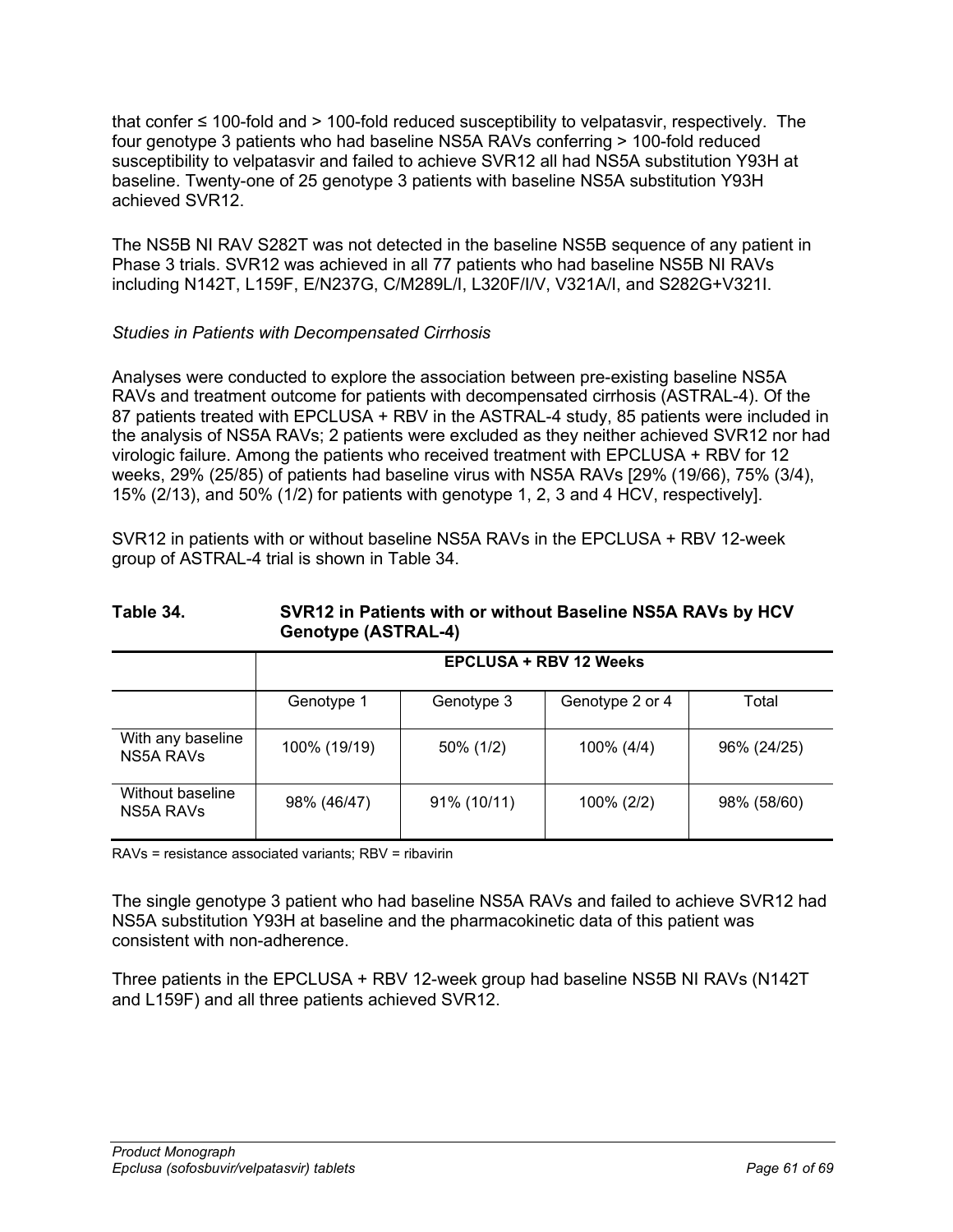## *Pediatrics*

In Study GS-US-342-1143, the presence of NS5A and NS5B RAVs did not impact treatment outcome; all pediatric patients 12 years to <18 years of age with baseline NS5A or NS5B NI RAVs (16.3% [16/98] and 5.2% [5/97], respectively) achieved SVR following 12 weeks treatment with EPCLUSA.

### **Cross Resistance**

Sofosbuvir retained activity against the NS5B substitutions L159F and L320F associated with resistance to other nucleoside inhibitors. *In vitro* data suggests that the majority of NS5A RAVs that confer resistance to ledipasvir and daclatasvir remained susceptible to velpatasvir. Velpatasvir was fully active against the sofosbuvir resistance-associated substitution S282T in NS5B while all velpatasvir resistance-associated substitutions in NS5A were fully susceptible to sofosbuvir. Both sofosbuvir and velpatasvir were fully active against substitutions associated with resistance to other classes of DAAs with different mechanisms of actions, such as NS5B non-nucleoside inhibitors and NS3 protease inhibitors. The efficacy of EPCLUSA has not been established in patients who have previously failed treatment with other regimens that include an NS5A inhibitor.

### <span id="page-61-0"></span>**16 NON-CLINICAL TOXICOLOGY**

#### **General Toxicology:**

#### **Repeat-Dose Toxicity**

## *Sofosbuvir*

Sofosbuvir or GS-9851, a 1:1 diastereomeric mixture of sofosbuvir and its stereoisomer, was evaluated in repeat-dose oral toxicity studies up to 13 weeks in mice, 26 weeks in rats, and 39 weeks in dogs. The primary sofosbuvir target organs identified were the gastrointestinal (GI) and hematopoietic (erythroid) systems. In a 7-day toxicity dog study with GS-9851, a dose of 1500 mg/kg/day resulted in (but were not limited to) increased mucus secretions in the stomach, glycogen depletion, and increased alanine aminotransferase (ALT), aspartate aminotransferase (AST), and bilirubin, with associated histopathologic liver findings and increased QT/QTc intervals in dogs. At the adverse dose, GS-331007 exposure levels in the dog study were at least 63-fold higher than HCV-infected patients treated once daily with EPCLUSA. In chronic toxicity studies in rats (26 weeks) and dogs (39 weeks), sofosbuvir effects included (but were not limited to) GI-related clinical signs (eg, soft feces and emesis) and a decrease (eg, approximately 10%) in mean red cell indices that were observed mainly in the high-dose group of dogs. One male dog was euthanized moribund with intestinal hemorrhage. The relationship to sofosbuvir was undetermined. In general, exposure levels in the chronic toxicity studies at the no observed adverse effect level were at least 5-fold (based on AUC of GS-331007) higher than HCV-infected patients treated once daily with EPCLUSA.

#### *Velpatasvir*

Velpatasvir was well tolerated in studies for up to 4 weeks in the mouse, 26 weeks in the rat, and 39 weeks in the dog. No target organs were identified at the highest dose evaluated in each respective repeat dose toxicity study, corresponding to exposure margins of 74-, 5-, and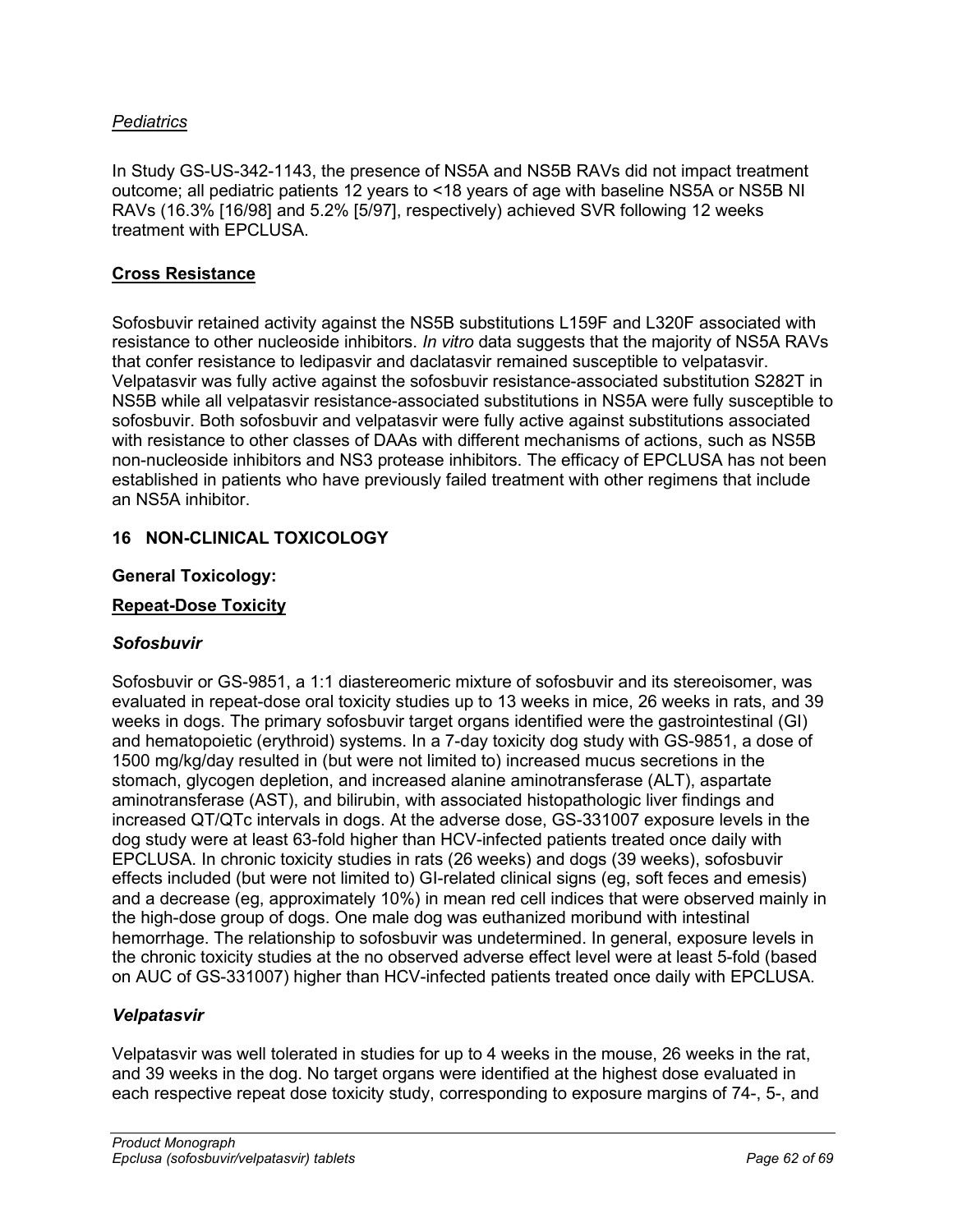10-fold greater in mice, rats, and dogs, respectively, than those in HCV-infected patients treated once daily with EPCLUSA.

### **Carcinogenicity:**

### *Sofosbuvir*

Sofosbuvir was not carcinogenic in the 2-year mouse and rat carcinogenicity studies at doses resulting in GS-331007 exposures up to 15-times in mice and 9-times in rats, higher than human exposure at 400 mg dose.

#### *Velpatasvir*

Velpatasvir was not carcinogenic in the 26-week transgenic mouse and 2-year rat carcinogenicity studies at exposures up to 91- and 7-times, respectively, higher than human exposure.

### **Genotoxicity:**

### *Sofosbuvir*

Sofosbuvir, when administered as the diastereomeric mixture GS-9851, was not genotoxic in a bacterial mutagenicity assay, in an *in vitro* chromosome aberration test using human peripheral blood lymphocytes and in an *in vivo* mouse micronucleus assay.

#### *Velpatasvir*

Velpatasvir was not genotoxic in a battery of *in vitro* or *in vivo* assays, including bacterial mutagenicity, chromosome aberration using human peripheral blood lymphocytes and *in vivo* rat micronucleus assays.

## **Reproductive and Developmental Toxicology:**

#### *Sofosbuvir*

Sofosbuvir had no effects on fertility when evaluated in rats at exposures (AUC) to the predominant circulating metabolite GS-331007 of at least 4-fold the exposure in humans at the recommended clinical dose.

Fertility was normal in the offspring of rats exposed daily from before birth (*in utero*) through lactation day 20 at daily GS-331007 exposures of approximately 6-fold higher than human exposures at the recommended clinical dose.

#### *Velpatasvir*

Velpatasvir had no adverse effects on fertility in rats at AUC exposure 6-fold higher than the human exposure at the recommended clinical dose.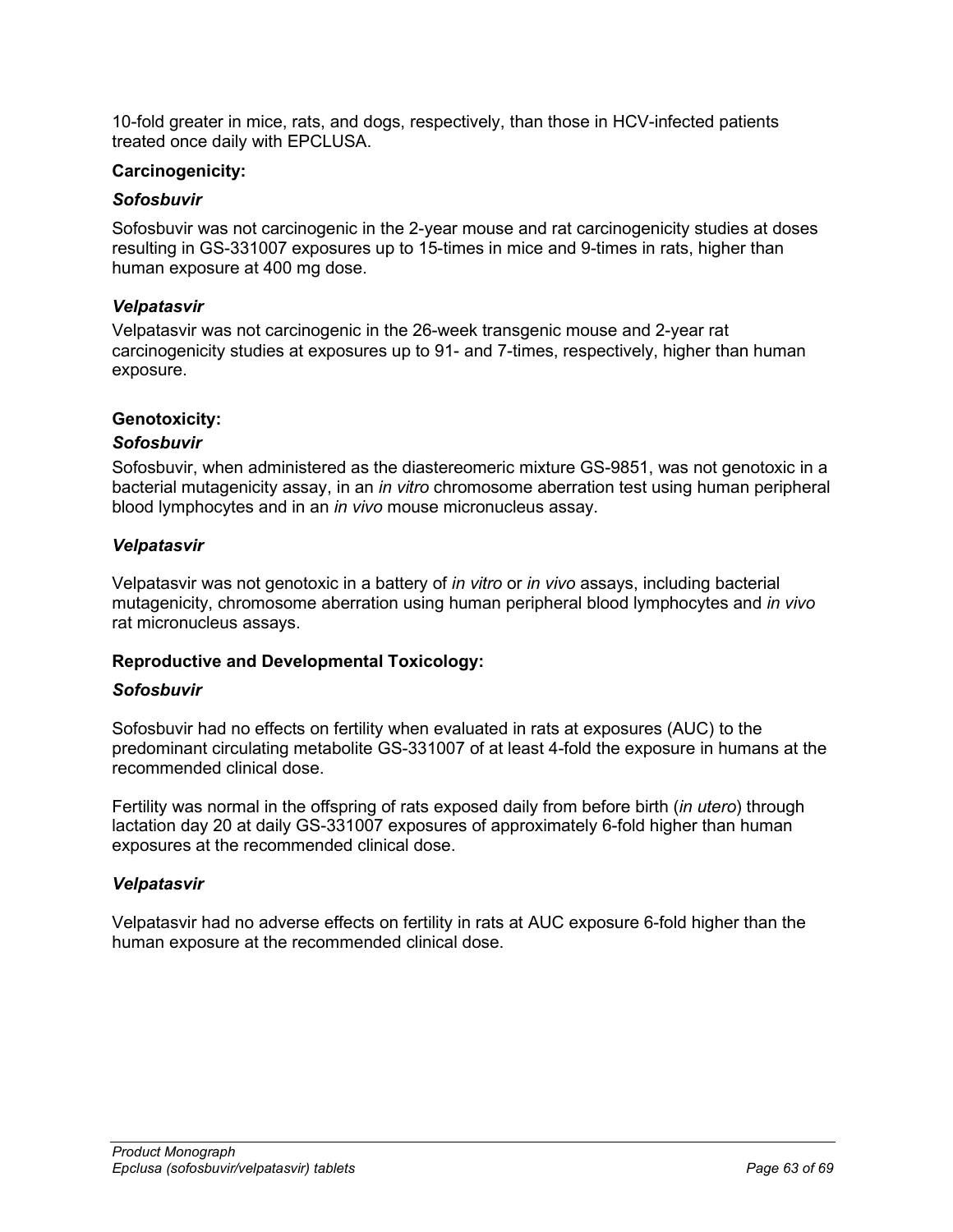## **PATIENT MEDICATION INFORMATION**

## <span id="page-63-0"></span>**READ THIS FOR SAFE AND EFFECTIVE USE OF YOUR MEDICINE**

## **EPCLUSA®**

### **sofosbuvir and velpatasvir tablets**

Read this carefully before you start taking **Epclusa** and each time you get a refill. This leaflet is a summary and will not tell you everything about this drug. Talk to your healthcare professional about your medical condition and treatment and ask if there is any new information about **Epclusa**.

### **Serious Warnings and Precautions**

• Hepatitis B activity (eg, inflamed liver) may increase when taking antiviral drugs like Epclusa, sometimes leading to liver failure and death. (See the "To help avoid side effects…" section, *Hepatitis B Reactivation*)

### **What is Epclusa used for?**

- Epclusa treats chronic (lasting longer than 6 months) hepatitis C infection in adults and children 12 years of age and older and weighing 30 kg and more.
- Epclusa may be used with ribavirin, but not always. Read the ribavirin patient medication information if your doctor says you should also take ribavirin.

#### **How does Epclusa work?**

**Epclusa** contains two medicines, sofosbuvir and velpatasvir, that have been combined together into one tablet (pill). This type of treatment course (regimen) is also known as a single tablet regimen. It provides a complete treatment for hepatitis C. For most patients, **Epclusa** does not need to be taken with ribavirin.

- Sofosbuvir and velpatasvir block the virus from making more copies of itself in the body.
- **Epclusa** cures chronic hepatitis C in most patients. Cure means hepatitis C virus is cleared from your blood 3 months after finishing the medicine.

#### **What are the ingredients in Epclusa?**

Each tablet has the following medicines: sofosbuvir, velpatasvir.

Each tablet has the following ingredients that are not medicines: copovidone, croscarmellose sodium, magnesium stearate, and microcrystalline cellulose.

Each tablet is covered with the following ingredients that are not medicines: polyvinyl alcohol, titanium dioxide, polyethylene glycol, talc, and iron oxide red.

#### **Epclusa comes in the following dosage forms:**

**Epclusa** comes in pink tablets. Each tablet contains 400 mg of sofosbuvir and 100 mg of velpatasvir.

## **Do not use Epclusa if:**

• You are allergic to velpatasvir, sofosbuvir or any of the other ingredients in this product. (Read also "**What are the ingredients in Epclusa?**" above.)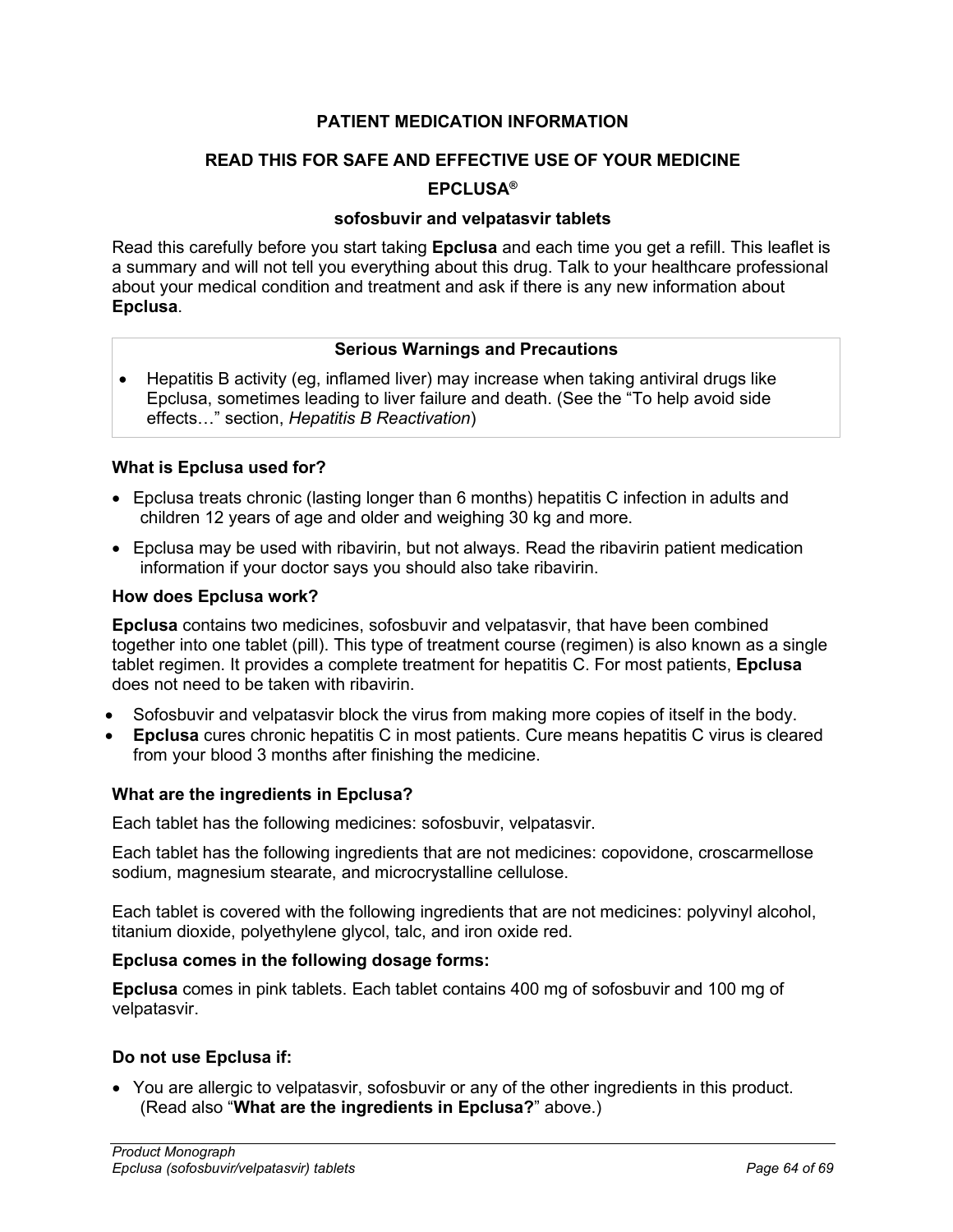• You are taking **Epclusa** with ribavirin and you are pregnant or may become pregnant or if your partner(s) is (are) pregnant or may become pregnant. Ribavirin may cause birth defects or the death of your unborn baby.

**To help avoid side effects and ensure proper use, talk to your healthcare professional before you take Epclusa. Talk about any health conditions or problems you may have, including if you:**

- have liver problems other than hepatitis C infection.
- have had a recent liver transplant.
- have HIV.
- are pregnant or plan to become pregnant (see "*Pregnancy and Birth Control*" below).
- are breast-feeding or plan to breastfeed. Do NOT breastfeed while taking **Epclusa**.
- are taking anything listed in the section "**The following may interact with Epclusa**".
- Your doctor may monitor your liver function during **Epclusa** treatment, under some conditions.

Your doctor may monitor your blood test results during **Epclusa** treatment if you have some conditions, for example, to check:

- how well your blood can clot if you take warfarin (Coumadin®) or other similar medicines called vitamin K antagonists, to thin the blood.
- blood sugar levels if you have diabetes.
- immunosuppressant drug levels if you receive immunosuppressive therapy.

#### **Other warnings you should know about:**

#### *Hepatitis B Reactivation:*

Taking antiviral drugs such as **Epclusa** may increase hepatitis B activity. This can lead to liver problems such as liver failure and death. Contact your doctor if:

- you have never been tested for hepatitis B.
- you know you have a current hepatitis B infection.
- you have had a previous hepatitis B infection.

Your healthcare provider may do blood tests:

- before hepatitis C treatment.
- to see the hepatitis B levels in your blood.
- and may order hepatitis B treatment.

#### *Pregnancy and Birth Control:*

If you are pregnant or plan to become pregnant, ask your doctor for advice before taking this medicine. It is NOT known if **Epclusa** will harm your unborn baby.

**Epclusa** may be used with ribavirin. Ribavirin may cause birth defects and death of the unborn baby. Extreme care must be taken to avoid becoming pregnant.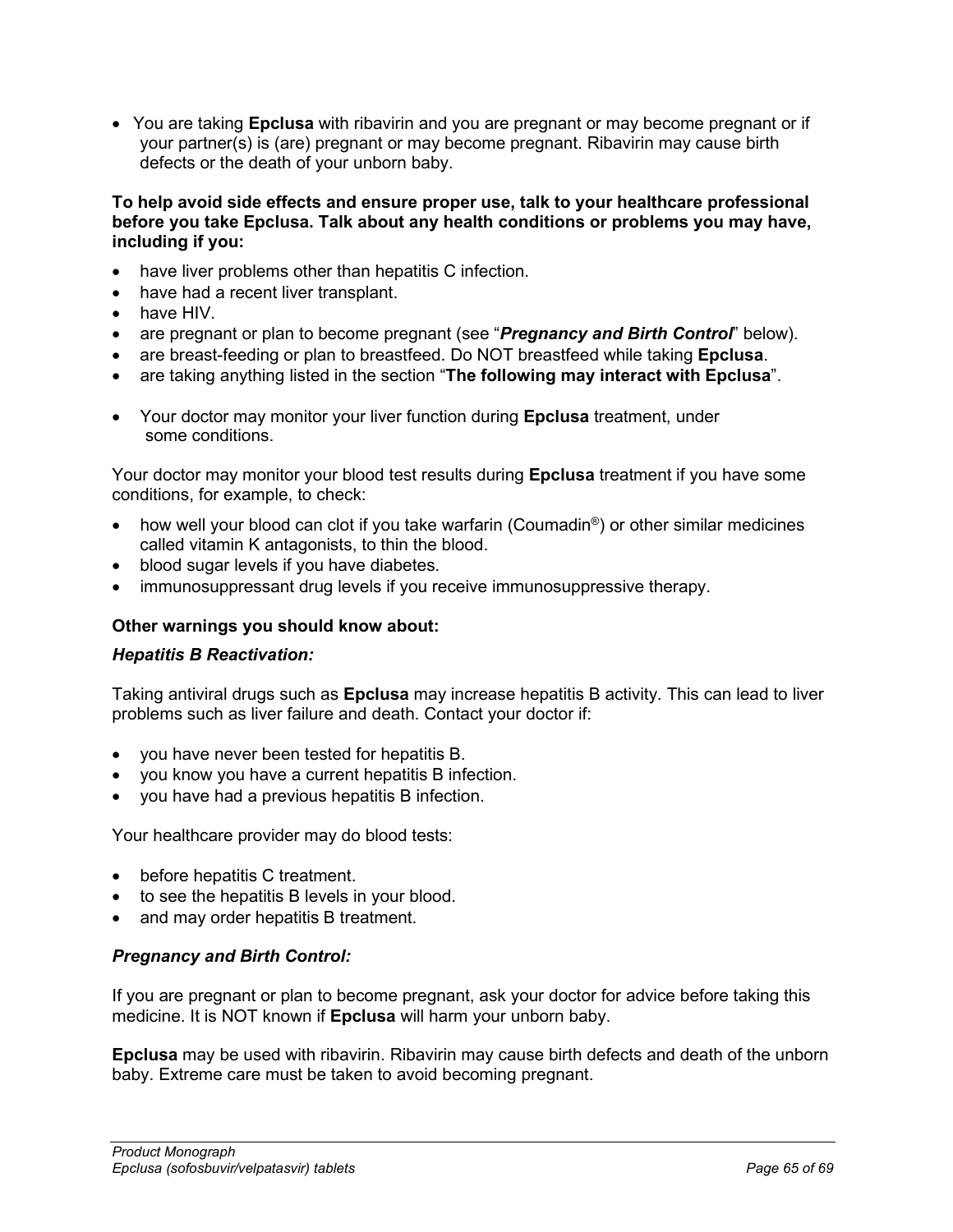- Females must have a negative pregnancy test before starting **Epclusa** and ribavirin, every month while on the medicine, and for 6 months after stopping them.
- You or your partner should not become pregnant while taking **Epclusa** with ribavirin and for 6 months after you have stopped taking them.
- You and your partner must use 2 kinds of birth control while taking **Epclusa** and ribavirin and for 6 months after you have stopped taking them.
- Talk to your doctor about the kind of birth control that you can use.
- If you or your partner becomes pregnant while taking **Epclusa** and ribavirin or within 6 months after you stop taking them, tell your doctor right away.

## *Products containing sofosbuvir:*

Because **Epclusa** already contains sofosbuvir, do not take **Epclusa** with any other medicines containing sofosbuvir (eg, **Sovaldi**®, **Harvoni**®, **Vosevi**®).

## **Tell your healthcare professional about all the medicines you take, including any drugs, vitamins, minerals, natural supplements or alternative medicines.**

## **The following may interact with Epclusa:**

- amiodarone (Cordarone®), a drug used to treat irregular heartbeats (see "**What are possible side effects from using Epclusa?**").
- atorvastatin (Lipitor®), a drug used to treat high cholesterol and to help prevent heart attacks and strokes.
- carbamazepine (Tegretol®), a drug used to treat seizures, nerve pain, and bipolar disorder.
- digoxin (Lanoxin<sup>®</sup>, Toloxin<sup>®</sup>), a drug used to treat congestive heart failure and a certain irregular heartbeat (atrial fibrillation).
- efavirenz (Sustiva®, **Atripla**®), a drug used to treat HIV.
- medicines for indigestion, heartburn, or ulcers. Examples are nizatidine (Axid®), famotidine (Pepcid AC®, Peptic Guard®, Ulcidine®), cimetidine (Tagamet®), ranitidine (Zantac®), esomeprazole (Nexium®), lansoprazole (Prevacid®), omeprazole (Losec®), rabeprazole (Aciphex<sup>®</sup>) and pantoprazole (Pantoloc<sup>®</sup>) or antacids (like Tums<sup>®</sup>, Rolaids<sup>®</sup> or Alka-Seltzer®) that have an ingredient to protect the stomach.
- oxcarbazepine (Trileptal®), a drug used to control seizures.
- phenobarbital, a drug used to treat anxiety and to control seizures.
- phenytoin (Dilantin®), a drug used to control seizures.
- rifabutin (Mycobutin<sup>®</sup>), a drug used to treat tuberculosis.
- rifampin (Rifadin<sup>®</sup>, Rifater<sup>®</sup>, Rofact<sup>®</sup>), a drug used to treat tuberculosis.
- rifapentine, a drug used to treat tuberculosis.
- rosuvastatin (Crestor®), a drug used to treat high cholesterol and to help prevent heart attacks and strokes.
- St. John's wort (*Hypericum perforatum*), an herbal product used for anxiety or depression.
- tipranavir (Aptivus®) or tipranavir/ritonavir (Aptivus® and Norvir®), drugs used to treat HIV.
- tenofovir disoproxil fumarate (**Atripla**, **Complera**®, **Stribild**®, **Truvada**®, **Viread**®), to treat HIV.

## **How to take Epclusa:**

- Take this medicine with or without food.
- This medicine is taken for 12 weeks.
- If you are taking an antacid, you may need to take **Epclusa** at a different time than the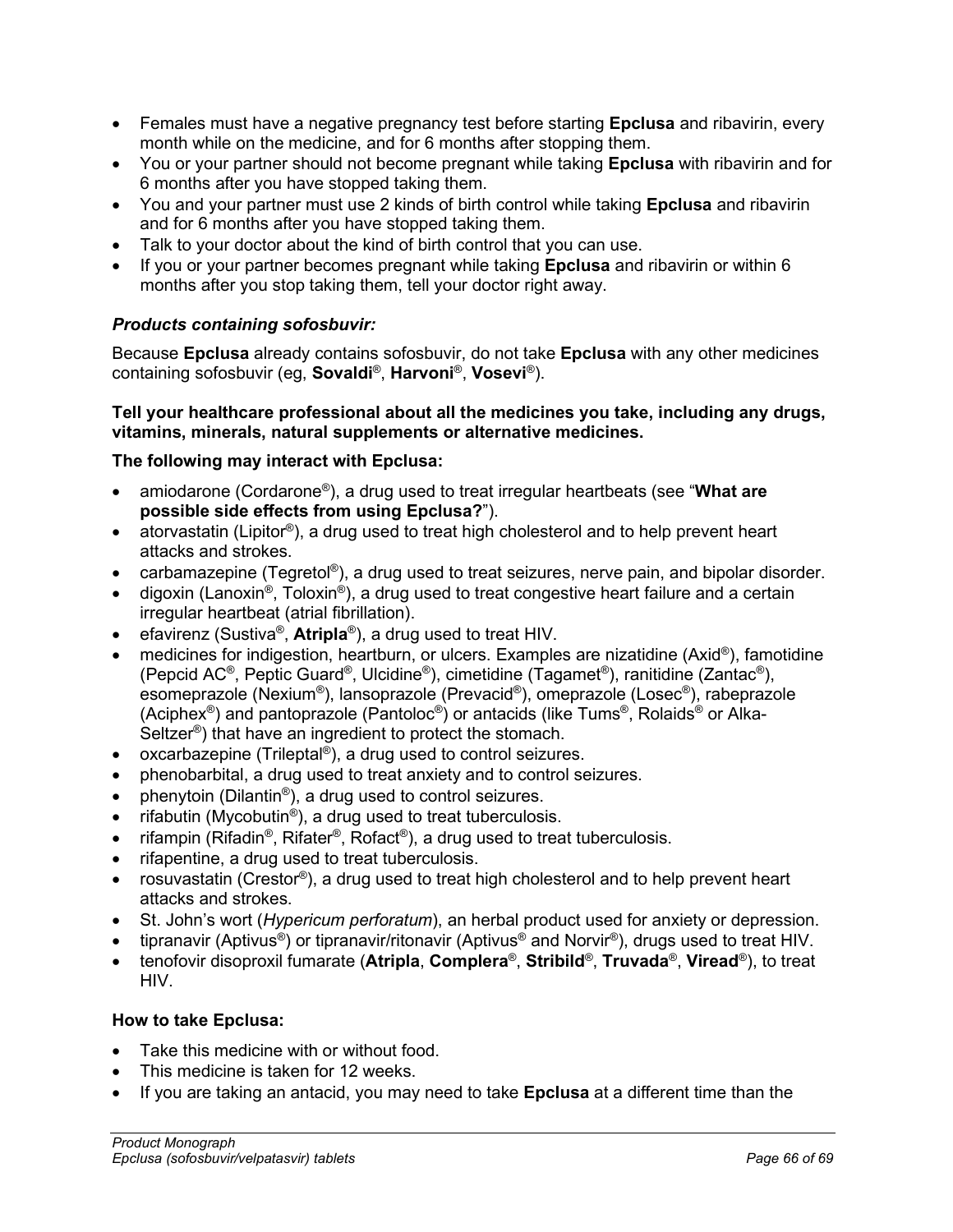antacid. Talk to your doctor or pharmacist.

• Do NOT stop taking **Epclusa** without first talking with your doctor.

### **Usual dose:**

Adults and children 12 years of age and older and weighing 30 kg and more:

Take one tablet once each day.

### **Overdose:**

If you think you, or a person you are caring for, have taken too much **Epclusa**, contact a healthcare professional, hospital emergency department, or regional poison control centre immediately, even if there are no symptoms.

### **Missed Dose:**

It is important to take **Epclusa** each day.

- **If you miss a dose** of **Epclusa** and you notice within 18 hours, take a tablet as soon as you can. Then take the next dose at your usual time.
- **If you miss a dose** of **Epclusa** and you notice after 18 hours, wait and take the next dose at your usual time. Do NOT take a double dose (two doses close together).

What to do if you vomit (throw up):

- If you vomit **less than 3 hours** after taking **Epclusa**, take another tablet.
- If you vomit **more than 3 hours** after taking **Epclusa**, wait. Do NOT take another tablet until you are scheduled to take the next tablet.

## **What are possible side effects from using Epclusa?**

These are not all the possible side effects you may have when taking Epclusa. If you experience any side effects not listed here, tell your healthcare professional.

If your side effect is not listed here, contact your doctor or pharmacist.

The most common side effects of **Epclusa** are: feeling tired and headache.

When sofosbuvir (one of the medicines in **Epclusa**) is used with other hepatitis C medicines (eg, daclatasvir\* [Daklinza®], simeprevir\* [Galexos®], or ledipasvir) and amiodarone (a heart drug), side effects may be:

slow heartbeat leading to a need for a pacemaker or death.

\*Drug not marketed in Canada.

Contact your doctor immediately if you have symptoms of a slow heartbeat such as:

- fainting or near-fainting.
- dizziness or lightheadedness.
- not feeling well.
- feeling weak or very tired.
- shortness of breath.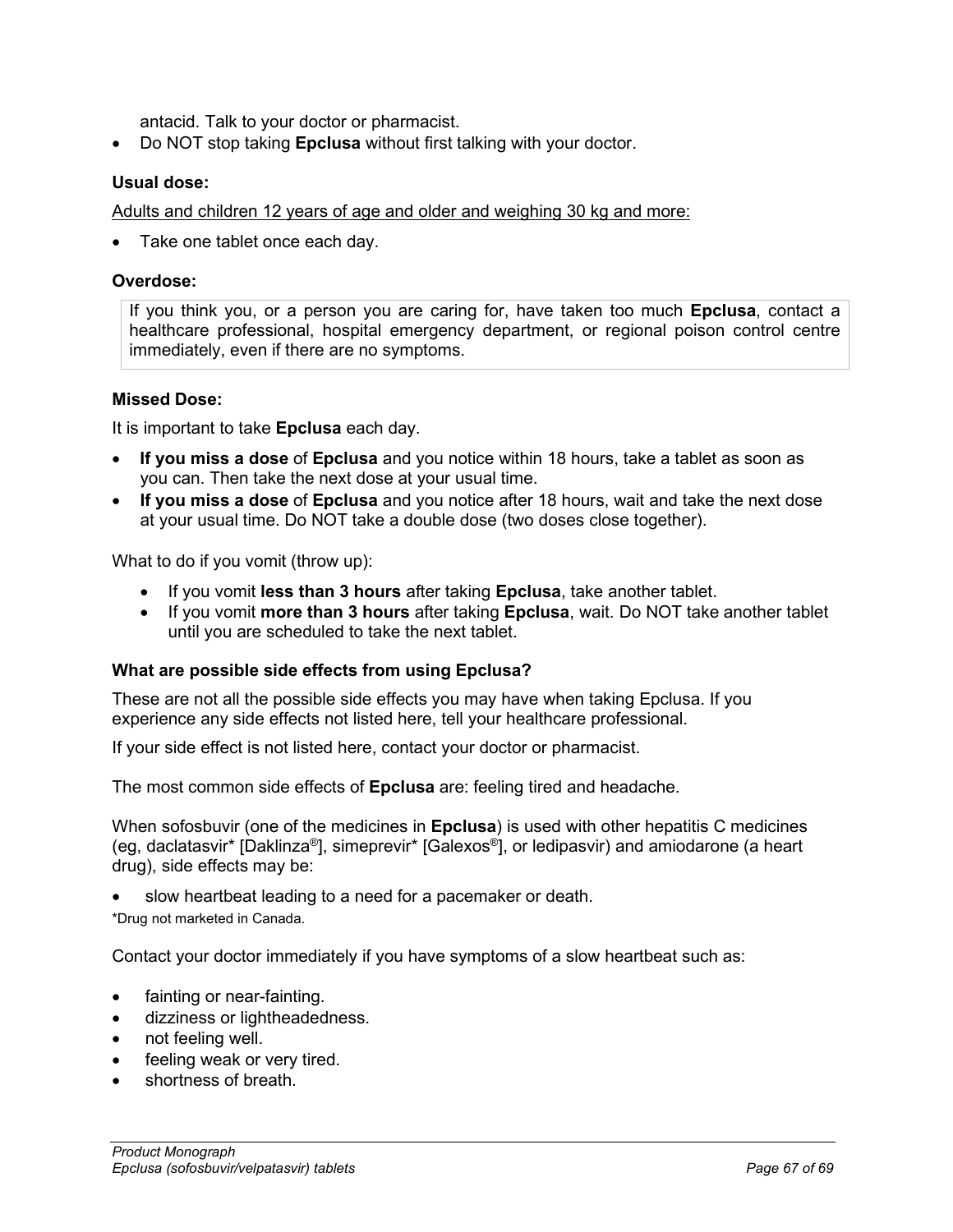- chest pains.
- confusion or memory problems.

If you have a troublesome symptom or side effect that is not listed here or becomes bad enough to interfere with your daily activities, talk to your doctor.

| Serious side effects and what to do about them                                                                                                                                                                                                                            |                                         |              |                             |  |  |  |  |
|---------------------------------------------------------------------------------------------------------------------------------------------------------------------------------------------------------------------------------------------------------------------------|-----------------------------------------|--------------|-----------------------------|--|--|--|--|
| Symptom / effect                                                                                                                                                                                                                                                          | Talk to your healthcare<br>professional |              | Stop taking drug<br>and get |  |  |  |  |
|                                                                                                                                                                                                                                                                           | Only if severe                          | In all cases | immediate<br>medical help   |  |  |  |  |
| <b>FREQUENCY UNKNOWN</b>                                                                                                                                                                                                                                                  |                                         |              |                             |  |  |  |  |
| Stevens-Johnson Syndrome<br>(SJS) (severe skin rash):<br>redness, blistering and/or<br>peeling of the skin and/or inside<br>of the lips, eyes, mouth, nasal<br>passages or genitals,<br>accompanied by fever, chills,<br>headache, cough, body aches<br>or swollen glands |                                         |              |                             |  |  |  |  |

If you have a troublesome symptom or side effect that is not listed here or becomes bad enough to interfere with your daily activities, tell your healthcare professional.

## **Reporting Side Effects**

You can report any suspected side effects associated with the use of health products to Health Canada by:

- Visiting the Web page on Adverse Reaction Reporting [\(https://www.canada.ca/en/health-canada/services/drugs-health-products/medeffect](https://www.canada.ca/en/health-canada/services/drugs-health-products/medeffect-canada.html)[canada.html\)](https://www.canada.ca/en/health-canada/services/drugs-health-products/medeffect-canada.html) for information on how to report online, by mail or by fax; or
- Calling toll-free at 1-866-234-2345.

*NOTE: Contact your health professional if you need information about how to manage your side effects. The Canada Vigilance Program does not provide medical advice.*

## **Storage:**

- Store **Epclusa** below 30°C (86°F).
- Keep **Epclusa** in its original container.
- Do NOT use **Epclusa** if the seal over the bottle opening is broken or missing.
- Keep this medication where children cannot reach it or see it.

## **If you want more information about Epclusa:**

- Talk to your healthcare professional.
- Find the full Product Monograph that is prepared for healthcare professionals and includes